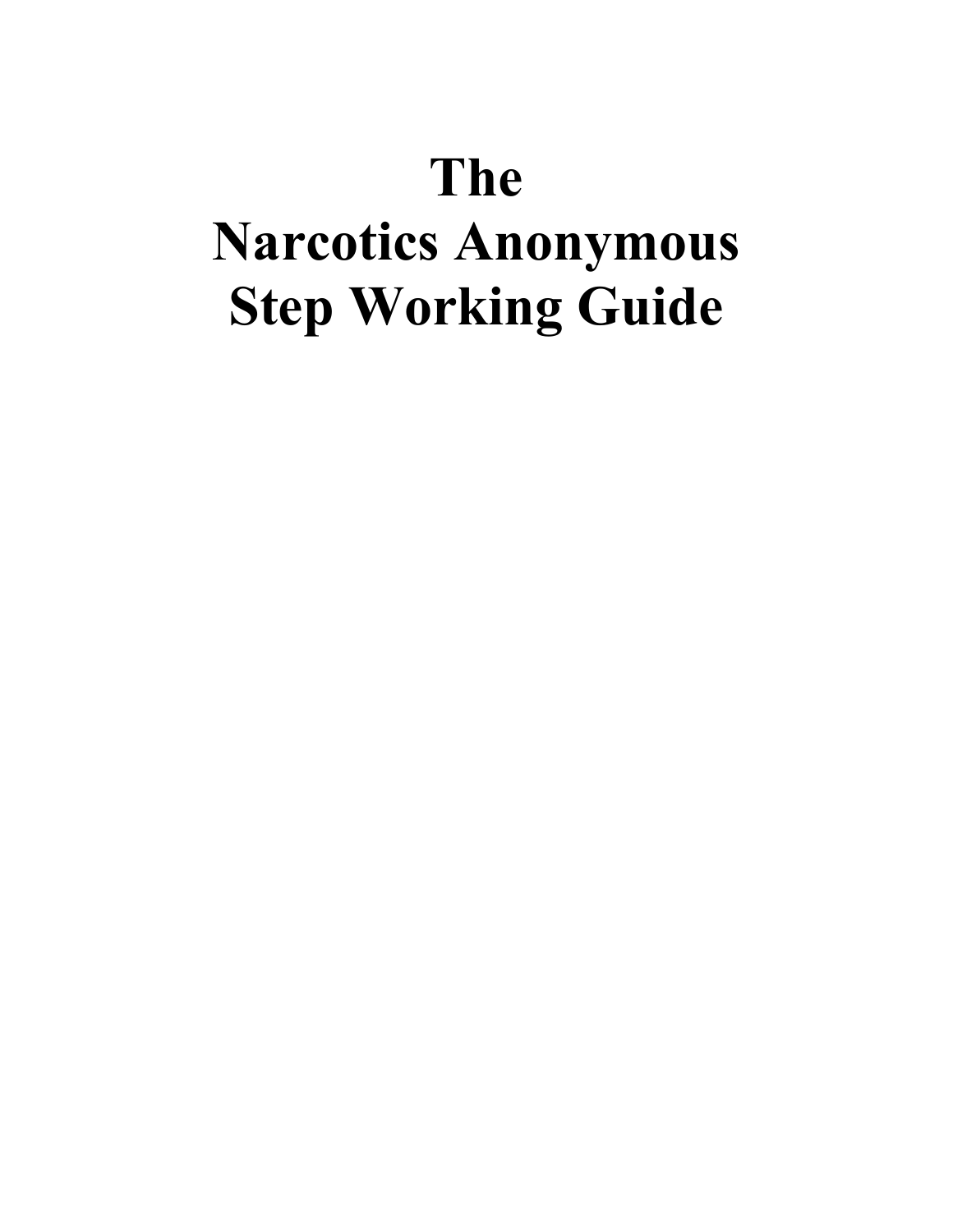#### **This is NA Fellowship-approved literature**

#### **"Copyright ~ 1998, World Service Office, Inc. Reprinted by permission. All rights reserved."**

#### **Preface**

The idea for this piece of literature came from the Narcotics Anonymous Fellowship itself. Beginning in the early 1980s, we began receiving Twelve Step guides and step worksheets along with requests that we develop a standard set of guides for the NA Fellowship to use in working through the Twelve Steps. Fellowship demand propelled this project up the NA World Service Conference Literature Committee's priority wordlists, and finally resulted in the World Service Conference directing the WSCLC to go ahead with the project at WSC'95.

The working title for this project for many years was the "Step Writing Guides." However, we recognized that the word "writing" imposed a limitation on members who may be unable to write or may choose not to use writing as the means for working the Twelve Steps. Therefore, the title became the *Step Working Guides.*

Each chapter includes both narrative and questions. The narrative is meant to provoke thought about the questions, but is not meant to be comprehensive. There is a difference in "voice" between the narrative and the questions. The narrative is written in the "we" voice in order to promote unity about what we all have in common: our addiction and recovery. The questions are written in the individual "I" voice so that each member using these guides can personalize the work. The Step *Working Guides* is a companion piece to *It Works: How and Why.* Thorough discussion of each of the Twelve Steps is contained in that work. Additional information about NA recovery can be found in other NA literature. If we find that any of the terms used in this book are unfamiliar, we should feel free to make use of a dictionary.

These guides are meant to be used by NA members at any stage of recovery, whether it's our first time through the steps or we've been living with the steps as our guiding force for many years. This book is intentionally written to be relevant to newcomers and to help more experienced members develop a deeper understanding of the Twelve Steps. As NA grows in numbers, in diversity, and in strength and longevity of clean time, we need literature that will continue to serve the needs of the fellowship<sub>1</sub> literature that "grows" along with the fellowship.

However, as open and inclusive as we tried to be when writing these guides, we realized that we would never be able to write something that captured every member's experience with the steps. In fact, we wouldn't have tried to do that, even if we thought it were possible. This book contains guides to working the Twelve Steps toward recovery; it does not contain recovery itself. Recovery is ultimately found in each member's personal experience with working the steps. You can add to these guides, delete from them, or use them as they are. It's your choice.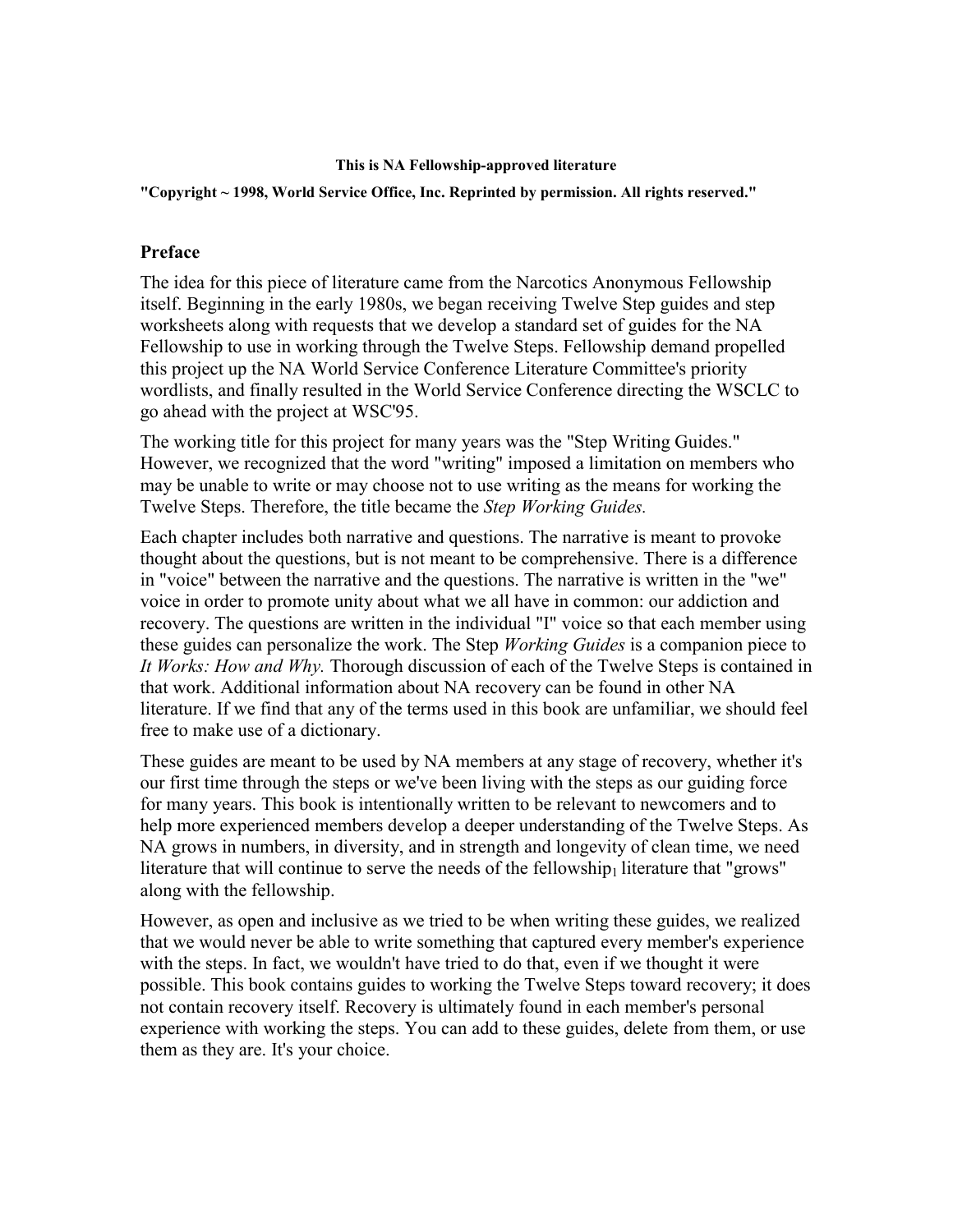There's probably only one inappropriate way to use these guides: alone. We can't overemphasize the importance of working with a sponsor in working the steps. In fact, in our fellowship, a sponsor is considered, first and foremost, a guide through the Twelve Steps. If you haven't yet asked someone to sponsor you, please do so before beginning these guides.

Merely reading all the available information about any of the Twelve Steps will never be sufficient to bring about a true change in our lives and freedom from our disease. It's our goal to make the steps part of who we are. To do that, we have to work them. Hence, the *Step Working Guides.*

Like every piece of NA literature, this was written by addicts for addicts. We hope that every member who uses this book will be encouraged and inspired. We are grateful to have been given the opportunity to participate in this project. Thank you for allowing us to be of service.

WSC Literature Committee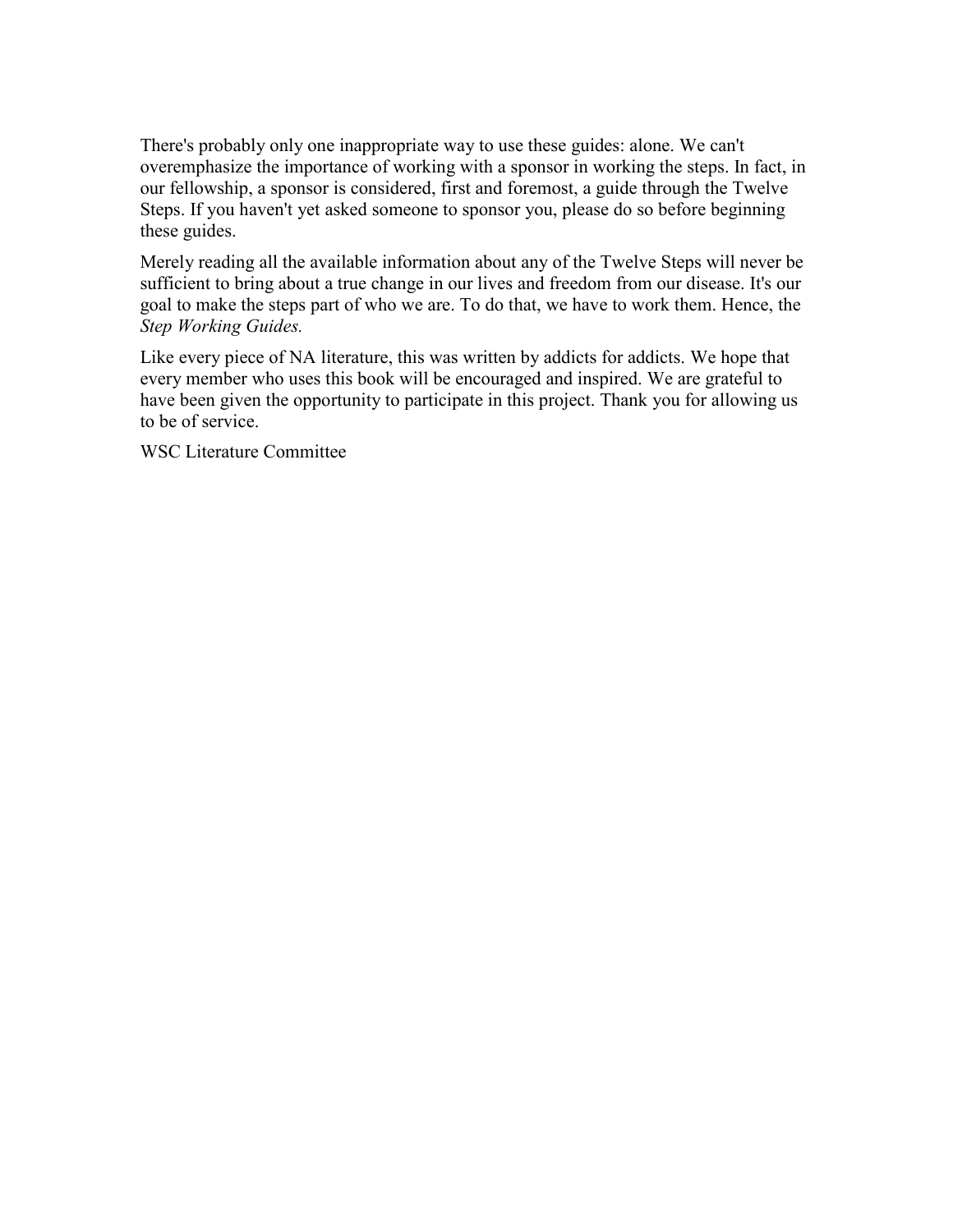## **Step One**

**"We admitted we were powerless over our addiction, that our lives had become unmanageable."** 

A "first" of anything is a beginning, and so it is with the steps: The First Step is the beginning of the recovery process. The healing starts here; we can't go any further until we've worked this step.

Some NA members "feel" their way through the First Step1 by intuition; others choose to work Step One in a more systematic fashion. Our reasons for formally working Step One will vary from member to member. It may be that we're new to recovery, and we've just fought-and lost-an exhausting battle with drugs. It may be that we've been around awhile, abstinent from drugs, but we've discovered that our disease has become active in some other area of our lives, forcing us to face our powerlessness and the unmanageability of our lives once again. Not every act of growth is motivated by pain; it may just be time to cycle through the steps again1 thus beginning the next stage of our never-ending journey of recovery.

Some of us find a measure of comfort in realizing that a disease, not a moral failing, has caused us to reach this bottom. Others don't really care what the cause has been-we just want out!

Whatever the case, it's time to do some step work: to engage in some concrete activity that will help us find more freedom from our addiction, whatever shape it is currently taking. Our hope is to internalize the principles of Step One, to deepen our surrender, to make the principles of acceptance, humility, willingness, honesty, and open-mindedness a fundamental part of who we are.

First, we must arrive at a point of surrender. There are many different ways to do this. For some of us, the road we traveled getting to the First Step was more than enough to convince us that unconditional surrender was our only option. Others start this process even though we're not entirely convinced that we're addicts or that we've really hit bottom. Only in working the First Step do we truly come to realize that we are addicts, that we have hit bottom, and that we must surrender.

Before we begin working the First Step, we must become abstinent-whatever it takes. If we're new in Narcotics Anonymous and our First Step is primarily about looking at the effects of drug addiction in our lives, we need to get clean. If we've been clean awhile and our First Step is about our powerlessness over some other behavior that's made our lives unmanageable, we need to find a way to stop the behavior so that our surrender isn't clouded by continued acting out.

#### **The Disease of Addiction**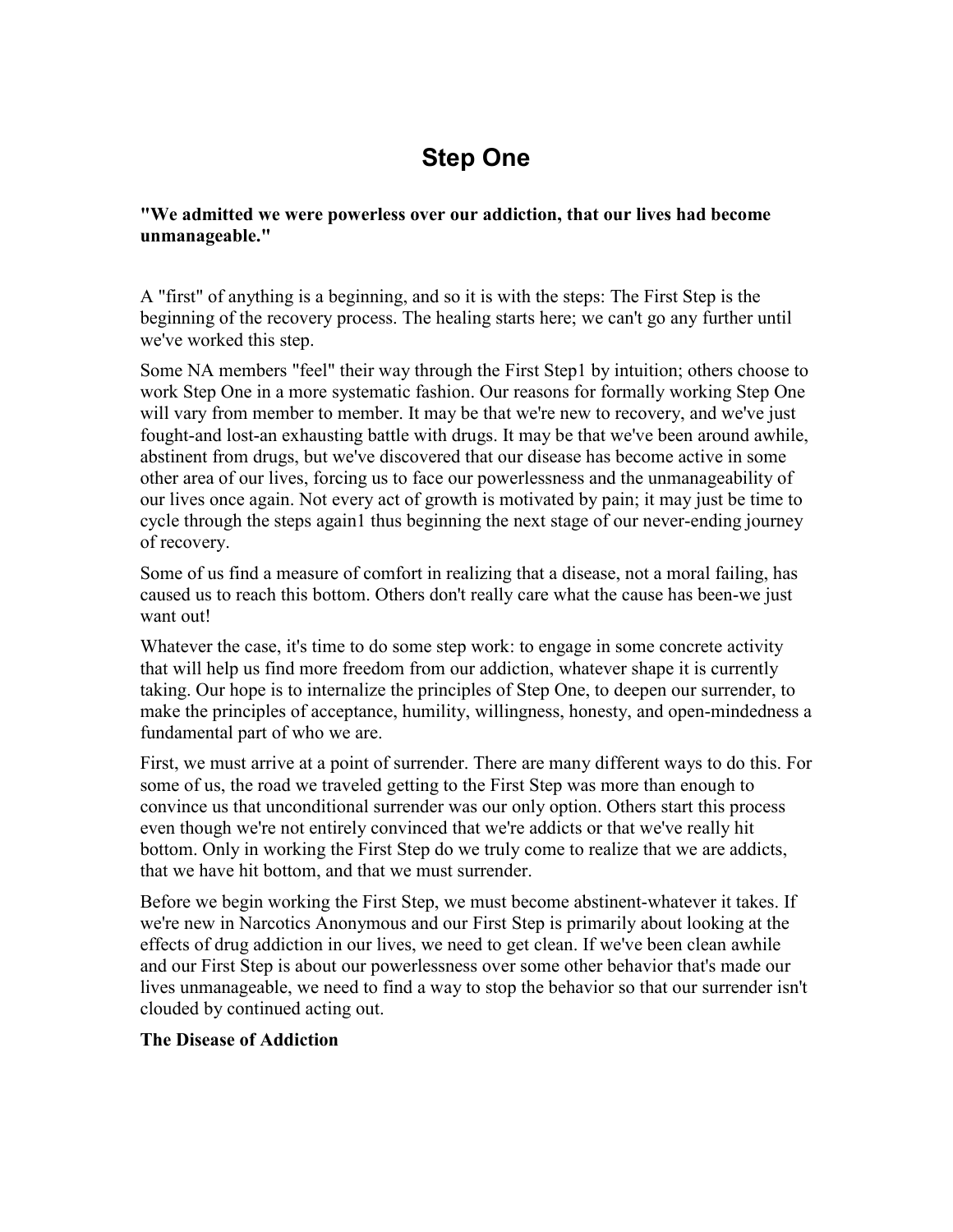What makes us addicts is the disease of addiction-not the drugs, not our behavior, but our disease. There is something within us that makes us unable to control our use of drugs. This same "something" also makes us prone to obsession and compulsion in other areas of our lives. How can we tell when our disease is active? When we become trapped in obsessive, compulsive, self-centered routines, endless loops that lead nowhere but to physical, mental, spiritual, and emotional decay.

- $\triangleright$  What does "the disease of addiction" mean to me?
- $\triangleright$  Has my disease been active recently? In what way?
- $\triangleright$  What is it like when I'm obsessed with something? Does my thinking follow a pattern? **Describe**
- $\triangleright$  When a thought occurs to me, do I immediately act on it without considering the consequences? In what other ways do I behave compulsively?
- $\triangleright$  How does the self-centered part of my disease affect my life and the lives of those around me?
- $\triangleright$  How has my disease affected me physically? Mentally? Spiritually? Emotionally?

Our addiction can manifest itself in a variety of ways. When we first come to Narcotics Anonymous, our problem will, of course, be drugs. Later on, we may find out that addiction is wreaking havoc in our lives in any number of ways.

What is the specific way in which my addiction has been manifesting itself most recently?

 $\triangleright$  Have I been obsessed with a person, place, or thing? If so, how has that gotten in the way of my relationships with others? How else have I been affected mentally, physically, spiritually, and emotionally by this obsession?

#### **Denial**

Denial is the part of our disease that tells us we don't have a disease. When we are in denial, we are unable to see the reality of our addiction. We minimize its effect. We blame others, citing the too-high expectations of families, friends, and employers. We compare ourselves with other addicts whose addiction seems "worse" than our own. We may blame one particular drug. If we have been abstinent from drugs for some time, we might compare the current manifestation of our addiction with our drug use, rationalizing that nothing we do today could possibly be as bad as that was! One of the easiest ways to tell that we are in denial is when we find ourselves giving plausible but untrue reasons for our behavior.

- $\triangleright$  Have I given plausible but untrue reasons for my behavior? What have they been?
- $\triangleright$  Have I compulsively acted on an obsession, and then acted as if I had actually planned to act that way? When were those times?
- $\triangleright$  How have I blamed other people for my behavior?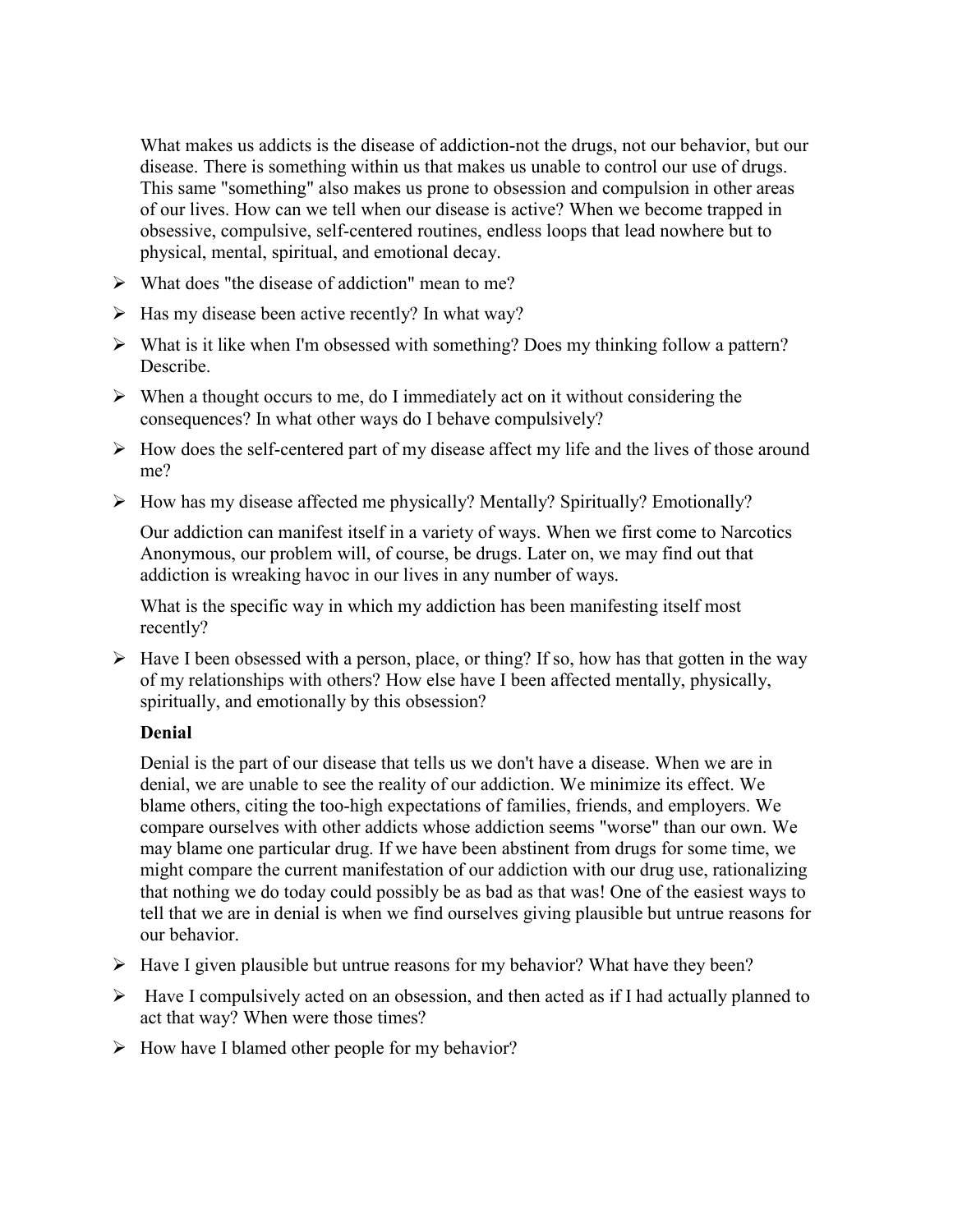- $\triangleright$  How have I compared my addiction with others' addiction? Is my addiction "bad enough" if I don't compare it to anyone else's?
- $\triangleright$  Am I comparing a current manifestation of my addiction to the way my life was before I got clean? Am I plagued by the idea that I should know better?
- $\triangleright$  Have I been thinking that I have enough information about addiction and recovery to get my behavior under control before it gets out of hand?
- $\triangleright$  Am I avoiding action because I'm afraid I will be ashamed when I face the results of my addiction? Am I avoiding action because I'm worried about what others will think?

#### **Hitting Bottom: Despair and Isolation**

Our addiction finally brings us to a place where we can no longer deny the nature of our problem. All the lies, all the rationalizations, all the illusions fall away as we stand faceto-face with what our lives have become. We realize we've been living without hope. We find we've become friendless or so completely disconnected that our relationships are a sham, a parody of love and intimacy. Though it may seem that all is lost when we find ourselves in this state, the truth is that we must pass through this place before we can embark upon our journey of recovery.

- $\triangleright$  What crisis brought me to recovery?
- $\triangleright$  What situation led me to formally work Step One?
- $\triangleright$  When did I first recognize my addiction as a problem? Did I try to correct it? If so, how? If not, why not?

#### **Powerlessness**

As addicts, we react to the word "powerless" in a variety of ways. Some of us recognize that a more accurate description of our situation simply could not exist, and admit our powerlessness with a sense of relief. Others recoil at the word, connecting it with weakness or believing it to indicate some kind of character deficiency. Understanding powerlessness - and how admitting our own powerlessness is essential to our recovery will help us get over any negative feelings we may have about the concept.

We are powerless when the driving force in our life is beyond our control. Our addiction certainly qualifies as such an uncontrollable, driving force. We cannot moderate or control our drug use or other compulsive behaviors, even when they are causing us to lose the things that matter most to us. We cannot stop, even when to continue will surely result in irreparable physical damage. We find ourselves doing things that we would never do if it weren't for our addiction; things that make us shudder with shame when we think of them. We may even decide that we don't want to use, that we aren't going to use, and realize we are simply unable to stop when the opportunity presents itself.

We may have tried to abstain from drug use or other compulsive behaviors - perhaps with some success - for a period of time without a program, only to find that our untreated addiction eventually takes us right back to where we were before. In order to work the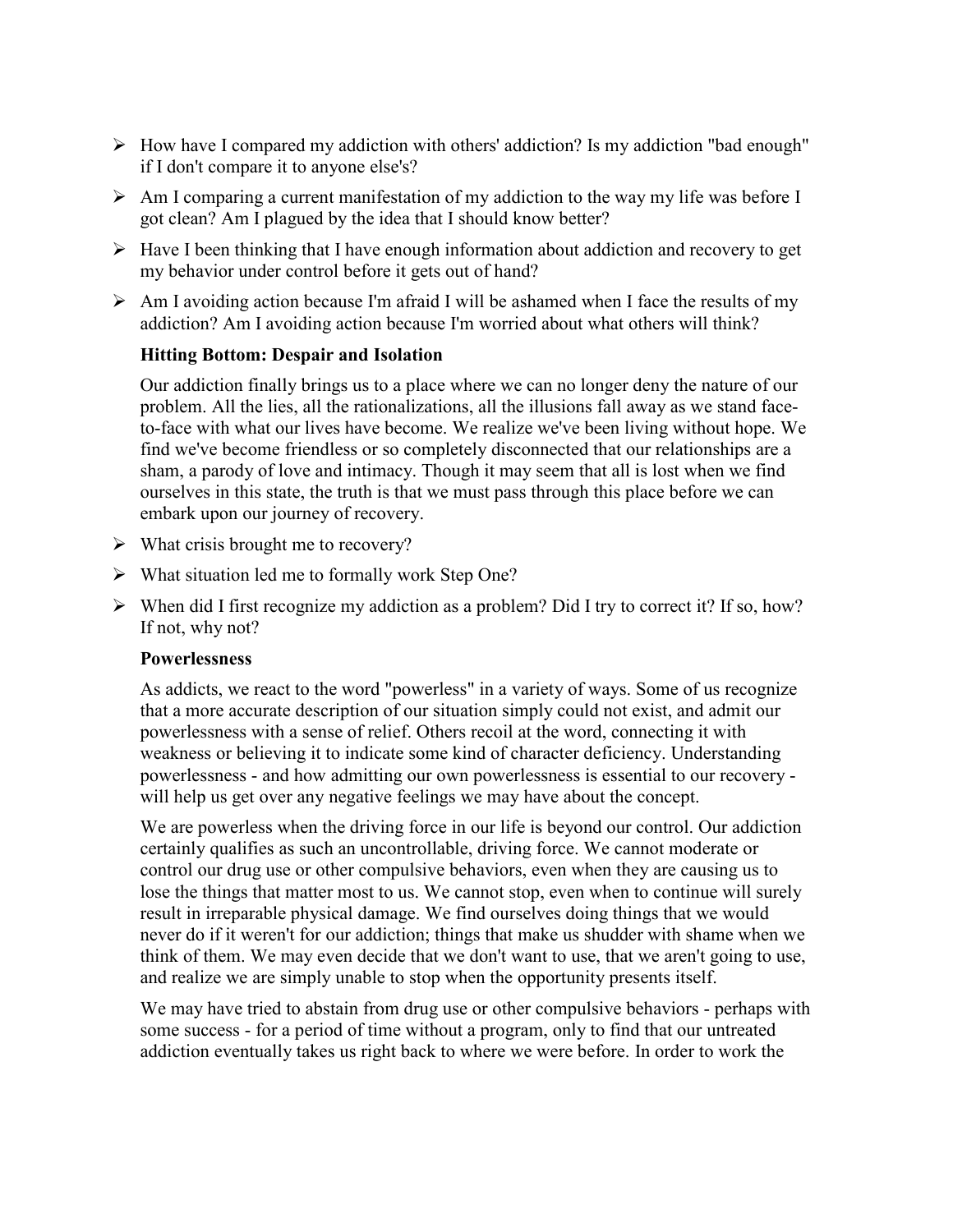First Step, we need to prove our own individual powerlessness to ourselves on a deep level.

- $\triangleright$  Over what, exactly, am I powerless?
- $\triangleright$  I've done things while acting out on my addiction that I would never do when focusing on recovery. What were they?
- $\triangleright$  What things have I done to maintain my addiction that went completely against all my beliefs and values?
- $\triangleright$  How does my personality change when I'm acting out on my addiction? (For example: Do I become arrogant? Self-centered? Mean-tempered? Passive to the point where I can't protect myself? Manipulative? Whiny?)
- $\triangleright$  Do I manipulate other people to maintain my addiction? How?
- $\triangleright$  Have I tried to quit using and found that I couldn't? Have I quit using on my own and found that my life was so painful without drugs that my abstinence didn't last very long? What were these times like?
- $\triangleright$  How has my addiction caused me to hurt myself or others?

#### **Unmanageability**

The First Step asks us to admit two things: one, that we are powerless over our addiction; and two, that our lives have become unmanageable. Actually, we would be hard pressed to admit one and not the other. Our unmanageability is the outward evidence of our powerlessness. There are two general types of unmanageability: outward unmanageability, the kind that can be seen by others; and inner, or personal, unmanageability.

Outward unmanageability is often identified by such things as arrests, job losses, and family problems. Some of our members have been incarcerated. Some have never been able to sustain any kind of relationship for more than a few months. Some of us have been cut off from our families, asked never again to contact them.

Inner or personal unmanageability is often identified by unhealthy or untrue belief Systems about ourselves, the world we live in, and the people in our lives. We may believe we're worthless. We may believe that the world revolves around us -not just that it should, but that it does. We may believe that it isn't really our job to take care of ourselves; someone else should do that. We may believe that the responsibilities the average person takes on as a matter of course are just too large a burden for us to bear. We may over or under react to events in our lives. Emotional volatility is often one of the most obvious ways in which we can identify personal unmanageability.

- $\triangleright$  What does unmanageability mean to me?
- $\triangleright$  Have I ever been arrested or had legal trouble as a result of my addiction? Have I ever done anything I could have been arrested for if only I was caught? What have those things been?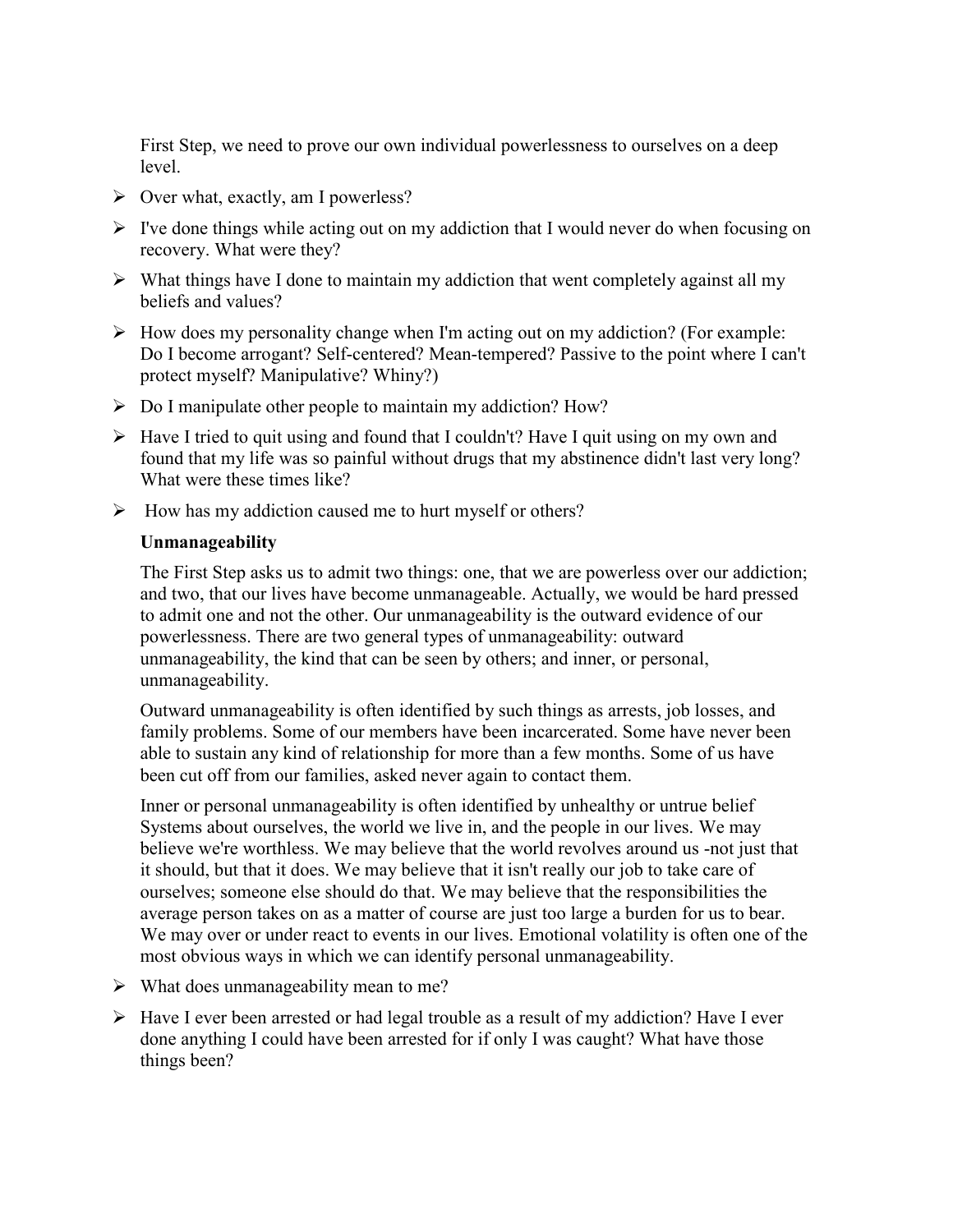- $\triangleright$  What trouble have I had at work or school because of my addiction? What trouble have I had with my family as a result of my addiction?
- $\triangleright$  What trouble have I had with my friends as a result of my addiction?
- $\triangleright$  Do I insist on having my own way? What effect has my insistence had on my relationships?
- $\triangleright$  Do I consider the needs of others? What effect has my lack of consideration had on my relationships?
- $\triangleright$  Do I accept responsibility for my life and my actions? Am I able to carry out my daily responsibilities without becoming overwhelmed? How has this affected my life?
- $\triangleright$  Do I fall apart the minute things don't go according to plan? How has this affected my life?
- $\triangleright$  Do I treat every challenge as a personal insult? How has this affected my life?
- $\triangleright$  Do I maintain a crisis mentality, responding to every situation with panic? How has this affected my life?
- $\triangleright$  Do I ignore signs that something may be seriously wrong with my health or with my children, thinking things will work out somehow? Describe.
- $\triangleright$  When in real danger, have I ever been either indifferent to that danger or somehow unable to protect myself as a result of my addiction? Describe.
- Have I ever harmed someone as a result of my addiction? Describe.
- $\triangleright$  Do I have temper tantrums or react to my feelings in other ways that lower my selfrespect or sense of dignity? Describe.
- $\triangleright$  Did I take drugs or act out on my addiction to change or suppress my feelings? What was I trying to change or suppress?

#### **Reservations**

Reservations are places in our program that we have reserved for relapse. They may be built around the idea that we can retain a small measure of control, something like, "Okay, I accept that I can't control my using, but I can still sell drugs, can't I?" Or we may think we can remain friends with the people we used with or bought drugs from. We may think that certain parts of the program don't apply to us. We may think there's something we just can't face clean-a serious illness, for instance, or the death of a loved one - and plan to use if it ever happens. We may think that after we've accomplished some goal, made a certain amount of money, or been clean for a certain number of years, then we'll be able to control our using. Reservations are usually tucked away in the back of our minds; we are not fully conscious of them. It is essential that we expose any reservations we may have and cancel them, right here, right now.

 $\triangleright$  Have I accepted the full measure of my disease?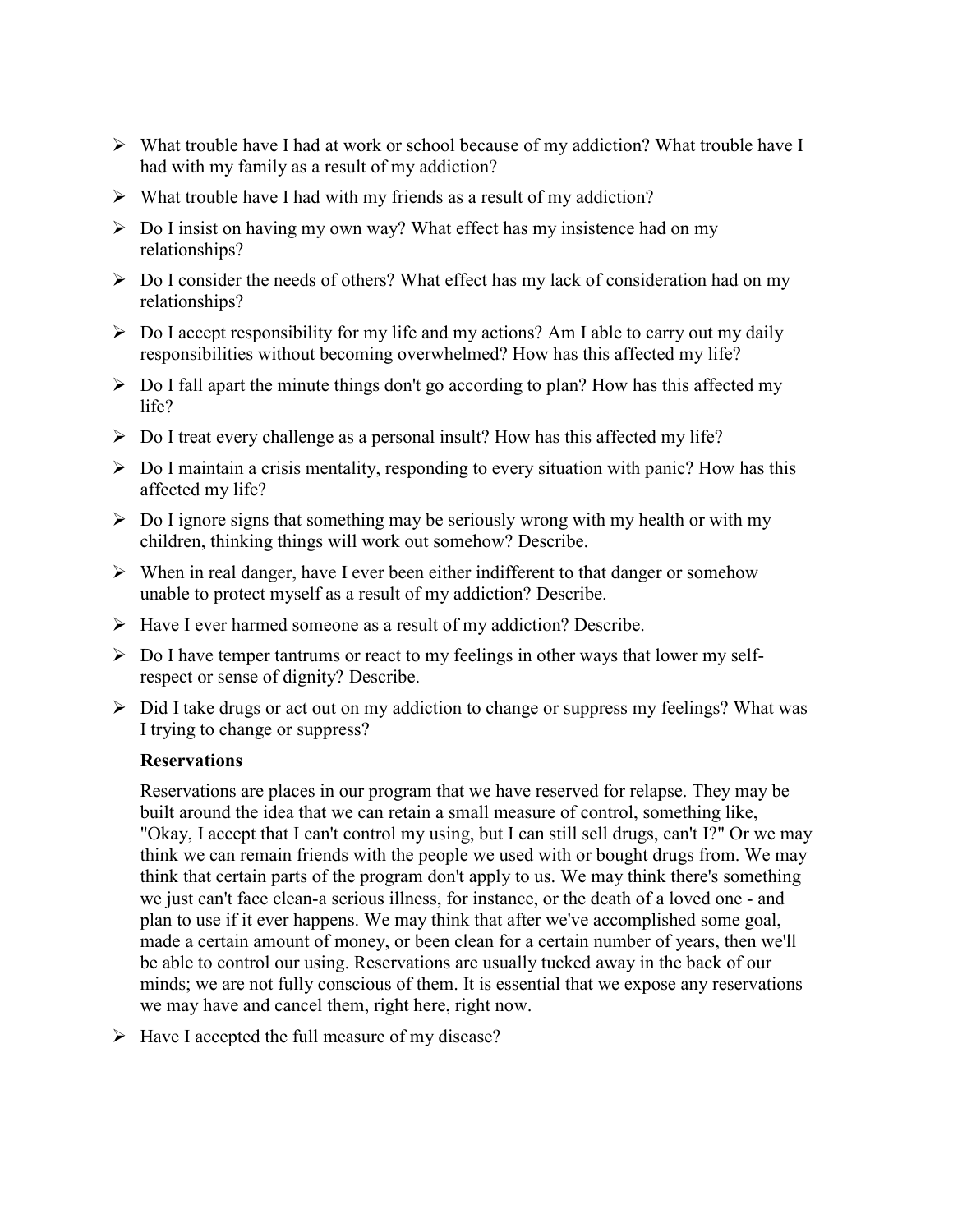- $\triangleright$  Do I think I can still associate with the people connected with my addiction? Can I still go to the places where I used? Do I think it's wise to keep drugs or paraphernalia around, just to "remind myself" or test my recovery? If so, why?
- $\triangleright$  Is there something I think I can't get through clean, some event that might happen that will be so painful that I'll have to use to survive the hurt?
- $\triangleright$  Do I think that with some amount of clean time, or with different life circumstances, I'd be able to control my using?
- $\triangleright$  What reservations am I still holding on to?

#### **Surrender**

There's a huge difference between resignation and surrender. Resignation is what we feel when we've realized we're addicts but haven't yet accepted recovery as the solution to our problem. Many of us found ourselves at this point long before coming to Narcotics Anonymous. We may have thought that it was our destiny to be addicts, to live and die in our addiction. Surrender, on the other hand, is what happens after we've accepted the First Step as something that is true for us and have accepted that recovery is the solution. We don't want our lives to be the way they have been. We don't want to keep feeling the way we've been feeling.

- $\triangleright$  What am I afraid of about the concept of surrender, if anything? What convinces me that I can't use successfully anymore?
- $\triangleright$  Do I accept that I'll never regain control, even after a long period of abstinence?
- $\triangleright$  Can I begin my recovery without a complete surrender?
- $\triangleright$  What would my life be like if I surrendered completely?
- $\triangleright$  Can I continue my recovery without complete surrender?

#### **Spiritual Principles**

In the First Step, we will focus on honesty, open-mindedness, willingness, humility, and acceptance.

The practice of the principle of honesty from the First Step starts with admitting the truth about our addiction, and continues with the practice of honesty on a daily basis. When we say "I'm an addict" in a meeting, it may be the first truly honest thing we've said in a long time. We begin to be able to be honest with ourselves and, consequently, with other people.

- $\triangleright$  If I've been thinking about using or acting out on my addiction in some other way, have I shared it with my sponsor or told anyone else?
- $\triangleright$  Have I stayed in touch with the reality of my disease, no matter how long I've had freedom from active addiction?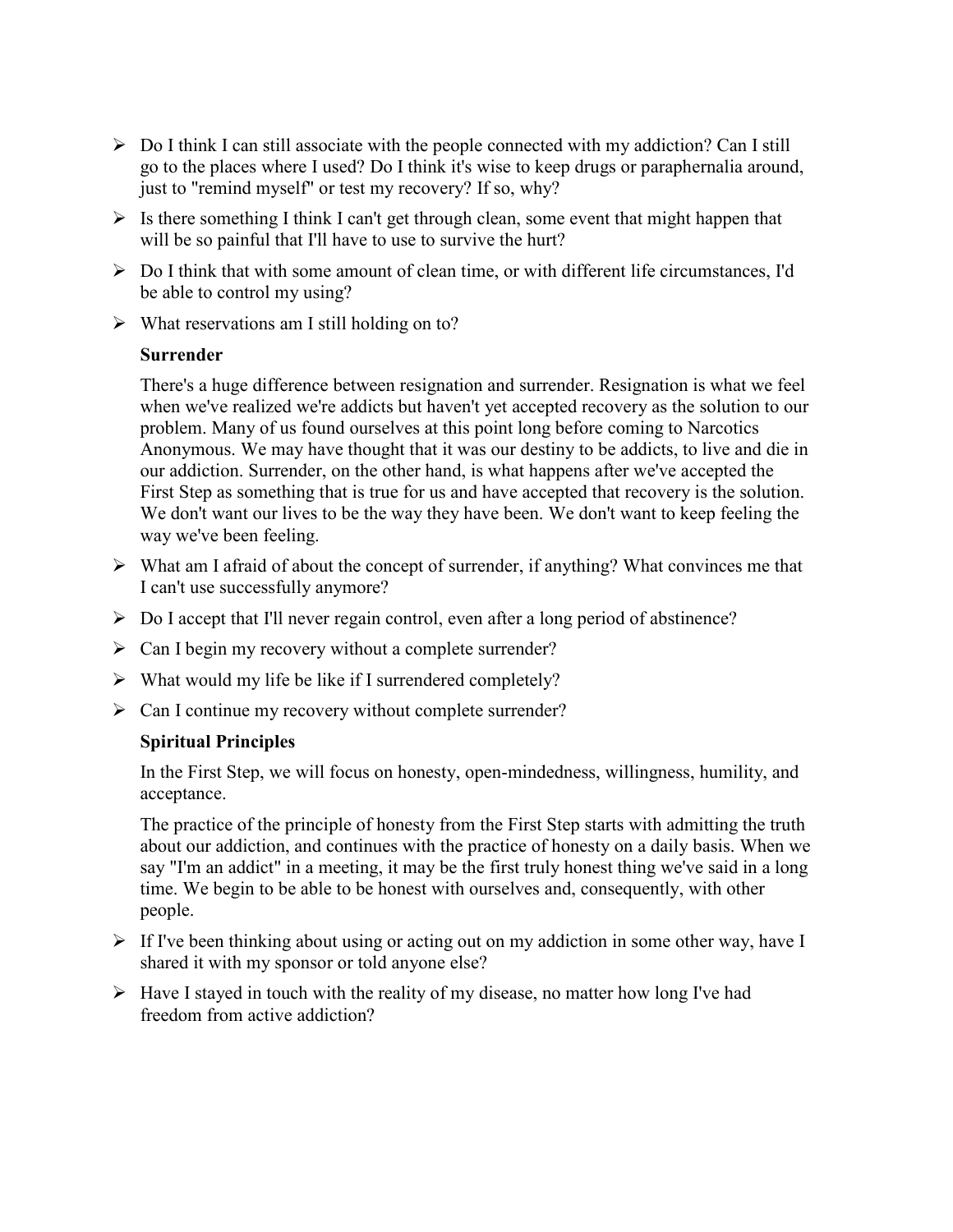$\triangleright$  Have I noticed that, now that I don't have to cover up my addiction, I no longer need to lie like I did? Do I appreciate the freedom that goes along with that? In what ways have I begun to be honest in my recovery?

Practicing the principle of open-mindedness found in Step One mostly involves being ready to believe that there might be another way to live and being willing to try that way. It doesn't matter that we can't see every detail of what that way might be, or that it may be totally unlike anything we've heard about before; what matters is that we don't limit ourselves or our thinking. Sometimes we may hear NA members saying things that sound totally crazy to us, things like "surrender to win" or suggestions to pray for someone we resent. We demonstrate open-mindedness when we don't reject these things without having tried them.

- $\triangleright$  What have I heard in recovery that I have trouble believing? Have I asked my sponsor or the person I heard say it, to explain it to me?
- $\triangleright$  In what ways am I practicing open-mindedness?

The principle of willingness contained in the First Step can be practiced in a variety of ways. When we first begin to think about recovery, many of us either don't really believe it's possible for us or just don't understand how it will work, but we go ahead with the First Step anyway-and that's our first experience with willingness. Taking any action that will help our recovery shows willingness: going to meetings early and staying late, helping set up meetings, getting other NA members' phone numbers and calling them.

- $\triangleright$  Am I willing to follow my sponsor's direction?
- $\triangleright$  Am I willing to go to meetings regularly?
- $\triangleright$  Am I willing to give recovery my best effort? In what ways?

The principle of humility, so central to the First Step, is expressed most purely in our surrender. Humility is most easily identified as an acceptance of who we truly are neither worse nor better than we believed we were when we were using, just human.

- $\triangleright$  Do I believe that I'm a monster who has poisoned the whole world with my addiction?
- $\triangleright$  Do I believe that my addiction is utterly inconsequential to the larger society around me? Or something in between?
- $\triangleright$  Do I have a sense of my relative importance within my circle of family and friends? In society as whole? What is that sense?
- $\triangleright$  How am I practicing the principle of humility in connection with this work on the First Step?

To practice the principle of acceptance, we must do more than merely admit that we're addicts. When we accept our addiction, we feel a profound inner change that is underscored by a rising sense of hope. We also begin to feel a sense of peace. We come to terms with our addiction, with our recovery, and with the meaning those two realities will come to have in our lives. We don't dread a future of meeting attendance, sponsor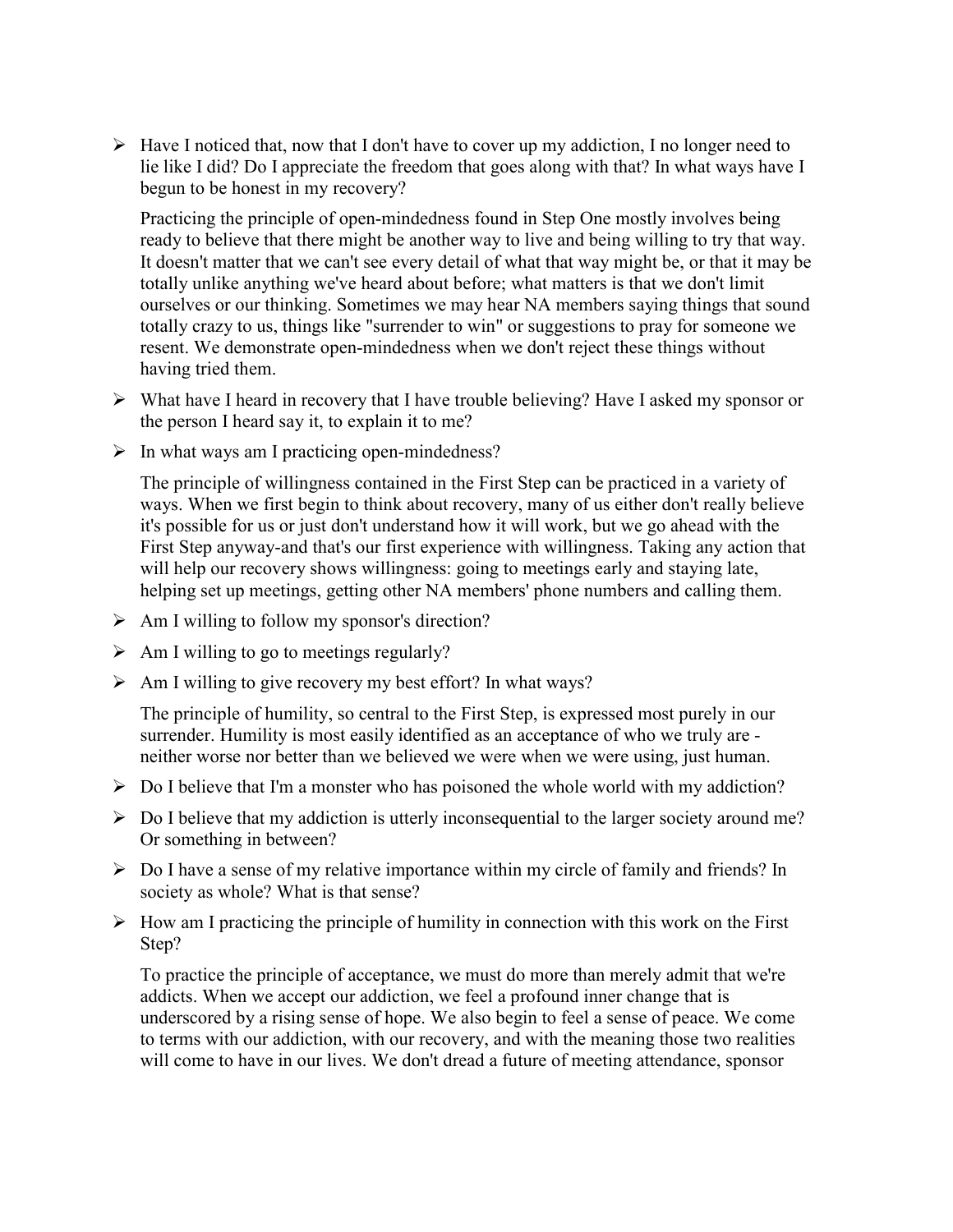contact, and step work; instead, we begin to see recovery as a precious gift, and the work connected with it as no more trouble than other routines of life.

- $\triangleright$  Have I made peace with the fact that I'm an addict?
- $\triangleright$  Have I made peace with the things I'll have to do to stay clean?
- $\triangleright$  How is acceptance of my disease necessary for my continued recovery?

#### **Moving On**

As we get ready to go on to Step Two, we'll probably find ourselves wondering if we've worked Step One well enough. Are we sure it's time to move on? Have we spent as much time as others may have spent on this step? Have we truly gained an understanding of this step?

Many of us have found it helpful to write about our understanding of each step as we prepare to move on.

- $\triangleright$  How do I know it's time to move on?
- $\triangleright$  What is my understanding of Step One?
- $\triangleright$  How has my prior knowledge and experience affected my work on this step?

We've come to a place where we see the results of our old way of life and accept that a new way is called for, but we probably don't yet see how rich with possibilities the life of recovery is. It may be enough just to have freedom from active addiction right now, but we will soon find that the void we have been filling with drugs or other obsessive and compulsive behaviors begs to be filled. Working the rest of the steps will fill that void.

Next on our journey toward recovery is Step Two.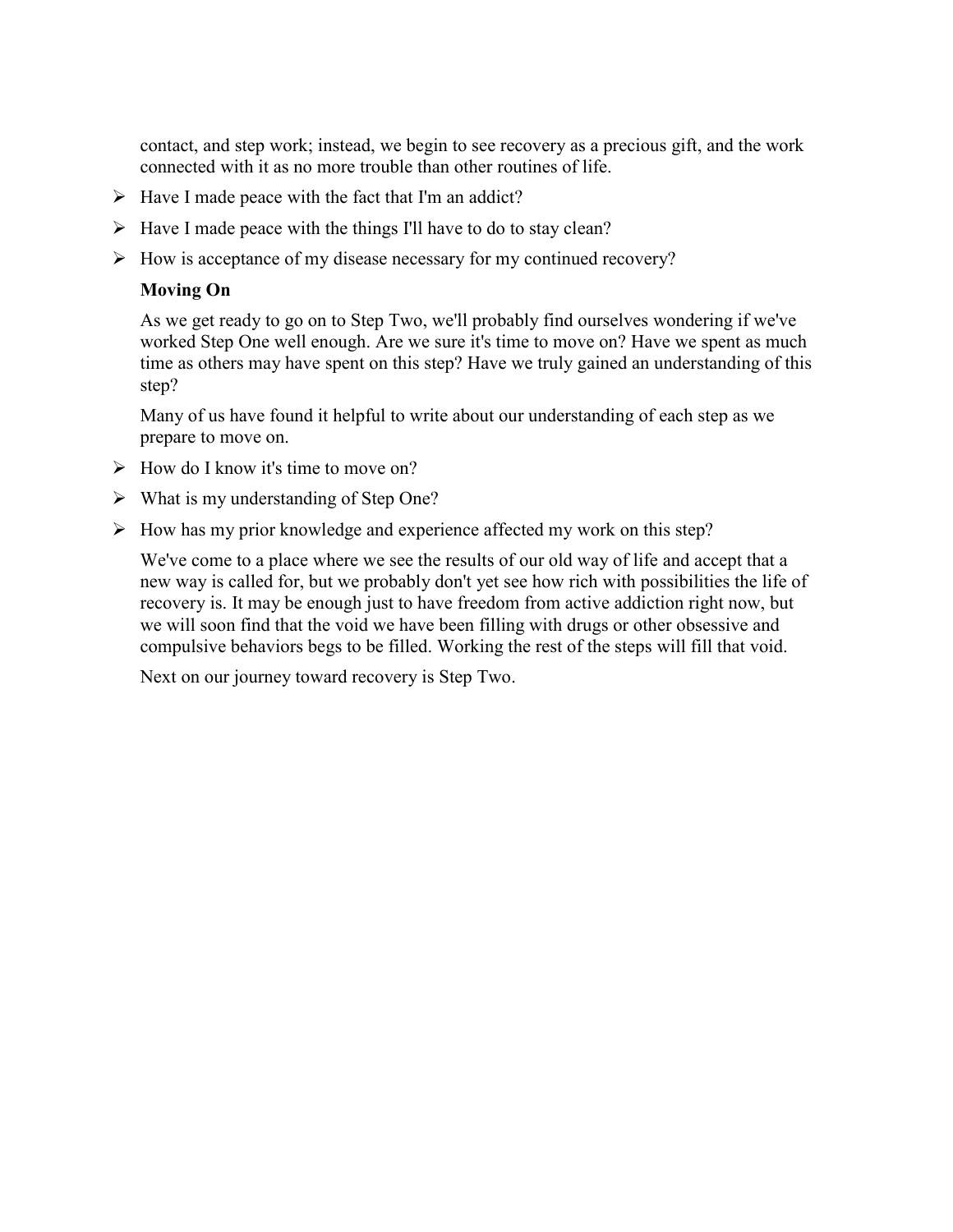### **Step Two**

#### **"We came to believe that a Power greater than ourselves could restore us to sanity."**

Step One strips us of our illusions about addiction; Step Two gives us hope for recovery. The Second Step tells us that what we found out about our addiction in the First Step is not the end of the story. The pain and insanity with which we have been living are unnecessary, says Step Two. They can be relieved and, in time, we will learn to live without them through working the Twelve Steps of Narcotics Anonymous.

The Second Step fills the void we feel when we've finished Step One. As we approach Step Two, we begin to consider that maybe, just maybe, there's a Power greater than ourselves-a Power capable of healing our hurt, calming our confusion, and restoring our sanity.

When we were new in the program, many of us were puzzled by this step's implication that we had been insane. From acknowledging our powerlessness to admitting our "insanity" seemed an awfully large leap. However, after being around the program for a while, we began to understand what this step was really about. We read the Basic Text and found that our insanity was defined there as "repeating the same mistakes and expecting different results." We could certainly relate to that! After all, how many times had we tried to get away with something we had never gotten away with before, each time telling ourselves, "It will be different this time." Now, that's insane! As we live the principles of this step for many years, we discover how deep our insanity actually runs; we often find that the Basic Text definition just scratches the surface.

Some of us resisted this step because we thought it required us to be religious. Nothing could be further from the truth. There is nothing, absolutely nothing, in the NA program that requires a member to be religious. The idea that "anyone may join us, regardless of... religion or lack of religion" is fiercely defended by our fellowship. Our members strive to be inclusive in this regard and do not tolerate anything that compromises the unconditional right of all addicts to develop their own individual understanding of a Power greater than themselves. This is a spiritual, not religious, program.

The beauty of the Second Step is revealed when we begin to think about what our Higher Power can be. We are encouraged to choose a Power that is loving, caring, and-most importantly - able to restore us to sanity. The Second Step does not say, "We came to believe in a Power greater than ourselves." It says, "We came to believe that a Power greater than ourselves could restore us to sanity." The emphasis is not on who or what this Power is, but on what this Power can do for us. The group itself certainly qualifies as a Power greater than ourselves. So do the spiritual principles contained in the Twelve Steps. And, of course, so does the understanding any one of our individual members has of a Higher Power. As we stay clean and continue to work this step, we discover that no matter how long our addiction has gone on and how far our insanity has progressed, there's no limit to the ability of a Power greater than ourselves to restore our sanity.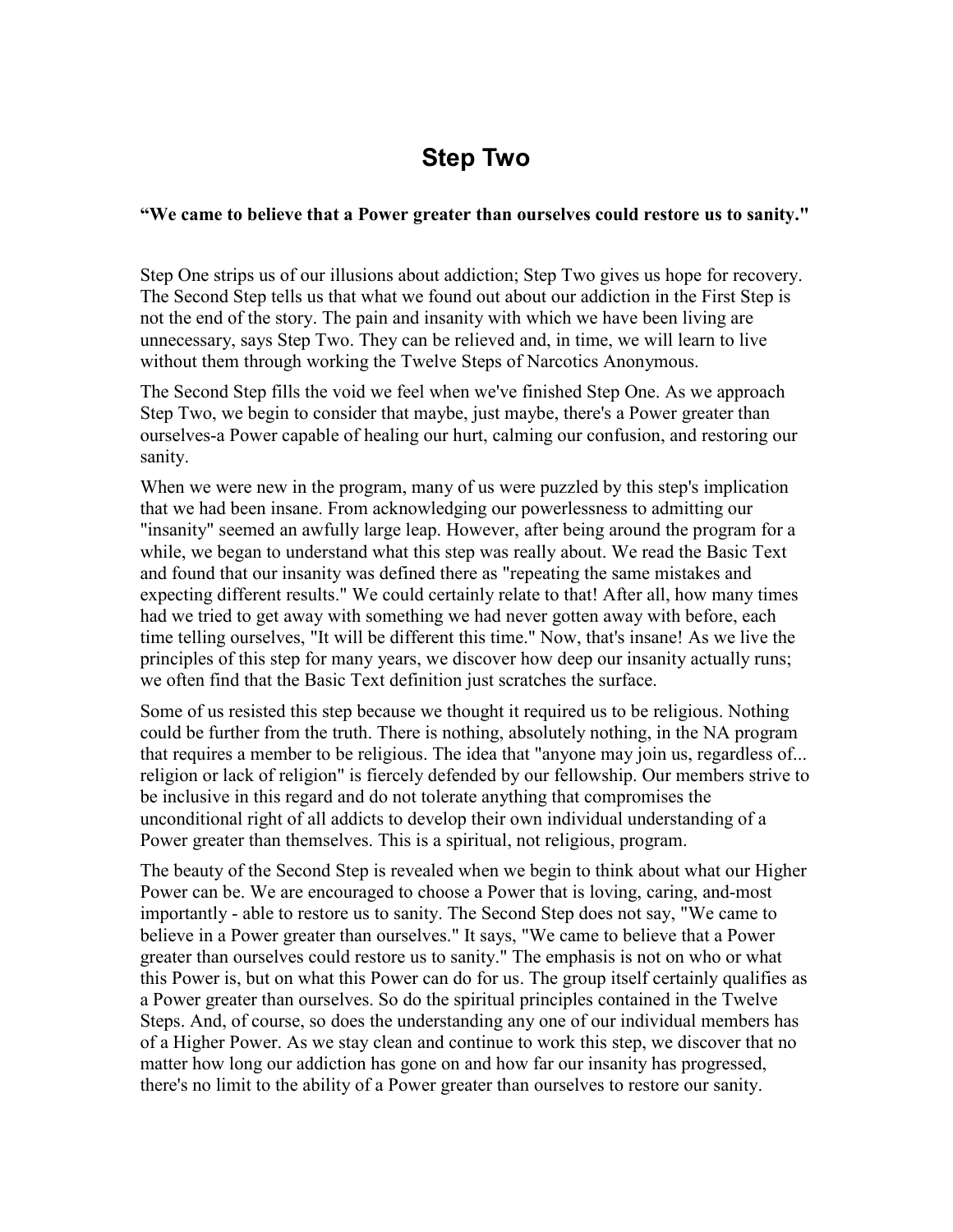#### **Hope**

The hope we get from working Step Two replaces the desperation with which we came into the program. Every time we had followed what we'd thought would be a path out of our addiction - medicine, religion, or psychiatry, for instance - we found they only took us so far; none of these was sufficient for us. As we ran out of options and exhausted our resources, we wondered if we'd ever find a solution to our dilemma, if there were anything in the world that worked. In fact, we may have been slightly suspicious when we first came to Narcotics Anonymous, wondering if this was just another method that wouldn't work, or that wouldn't work well enough for us to make a difference.

However, something remarkable occurred to us as we sat in our first few meetings. There were other addicts there who had used drugs just as we had, addicts who were now clean. We believed in them. We knew we could trust them. They knew the places we'd been to in our addiction-not just the using hangouts, not just the geographic locations, but the hangouts of horror and despair our spirits had visited each time we'd used. The recovering addicts we met in NA knew those places as well as we did because they had been there themselves.

It was when we realized that these other members - addicts like ourselves - were staying clean and finding freedom that most of us first experienced the feeling of hope. We may have been standing with a group of members after a meeting. We may have been listening to someone share a story just like our own. Most of us can recall that moment, even years later -and that moment comes to all of us.

Our hope is renewed throughout our recovery. Each time something new is revealed to us about our disease, the pain of that realization is accompanied by a surge of hope. No matter how painful the process of demolishing our denial may be, something else is being restored in its place within us. Even if we don't feel like we believe in anything, we do believe in the program. We believe that we can be restored to sanity, even in the most hopeless times, even in our sickest areas.

 $\triangleright$  What do I have hope about today?

#### **Insanity**

If we have any doubts about the need for a renewal of sanity in our lives, we're going to have trouble with this step. Reviewing our First Step should help us if we're having doubts. Now is the time to take a good look at our insanity.

- $\triangleright$  Did I believe I could control my using? What were some of my experiences with this, and how were my efforts unsuccessful?
- $\triangleright$  What things did I do that I can hardly believe I did when I look back at them? Did I put myself in dangerous situations to get drugs? Did I behave in ways of which I'm now ashamed? What were those situations like?
- $\triangleright$  Did I make insane decisions as a result of my addiction? Did I quit jobs, leave friendships and other relationships, or give up on achieving other goals for no reason other than that those things interfered with my using?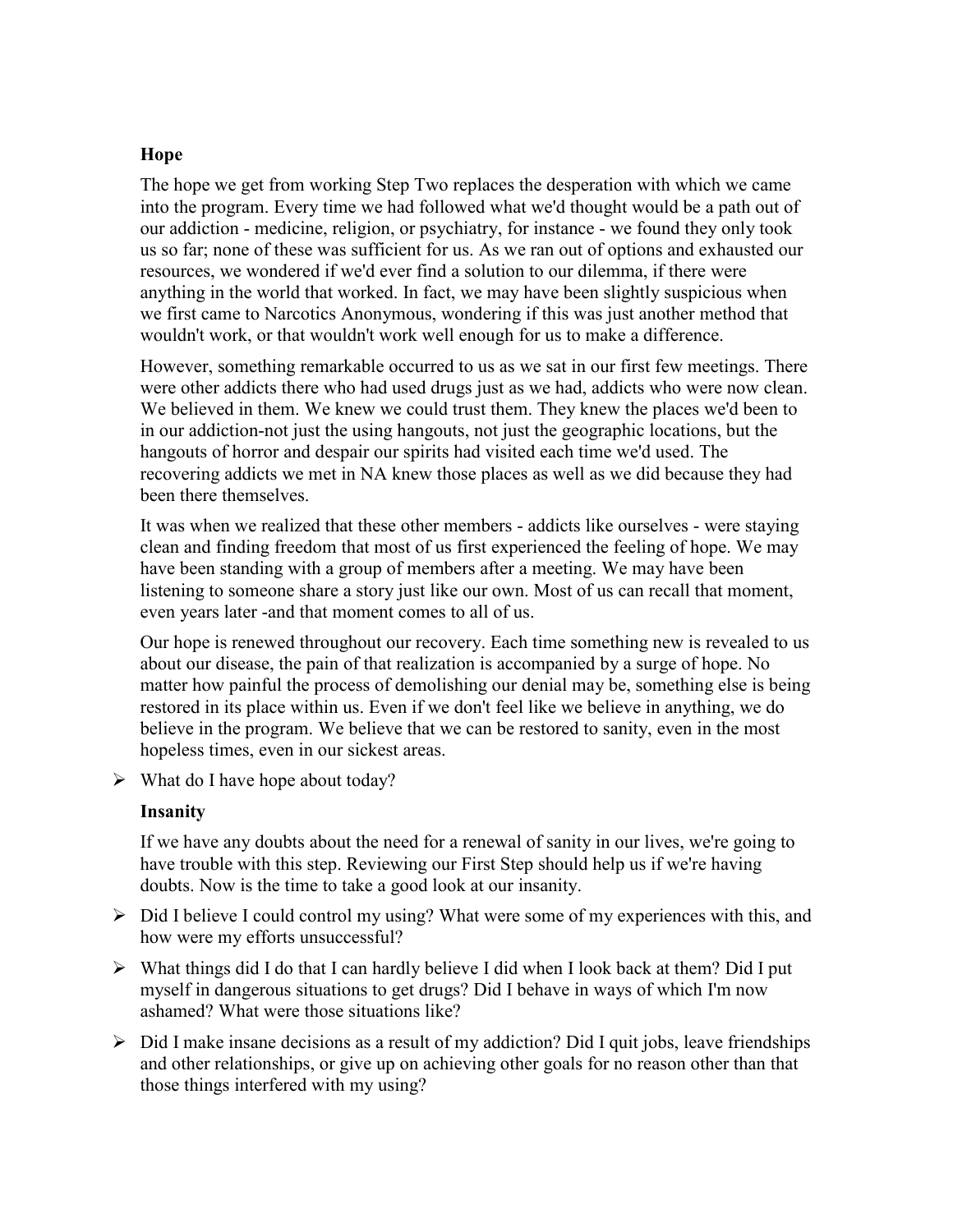$\triangleright$  Did I ever physically injure myself or someone else in my addiction?

Insanity is a loss of our perspective and our sense of proportion. For example, we may think that our personal problems are more important than anyone else's; in fact, we may not even be able to consider other people's needs at all. Small problems become major catastrophes. Our lives get out of balance. Some obvious examples of insane thinking are the belief that we can stay clean on our own, or the belief that using drugs was our only problem and that everything is fine now just because we're clean. In Narcotics Anonymous, insanity is often described as the belief that we can take something outside ourselves-drugs1 power, sex, food-to fix what's wrong inside ourselves: our feelings.

- $\triangleright$  How have I overreacted or underreacted to things? How has my life been out of balance?
- $\triangleright$  In what ways does my insanity tell me that things outside myself can make me whole or solve all my problems? Using drugs? Compulsive gambling, eating, or sex seeking? Something else?
- $\triangleright$  Is part of my insanity the belief that the symptom of my addiction (using drugs or some other manifestation) is my only problem?

If we've been clean for a while, we may find that a whole new level of denial is making it difficult to see the insanity in our lives. Just as we did in the beginning of our recovery, we need to become familiar with the ways in which we have been insane. Many of us have found that our understanding of insanity goes further than the definition of insanity in the Basic Text. We make the same mistakes over and over again, even when we're fully aware of what the results will be. Perhaps we're hurting so bad that we don't care about the consequences, or we figure that acting on an obsession will somehow be worth the price.

 $\triangleright$  When we've acted on an obsession, even though we knew what the results would be, what were we feeling and thinking beforehand? What made us go ahead?

#### **Coming to Believe**

The discussion above provided several reasons why we may have trouble with this step. There may be others. It's important for us to identify and overcome any barriers that could prevent us from coming to believe.

- $\triangleright$  Do I have any fears about coming to believe? What are they?
- $\triangleright$  Do I have any other barriers that make it difficult for me to believe? What are they?
- $\triangleright$  What does the phrase, "We came to believe...," mean to me?
- $\triangleright$  As addicts, we're prone to wanting everything to happen instantly. But it's important to remember that Step Two is a process, not an event. Most of us don't just wake up one day and know that a Power greater than ourselves can restore us to sanity. We gradually grow into this belief. Still, we don't have to just sit back and wait for our belief to grow on its own; we can help it along.Have I ever believed in anything for which I didn't have tangible evidence? What was that experience like?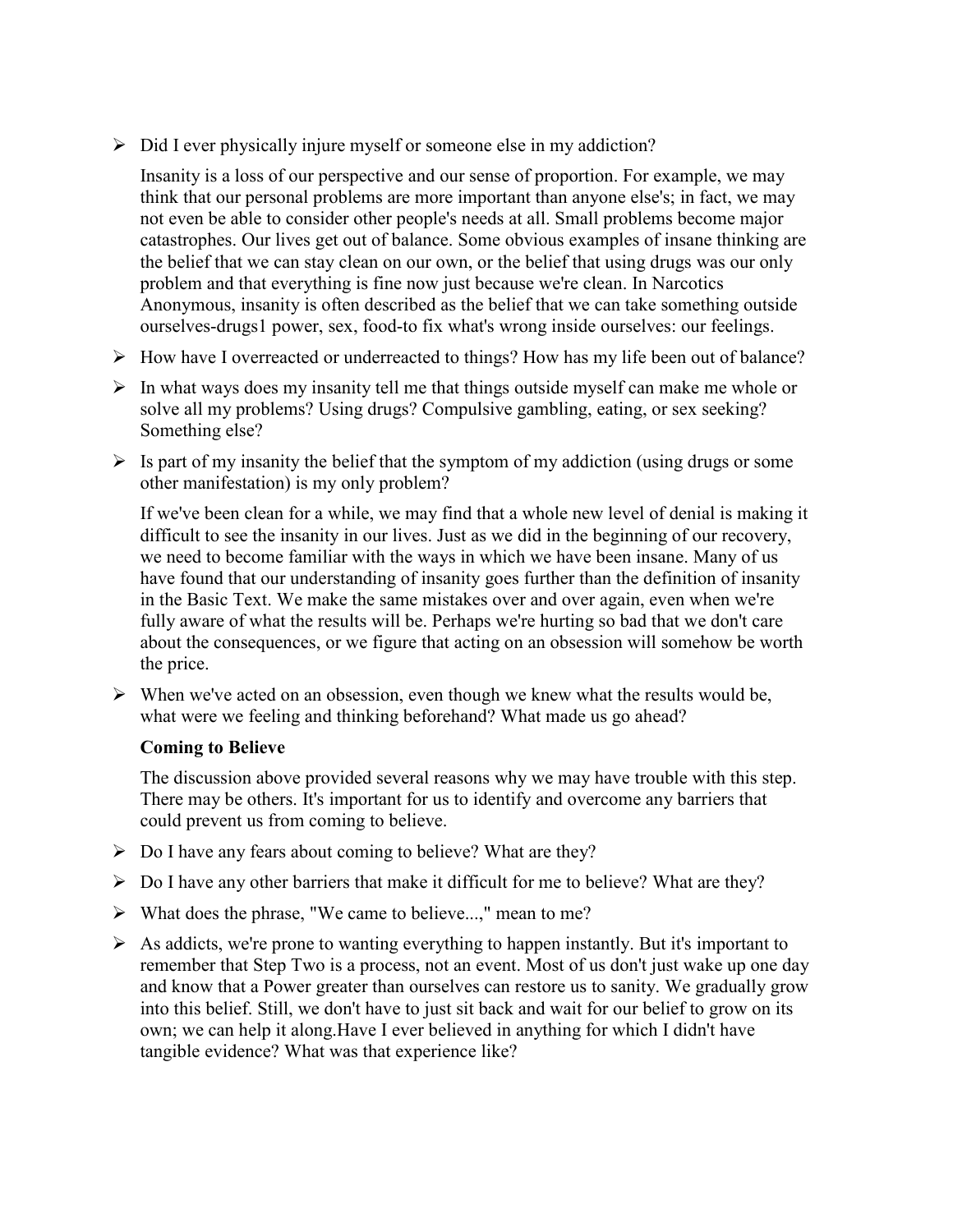- $\triangleright$  What experiences have I heard other recovering addicts share about the process of coming to believe? Have I tried any of them in my life?
- $\triangleright$  In what do I believe?
- $\triangleright$  How has my belief grown since I've been in recovery?

#### **A Power Greater Than Ourselves**

Each one us comes to recovery with a whole history of life experiences. That history will determine to a large degree the kind of understanding we develop of a Power greater than ourselves. In this step, we don't have to have a lot of specific ideas about the nature or identity of that Higher Power. That sort of understanding will come later. The kind of understanding of a Higher Power that's most important to find in the Second Step is an understanding that can help us. We're not concerned here with theological elegance or doctrinal adherence - we just want something that works.

How powerful does a Power greater than ourselves have to be? The answer to that question is simple. Our addiction as a negative power was, without a doubt, greater than we were. Our addiction led us down a path of insanity and caused us to act differently than we wanted to behave. We need something to combat that, something at least as powerful as our addiction.

- $\triangleright$  Do I have problems accepting that there is a power or powers greater than myself?
- $\triangleright$  What are some things that are more powerful than I am?
- $\triangleright$  Can a Power greater than myself help me stay clean? How?
- $\triangleright$  Can a Power greater than I am help me recover? How?

Some of us may have a very clear idea about the nature of a Power greater than ourselves, and there's absolutely nothing wrong with that. In fact, Step Two is the point at which many of us begin to form our first practical ideas about a Power greater than ourselves, if we haven't already. Many addicts have found it helpful to identify what a Power greater than ourselves is not before identifying what it is. In addition, looking at what a Power greater than ourselves can do for us may help us begin to discover more about that **Power** 

There are many, many understandings of a Power greater than ourselves that we can develop. We can think of it as the power of spiritual principles, the power of the NA Fellowship, "Good Orderly Direction," or anything else of which we can conceive, as long as it is loving and caring and more powerful than we are. As a matter of fact, we don't have to have any understanding at all of a Power greater than ourselves to be able to use that Power to stay clean and seek recovery.

- $\triangleright$  What evidence do I have that a Higher Power is working in my life?
- $\triangleright$  What are the characteristics my Higher Power does not have?
- $\triangleright$  What are the characteristics my Higher Power has?

#### **Restoration to Sanity**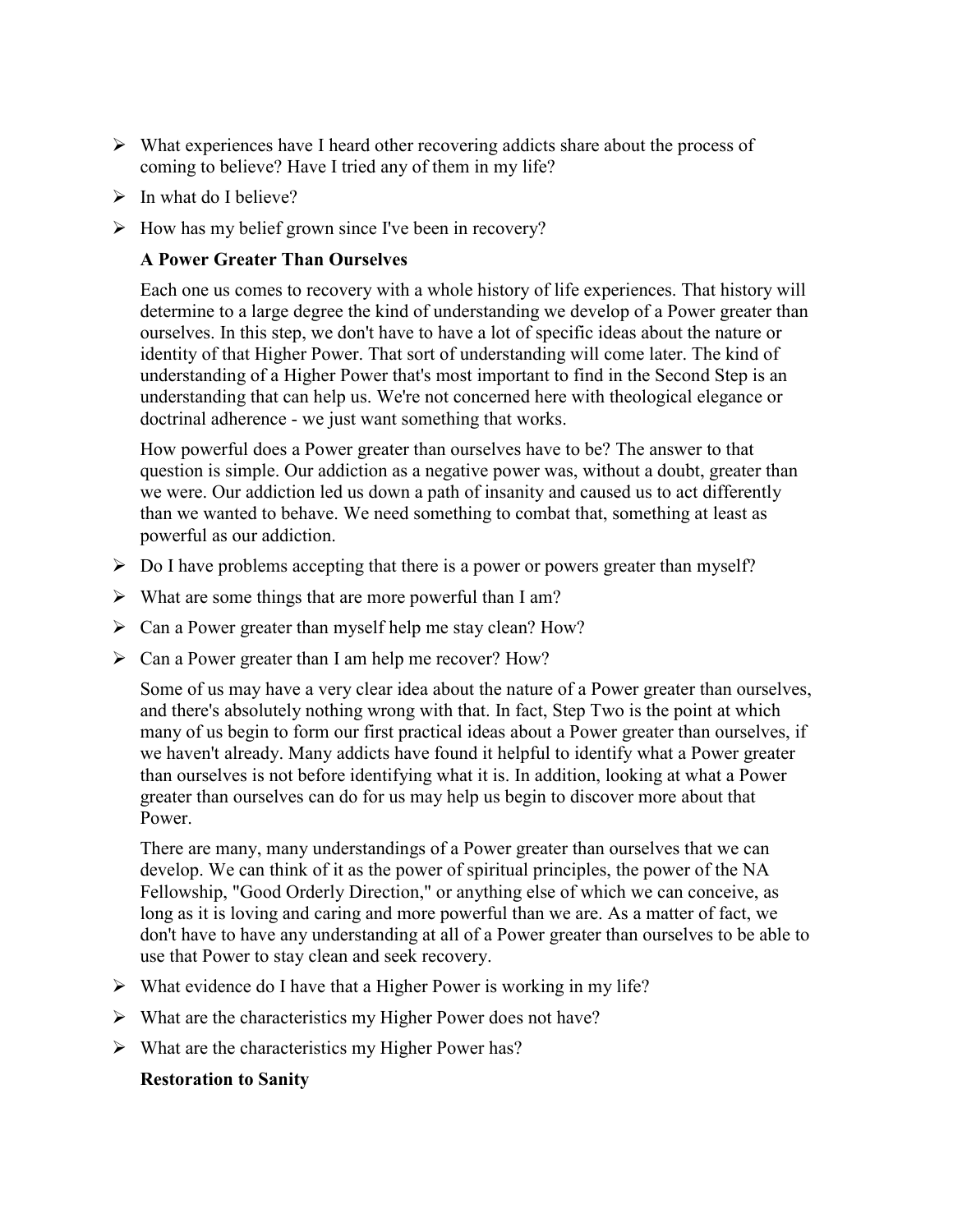It Works: How and Why defines the term "restoration" as "changing to a point where addiction and its accompanying insanity are not controlling our lives."

We find that just as our insanity was evident in our loss of perspective and sense of proportion, so we can see sanity in our lives when we begin developing a perspective that allows us to make better decisions. We find that we have choices about how to act. We begin to have the maturity and wisdom to slow down and consider all aspects of a situation before acting.

Naturally, our lives will change. Most of us have no trouble identifying the sanity in our lives when we compare our using with our early recovery, our early recovery with some time clean, and some time clean with long-term recovery. All of this is a process, and our need for a restoration to sanity will change over time.

When we're new in the program, being restored to sanity probably means not having to use anymore; when that happens, perhaps some of the insanity that is directly and obviously tied to our using will stop. We'll quit committing crimes to get drugs. We'll cease putting ourselves in certain degrading situations that serve no purpose but our using.

If we've been in recovery for some time, we may find that we have no trouble believing in a Power greater than ourselves that can help us stay clean, but we may not have considered what a restoration to sanity means to us beyond staying clean. As we grow in our recovery, it's very important that our idea of the meaning of "sanity" also grows.

- $\triangleright$  What are some things I consider examples of sanity?
- $\triangleright$  What changes in my thinking and behavior are necessary for my restoration to sanity? In what areas of my life do I need sanity now?
- $\triangleright$  How is restoration a process?
- $\triangleright$  How will working the rest of the steps help me in my restoration to sanity?
- $\triangleright$  How has sanity already been restored to me in my recovery?

Some of us may have unrealistic expectations about being restored to sanity. We may think that we'll never get angry again or that, as soon as we start to work this step, we will behave perfectly all the time and have no more trouble with obsessions, emotional turmoil, or imbalance in our lives. This description may seem extreme, but if we find ourselves disappointed with our personal growth in recovery or the amount of time it takes to be "restored to sanity," we may recognize some of our beliefs in this description. Most of us have found that we gain the most serenity by letting go of any expectations we may have about how our recovery is progressing.

- $\triangleright$  What expectations do I have about being restored to sanity? Are they realistic, or unrealistic?
- $\triangleright$  Are my realistic expectations about how my recovery is progressing being met or not? Do I understand that recovery happens over time, not overnight?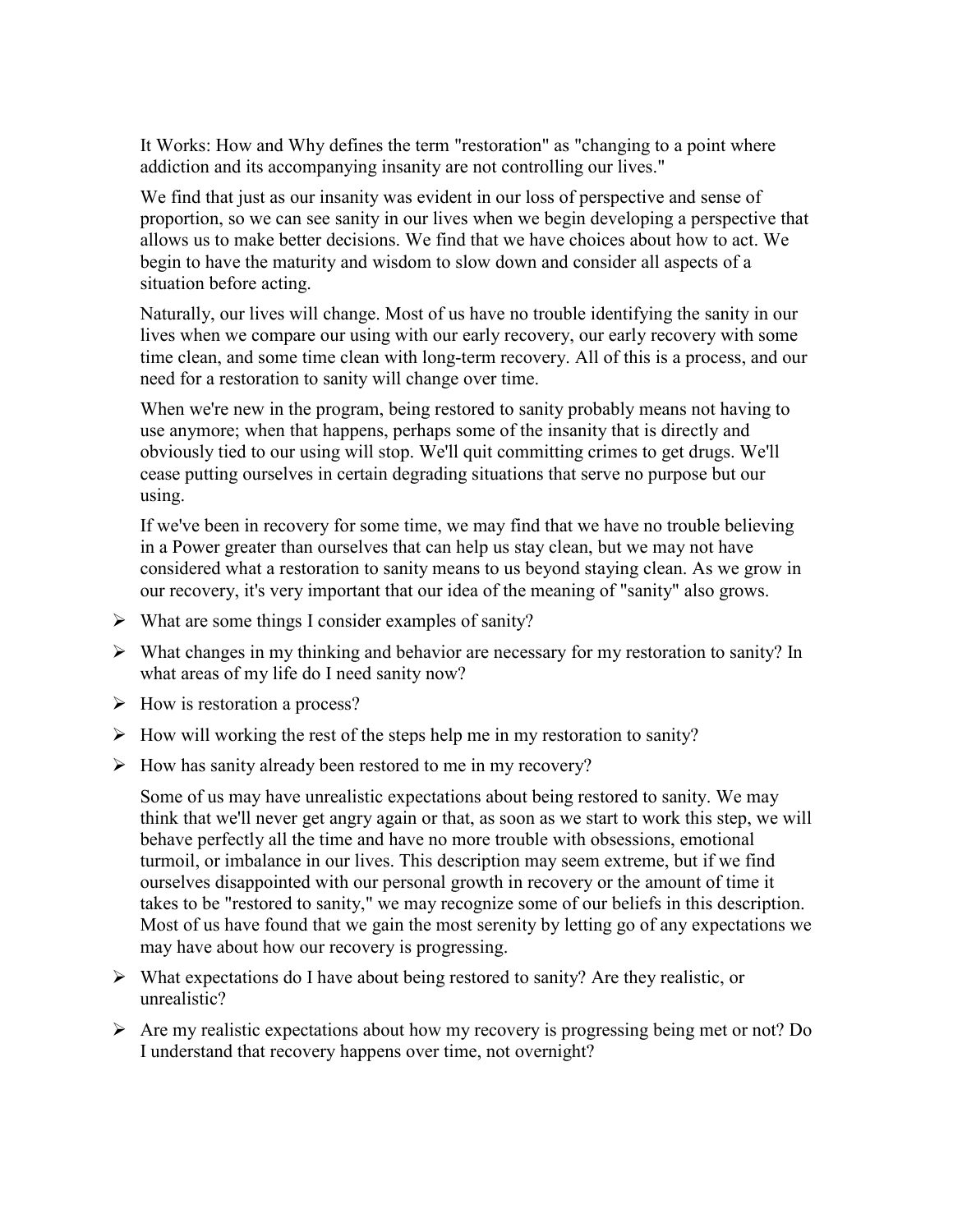- $\triangleright$  Finding ourselves able to act sanely, even once, in a situation with which we were never able to deal successfully before is evidence of sanity.
- $\triangleright$  Have I had any experiences like that in my recovery? What were they?

#### **Spiritual Principles**

In the Second Step, we will focus on open-mindedness, willingness, faith, trust, and humility.

The principle of open-mindedness that we find in the Second Step arises from the understanding that we can't recover alone, that we need some kind of help. It continues with opening our minds to believing that help is possible for us. It doesn't matter whether we have any idea of how this Power greater than ourselves is going to help, just that we believe it's possible.

- $\triangleright$  Why is having a closed mind harmful to my recovery?
- $\triangleright$  How am I demonstrating open-mindedness in my life today?
- $\triangleright$  In what ways has my life changed since I've been in recovery? Do I believe more change is possible?

Practicing the principle of willingness in the Second Step may begin simply. At first we may just go to meetings and listen to other recovering addicts share about their experiences with this step. Then we may begin applying what we hear to our own recovery. Of course, we ask our sponsor to guide us.

- $\triangleright$  What am I willing to do to be restored to sanity?
- $\triangleright$  Is there something I am now willing to do that I was previously unwilling to do? What is it?

We can't just sit back and wait to feel a sense of faith when working Step Two. We have to work at it. One of the suggestions that has worked for many of us is to "act as if" we had faith. This doesn't mean that we should be dishonest with ourselves. We don't need to lie to our sponsor or anyone else about where we are with this step. We're not doing this to sound good or look good. "Acting as if" simply means living as though we believe that what we hope for will happen. In the Second Step, this would mean living as though we expect to be restored to sanity. There are a variety of ways this may work in our individual lives. Many members suggest that we can begin "acting as if" by going to meetings regularly and taking direction from our sponsor.

- $\triangleright$  What action have I been taking that demonstrates my faith? How has my faith grown?
- $\triangleright$  Have I been able to make plans, having faith that my addiction isn't going to get in the way?

Practicing the principle of trust may require overcoming a sense of fear about the process of being restored to sanity. Even if we've been clean only a short time, we've probably already experienced some emotional pain as we've grown in recovery. We may be afraid that there will be more pain. In one sense, we're right about this: There will be more pain.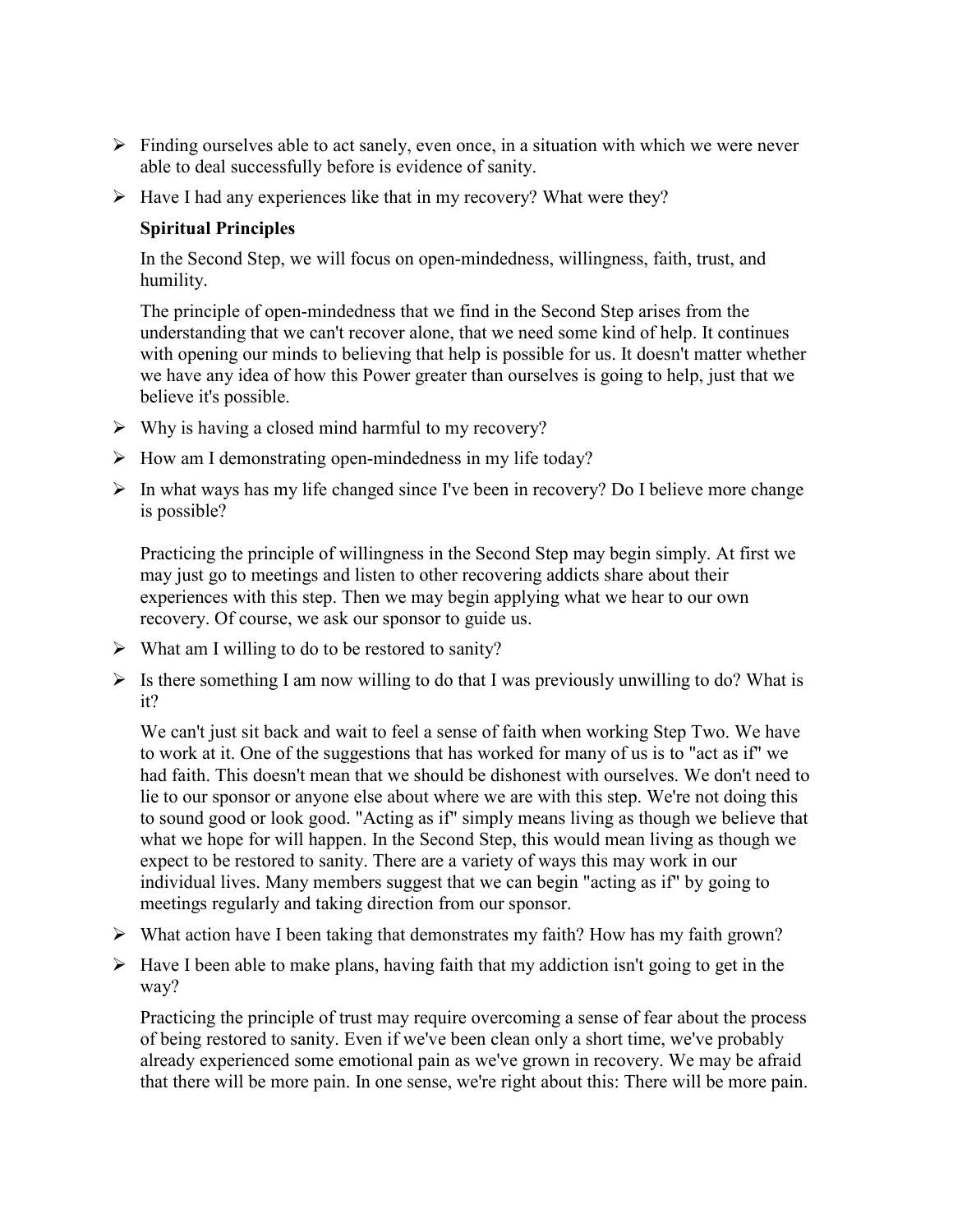None of it, however, will be more than we can bear, and none of it has to be borne alone. If we can develop our sense of trust in the process of recovery and in a Power greater than ourselves, we can walk through the painful times in our recovery. We'll know that what's waiting on the other side will be more than just superficial happiness, but a fundamental transformation that will make our lives more satisfying on a deeper level.

- $\triangleright$  What fears do I have that are getting in the way of my trust?
- $\triangleright$  What do I need to do to let go of these fears?
- $\triangleright$  What action am I taking that demonstrates my trust in the process of recovery and a

#### **Power Greater Than Myself**

The principle of humility springs from our acknowledgment that there is a Power greater than ourselves. It's a tremendous struggle for most of us to stop relying on our own thinking and begin to ask for help, but when we do, we have begun to practice the principle of humility found in the Second Step.

- $\triangleright$  Have I sought help from a Power greater than myself today? How?
- $\triangleright$  Have I sought help from my sponsor, gone to meetings, and reached out to other recovering addicts? What were the results?

#### **Moving On**

As we get ready to go on to Step Three, we'll want to take a look at what we've gained by working Step Two. Writing about our understanding of each step as we prepare to move on helps us internalize the spiritual principles connected to it.

- $\triangleright$  What action can I take that will help me along in the process of coming to believe?
- $\triangleright$  What am I doing to work on overcoming any unrealistic expectations I may have about being restored to sanity?
- $\triangleright$  What is my understanding of Step Two?
- $\triangleright$  How has my prior knowledge and experience affected my work on this step?

As we move on to Step Three, a sense of hope is probably arising within our spirits. Even if we're not new in recovery, we've just reinforced our knowledge that recovery, growth, and change are not just possible but inevitable when we make the effort to work the steps. We can see the possibility of relief from the particular brand of insanity in which we've most recently been gripped by our addiction. We've probably already begun to experience some freedom. We're beginning to be released from the blind pursuit of our insanity. We've explored our insanity and have started to trust a Power greater than ourselves to relieve us from having to continue on the same path. We're beginning to be freed from our illusions. We no longer have to struggle to keep our addiction a secret or isolate ourselves to hide our insanity. We have seen how the program has worked for others, and we have discovered that it is beginning to work for us as well. Through our newfound faith, we achieve the willingness to move into action and work Step Three.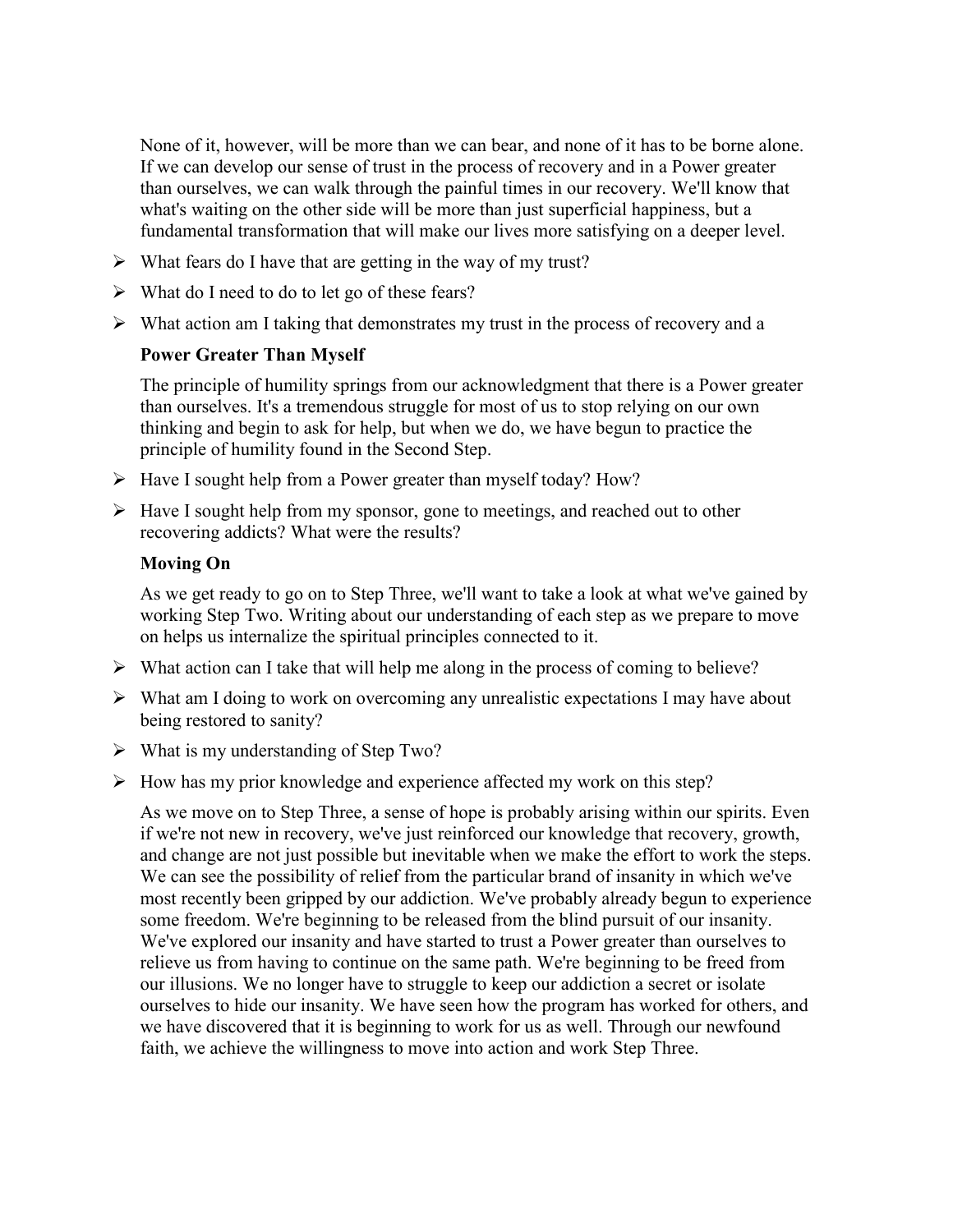## **Step Three**

**"We made a decision to turn our will and our lives over to the care of God as we understood Him."**

We've worked Steps One and Two with our sponsor-we've surrendered, and we've demonstrated our willingness to try something new. This has charged us with a strong sense of hope. But if we do not translate our hope into action right now, it will fade away, and we'll end up right back where we started. The action we need to take is working Step **Three** 

The central action in Step Three is a decision. The idea of making that decision may terrify us, especially when we look at what we're deciding to do in this step. Making a decision, any decision, is something most of us haven't done in a long time. We've had our decisions made for us-by our addiction, by the authorities, or just by default because we didn't want the responsibility of deciding anything for ourselves. When we add to this the concept of entrusting the care of our will and our lives to something that most of us don't understand at this point, we may just think this whole thing is beyond us and start looking for a shortcut or an easier way to work our programs. These thoughts are dangerous, for when we take shortcuts in our program, we short circuit our recovery.

The Third Step decision may be too big to make in one leap. Our fears of the Third Step, and the dangerous thinking to which those fears lead, can be eased by breaking this step down into a series of smaller, separate hurdles. The Third Step is just one more piece of the path of recovery from our addiction. Making the Third Step decision doesn't necessarily mean that we must suddenly, completely change everything about the way we live our lives. Fundamental changes in our lives happen gradually as we work on our recovery, and all such changes require our participation. We don't have to be afraid that this step will do something to us that we're not ready for or won't like.

It is significant that this step suggests we turn our will and our lives over to the care of the God of our understanding. These words are particularly important. By working the Third Step, we are allowing someone or something to care for us, not control us or conduct our lives for us. This step does not suggest that we become mindless robots with no ability to live our own lives, nor does it allow those of us who find such irresponsibility attractive to indulge such an urge. Instead, we are making a simple decision to change direction, to stop rebelling at the natural and logical flow of events in our lives, to stop wearing ourselves out trying to make everything happen as if we were in charge of the world. We are accepting that a Power greater than ourselves will do a better job of caring for our will and our lives than we have. We are furthering the spiritual process of recovery by beginning to explore what we understand the word "God" to mean to us as individuals.

In this step, each one of us will have to come to some conclusions about what we think "God" means. Our understanding doesn't have to be complex or complete. It doesn't have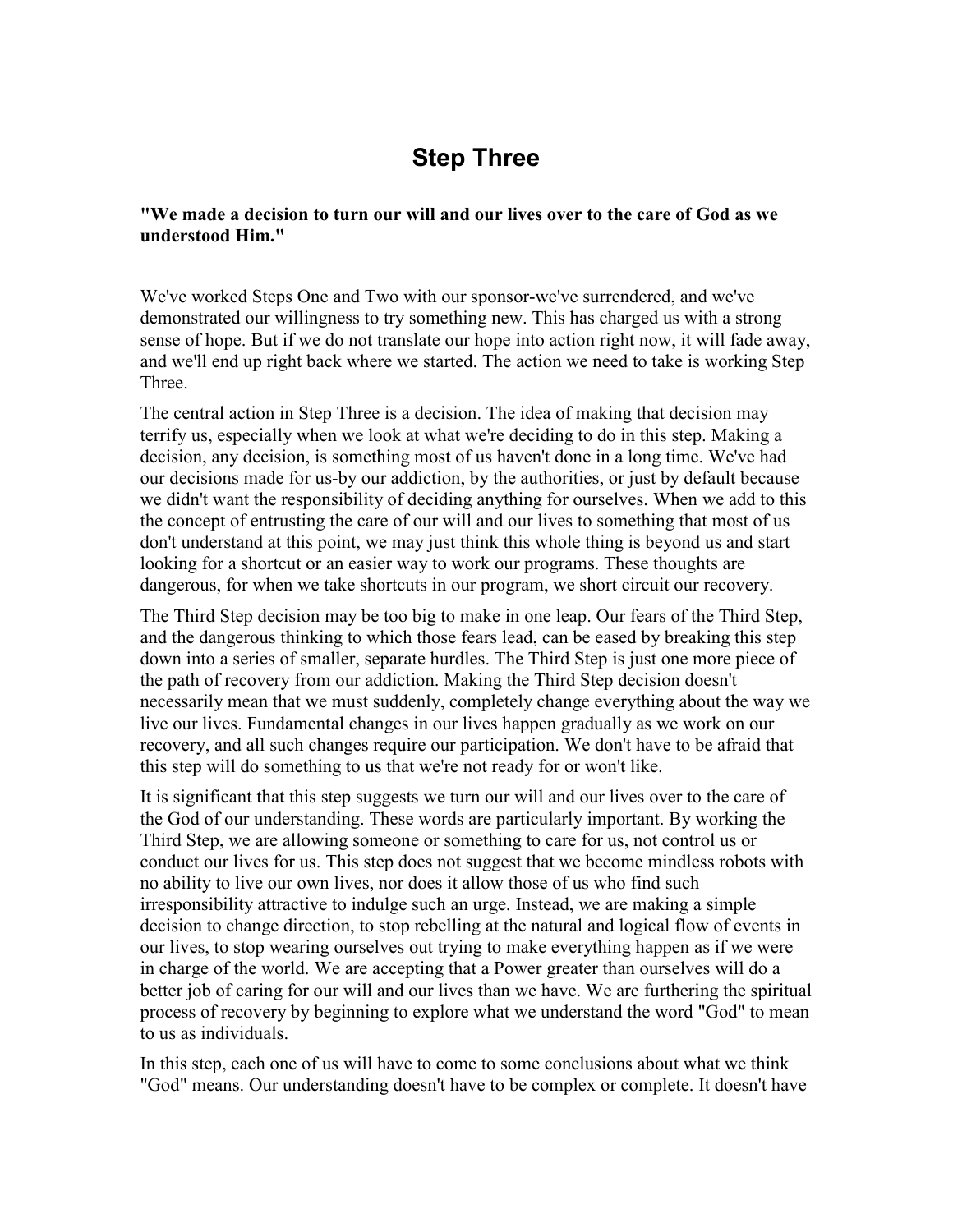to be like anyone else's. We may discover that we're very sure what God isn't for us, but not what God is, and that's okay. The only thing that is essential is that we begin a search that will allow us to further our understanding as our recovery continues. Our concept of God will grow as we grow in our recovery. Working the Third Step will help us discover what works best for us.

#### **Making a Decision**

As we've already discussed, many of us may find ourselves unnerved by the thought of making a big decision. We may feel intimidated or overwhelmed. We may fear the results or the implied commitment. We may think it's a once-and-for-all action and fear that we won't do it right or have the opportunity to do it over again. However, the decision to turn our will and lives over to the care of the God of our understanding is one we can make over and over again daily if need be. In fact, we're likely to find that we must make this decision regularly, or risk losing our recovery because of complacency.

It is essential that we involve our hearts and spirits in this decision. Though the word "decision" sounds like something that takes place mostly in the mind, we need to do the work necessary to go beyond an intellectual understanding and internalize this choice.

- $\triangleright$  Why is making a decision central to working this step?
- $\triangleright$  Can I make this decision just for today? Do I have any fears or reservations about it? What are they?

We need to realize that making a decision without following it up with action is meaningless. For example, we can decide one morning to go somewhere and then sit down and not leave our homes for the rest of that day. Doing so would render our earlier decision meaningless, no more significant than any random thought we may have.

- $\triangleright$  What action have I taken to follow through on my decision?
- $\triangleright$  What areas of my life are difficult for me to turn over? Why is it important that I turn them over anyway?

#### **Self-Will**

Step Three is critical because we've acted on self-will for so long, abusing our right to make choices and decisions. So what exactly is self-will? Sometimes it's total withdrawal and isolation. We end up living a very lonely and self-absorbed existence. Sometimes self-will causes us to act to the exclusion of any considerations other than what we want. We ignore the needs and feelings of others. We barrel through, stampeding over anyone who questions our right to do whatever we want. We become tornadoes, whipping through the lives of family, friends, and even strangers, totally unconscious of the path of destruction we have left behind. If circumstances aren't to our liking, we try to change them by any means necessary to achieve our aims. We try to get our way at all costs. We are so busy aggressively pursuing our impulses that we completely lose touch with our conscience and with a Higher Power. To work this step, each one of us needs to identify the ways in which we have acted on self-will.

 $\triangleright$  How have I acted on self-will? What were my motives?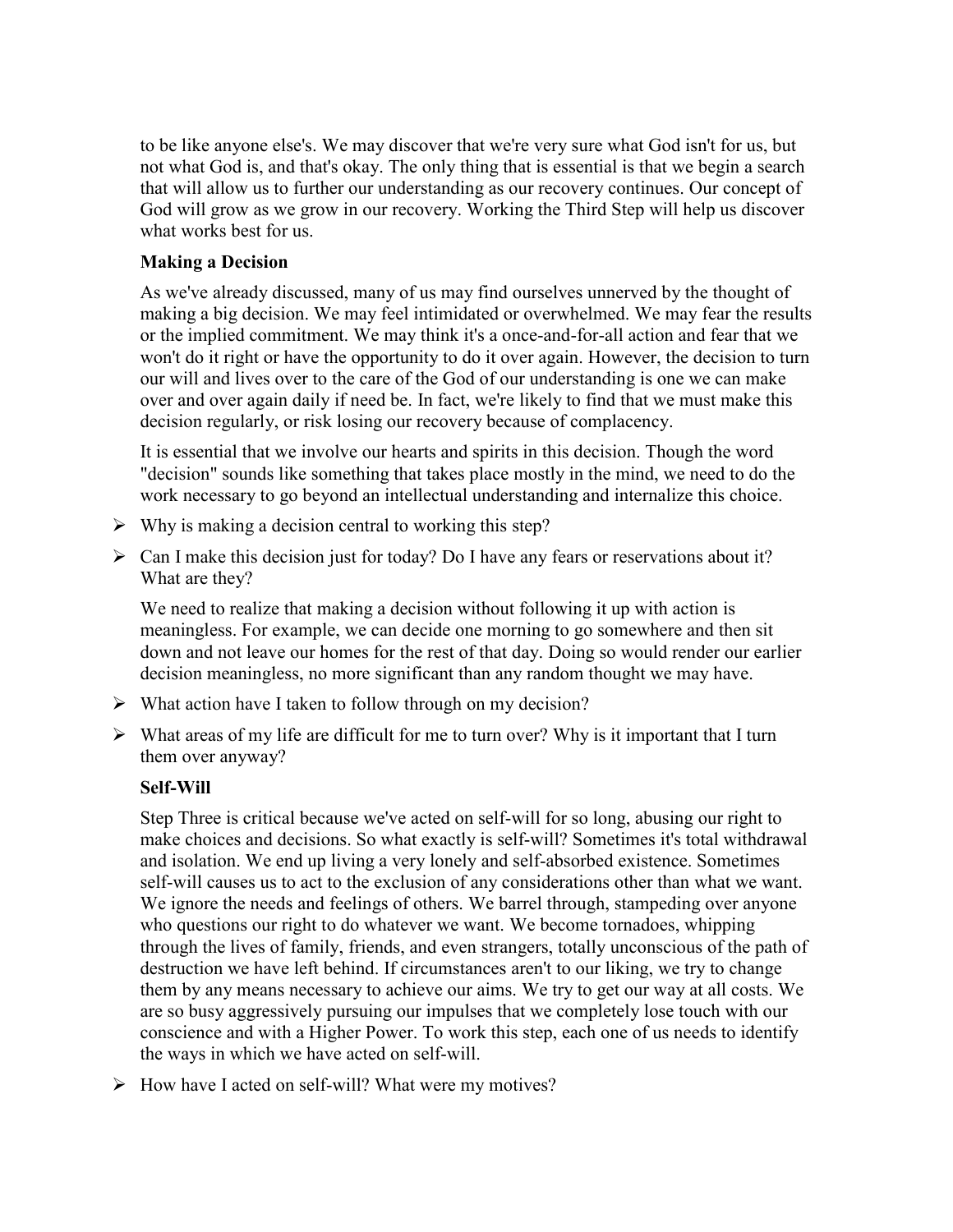$\triangleright$  How has acting on self-will affected my life? How has my self-will affected others?

Surrendering our self-will doesn't mean we can't pursue goals or try to make changes in our lives and the world. It doesn't mean we have to passively accept injustices to ourselves or to people for whom we're responsible. We need to differentiate between destructive self-will and constructive action.

- $\triangleright$  Will pursuing my goals harm anyone? How?
- $\triangleright$  In the pursuit of what I want, is it likely that I will end up doing something that adversely affects myself or others? Explain.
- $\triangleright$  Will I have to compromise any of my principles to achieve this goal? (For example: Will I have to be dishonest? Cruel? Disloyal?)

If we are new in the program and just beginning to work Step Three, we will probably end up wondering what God's will is for us, thinking that the step asks us to find this out. Actually, we don't formally focus our attention on seeking knowledge of our Higher Power's will for us until the Eleventh Step, but we do begin the process that will lead us to that point in Step Three.

God's will for us is something we will gradually come to know as we work the steps. At this point we can come to some very simple conclusions about our Higher Power's will for us that will serve us well for the time being. It is our Higher Power's will for us to stay clean. It is our Higher Power's will for us to do things that will help us stay clean, such as going to meetings and talking to our sponsor regularly.

- $\triangleright$  Describe the times when my will hasn't been enough. (For example, I couldn't stay clean on my own will.)
- $\triangleright$  What is the difference between my will and God's will?

At some point in our recovery, we may find that we have somehow shifted from trying to align our will with a Higher Power's to running on self-will. This happens so slowly and subtly that we hardly even notice. It seems as though we're especially vulnerable to selfwill when things are going well. We cross the fine line that divides humble and honest pursuit of goals from subtle manipulation and forced results. We find ourselves going just a little too far in a discussion to convince someone that we are right. We find ourselves holding on to something just a little too long. We suddenly realize that we haven't contacted our sponsor in quite a while. We feel a quiet, almost subconscious discomfort that will alert us to this subtle shift away from recovery - if we listen.

 $\triangleright$  Have there been times in my recovery when I've found myself subtly taking back my will and my life? What alerted me? What have I done to recommit myself to the Third Step?

#### **The God of Our Understanding**

Before we delve deeply into the process of turning our will and our lives over to the care of the God of our understanding, we should work on overcoming any negative beliefs or unproductive preconceptions we may have about the word "God."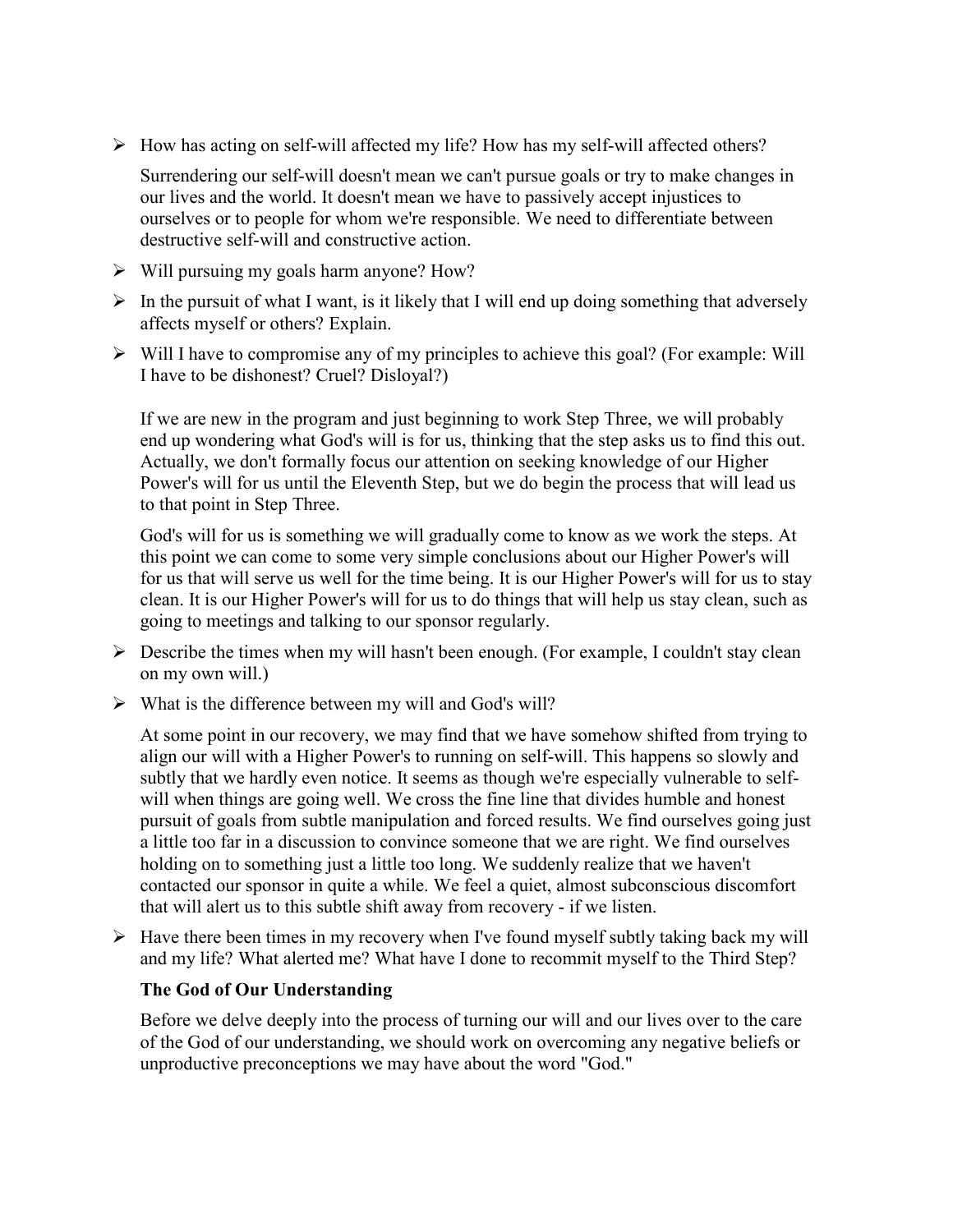- $\triangleright$  Does the word "God," or even the concept itself, make me uncomfortable? What is the source of my discomfort?
- $\triangleright$  Have I ever believed that God caused horrible things to happen to me or was punishing me? What were those things?

Our Basic Text suggests that we choose an understanding of our Higher Power that is loving and caring and greater than ourselves. These simple guidelines can encompass as many understandings of God as there are NA members. They don't exclude anyone. If we understand the word "God" to mean the Power of the program, these guidelines fit. If we understand the word "God" to mean the spiritual principles of the program, these guidelines fit. If we understand the word "God" to mean a personal power or being with which we can communicate, these guidelines fit. It is essential that we begin exploring and developing our understanding. Our sponsor can help immeasurably in this process.

 $\triangleright$  What is my understanding of a Power greater than myself today? How is my Higher Power working in my life?

As important as it is to figure out what our Higher Power is to us, it is more important that we develop a relationship with whatever we understand that Power to be. We can do this in a variety of ways. First, we need to somehow communicate with our Higher Power. Some of us call this prayer, and some call it other things. This communication does not have to be formal, or even verbal.

Second, we need to be open to communication from our Higher Power. This may be done by paying attention to how we feel, our reactions, and what is going on inside and around us. Or we may have a personal routine that helps us connect with a Power greater than ourselves. It may be that our Higher Power speaks to us or helps us see the right thing to do through our fellow NA members.

Third, we need to allow ourselves to have feelings about the God of our understanding. We may get angry. We may feel love. We may feel frightened. We may feel grateful. It's okay to share the entire range of human emotion with our Higher Power. This allows us to feel closer to the Power upon which we rely and helps develop our trust in that Power.

- $\triangleright$  How do I communicate with my Higher Power?
- $\triangleright$  How does my Higher Power communicate with me? What feelings do I have about my Higher Power?

As many of us stay clean for some time, we work on developing an understanding of God for ourselves. Our growing understanding reflects our experiences. We mature into an understanding of God that gives us peace and serenity. We trust our Higher Power and are optimistic about life. We begin to feel that our lives are touched by something beyond our comprehension, and we are glad and grateful that this is so.

Then something happens that challenges everything we believe about our Higher Power or makes us doubt the existence of that Power altogether. It may be a death, or an injustice, or a loss. Whatever it is, it leaves us feeling as though we've been kicked in the stomach. We just can't understand it.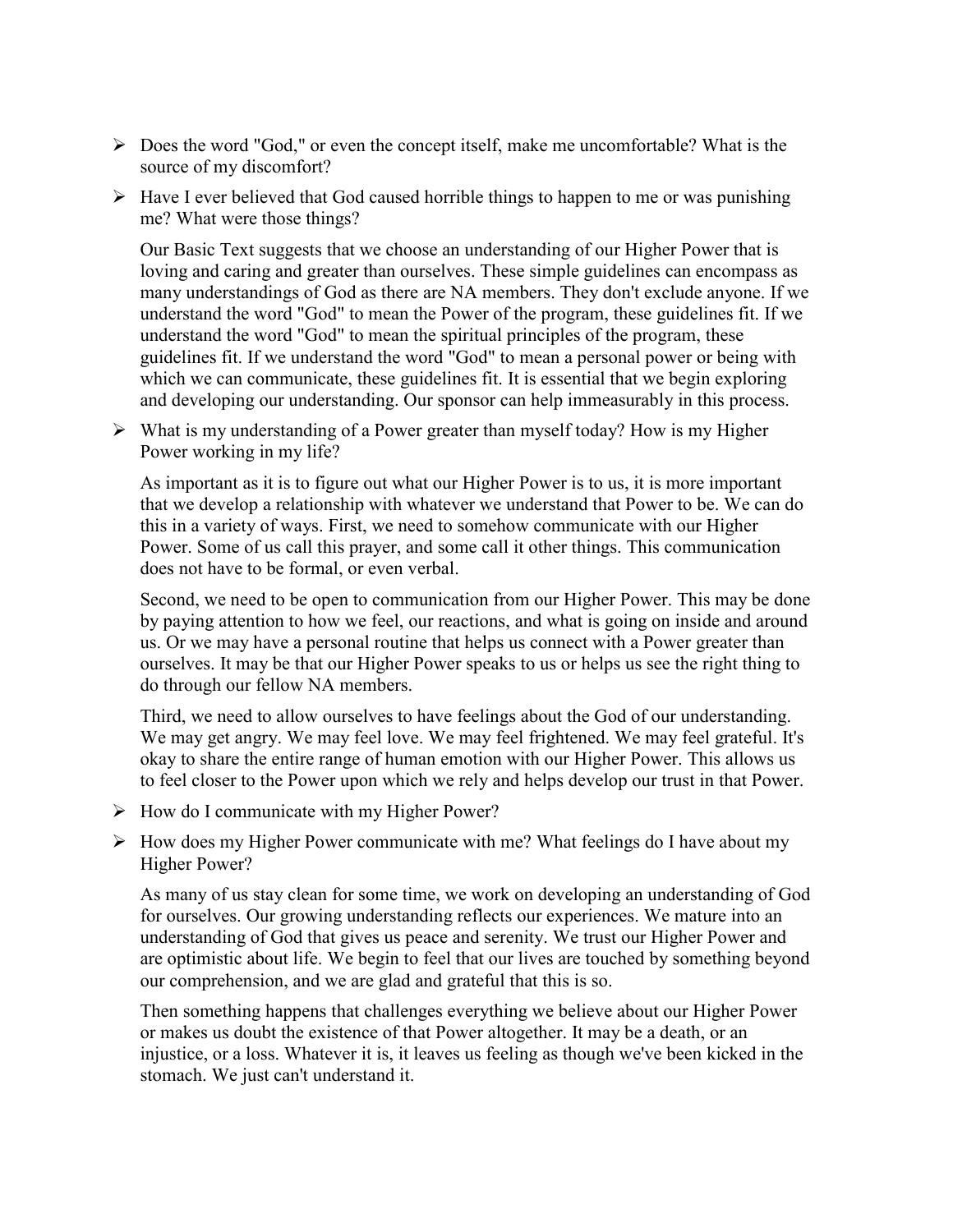Times like these are when we need our Higher Power the most, though we probably find ourselves instinctively drawing away. Our understanding of a Higher Power is about to undergo a dramatic change. We need to keep reaching out to our Higher Power, asking for acceptance if not understanding. We need to ask for strength to go on. Eventually we will reestablish our relationship with our Higher Power, although probably on different terms.

- $\triangleright$  Am I struggling with changing beliefs about the nature of my Higher Power? Describe.
- $\triangleright$  Is my current concept of a Higher Power still working? How might it need to change?

As our understanding of a Higher Power grows and evolves, we'll find that we react differently to what goes on in our lives. We may find ourselves able to courageously face situations that used to strike fear in our hearts. We may deal with frustrations more gracefully. We may find ourselves able to pause and think about a situation before acting. We'll probably be calmer, less compulsive, and more able to see beyond the immediacy of the moment.

#### **Turning It Over**

The order in which we prepare to surrender our will and our lives to the care of the God of our understanding is significant. Many of us have found that we actually follow the order in the step: First, we turn over our will; then, gradually, we turn over our lives. It seems that it's easier for us to grasp the destructive nature of our self-will and see that it must be surrendered; consequently, it's usually the first to go. Harder for us to grasp is the need to turn over our lives and the process of that surrender.

For us to be comfortable with allowing our Higher Power to care for our lives, we will have to develop some trust. We may have no trouble turning over our addiction, but want to remain in control of the rest of our lives. We may trust our Higher Power to care for our work lives, but not our relationships. We may trust our Higher Power to care for our partners1 but not our children. We may trust our Higher Power with our safety, but not our finances. Many of us have trouble letting go completely. We think we trust our Higher Power with certain areas of our lives, but immediately take back control the first time we get scared or things aren't going the way we think they should. It's necessary for us to examine our progress in turning it over.

- $\triangleright$  What does "to the care of" mean to me?
- $\triangleright$  What does it mean for me to turn my will and my life over to the care of the God of my understanding?
- $\triangleright$  How might my life be changed if I make the decision to turn it over to my Higher Power's care?
- $\triangleright$  How do I allow my Higher Power to work in my life?
- $\triangleright$  How does my Higher Power care for my will and my life?
- $\triangleright$  Have there been times when I have been unable to let go and trust God to care for the outcome of a particular situation? Describe.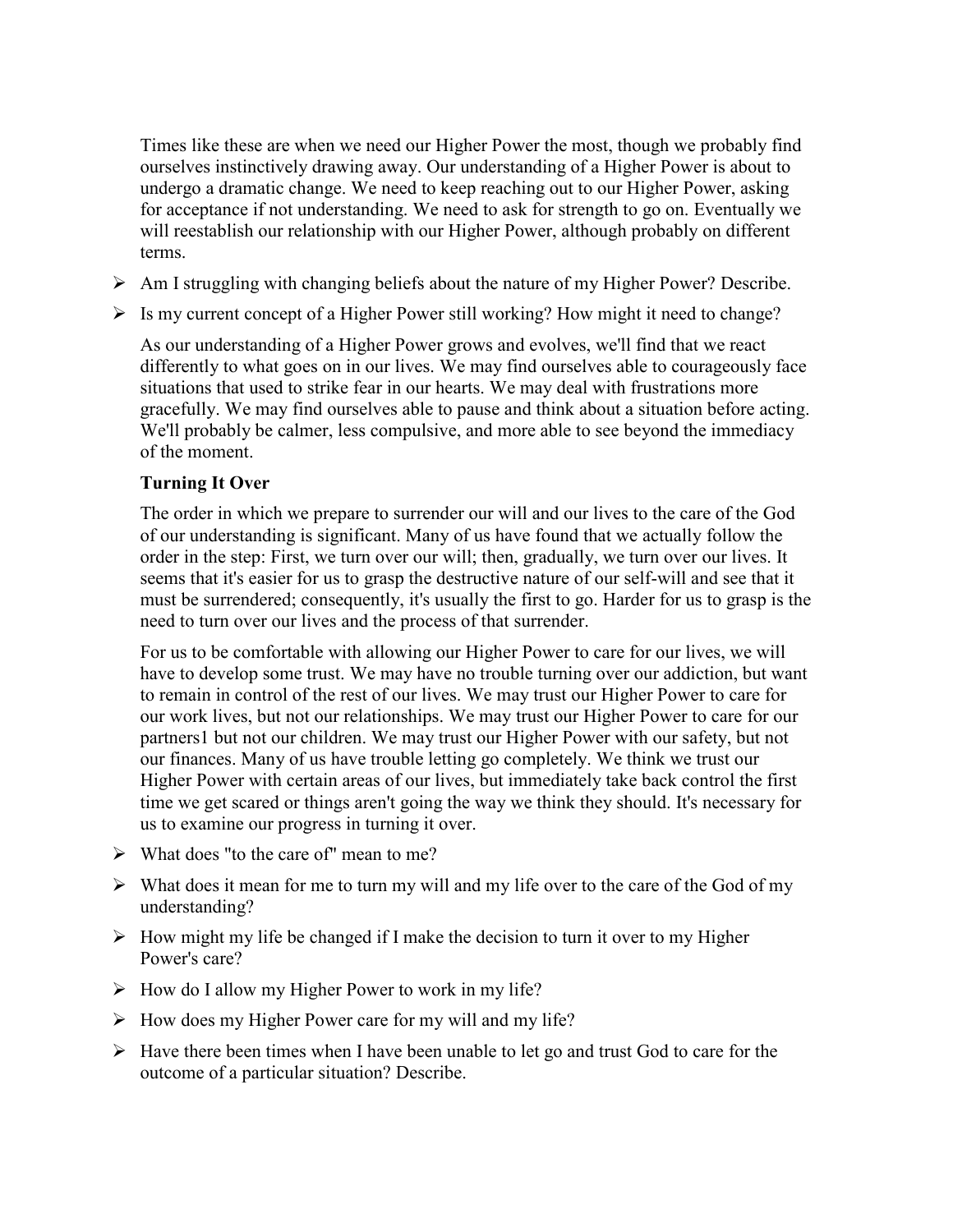$\triangleright$  Have there been times when I have been able to let go and trust God for the outcome? **Describe** 

To turn our will and our lives over to the care of our Higher Power, we must take some kind of action. Many of us find that it works best for us to make some formal declaration on a regular basis. We may want to use the following quote from our Basic Text: "Take my will and my life. Guide me in my recovery. Show me how to live." This seems to capture the essence of Step Three for many of us. However, we can certainly feel free to find our own words, or to find a more informal way of taking action. Many of us believe that every day we abstain from using, or take suggestions from our sponsor, we are taking practical action on our decision to turn our will and lives over to the care of our Higher Power.

 $\triangleright$  How do I take action to turn it over? Are there any words I say regularly? What are they?

#### **Spiritual Principles**

In considering the spiritual principles intrinsic to Step Three, we will focus first on surrender and willingness. Then we will look at how hope translates into faith and trust. Finally, we will see how the principle of commitment is fled to the Third Step.

Practicing the principle of surrender is easy for us when everything is going along as we'd like-we think. Actually, when things are going smoothly, it's more likely that we are being lulled into a belief that we're in charge, which doesn't require much "surrender." Keeping the principle of surrender to the care of the God of our understanding alive in our spirits is essential, even when things are going well.

- $\triangleright$  What am I doing to reinforce my decision to allow my Higher Power to care for my will and my life?
- $\triangleright$  How does the Third Step allow me to build on the surrender I've developed in Steps One and Two?

We usually feel most willing immediately following a surrender. Willingness often comes in the wake of despair or a struggle for control. We can practice the principle of willingness, though, before it becomes necessary and possibly save ourselves some pain.

- $\triangleright$  In what ways have I demonstrated willingness in my recovery so far?
- $\triangleright$  Am I fighting anything in my recovery? What do I think would happen if I became willing to let recovery prevail in that area of my life?

There is a spiritual progression from hope to faith to trust in the Third Step. As we begin Step Three, we carry with us the sense of hope that was born in us as we worked the Second Step. Hope springs from the knowledge that our life is full of possibilities - there are no hard certainties yet, just the first whispers of anticipation that we just may be able to fulfill our heart's deepest desires. Lingering doubts fade as hope becomes faith. Faith propels us forward into action; we actually do the work that those we have faith in are telling us is necessary if we are to achieve what we want. In the Third Step, faith gives us the capacity to actually make a decision and carry that decision into action. Trust comes into play after faith has been applied. We have probably made significant progress toward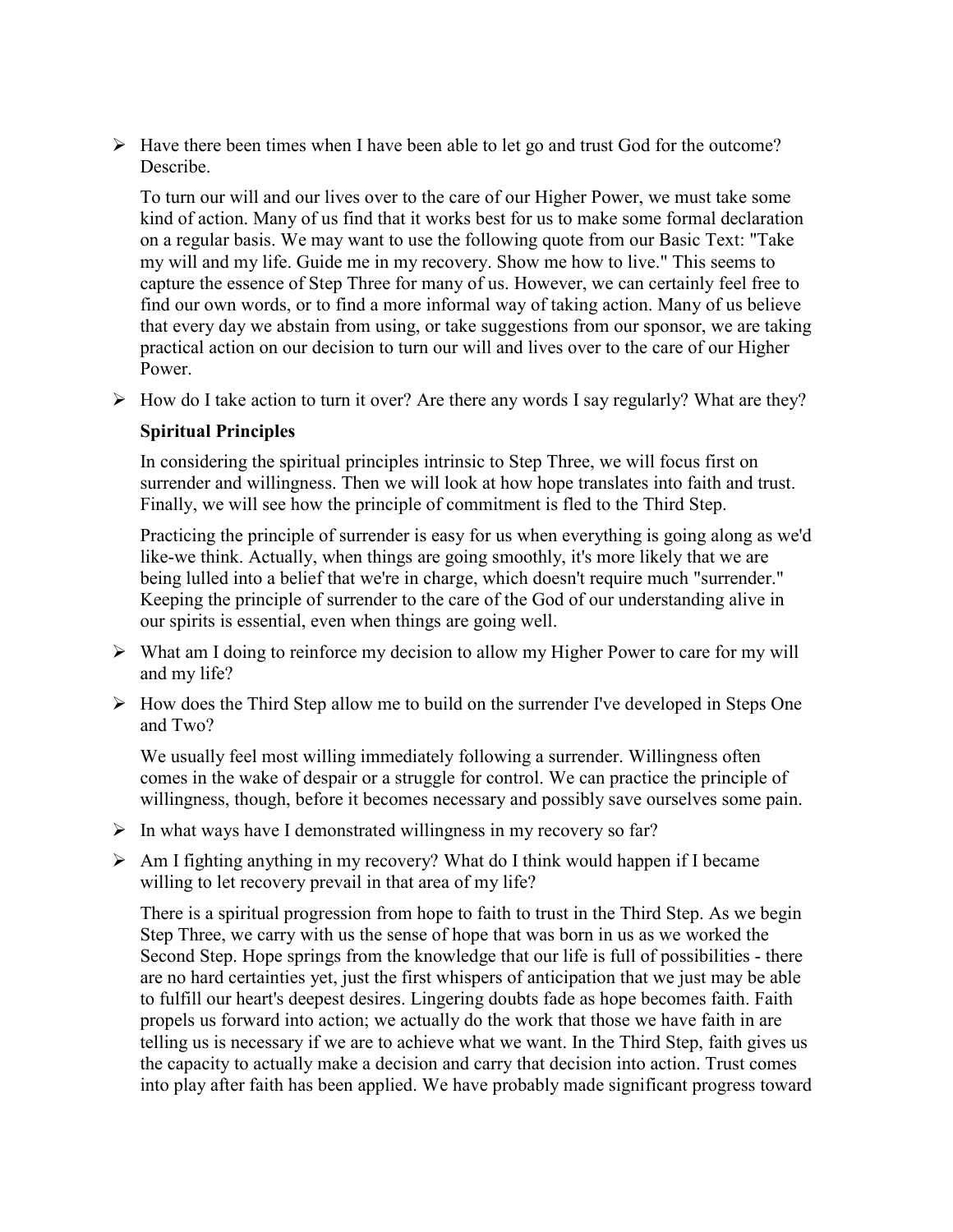fulfilling our goals; now we have evidence that we can influence the course of our lives through taking positive action.

- $\triangleright$  How have hope, faith, and trust become positive forces in my life?
- $\triangleright$  What further action can I take to apply the principles of hope, faith, and trust in my recovery?
- $\triangleright$  What evidence do I have that I can trust confidently in my recovery?

The principle of commitment is the culmination of the spiritual process of Step Three. Making the decision to "turn it over," over and over again, even when our decision doesn't seem to be having any positive effect, is what this step is all about. We can practice the spiritual principle of commitment by reaffirming our decision on a regular basis and by continuing to take action that gives our decision substance and meaning-for instance, working the rest of the steps.

 $\triangleright$  What have I done recently that demonstrates my commitment to recovery and to working a program? (For example: Have I taken a service position in NA? Have I agreed to sponsor another recovering addict? Have I continued to go to meetings no matter what I was feeling about them? Have I continued to work with my sponsor even after he or she told me an unpleasant truth or gave me some direction I didn't want to follow? Did I follow that direction?)

#### **Moving On**

As we get ready to go on to Step Four, we'll want to take a look at what we've gained by working Step Three. Writing about our understanding of each step as we prepare to move on helps us internalize the spiritual principles connected to it.

- $\triangleright$  Do I have any reservations about my decision to turn my will and my life over to God's care?
- $\triangleright$  Do I feel that I am now ready to turn it over?
- $\triangleright$  How does my surrender in the First Step help me in the Third Step?
- $\triangleright$  What action do I plan to take to follow through on my decision? How does working the remainder of the steps fit into this?

We wind up our work on Step Three with an increase in our level of freedom. If we've been thorough with this step, we're profoundly relieved to realize that the world will go along just fine without our intervention. The responsibility of running everything is a huge burden, and we're happy to lay it down. We may feel comforted that a loving God is caring for our will and our lives, letting us know in subtle ways that the path we're on is the right one. We've seen our old ideas for what they were, and we're willing to let go of them and allow change to happen in our lives. We may even find that we're willing to take some risks we never had the courage to take before, because we're secure in the knowledge of our Higher Power's care for us.

Some people pause before making major decisions and ground themselves in their own spirituality. We look to the source of our strength, invite our Higher Power to work in our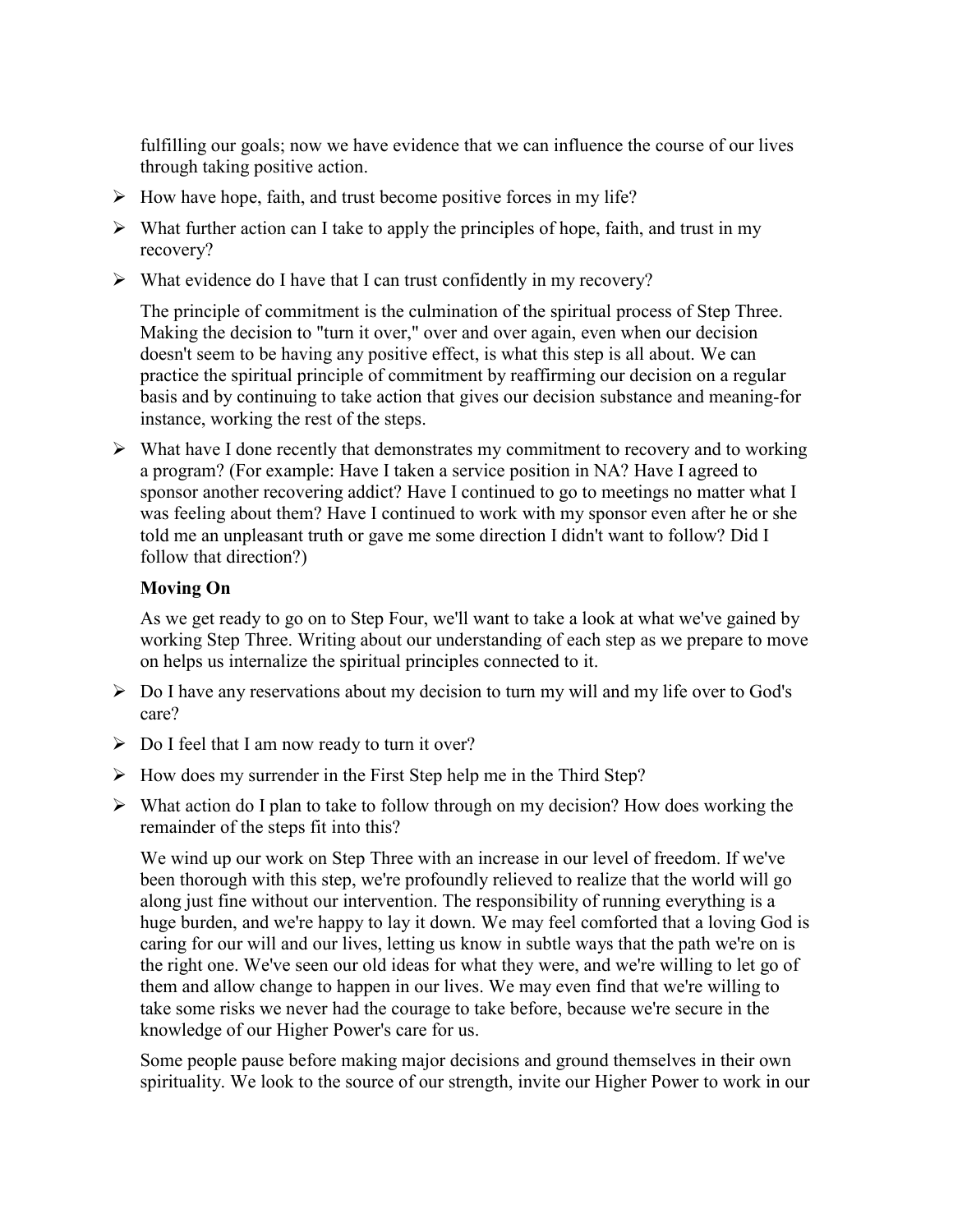lives, and move forward once we're sure we're on the right track. Now we need to take another step along the path of recovery, a step that makes our Third Step decision real. It's time to make a searching and fearless moral inventory of ourselves.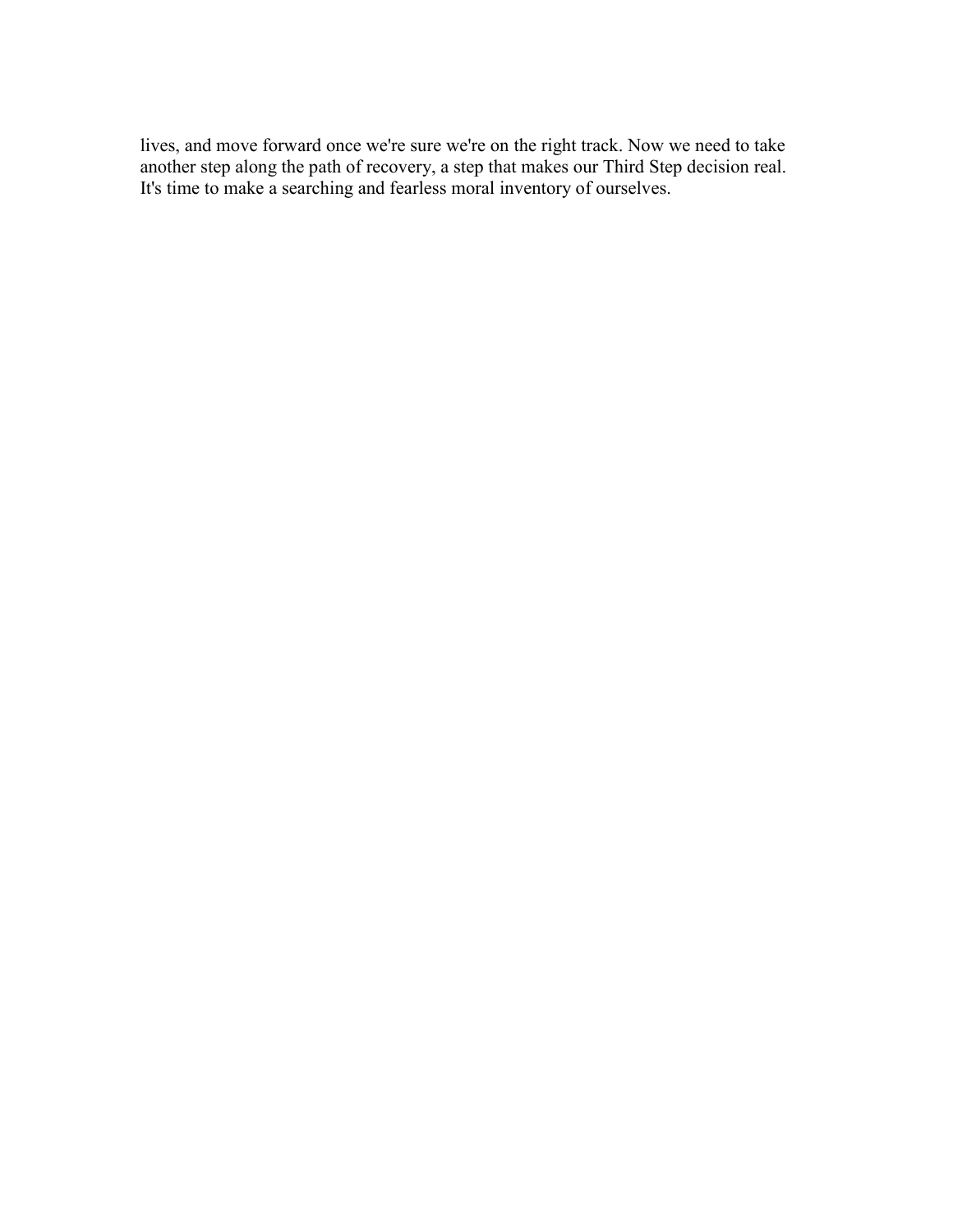## **Step Four**

#### **"We made a searching and fearless moral inventory of ourselves."**

Most of us came to Narcotics Anonymous because we wanted to stop something - using drugs. We probably didn't put much thought into what we were starting-a program of recovery-by coming to NA. But if we haven't taken a look at what we're getting out of this program, now might be a good time to pause and think about it.

First, we should ask ourselves what we want out of recovery. Most of us answer this question by saying that we just want to be comfortable, or happy, or serene. We just want to like ourselves. But how can we like ourselves when we didn't even know who we are?

The Fourth Step gives us the means to begin finding out who we are, the information we'll need to begin to like ourselves and get those other things we expect from the program-comfort, happiness, serenity.

The Fourth Step heralds a new era in our recovery. Steps Four through Nine can be thought of as a process within a process. We will use the information we find in working the Fourth Step to work our Fifth, Sixth, Seventh, Eighth, and Ninth Steps. This process is meant to be done over and over again in recovery.

There is an analogy for this process that is particularly apt. We can think of ourselves as an onion. Each time we begin a Fourth Step, we are peeling away a layer of the onion and getting closer to the core. Each layer of the onion represents another layer of denial, the disease of addiction, our character defects, and the harm we've caused. The core represents the pure and healthy spirit that lies at the center of each one of us. It is our goal in recovery to have a spiritual awakening, and we get closer to that by beginning this process. Our spirits awaken a little more each time we go through it.

The Fourth Step is a method for learning about ourselves, and it is as much about finding our character assets as it is about identifying the exact nature of our wrongs. The inventory process is also an avenue to freedom. We have been prohibited from being free for so long-probably all our lives. Many of us have discovered, as we worked the Fourth Step, that our problems didn't begin the first time we took drugs, but long before, when the seeds of our addiction were actually planted. We may have felt isolated and different long before we took drugs. In fact, the way we felt and the forces that drove us are completely enmeshed with our addiction; it was our desire to change the way we felt and to subdue those forces that led us to take our first drug. Our inventory will lay bare the unresolved pain and conflicts in our past so that we are no longer at their mercy. We'll have a choice. We'll have achieved a measure of freedom.

This portion of the Step Working Guides actually has two distinct sections. The first helps us prepare to work the Fourth Step by guiding us through an exploration of our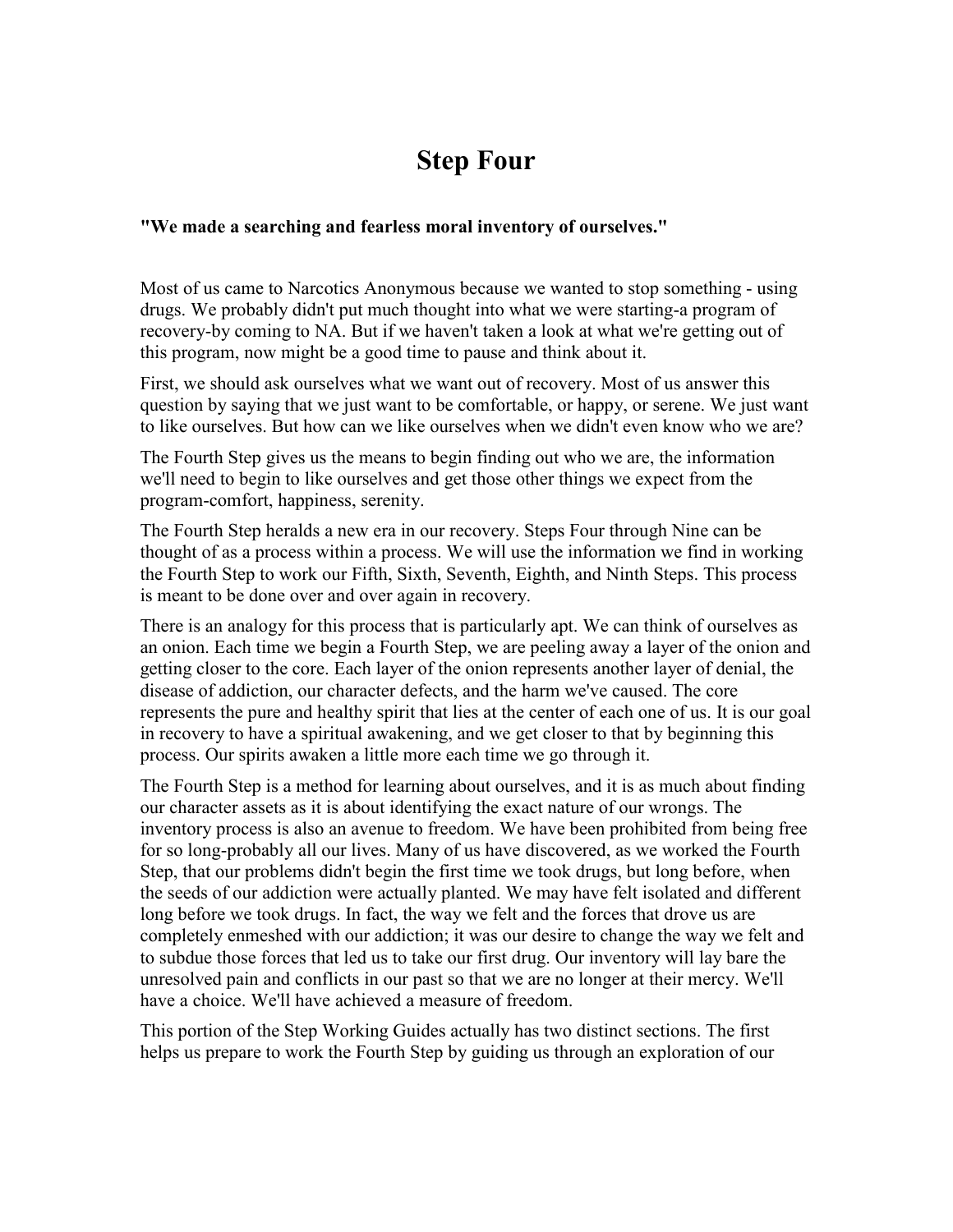motives for working this step and what this step means to us. The second part is a guide for actually taking a searching and fearless moral inventory.

#### **Motivation**

Though our motivation for working the Fourth Step is not as important as actually working the Fourth Step, we may find it helpful to examine and dispel any reservations we have about this step, and think about some of the benefits we will get as a result of working this step.

- $\triangleright$  Do I have any reservations about working this step? What are they?
- $\triangleright$  What are some of the benefits that could come from making a searching and fearless moral inventory of myself?
- $\triangleright$  Why shouldn't I procrastinate about working this step? What are the benefits of not procrastinating?

#### **Searching and Fearless**

This is the phrase that has most puzzled many of us. We probably understand what "searching" means, but what about "fearless"? How can we get over all our fear? That might take years, we think; but we need to work on this inventory right away.

Taking a fearless inventory means going ahead despite our fear. It means having the courage to take this action no matter how we feel about it. It means having the courage to be honest, even when we're cringing inside and swearing that we'll take what we're writing to the grave. It means having the determination to be thorough, even when it seems that we've written enough. It means having the faith to trust this process and trust our Higher Power to give us whatever quality we need to walk through the process. Let's face it: This step does involve a lot of work. But we can take heart from the fact that there's rarely a deadline on completing this step. We can do it in manageable sections, a little at a time, until we are done. The only thing that's important is that we work on it consistently.

There are times when our clean time can actually work against us: when we fail to acknowledge our fear of taking an inventory. Many of us who have worked the Fourth Step numerous times and know it's ultimately one of the most loving things we can do for ourselves may still find ourselves avoiding this task. We may think that since we know how good this process is, we shouldn't have any fear of it. But we need to give ourselves permission to be afraid, if that's what we feel.

We may also have fears that stem from our previous experiences with the Fourth Step. We know that an inventory means change in our lives. We know that if our inventories reveal destructive patterns, we can't continue to practice the same behaviors without a great deal of pain. Sometimes this means having to let go of something in our lives some behavior we think we can't survive without; a relationship; or perhaps a resentment we've nursed so carefully that it's actually become, in a sick way, a source of reassurance and comfort. The fear of letting go of something we've come to depend on, no matter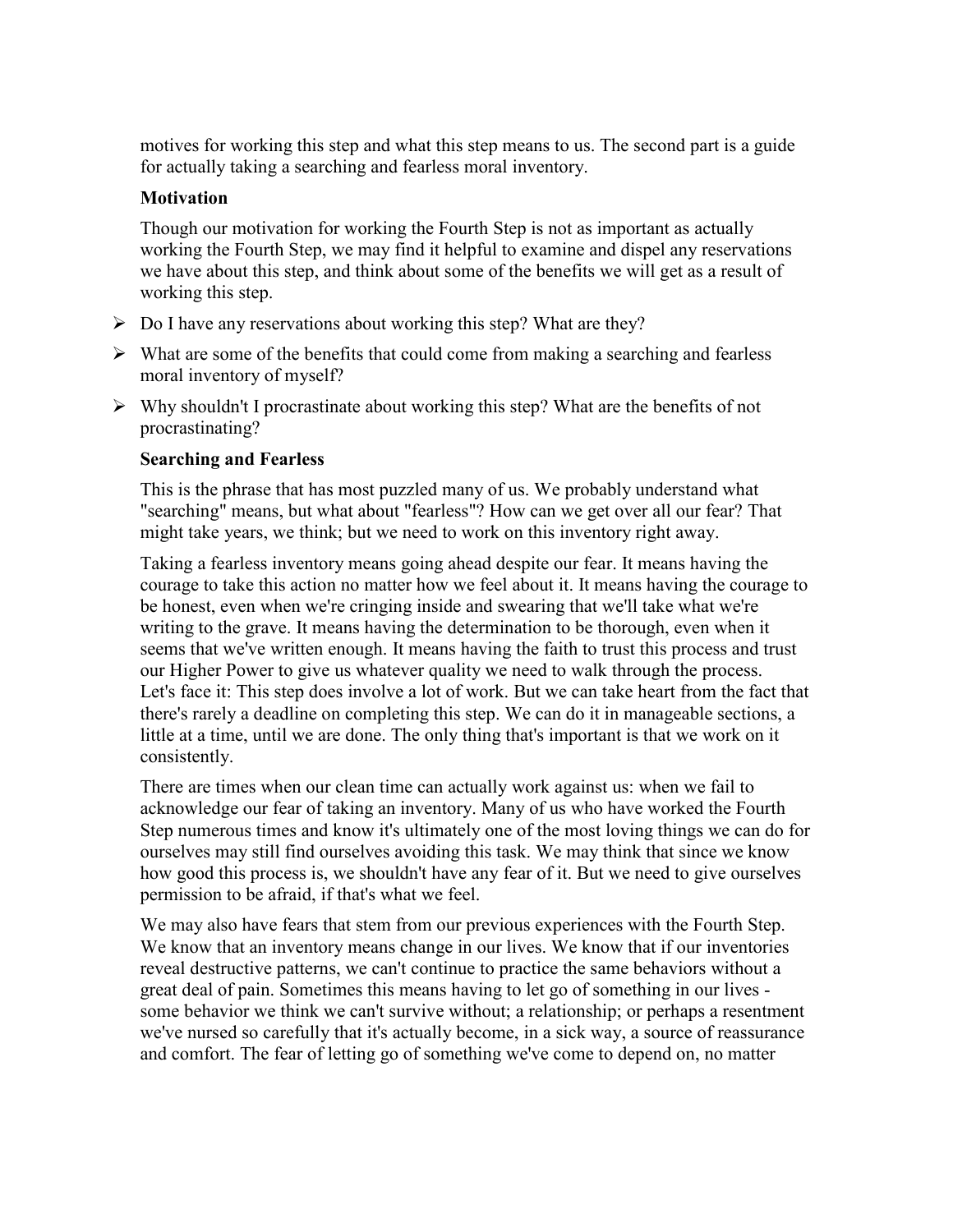how much we've begun to suspect it isn't good for us, is an absolutely valid fear. We just can't let it stop us. We have to face it and act with courage.

We may also have to overcome a barrier that grows from an unwillingness to reveal more of our disease. Many of our members with clean time have shared that an inventory taken in later recovery revealed that their addiction had spread its tentacles so completely through their lives that virtually no area was left untouched. This realization is often initially met with feelings of dismay and perplexity. We wonder how we could still be so sick. Hasn't all this effort in recovery resulted in more than surface healing?

Of course it has. We just need some time to remember that. Our sponsor will be happy to remind us. After we've had time to accept what our inventories are revealing, we feel a sense of hope rising to replace the feelings of dismay. After all, an inventory always initiates a process of change and freedom. Why shouldn't it this time, too?

- $\triangleright$  Am I afraid of working this step? What is my fear?
- $\triangleright$  What does it mean to me to be searching and fearless? (Am I working with my sponsor and talking to other addicts? What other action am I taking to reassure myself that I can handle whatever is revealed in this inventory?

#### **A Moral Inventory**

Many of us have a multitude of unpleasant associations connected to the word "moral." It may conjure up memories of an overly rigid code of behavior we were expected to adhere to. It may make us think of people we consider "moral," people we think of as better than ourselves. Hearing this word may also awaken our tendency toward rebellion against society's morals and our resentment of authorities who were never satisfied with our morality. Whether any of this is true for us, as individuals, is a matter to be determined by us, as individuals. If any of the preceding seems to fit, we can alleviate our discomfort with the word "moral" by thinking about it in a different way.

In Narcotics Anonymous, in this step, the word "moral" has nothing to do with specific codes of behavior, society's norms, or the judgment of some authority figure. A moral inventory is something we can use to discover our own individual morality, our own values and principles. We don't have to relate them in any way to the values and principles of others.

- $\triangleright$  Am I disturbed by the word "moral"? Why?
- $\triangleright$  Am I disturbed by thinking about society's expectations and afraid that I can't, won't, and will never be able to conform to them?
- $\triangleright$  What values and principles are important to me?

#### **An Inventory of Ourselves**

The Fourth Step asks us to take an inventory of ourselves, not of other people. Yet when we begin writing and looking at our resentments, fears, behavior, beliefs, and secrets, we will find that most of these are connected to another person, or sometimes to an organization or institution. It's important to understand that we are free to write whatever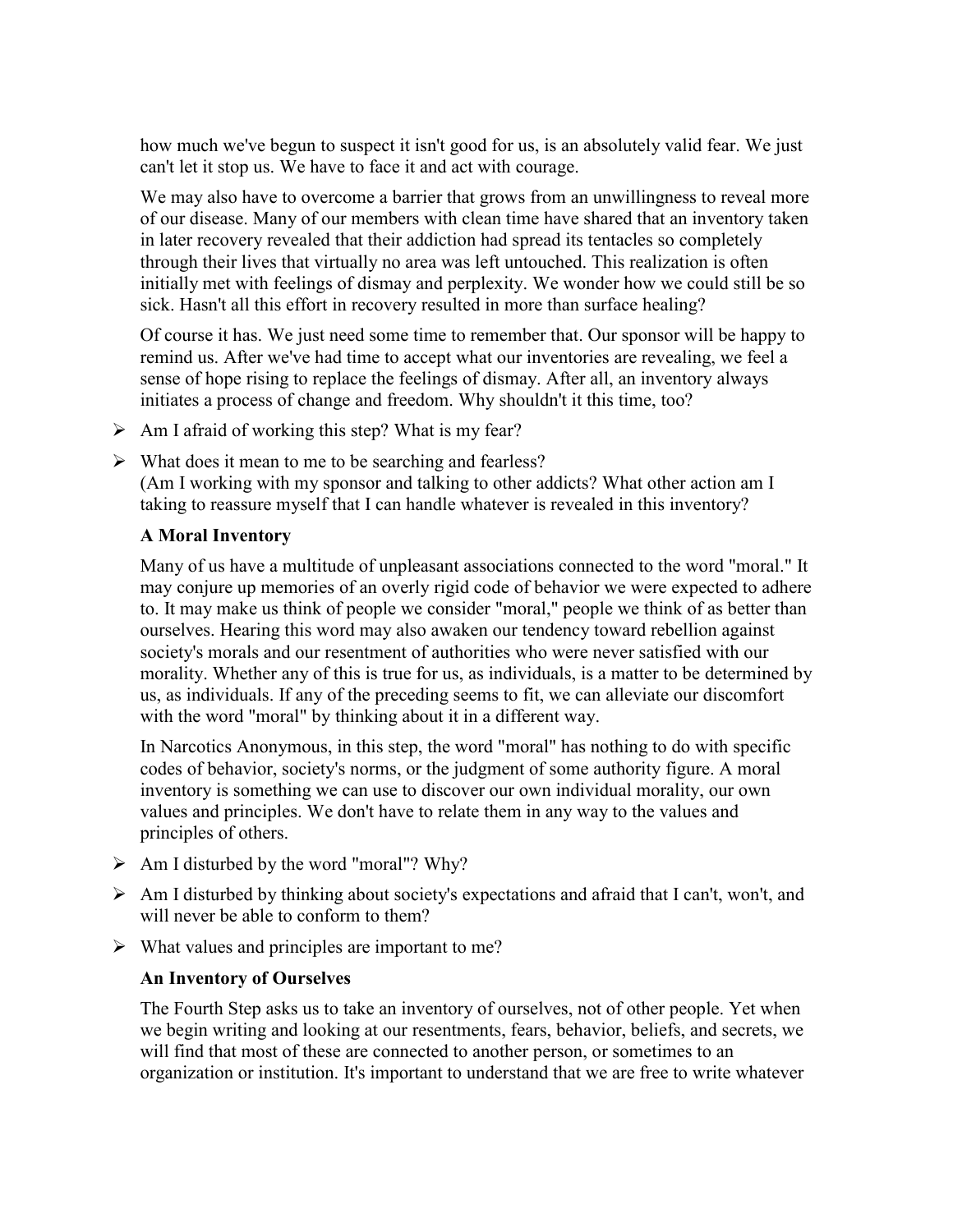we need to about others, as long as it leads us to finding our part in the situation. In fact, most of us can't separate our part from their part at first. Our sponsor will help us with this.

#### **Spiritual Principles**

In the Fourth Step, we will call on all of the spiritual principles we began to practice in the first three steps. First of all, we have to be willing to work a Fourth Step. We'll need to be meticulously honest with ourselves, thinking about everything we write down and asking ourselves if it's true or not. We'll need to be courageous enough to face our fear and walk through it. Last, but not least, our faith and trust will carry us through when we're facing a difficult moment and feel like giving up.

 $\triangleright$  How is my decision to work Step Four a demonstration of courage? Trust? Faith? Honesty? Willingness?

#### **The Inventory**

Get a notebook or whatever means of recording your inventory you and your sponsor have agreed is acceptable. Get comfortable. Remove any distractions from the place where you plan to work on your inventory. Pray for the ability to be searching, fearless, and thorough. Don't forget to stay in touch with your sponsor throughout this process. Finally, feel free to go beyond what's asked in the following questions. Anything you think of is inventory material.

#### **Resentments**

We have resentments when we re-feel old feelings, when we are unable to let go, when we cannot forgive and forget something that has upset us. We list our resentments in the Fourth Step for a number of reasons. First, doing so will help us let go of old anger that is affecting our lives today. Second, exploring our resentments will help us identify the ways in which we set ourselves up to be disappointed in others, especially when our expectations were too high. Finally, making a list of our resentments will reveal patterns that kept us trapped in a cycle of anger, or self-pity, or both.

- $\triangleright$  What people do I resent? Explain the situations that led to the resentment.
- What institutions (school, government, religious, correctional, civic) do I resent? Explain the situations that led to the resentment.
- $\triangleright$  What was my motivation, or what did I believe, that led me to act as I did in these situations?
- $\triangleright$  How has my dishonesty contributed to my resentments?
- $\triangleright$  How has my inability or unwillingness to experience certain feelings led me to develop resentments?
- $\triangleright$  How has my behavior contributed to my resentments?
- $\triangleright$  Am I afraid of looking at my part in the situations that caused my resentments? Why?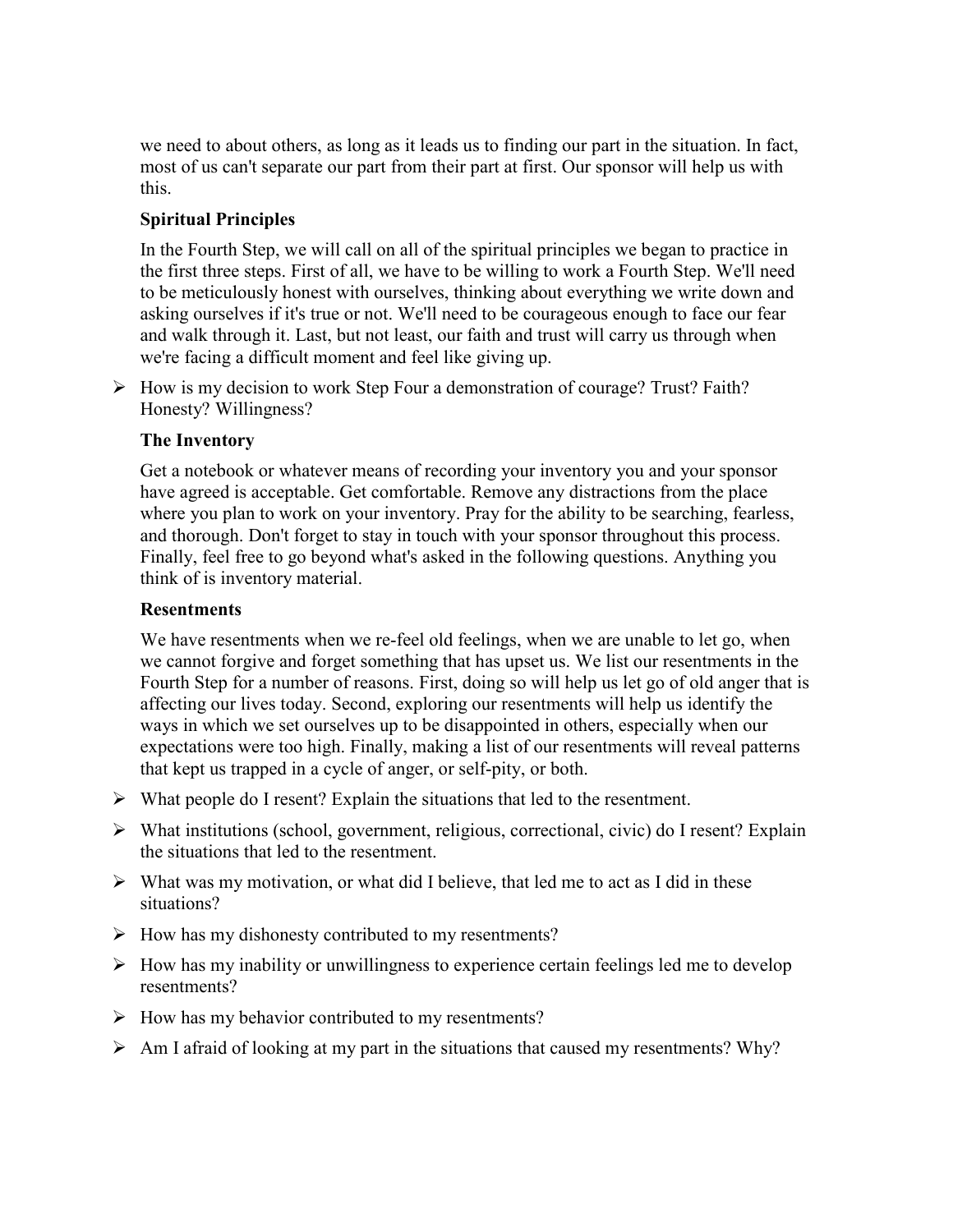- $\triangleright$  How have my resentments affected my relationships with myself, with others, and with a Higher Power?
- $\triangleright$  What recurring themes do I notice in my resentments?

#### **Feelings**

We want to examine our feelings for much the same reason that we want to examine our resentments: It will help us discover our part in our own lives. In addition, most of us have forgotten how to feel by the time we get clean. Even if we've been around awhile, we're still uncovering new information about the ways we've shut down our feelings.

- $\triangleright$  How do I identify my individual feelings?
- $\triangleright$  What feelings do I have the most trouble allowing myself to feel?
- $\triangleright$  Why have I tried to shut off my feelings?
- $\triangleright$  What means have I used to deny how I really felt?
- $\triangleright$  Who or what triggered a feeling? What was the feeling? What were the situations? What was my part in each situation?
- $\triangleright$  What was my motivation, or what did I believe, that led me to act as I did in these situations?
- $\triangleright$  What do I do with my feelings once I've identified them?

#### **Guilt, Shame**

There are actually two types of guilt or shame: one real, one imagined. The first grows directly out of our conscience-we feel guilty because we've done something that goes against our principles, or we harmed someone and feel shame over it. Imagined guilt results from any number of situations that are not our fault, situations we had no part in creating. We need to look at our guilt and shame so that we can separate these situations. We need to own what is truly ours and let go of what is not.

- $\triangleright$  Who or what do I feel guilty or ashamed about? Explain the situations that led to these feelings.
- $\triangleright$  Which of these situations have caused me to feel shame, though I had no part in creating them?
- $\triangleright$  In the situations I did have a part in, what was my motivation, or what did I believe, that led me to act as I did?
- $\triangleright$  How has my behavior contributed to my guilt and shame?

#### **Fear**

If we could look at the disease of addiction stripped of its primary symptoms - that is, apart from drug use or other compulsive behavior - and without its most obvious characteristics, we would find a swamp of self-centered fear. We're afraid of being hurt, or maybe of just having to feel too intensely, so we live a sort of half-life, going through the motions of living but never being fully alive. We're afraid of everything that might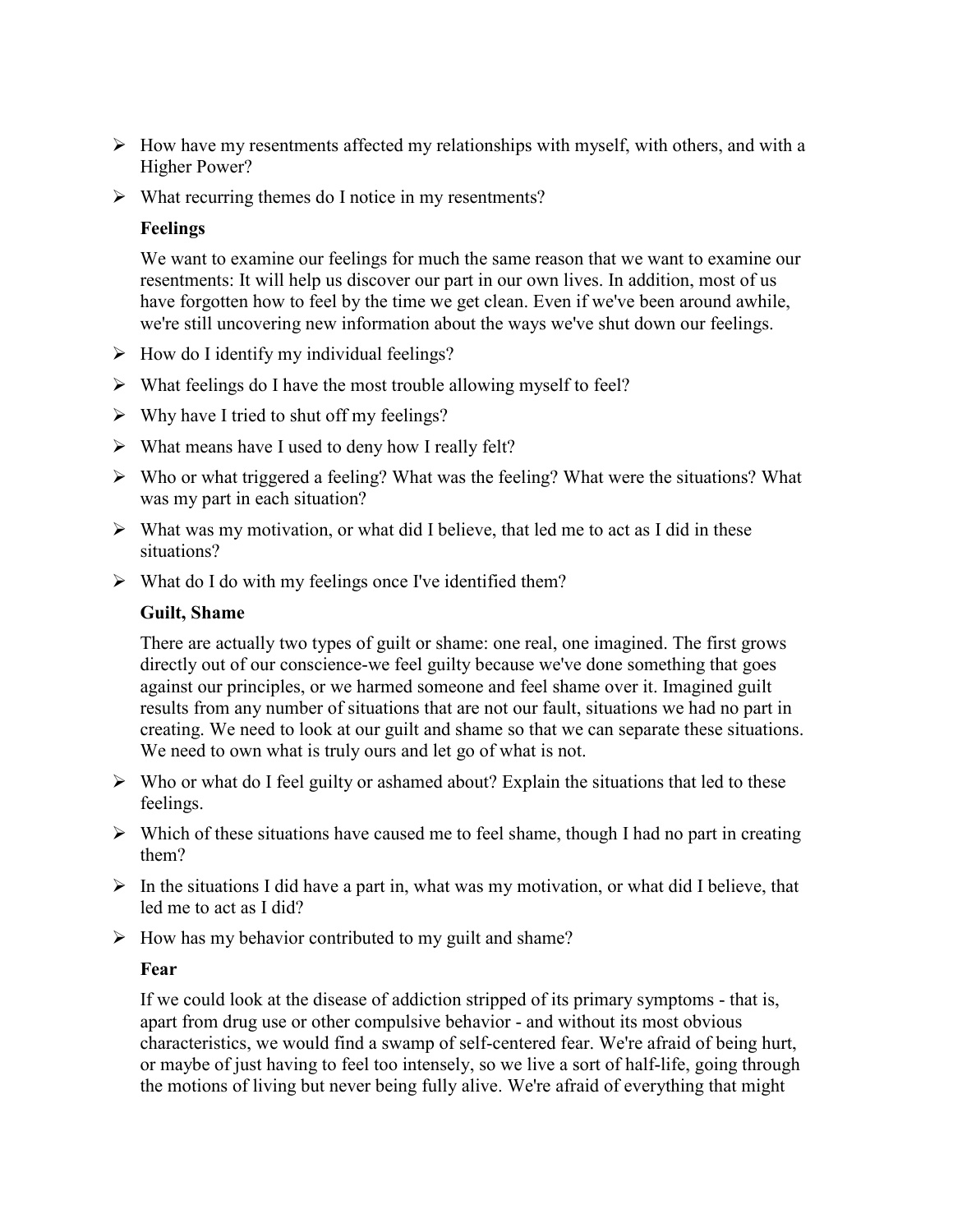make us feel, so we isolate and withdraw. We're afraid that people won't like us, so we use drugs to be more comfortable with ourselves. We're afraid we'll get caught at something and have to pay a price, so we lie or cheat or hurt others to protect ourselves. We're afraid of being alone, so we use and exploit others to avoid feeling lonely or rejected or abandoned. We're afraid we won't have enough-of anything - so we selfishly pursue what we want, not caring about the harm we cause in the process. Sometimes, if we've gained things we care about in recovery, we're afraid we'll lose what we have, and so we begin compromising our principles to protect it. Self-centered, self-seeking fear-we need to uproot it so it no longer has the power to destroy.

- $\triangleright$  Who or what do I fear? Why?
- $\triangleright$  What have I done to cover my fear?
- $\triangleright$  How have I responded negatively or destructively to my fear?
- $\triangleright$  What do I most fear looking at and exposing about myself? What do I think will happen if I do?
- $\triangleright$  How have I cheated myself because of my fear?

#### **Relationships**

We need to write about our relationships in the Fourth Step - all of our relationships, not just the romantic ones - so that we can find out where our choices, beliefs, and behaviors have resulted in unhealthy or destructive relationships. We need to look at our relationships with relatives, spouses or partners, friends and former friends, co-workers and former co-workers, neighbors, people from school, people from clubs and civic organizations and the organizations themselves, authority figures such as the police, institutions, and anyone or anything else we can possibly think of. We should also examine our relationship with a Higher Power. We may be tempted to skip the relationships that didn't last long-a one-night sexual involvement, for instance, or perhaps an argument with a teacher whose class we then dropped. But these relationships are important, too. If we think of it or have feelings about it, it's inventory material.

- $\triangleright$  What conflicts in my personality make it difficult for me to maintain friendships and/or romantic relationships?
- $\triangleright$  How has my fear of being hurt affected my friendships and romantic relationships?
- $\triangleright$  How have I sacrificed platonic friendships in favor of romantic relationships?
- $\triangleright$  In what ways did I compulsively seek relationships?
- $\triangleright$  In my relationships with family, do I sometimes feel as though we're locked into repeating the same patterns over and over without any hope of change? What are those patterns? What is my part in perpetuating them?
- $\triangleright$  How have I avoided intimacy with my friends, partners or spouses, and family?
- $\triangleright$  Have I had problems making commitments? Describe.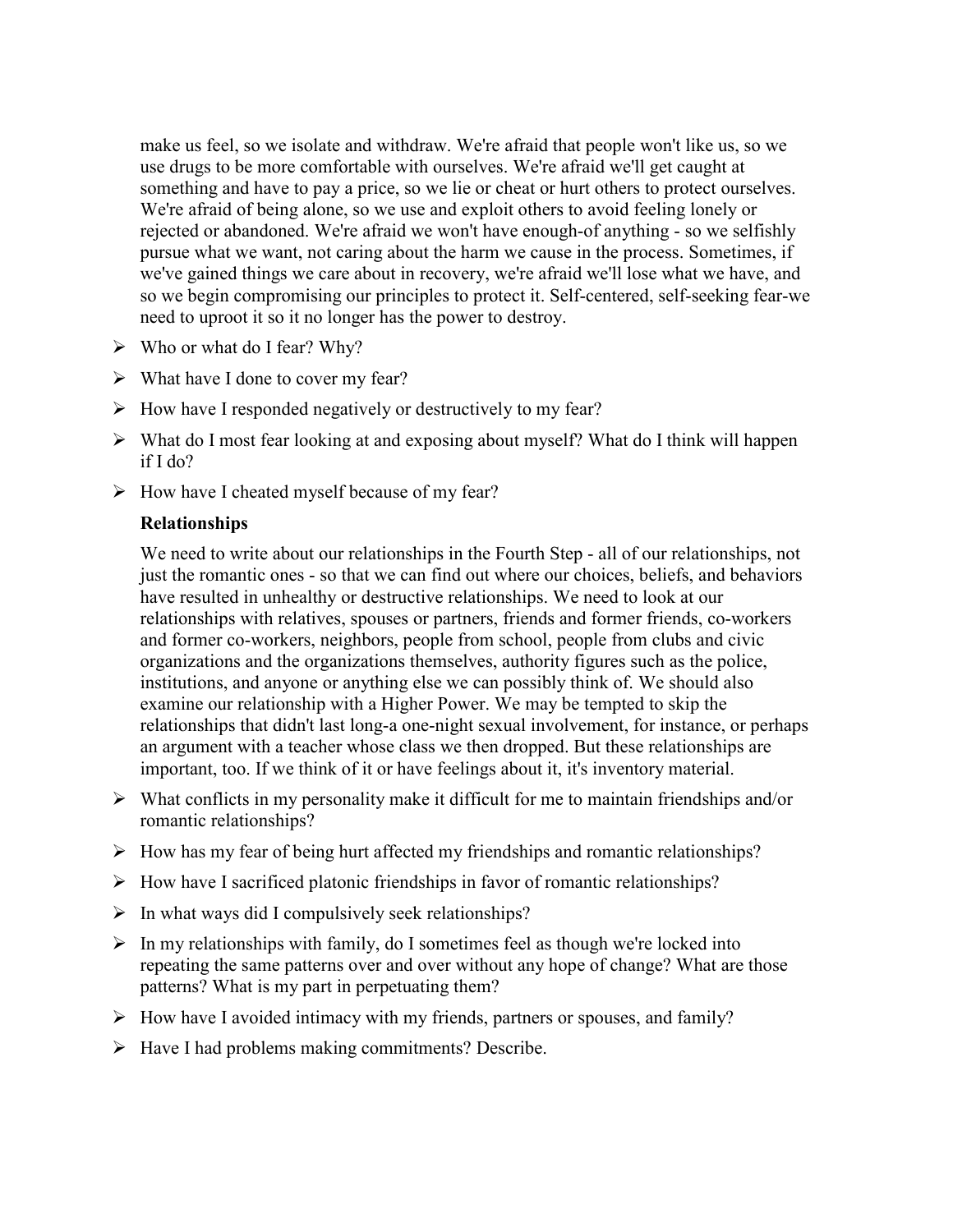- Have I ever destroyed a relationship because I believed I was going to get hurt anyway so I should get out before that could happen? Describe.
- $\triangleright$  To what degree do I consider the feelings of others in my relationships? Equal to my own? More important than my own? Of minor importance? Not at all?
- $\triangleright$  Have I felt like a victim in any of my relationships? (Note: This question is focused on uncovering how we set ourselves up to be victims or how too-high expectations contributed to our being disappointed in people, not on listing instances where we were actually abused.) Describe.
- $\triangleright$  What have my relationships with my neighbors been like? Do I notice any patterns appearing that carried through no matter where I lived?
- $\triangleright$  How do I feel about the people with and for whom I've worked? How have my thinking, beliefs, and behavior caused problems for me at work?
- $\triangleright$  How do I feel about the people I went to school with (both in childhood and currently)? Did I feel less than or better than the other students? Did I believe I had to compete for attention from the instructor? Did I respect authority figures or rebel against them?
- $\triangleright$  Have I ever joined any clubs or membership organizations? (Hint: NA is a membership organization.) How did I feel about the other people in the club or organization? Have I made friends in these organizations? Have I joined clubs with high expectations, only to quit in a short time? What were my expectations, and why weren't they fulfilled? What was my part in these situations?
- $\triangleright$  Have I ever been in a mental hospital or prison or otherwise been held against my will? What effect has that had on my personality? What were my interactions with the authorities like? Did I follow the rules? Did I ever break the rules and then resent the authorities when I got caught?
- $\triangleright$  Did early experiences with trust and intimacy hurt me and cause me to withdraw? Describe.
- $\triangleright$  Have I ever let a relationship go even when the potential existed to resolve conflicts and work through problems? Why?
- $\triangleright$  Did I become a different person depending on who I was around? Describe.
- $\triangleright$  Have I discovered things about my personality (perhaps in previous inventories) that I didn't like, and then found myself overcompensating for that behavior? (For instance, we may have uncovered a pattern of immature dependence on others and then overcompensated for this by becoming overly self-sufficient.) Describe.
- $\triangleright$  What defects are most often at play in my relationships (dishonesty, selfishness, control, manipulation, etc.)?
- $\triangleright$  How can I change my behavior so that I can begin having healthy relationships?
- $\triangleright$  Have I had any kind of a relationship with a Higher Power? How has this changed in my lifetime? What kind of a relationship do I have with my Higher Power now?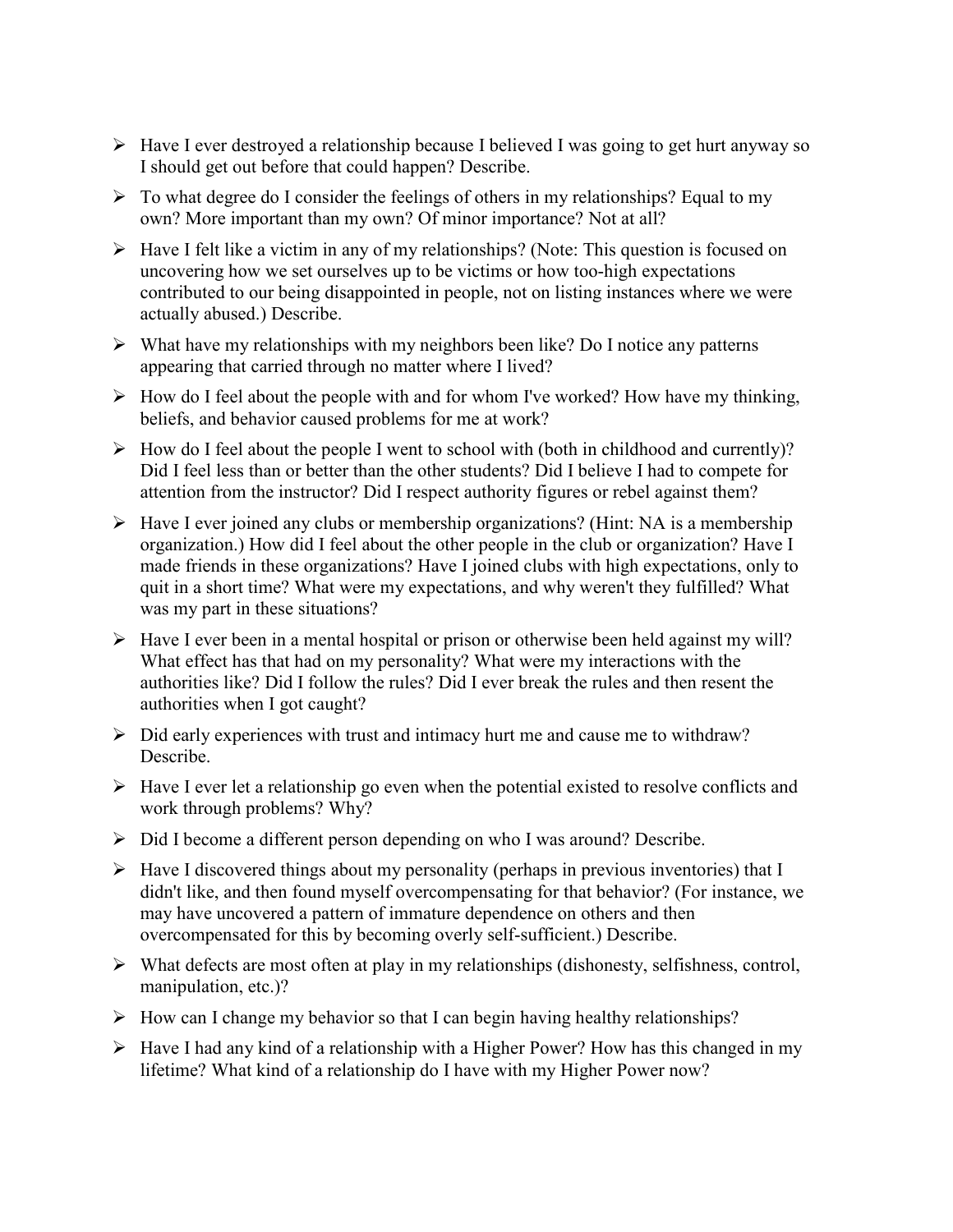#### **Sex**

This is a very uncomfortable area for most of us. In fact, we may be tempted to stop here, thinking, "Okay, this has gone far enough! There's no way I'm cataloging my sexual behavior!" But we have to get over such unwillingness quickly. Thinking about the reason why we need to do this should help. As it says in It Works: How and Why, "We want to be at peace with our own sexuality." That's why we need to include our sexual beliefs and behaviors in our inventories. It's important to remind ourselves at this point that we are not taking our inventory to compare ourselves with what we think is "normal" for others, but only to identify our own values, principles, and morals.

- $\triangleright$  How was my sexual behavior based in selfishness?
- $\triangleright$  Have I confused sex with love? What were the results of acting on that confusion?
- $\triangleright$  How have I used sex to try to avoid loneliness or fill a spiritual void?
- $\triangleright$  In what ways did I compulsively seek or avoid sex?
- $\triangleright$  Have any of my sexual practices left me feeling ashamed and guilty? What were they? Why did I feel that way?
- $\triangleright$  Have any of my sexual practices hurt myself or others?
- $\triangleright$  Am I comfortable with my sexuality? If not, why not?
- $\triangleright$  Am I comfortable with others' sexuality? If not, why not?
- $\triangleright$  Is sex a prerequisite in all or most of my relationships?
- $\triangleright$  What does a healthy relationship mean to me?

#### **Abuse**

We must exercise extreme caution before beginning this section. In fact, we may need to postpone this section to a later time in our recovery. We should utilize all the resources at hand to make the decision about whether to begin this section now: our own sense of whether or not we're ready to withstand the pain this work will cause us, discussion with our sponsor, and prayer. Perhaps our sponsor will be able to help us through this, or we may need to seek additional help.

If we do decide to go ahead with this section, we should be aware that working on this area of our Fourth Step will probably be the most painful work we'll do in recovery. Recording the times when we were neglected or hurt by the people who were supposed to love and protect us is certain to cause some of the most painful feelings we will ever have to go through. It is important to do so when we re ready, however. As long as we keep the pain wrapped up inside us, a secret, it may be causing us to act in ways we don't want, or it can contribute to a negative self-image or other destructive beliefs. Getting the truth out begins a process that can lead to the relief of our pain. We were not to blame.

 $\triangleright$  Have I ever been abused? By whom? What feelings did I or do I now have about it?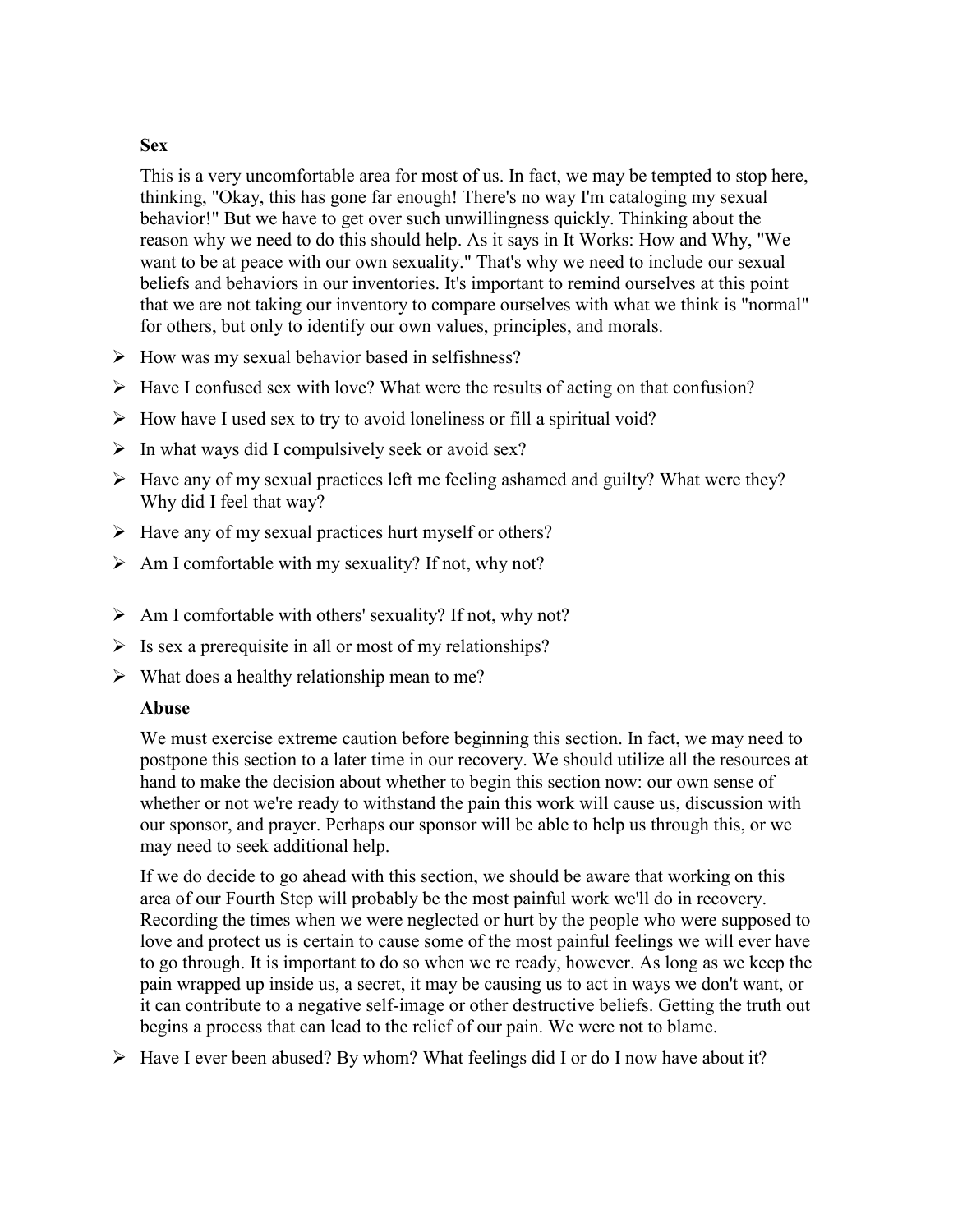- $\triangleright$  Has being abused affected my relationships with others? How?
- $\triangleright$  If I have felt victimized for much of life because of being abused in childhood, what steps can I take to be restored to spiritual wholeness? Can my Higher Power help? How?

It is also possible that we have physically, mentally, or verbally abused others. Recounting these times is bound to cause us to feel a great deal of shame. We cannot afford to let that shame become despair. It is important that we face our behavior, accept responsibility for it, and work to change it. Writing about it here is the first step toward doing that. Working the rest of the steps will help us make amends for what we've done to others.

- $\triangleright$  Have I ever abused anyone? Who and how?
- $\triangleright$  What was I feeling and thinking right before I caused the harm?
- $\triangleright$  Did I blame my victim or make excuses for my behavior? Describe.
- Do I trust my Higher Power to work in my life and provide me with what I need so I don't have to harm anyone again? Am I willing to live with the painful feelings until they are changed through working the steps?

#### **Assets**

Most of the preceding questions have been directed at helping us identify the exact nature of our wrongs1 information we'll need for the Fifth Step. It's also important that we take a look at things that we've done right or that have had a positive impact on ourselves and others. We want to do this for a couple of reasons. First, we want to have a complete picture of ourselves from working the Fourth Step, not a one-sided picture. Second, we want to know what character traits and behaviors we want more of in our lives.

- $\triangleright$  What qualities do I have that I like? That others like? That work well for me? How have I shown concern for myself and others?
- $\triangleright$  Which spiritual principles am I practicing in my life? How has doing so changed my life?
- $\triangleright$  How has my faith and trust in a Higher Power grown?
- $\triangleright$  What is my relationship with my sponsor based on? How do I see that positive experience translating into other relationships?
- $\triangleright$  What goals have I accomplished? Do I have other goals I am taking action to reach? What are they, and what action am I taking?
- $\triangleright$  What are my values? Which ones am I committed to living by, and how?
- $\triangleright$  How am I showing my gratitude for my recovery?

#### **Secrets**

Before we finish this Fourth Step, we should stop and reflect: Is there anything we've missed, either intentionally or not? Is there something we think is so bad that we just can't possibly include it in our inventory? If so, we should be reassured by the fact that a multitude of NA members have worked this step, and there has never yet been a situation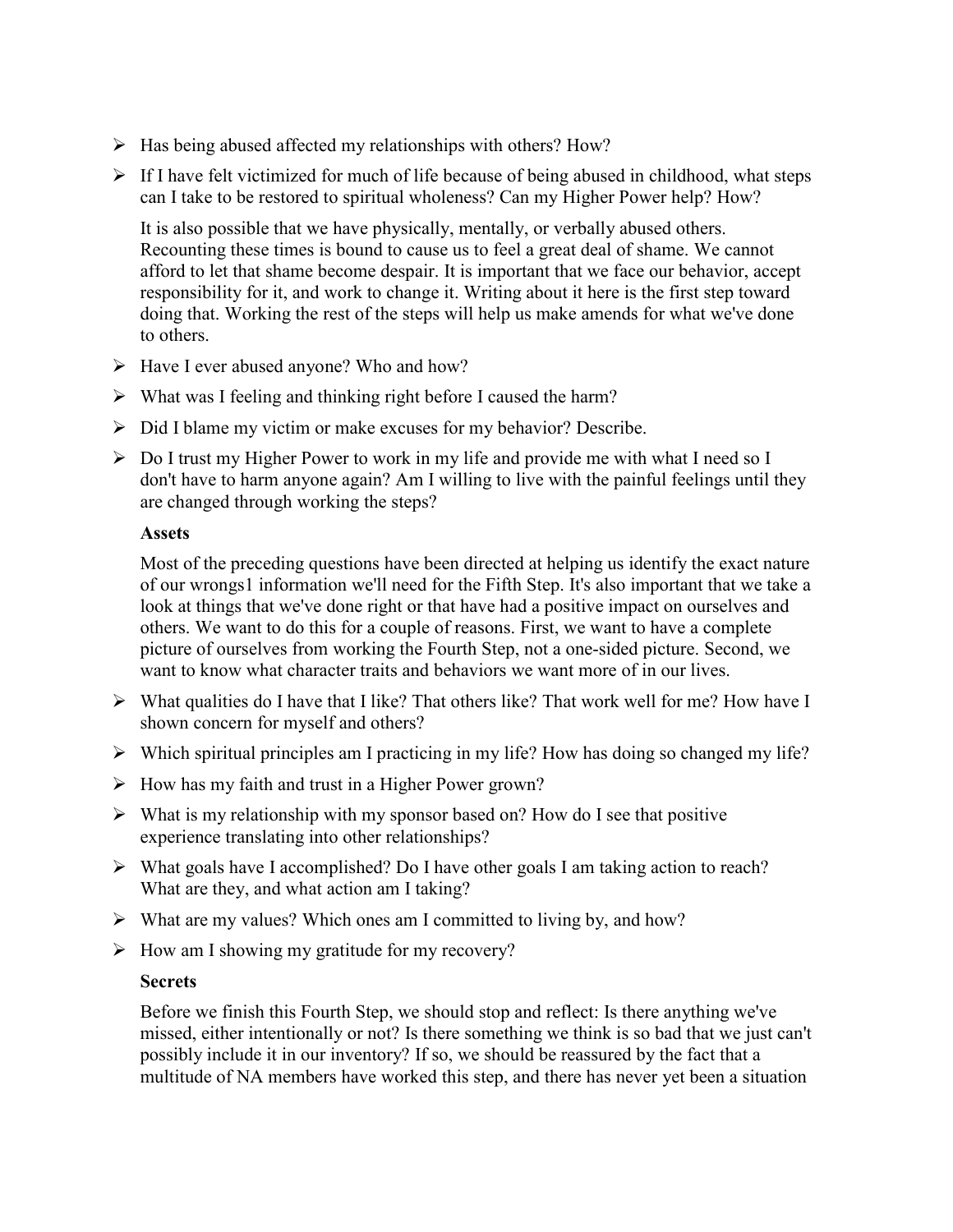in anyone's Fourth Step that was so unique that we had to create a new term to describe it. Keeping secrets is threatening to our recovery. As long as we are keeping a secret, we are actually building a reservation in our program.

 $\triangleright$  Are there any secrets that I haven't written about yet? What are they?

Another question we should ask ourselves now is, is there anything in this inventory that is either an exaggeration of what actually happened or something that's not true at all? Almost all of us came to NA and had trouble separating fact from fiction in our own lives. Most of us had accumulated "war stories" that were so embroidered, they may have contained only a fraction of truth. We made them up because we wanted to impress people. We didn't think we had anything to feel good about that was true, so we made up lies in an attempt to build ourselves up. But we don't have to do that anymore. We're building true self-worth in the process of working Step Four, not false self-worth based on some phony image. Now is the time to tell the truth about ourselves.

 $\triangleright$  Is there anything in this inventory that isn't true, or are there any stories I've told over and over again that aren't true?

#### **Moving On**

Finishing a Fourth Step is many things - maybe a letdown, maybe exhilarating, maybe uncomfortable. However we feel otherwise, we should definitely feel good about what we've accomplished. The work we've done in this step will provide the foundation for the work we'll do in Steps Five through Nine. Now is the time to contact our sponsor and make arrangements to work Step Five.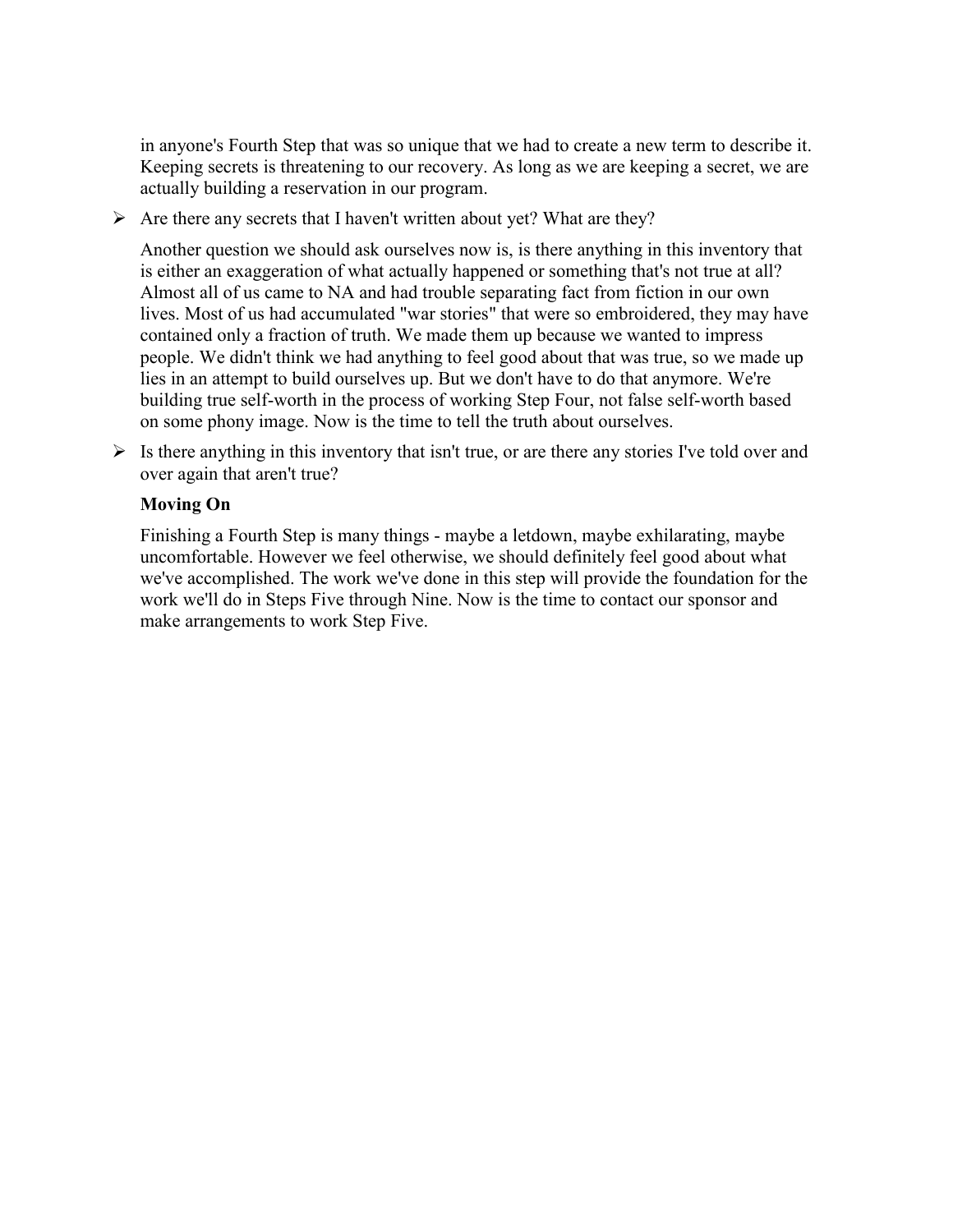# **Step Five**

### **"We admitted to God, to ourselves, and to another human being the exact nature of our wrongs."**

Our Basic Text tells us that "Step Five is not simply a reading of Step Four." Yet we know that reading our Fourth Step to another human being is certainly part of Step Five. So what's the rest, the part that's more than simply a reading?

It's the admission we make-to God, to ourselves, and to another human being-that brings about the spiritual growth connected with this step. We've had some experience with making admissions already. We've admitted we have a disease; we've admitted we need help; we've admitted there's a Power that could help us. Drawing on our experience with these admissions will help us in Step Five.

Many of us finished our Fourth Step with a sense of relief, thinking that the really hard part was over, only to realize that we still had the Fifth Step to do. That's when the fear set in.

Some of us were afraid that our sponsor would reject or judge us. Others hesitated because we didn't want to bother our sponsor with so much. We weren't sure we trusted our sponsor to keep our secrets.

We may have been concerned about what the inventory might reveal. There might be something hidden from us that our sponsor would spot immediately - and it probably wouldn't be anything good. Some of us were afraid of having to re-feel old feelings, and wondered if there was really any benefit to stirring up the past. Some of us felt that as long as we hadn't actually spoken our inventories out loud, the contents wouldn't be quite real.

If we consider all our feelings about the Fifth Step, we may find that we are also motivated to continue this process by a desire for more recovery. We think about the people we know who have worked this step. We're struck by their genuineness and by their ability to connect with others. They aren't always talking about themselves. They're asking about others, and they're truly interested in knowing the answer. And if we ask them how they learned so much about relationships with others, they'll probably tell us that they began learning when they worked Step Five.

Many of us, having worked the Fourth and Fifth Steps before, knew that this process always resulted in change-in other words, we'd have to stop behaving the same old way! We may not have been entirely sure we wanted that. On the other hand, many of us knew we had to change, but were afraid we couldn't.

Two things we need to begin working Step Five are courage and a sense of trust in the process of recovery. If we have both these things, we'll be able to work through more specific fears and go through with the admissions we need to make in this step.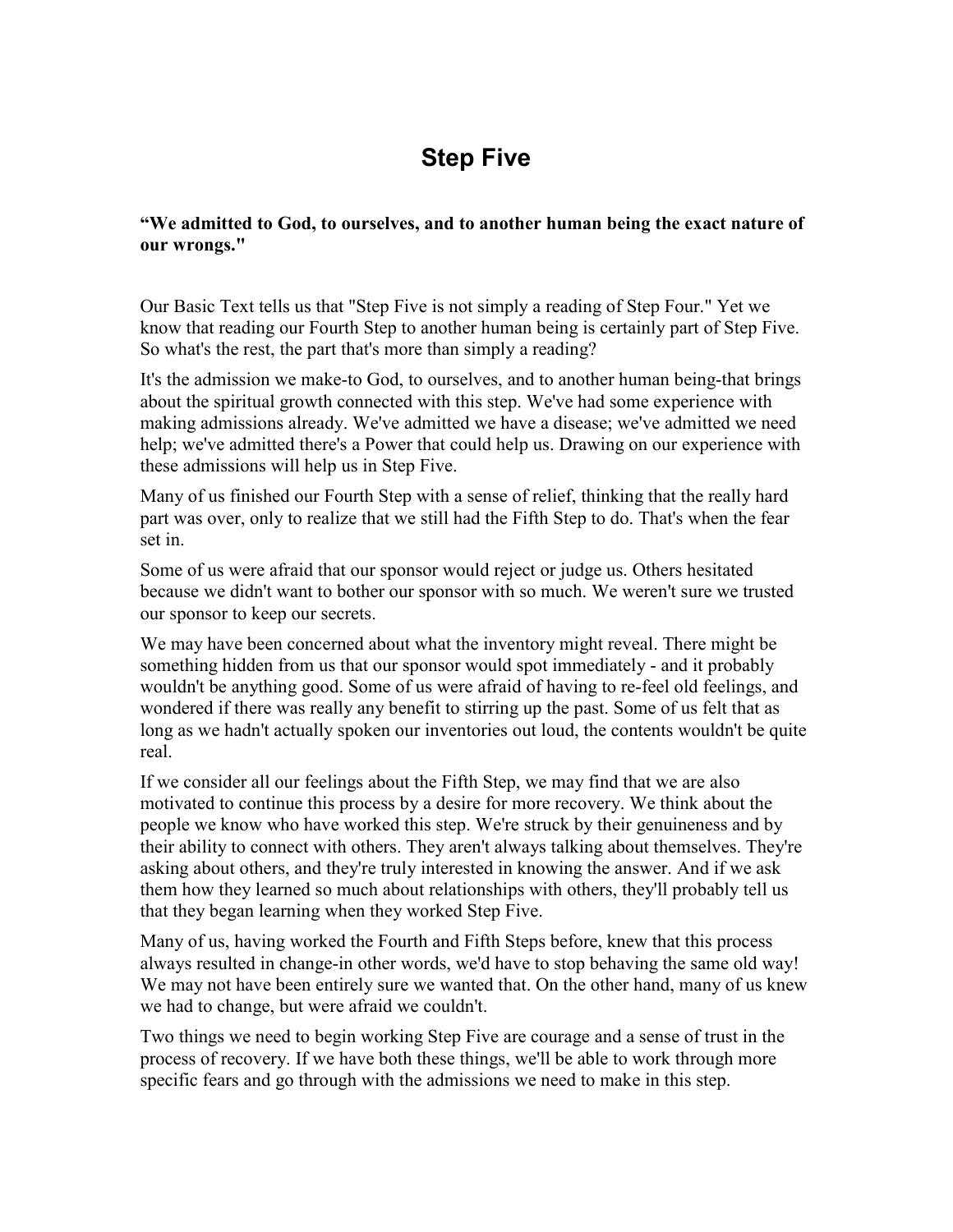## **Facing Fears**

Any of the fears we've talked about here might be ours, or we might have other fears that plague us. It's essential that we know what our fears are and move forward in spite of them so that we're able to continue with our recovery.

- $\triangleright$  What reservations do I have about working the Fifth Step?
- $\triangleright$  Do I have any fears at this point? What are they?

No matter what our fears stem from, most of our members have done pretty much the same things to deal with them: We pray for courage and willingness, read the section from It Works: How and Why on the Fifth Step, and seek reassurance from other members. Many of us have had the experience of going to step study meetings and finding that, coincidentally, the topic always seems to be Step Four or Five. If we make the effort to share what we're going through, we're sure to get the support we need from other members. Calling upon the spiritual resources we have developed through working the previous steps will allow us to proceed with our Fifth Step.

- $\triangleright$  What am I doing to work through my fears about doing a Fifth Step?
- $\triangleright$  How has working the first four steps prepared me to work the Fifth Step?

### **Admitted To God**

The chapter on Step Five in It Works: How and Wzy answers the question about why we must admit the exact nature of our wrongs to God in addition to admitting them to ourselves and another human being. In NA, we experience a way of life where the spiritual meets the everyday, where the ordinary meets the extraordinary. When we admit the exact nature of our wrongs to the God of our understanding, our admission becomes more meaningful.

How we make our admission to the God of our understanding depends on the specifics of our understanding. Some make a formal admission to God apart from the admissions we make to ourselves and another human being. Others acknowledge or invite the presence of a Higher Power in some way before going over the inventory with their sponsor. Those of us whose Higher Power is the spiritual principles of recovery or the power of the NA Fellowship may have to explore different methods of working this portion of the Fifth Step. Our sponsor can help with this process. Whatever we do is okay as long as we are aware that we are also making our admission to a Higher Power.

- $\triangleright$  How will I include the God of my understanding in my Fifth Step?
- $\triangleright$  How is my Third Step decision reaffirmed by working the Fifth Step?

## **To Ourselves**

When we were using, most of us probably had people telling us we had a drug problem and should get some help. Their comments didn't really matter to us. Or even if they did matter, it wasn't enough to stop us from using. Not until we admitted our addiction to ourselves and surrendered to the NA program were we able to stop using. It's just the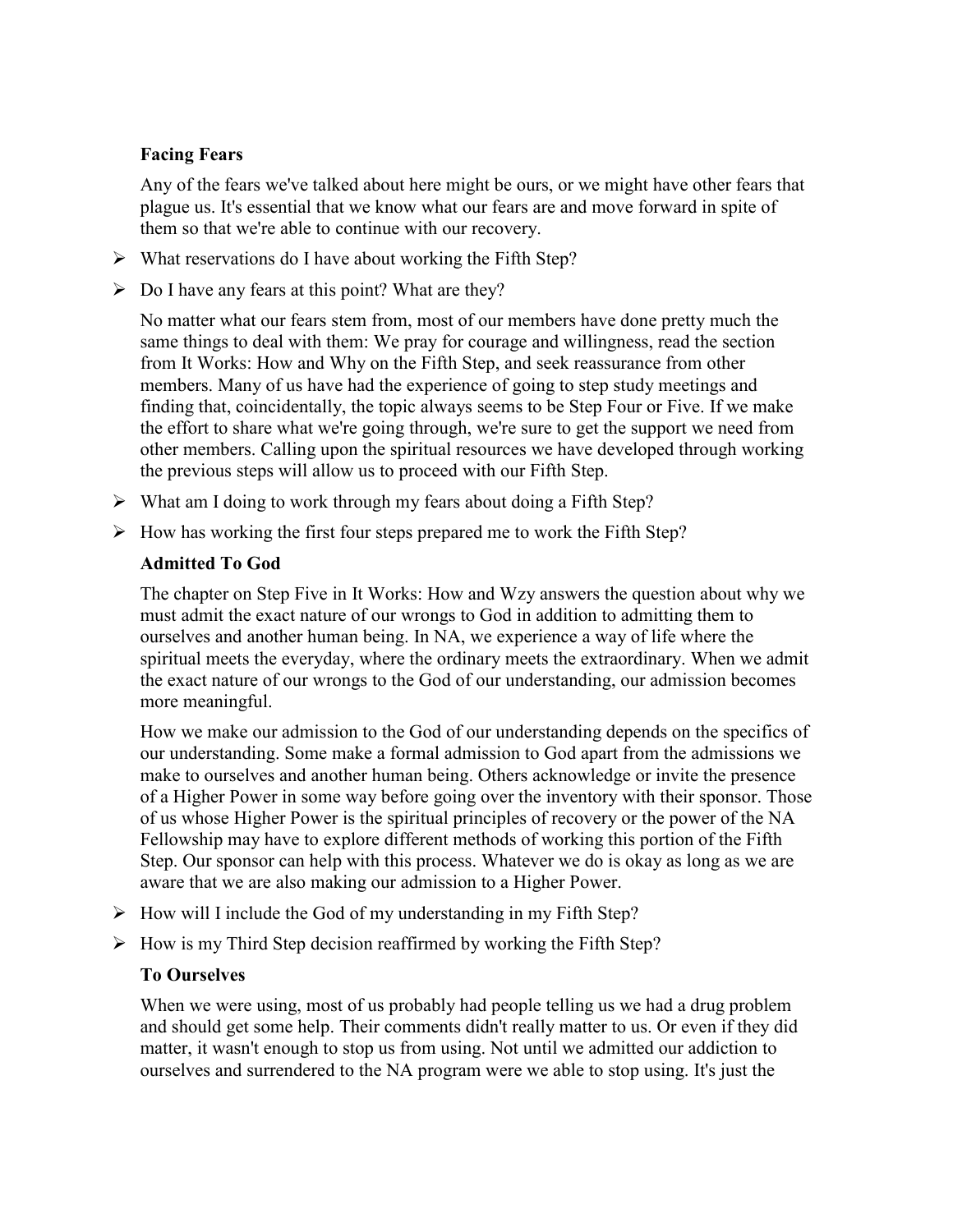same with the admission we make in the Fifth Step. We can have everyone from our spouse to our employer to our sponsor telling us what we're doing that's working against us, but until we admit to our own innermost selves the exact nature of our wrongs, we're not likely to have the willingness or the ability to choose another way.

- $\triangleright$  Can I acknowledge and accept the exact nature of my wrongs?
- $\triangleright$  How will making this admission change the direction of my life?

### **And To Another Human Being**

As addicts, one of the biggest problems we have is telling the difference between our responsibility and the responsibilities of others. We blame ourselves for catastrophes over which we have no control. Conversely, we're often in complete denial about how we have hurt ourselves and others. We overdramatize minor troubles, and we shrug off major problems we really should be taking a look at. If were not sure what the exact nature of our wrongs is when we begin our Fifth Step, we'll know by the time we finish-because of making our admissions to another human being. What we can't see, our listener can, and he or she will help us sort out what we need to accept as our responsibility and what we don't.

Most of us asked someone to be our sponsor before we began formally working the steps, and have been developing a relationship with that person ever since. For most of us, our sponsor will be the "another human being" we choose to hear our Fifth Step He or she will help us separate the things that were not our responsibility from the things that were. The relationship we have been building with our sponsor will give us the trust we need to have in him or her. The therapeutic value of one addict helping another is often powerfully demonstrated when our sponsor shares details from his or her own inventory as we share ours. This goes a long way toward reassuring us that we are not unique. The trust we must have in the person who is to hear our Fifth Step goes beyond simply being assured that he or she will keep our confidences. We need to trust that our listener can respond appropriately to what we are sharing. One of the primary reasons that so many of us find ourselves choosing our sponsor as the person who will listen to our Fifth Step is because he or she understands what we're doing and therefore knows just what kind of support we need during this process. Also, if our sponsor is our listener, it will help promote continuity when we work the following steps. Still, if for any reason we choose someone else to hear our Fifth Step admission, his or her "qualifications" are the same ones we would look for in our sponsor: an ability to be supportive without minimizing our responsibility, someone who can provide a steadying influence if we begin to feel overwhelmed during our Fifth Step - in short, someone with compassion, integrity, and insight.

- $\triangleright$  What qualities does my listener have that are attractive to me?
- $\triangleright$  How will his or her possession of these qualities help me make my admissions more effectively?

For most of us, developing an honest relationship is something new. We're very good at running away from relationships the first time someone tells us a painful truth. We're also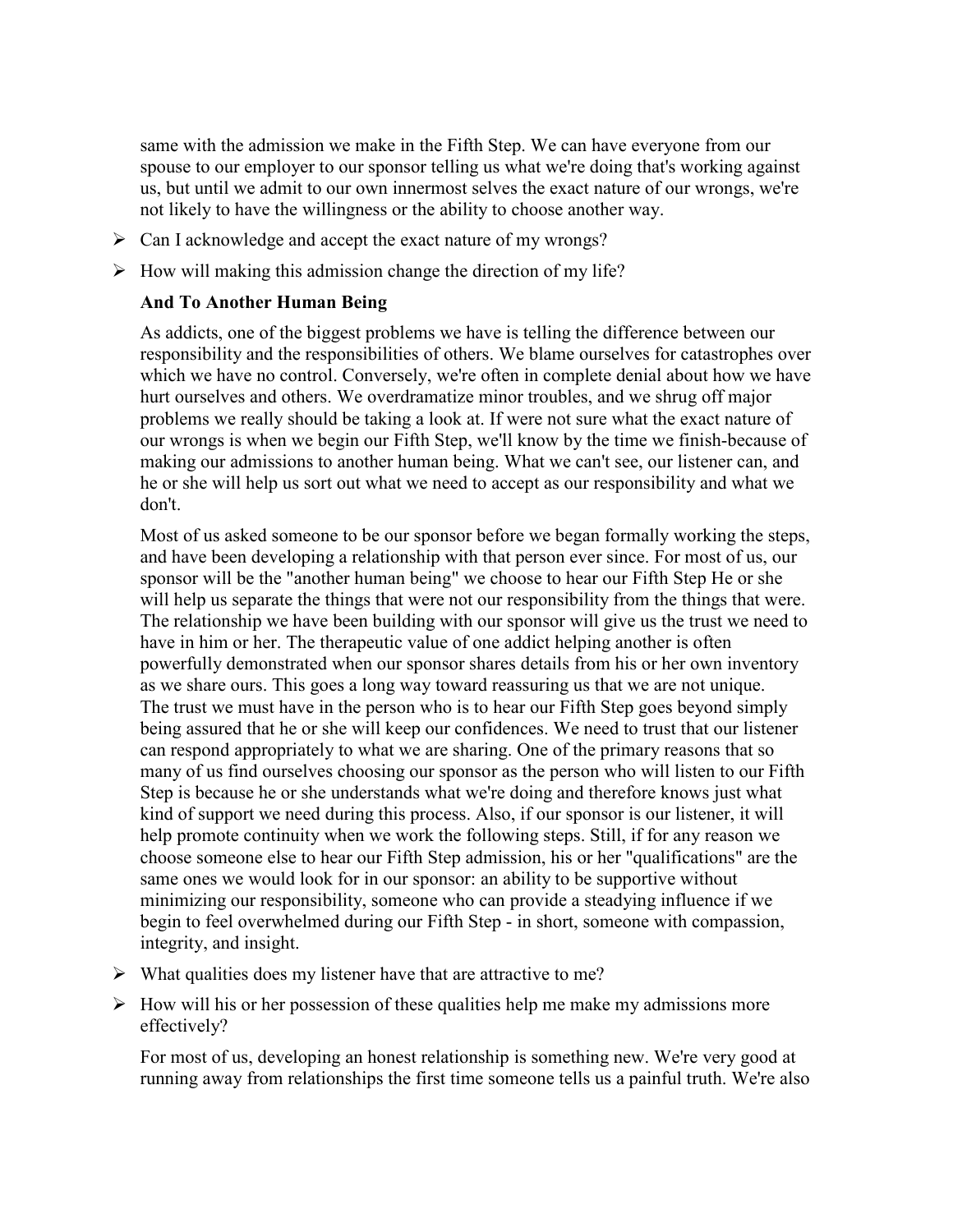good at having polite, distant interactions with no real depth. The Fifth Step helps us to develop honest relationships. We tell the truth about who we are - then, the hard part: we listen to the response. Most of us have been terrified of having a relationship like this. The Fifth Step gives us a unique opportunity to try such a relationship in a safe context. We can be pretty much assured that we won't be judged.

- $\triangleright$  Am I willing to trust the person who is to hear my Fifth Step?
- $\triangleright$  What do I expect from that person?
- $\triangleright$  How will working the Fifth Step help me begin to develop new ways of having relationships?

### **The Exact Nature of Our Wrongs**

Another way to ensure that our Fifth Step is "not simply a reading of Step Four" is to focus on what we are supposed to be admitting: the exact nature of our wrongs. There is a diversity of experience in our fellowship about what, precisely, is "the exact nature of our wrongs. Most of us agree that, in working Step Five, we should be focusing our attention on what's behind the patterns of our addiction and the reasons we acted out in the ways we did. Identifying the exact nature of our wrongs is often something that happens while we're sharing our inventory. Sometimes the repetition of the same type of situation will reveal the exact nature of that situation. Why do we, for example, keep choosing to involve ourselves with people who don't have our best interests at heart? Why do we keep approaching every relationship we have as though our very lives depended on having the upper hand? Why do we feel threatened by new experiences, and so keep avoiding them? Finding the common thread in our own patterns will lead us right to the exact nature of our wrongs.

At some point in this process, we will probably begin calling certain patterns of behavior our "character defects." Though it won't be until the Sixth Step that we begin an in-depth examination of how each one of our defects plays a role in keeping us sick, it certainly won't hurt to allow this knowledge to begin forming in us now.

- $\triangleright$  How does the exact nature of my wrongs differ from my actions?
- $\triangleright$  Why do I need to admit the exact nature of my wrongs, and not just the wrongs themselves?

### **Spiritual Principles**

In the Fifth Step, we will focus on trust, courage, self-honesty, and commitment.

Practicing the spiritual principle of trust is essential if we are to get through the Fifth Step. As mentioned above, we will probably have some experience with our sponsor that allows us to trust him or her enough to go ahead with this step; but what about the more profound issues that arise when we wonder if working this step will really do any good? We have to trust a process as well as another person. The connection between the Fifth Step and our spiritual development isn't always clear to us. This doesn't mean that the connection is any less real, but it may make it harder for us to trust the process.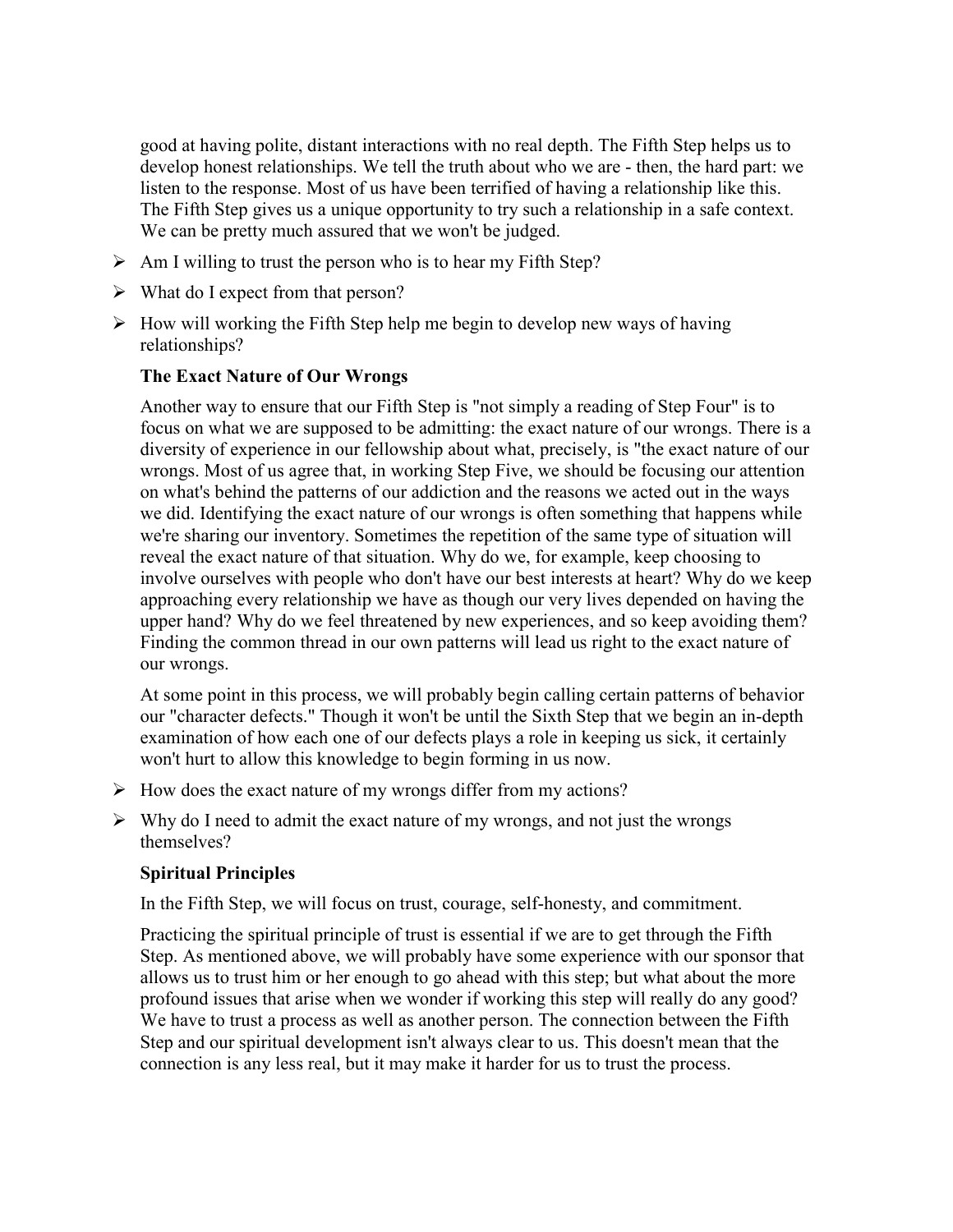$\triangleright$  Do I believe that working the Fifth Step will somehow make my life better? How?

Courage is one principle we'll have to practice just to get started on this step. We'll probably need to continue drawing on our courage periodically throughout our work on this step. When we replace the phone on its hook just as we are about to call our sponsor for an appointment to make our admissions, we're feeling fear and we need to practice courage. When we're sharing our inventory and we see a paragraph that we just can't tell anyone about, we need to face that moment of fear with courage and go ahead with sharing all of our inventory. When we've just shared something excruciatingly painful, and our feelings of vulnerability are so overwhelming that we want to shut down before we hear what our sponsor has to say, we're at a defining moment in our recovery and we need to choose the courageous path. Doing so will influence the future course of our lives. Each time we feel fear, we remind ourselves that giving in to it has rarely had anything but negative consequences in our lives, and doing so this time won't be any different. Such a reminder should be sufficient to motivate us to gather our courage.

- $\triangleright$  What are some of the ways in which I can find the courage I need to work this step?
- $\triangleright$  How does practicing the principle of courage in working this step affect my whole recovery?
- $\triangleright$  Have I set a time and place for my Fifth Step? When and where?

Practicing the principle of self-honesty is essential when we admit to ourselves the exact nature of our wrongs. Just as we mustn't disassociate ourselves from our emotions simply because we're afraid of our listener's response, so we can't afford to shut down our own reactions. We must allow ourselves to experience the natural and human reaction to the subject under discussion: our lives as addicts. Our lives have been sad. We've missed out on a lot because of our addiction. We've hurt people we loved because of our addiction. These realizations are painful. However, if we pay close attention, we'll probably recognize another feeling that's beginning to form in the wake of the pain: hope.

We've finally stopped using over our feelings, running away from our feelings, and shutting down because of our feelings; now, for the first time, we have a chance to walk through our feelings, even the painful ones, with courage. Doing so will, in the long run, make us feel better about ourselves. This is one of the paradoxes that we often find in recovery. What begins in pain ends in joy and serenity.

- $\triangleright$  How have I avoided self-honesty in the past? What am I doing to practice it now?
- $\triangleright$  How is a more realistic view of myself connected to humility?
- $\triangleright$  How does practicing the principle of self-honesty help me accept myself?

The principle of commitment is demonstrated by the action we take in this step. Many of us have made so-called "commitments" in our lives, commitments to which we had no intention of sticking to in tough times; our "commitments" were made solely for the sake of convenience. With each step we've taken in the program of NA, we've deepened our real, practical commitment to the program. Getting a sponsor, working the steps, finding a home group and going to its meetings - each one of these actions demonstrates that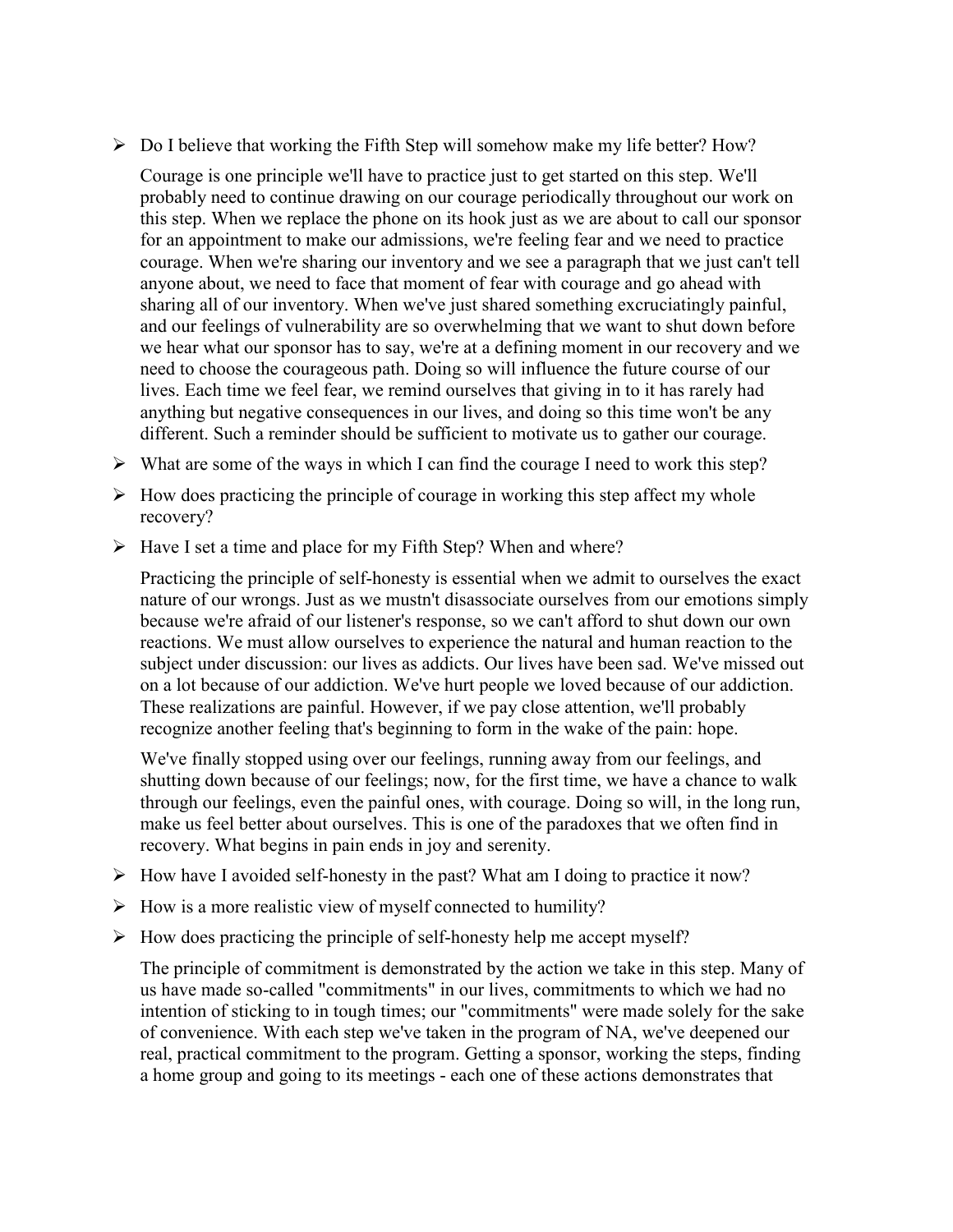we're committed to our recovery in a practical, meaningful way.

 $\triangleright$  How does sharing my inventory with my sponsor further my commitment to the NA program?

## **Moving On**

One of the many benefits we get from working Step Five is a sense of self-acceptance. We clearly recognize who we are today, and accept ourselves without reservation. Just because we're lacking in certain areas doesn't mean we're worthless. We begin to see that we have both assets and defects. We're capable of great good - and of inflicting great harm. There are aspects of our personalities that make us very special. Our experiences, even the negative ones, have often contributed to the development of the very best parts of us. For the first time, we're able to acknowledge that we're okay just as we are, right at this moment. But accepting ourselves as we are today doesn't mean we can relax and stop striving for improvement. True self-acceptance includes accepting what we're lacking. It wouldn't be self-acceptance if we believed we had no further growing to do - it would be denial. So we acknowledge what we're lacking, and we make a commitment to work on it. If we want to be more compassionate, we work on it by practicing the principle of compassion. If we want to be better educated, we take the time to learn. If we want to have more friends, we take the time to develop our relationships.

 $\triangleright$  How has working Step Five increased my humility and self-acceptance?

As we finish Step Five, we may feel a sense of relief; we've unburdened ourselves by sharing what we previously had put a lot of energy into hiding or suppressing. It is true that our "defects... die in the light of exposure." Exposure to the light brings a sense of freedom that we feel no matter what the outer circumstances of our lives may be like. All of our relationships begin to change as a result of working this step. We especially need to acknowledge how much our relationship with ourselves, with a Higher Power, and with other people have changed:

- $\triangleright$  How has my relationship with a Higher Power changed as a result of working the Fifth Step?
- $\triangleright$  How has my relationship with my sponsor changed as a result of working the Fifth Step?
- $\triangleright$  How has my view of myself changed as a result of working this step?
- $\triangleright$  To what extent have I developed love and compassion for myself and others?

Along with a sense of relief, our weariness with our character defects has probably reached a peak. This will translate easily into a state of being entirely ready-just what we need to begin Step Six!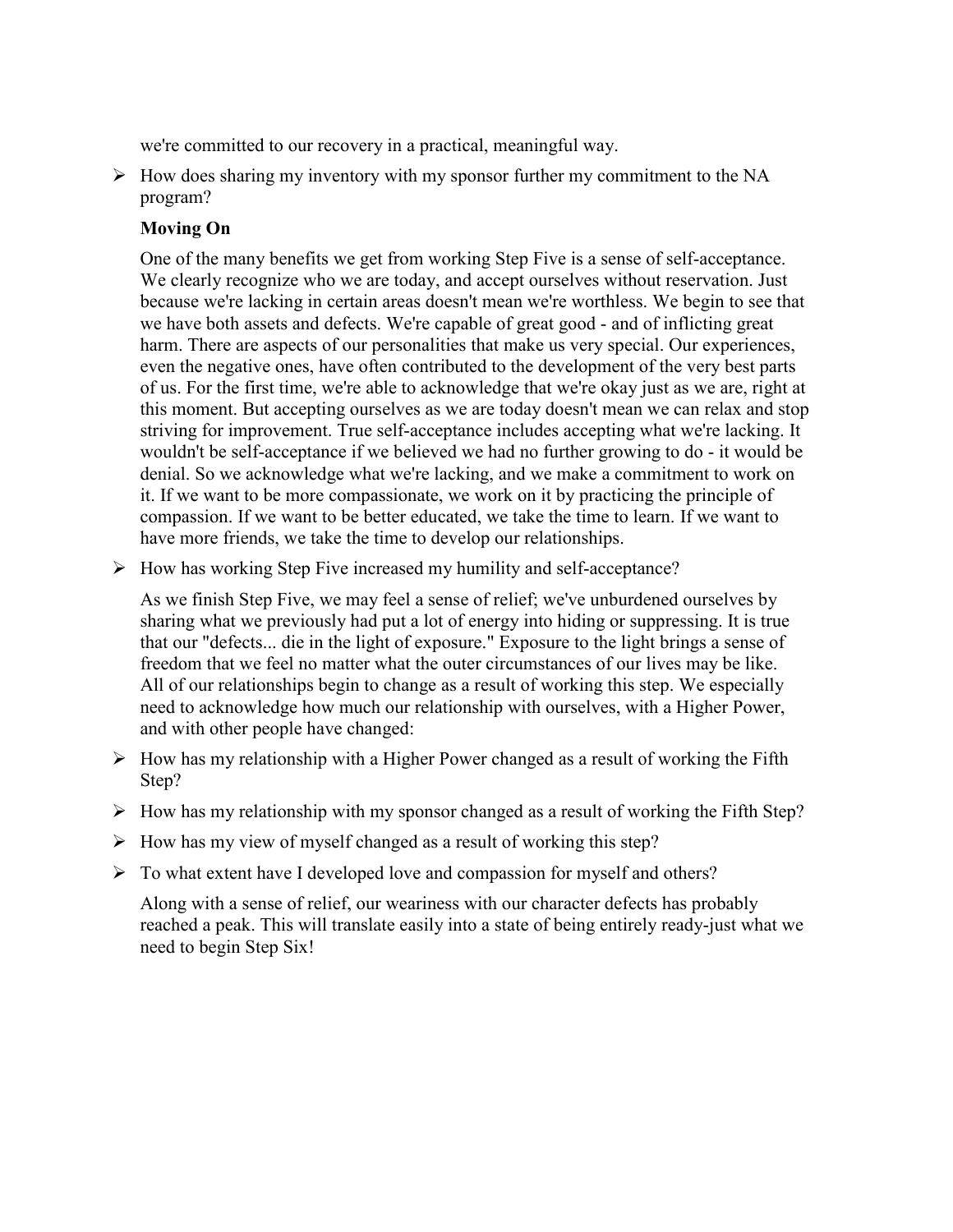# **Step Six**

### **"We were entirely ready to have God remove all these defects of character."**

We begin working Step Six full of the hope we have developed in the first five steps. If we have been thorough, we have also developed some humility. In Step Six, "humility" means that we're able to see ourselves more clearly. We've seen the exact nature of our wrongs. We've seen how we've harmed ourselves and others by acting on our defects of character. We've seen the patterns of our behavior, and we've come to understand how we are likely to act on the same defects over and over. Now we have to become entirely ready to have our defects of character removed.

Becoming entirely ready won't happen in an instant. It's a long process, often taking place over the course of a whole lifetime. Immediately following an inventory, we may feel very ready indeed to have our defects removed. If we've been around awhile and are generally pretty well aware of what our defects are, and we still act on one of them, we'll naturally find that our willingness level rises. Awareness alone will never be enough to ensure our readiness, but it's the necessary first step on the path to readiness. The inventory process itself has raised our awareness about our character defects; working the Sixth Step will do so even more. To be entirely ready is to reach a spiritual state where we are not just aware of our defects; not just tired of them; not just confident that the God of our understanding will remove what should go-but all these things.

In order to become entirely ready1 we'll need to address our fears about the Sixth Step. We'll also need to take a look at how our defects will be removed. The Sixth Step says that only a Higher Power can remove them, but what does that mean in practical terms? What is our responsibility in the Sixth Step? These questions, when reviewed with a sponsor, will help give us direction in working this step.

### **Entirely Ready For What?**

If we're new in NA and this is our first experience with the Sixth Step, many of our character defects will be so blatant that our immediate reaction will likely be one of overwhelming willingness to get rid of them. We're seeing them for the first time, in all their glory, so to speak, and we want them gone - today!

Once we've gotten past our initial reaction, we'll find that we probably have at least some measure of fear or uncertainty about changing. The unknown is terrifying for almost everyone. We've had the defects we're about to let go of for a long time, probably most of our lives.

We probably have some fears about what our lives will be like without these defects. Some of them may seem more like vital survival skills than defects of character. We wonder if the removal of our defects will inhibit our ability to earn a living. We may find that the idea of being a "respectable citizen" is repulsive to us. Many of us are strongly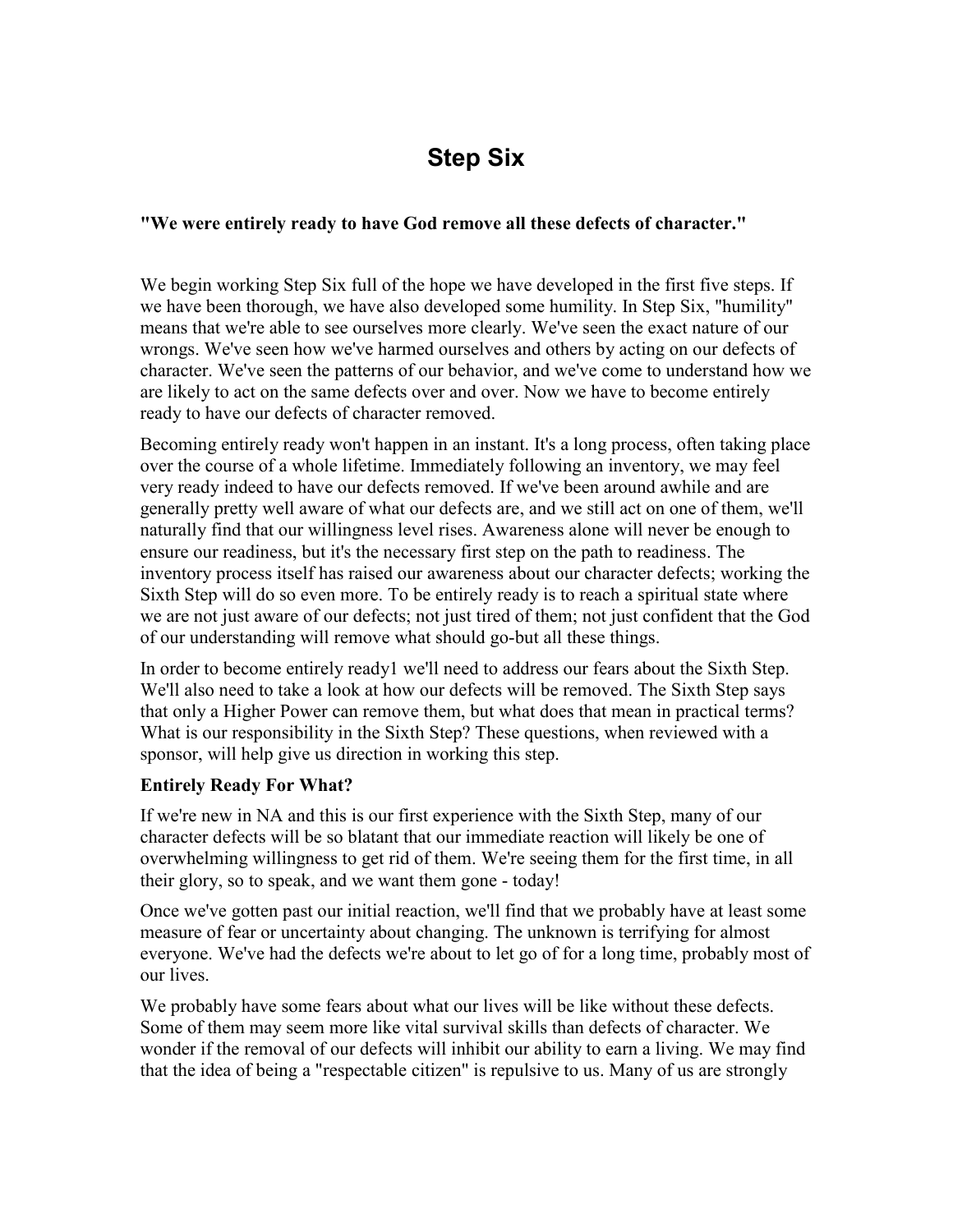attached to an image -we're cool, we're trendy, we're outside the bounds of polite society, and we like it that way. We may be afraid that by working the Sixth Step we'll be changed into dull conformists. Some of us may think that we're nothing but defects, and wonder what will be left of us if our defects are removed. Our fears are probably vague and unformed. If we pursue them to their logical conclusion, we're sure to find that they are unfounded. In other words, if we say them out loud, we can see them for what they are.

- $\triangleright$  Are there parts of me I like, but which might be "defects"? Am I afraid I'll turn into someone I don't like if those parts of my character are removed?
- $\triangleright$  What do I think will be removed?

If we've had some previous experience with the Sixth Step, our character defects are nothing new. In fact, we may be feeling dismayed right now that we still have a certain defect, or we may be upset because we're looking at the same old defect in a new manifestation.

For instance, we're still insecure. We may no longer run around indulging in a series of transparent attempts to convince others that we're big shots, but we still have the defect. The way we've been acting on it lately is far more subtle and far more insidious. We may have been unconsciously sabotaging the efforts of others so that we can look better by comparison, or trampling on someone else's desires because they don't directly serve our own needs. What's especially painful about realizations such as this in later recovery is that we've tended to think of ourselves in a better light. We're deeply ashamed of harming others. We may feel a dull fear that we're incapable of change, that one character defect or another is here to stay. We can draw some measure of comfort from the fact that we're now aware of what we've been doing and are willing to work on it. We need to maintain a sense of hope and trust that the process of recovery works even on the most firmly entrenched defects.

- Do I still believe in the process of recovery? Do I believe I can change? How have I changed so far? What defects do I no longer have to act on?
- $\triangleright$  Do I have any defects that I think cannot be removed? What are they? Why do I think they cannot be removed?

## **To Have God Remove..**.

Yes, the Sixth Step specifies that only a Power greater than ourselves can remove our defects of character. However, the extent to which most of us grasp what that actually means is directly influenced by how much experience we have with the up-and-down, onagain off-again struggle and surrender associated with Step Six.

The first thing most of us do about our character defects is decide not to have them. Unfortunately, this is futile - about as effective as attempting to control our using. We may have some apparent success for a time, but our defects will eventually resurface. The problem is that our defects are part of us. We will always be subject to reverting to our worst character defects in stressful situations.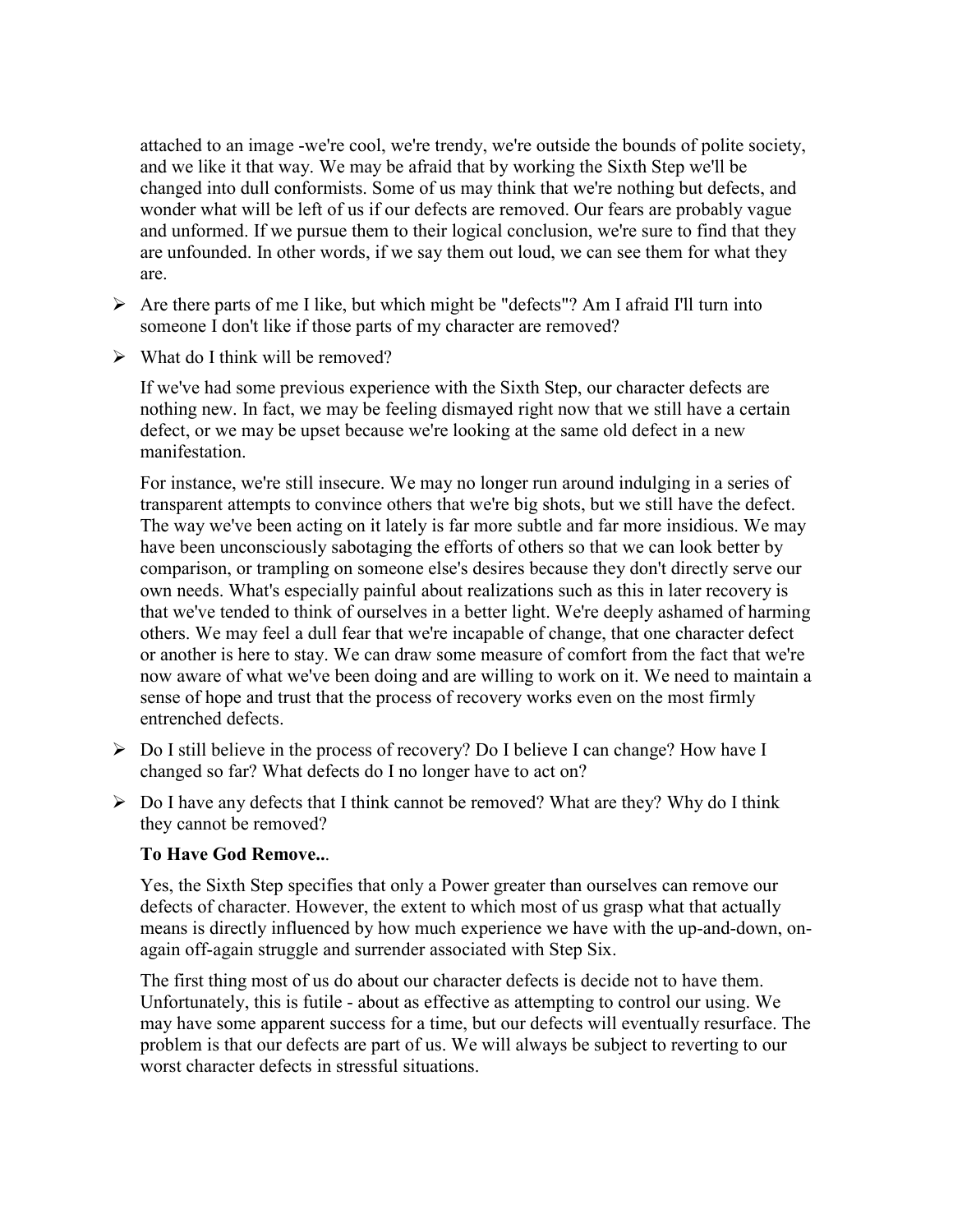What we need to do in the Sixth Step is much like what we had to do in the first two steps. We have to admit that we have been defeated by an internal force that has brought nothing but pain and degradation to our lives; then, we have to admit we need help in dealing with that force. We must completely accept the fact that we cannot remove our own shortcomings, and we must prepare ourselves to ask in the Seventh Step for God to remove them for us.

- $\triangleright$  How am I trying to remove or control my own character defects? What have my attempts resulted in?
- $\triangleright$  What is the difference between being entirely ready to have God remove my defects of character and suppressing them myself?
- $\triangleright$  How am I increasing my trust in the God of my understanding by working this step?
- $\triangleright$  How does my surrender deepen in this step?
- $\triangleright$  What action can I take that shows that I am entirely ready?

### **Our Defects of Character**

Even after all the work we've done in the Fourth and Fifth Steps, we're still not entirely clear at this point about the nature of our defects of character. We're probably wondering where, precisely, our character defects end and our character begins within the complex structure of our personality. Why do we do the things we do? Is it someone's fault? When did we first feel this way? Why? How? Where? If we're not careful, we can become so self-obsessed that we lose sight of why we're working a Sixth Step. We need to focus our efforts. Our goal is to raise our awareness of our character defects so that we can become entirely ready to have them removed, not to analyze their origin or indulge in a bout of self-absorption.

Our character defects are indicators of our basic nature. We are likely to find that we have the same basic nature as anyone else. We have needs, and we try to get them met. For instance, we need love. How we go about getting love is where our defects come into play If we lie, cheat, or harm others and degrade ourselves to get love, we are acting on defects. As defined in It Works: How and Why, our defects are basic human traits that have been distorted by our self-centeredness. With our sponsor's help, we need to list each defect we have, describe the ways in which we act on it, look at how it affects our lives, and, very importantly, find out what we're feeling when we practice it. Imagining what our life would be like without each defect will help us see that we can live without them. Some of us take practical action by finding out what the opposite spiritual principle would be for each character defect.

- $\triangleright$  List each defect, and give a brief definition of it.
- $\triangleright$  In what ways do I act on this defect?
- $\triangleright$  When I act on this defect, what effect does it have on myself and others?
- $\triangleright$  What feelings do I associate with this defect? Am I trying to suppress certain feelings by acting on certain defects?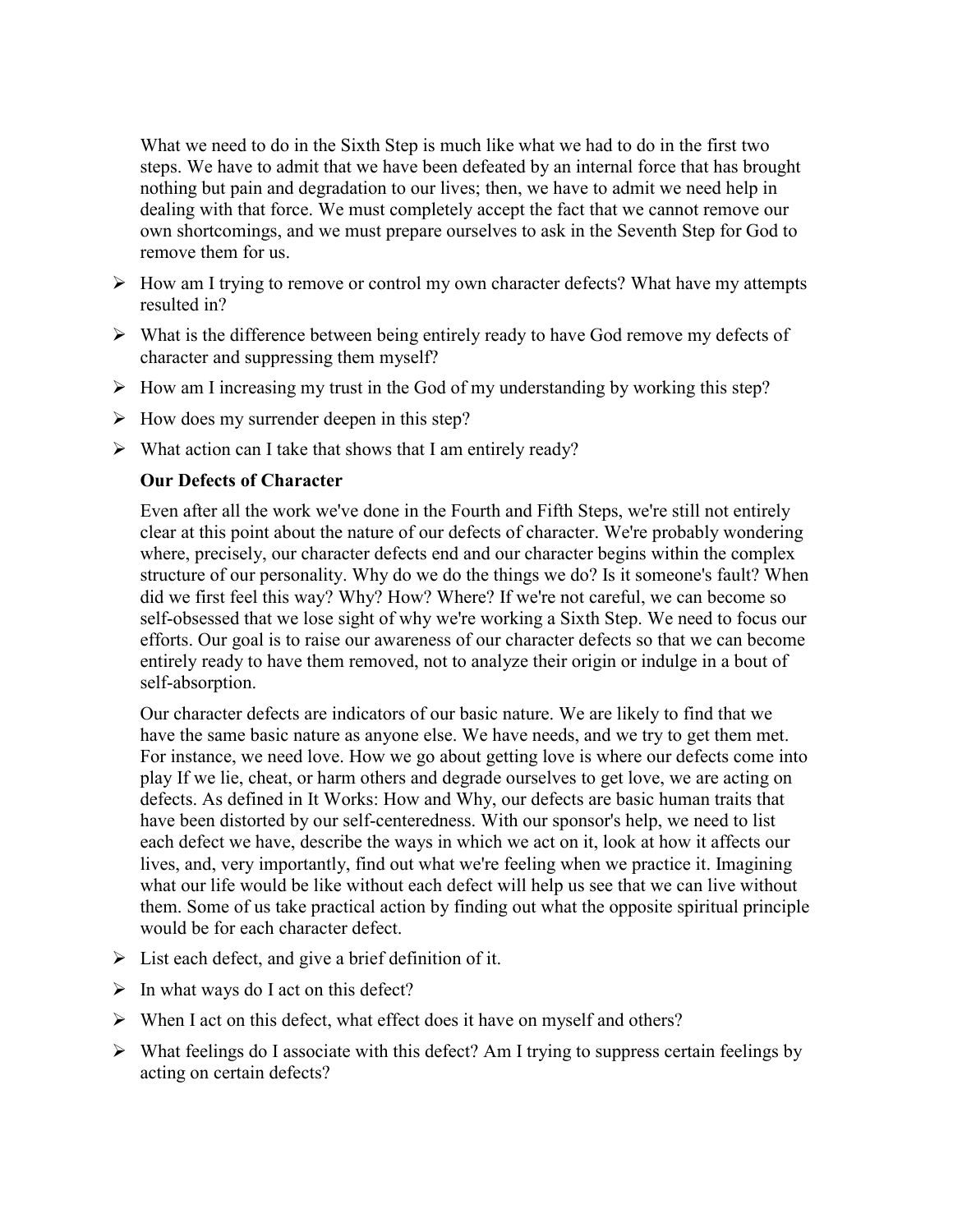$\triangleright$  What would my life be like without this behavior? Which spiritual principle can I apply instead?

### **Spiritual Principles**

In the Sixth Step, we will focus on commitment and perseverance, willingness, faith and trust, and self-acceptance.

At this point in our Sixth Step work, we should be acutely aware of our shortcomings. In fact, we're probably so aware of them that, in the course of our daily lives, we can see them coming and even stop ourselves from acting on them much of the time. At times, our awareness may fade, and we may no longer be as vigilant in watching our behavior. It takes an incredible amount of energy to monitor ourselves every second and curb every impulse to act out. We'll relax into everyday life until, all of a sudden, we'll be left feeling sick and ashamed and wondering how, after all the work we've done, we could have possibly done that again.

However, we do not give up. Instead, we make a commitment to our recovery. We maintain our newly emerging principles despite our setback. We keep taking steps forward even though we've taken one or more backward. We're looking for gradual improvement, not instant faultlessness.

- $\triangleright$  How am I demonstrating my commitment to recovery today?
- $\triangleright$  By working the first five steps, I have persevered in my recovery. Why is this quality so vital to the Sixth Step?

Applying the spiritual principle of willingness means, very simply, that we are willing to act differently. It does not necessarily mean that we will act differently or even that we're capable of doing so. We can perhaps best illustrate this attitude by an example. Suppose we've been dishonest- with our families, with our employers, with our friends - in many ways, ranging from the minor to the severe. While it may seem better to become willing in "layers," focusing our willingness on the worst or most destructive forms of dishonesty first, this step says that we were entirely ready to have all our defects removed. That means being willing never to be dishonest again, even in a minor way. This may seem like more than we can expect of ourselves, but we only have to do it for today.

It's hard to have this kind of willingness, especially when the apparent consequences for mild dishonesty aren't so severe. We may be aware that we're not being entirely honest, but we think we're not hurting anyone and we're getting away with it, so why be concerned about it? But it's this kind of thinking that has perhaps the most severe spiritual consequences. It may turn out that no one is obviously harmed by our dishonesty, and that no one ever finds out, but the dishonesty reverberates in our spirits from then on. Even if we're not consciously aware of it, even if we sleep just fine at night, the result of acting on a defect when we have the ability not to is an impairment of our spiritual growth. If we continue being unwilling, we'll eventually paralyze our spiritual growth.

- $\triangleright$  Am I willing to have all my defects of character removed at this time? If not, why not?
- $\triangleright$  What have I done to show my willingness today?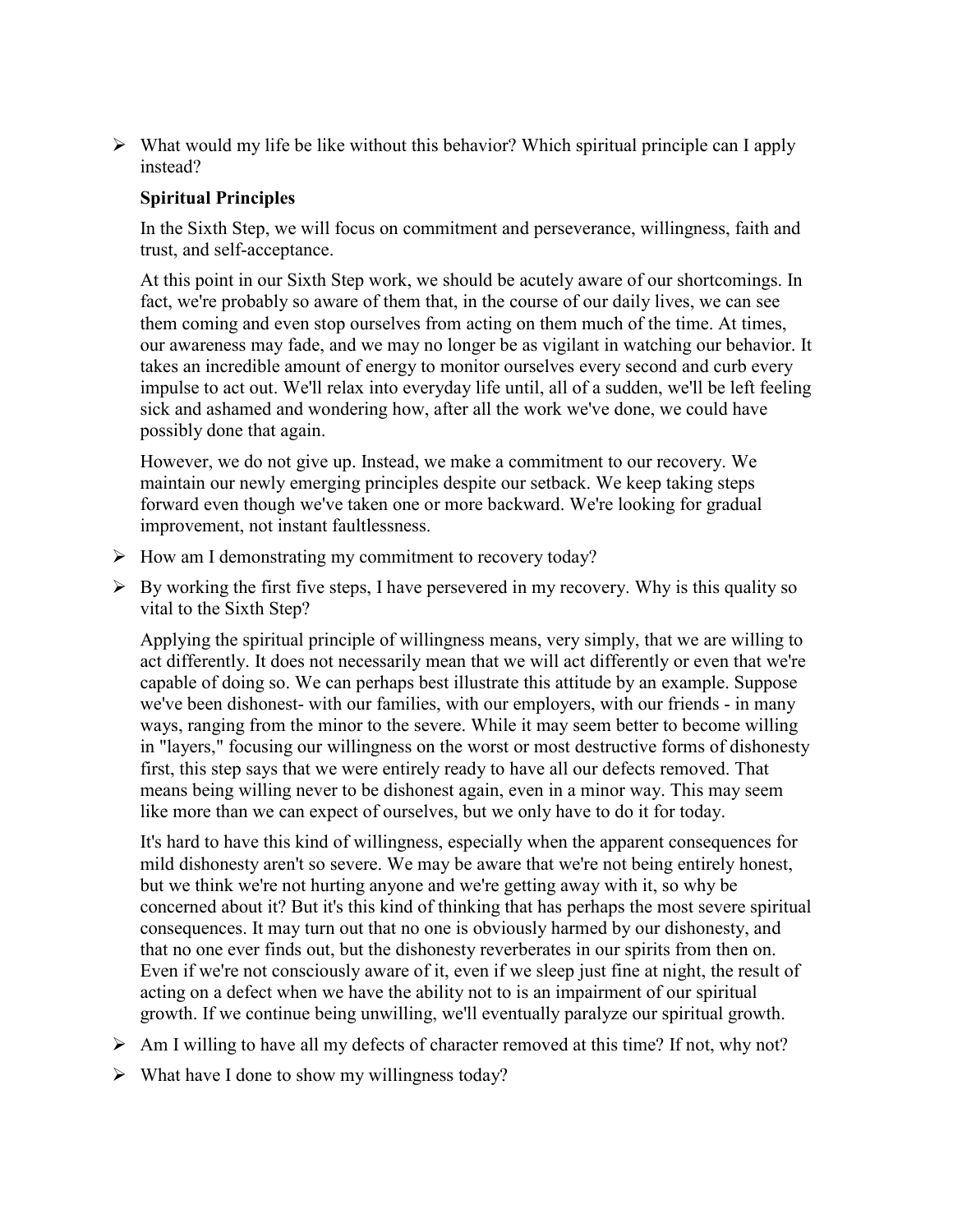The amount of willingness we have to develop in this step requires a corresponding amount of faith and trust. We have to believe that a Higher Power is going to work in our lives to the exact degree that's necessary. Continuing with the example of dishonesty, we have to trust that our Higher Power isn't going to remove the defect of dishonesty from our lives to such a degree that we become brutally honest, incapable of remaining silent even when speaking the truth would hurt someone. As long as we get out of the way so that God can work in our lives, we'll experience the exact degree of spiritual growth we need.

- $\triangleright$  To what degree is my fear of what I will become still present? Has it diminished since I began working this step?
- $\triangleright$  How am I increasing my trust in the God of my understanding by working this step?

With words like "entirely" and "all" playing such a prominent role in this step, it's easy to become overly self-critical and perfectionistic. We need to remember that even though our willingness must be complete, we're not going to become perfect-not today, not ever. When we act out on a defect against our will, we need to practice the principle of selfacceptance. We need to accept that while we're still capable of acting out, we're also still willing to change; with that acknowledgment, we renew our commitment to be changed. We've grown exactly as much as we were supposed to for today, and if we were perfect, we would have no further need to grow.

 $\triangleright$  Do I accept myself today? What do I like about myself? What has changed since I've been working the steps?

## **Moving On**

We may have had fleeting glimpses in the past of what we could become - maybe during childhood, maybe during our active addiction. We probably thought either that life didn't put us in a place where we could become what we dreamed of, or that we were just innately incapable of rising to a higher place. We may once have dreamed of money, or status, or position. In the spiritual program of Narcotics Anonymous, we're more concerned with spiritual growth. We want to think about qualities we wish we had, or about other people we know in recovery who have qualities we wish to emulate.

As we work this step, we begin developing a vision of the person we'd like to become. If we have been selfish, we probably have a vision of becoming selfless, maybe by helping another addict find recovery or by some other act of selfless giving. If we've been lazy, we may see ourselves becoming productive and reaping the rewards of our efforts. If we've been dishonest, we may have a dream of the freedom that can be ours when we no longer have to spend so much time worrying about being found out. We want to get from this step a vision of ourselves and a sense of hope that we can attain that vision.

 $\triangleright$  What do I see myself doing with the qualities I wish to attain? What will I do with my career? What will I do in my spare time? What kind of parent, child, partner, or friend will I be? Be specific.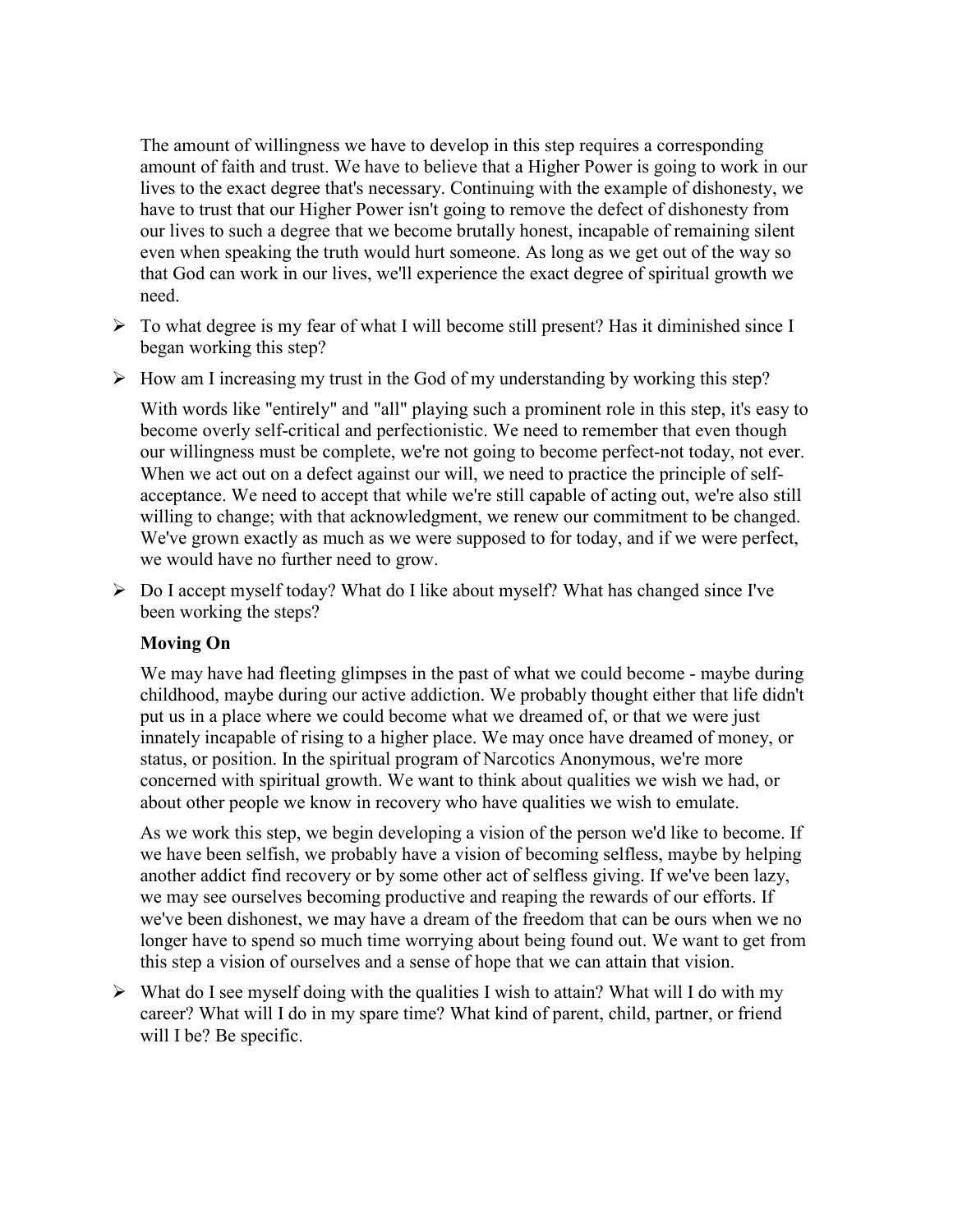This vision can be our inspiration. Recalling it during the times when we feel despair, or when it seems to be taking a long time to reach our goals, will sustain us and help us renew our willingness. Our vision is our springboard into Step Seven, where we'll ask the God of our understanding to remove our shortcomings.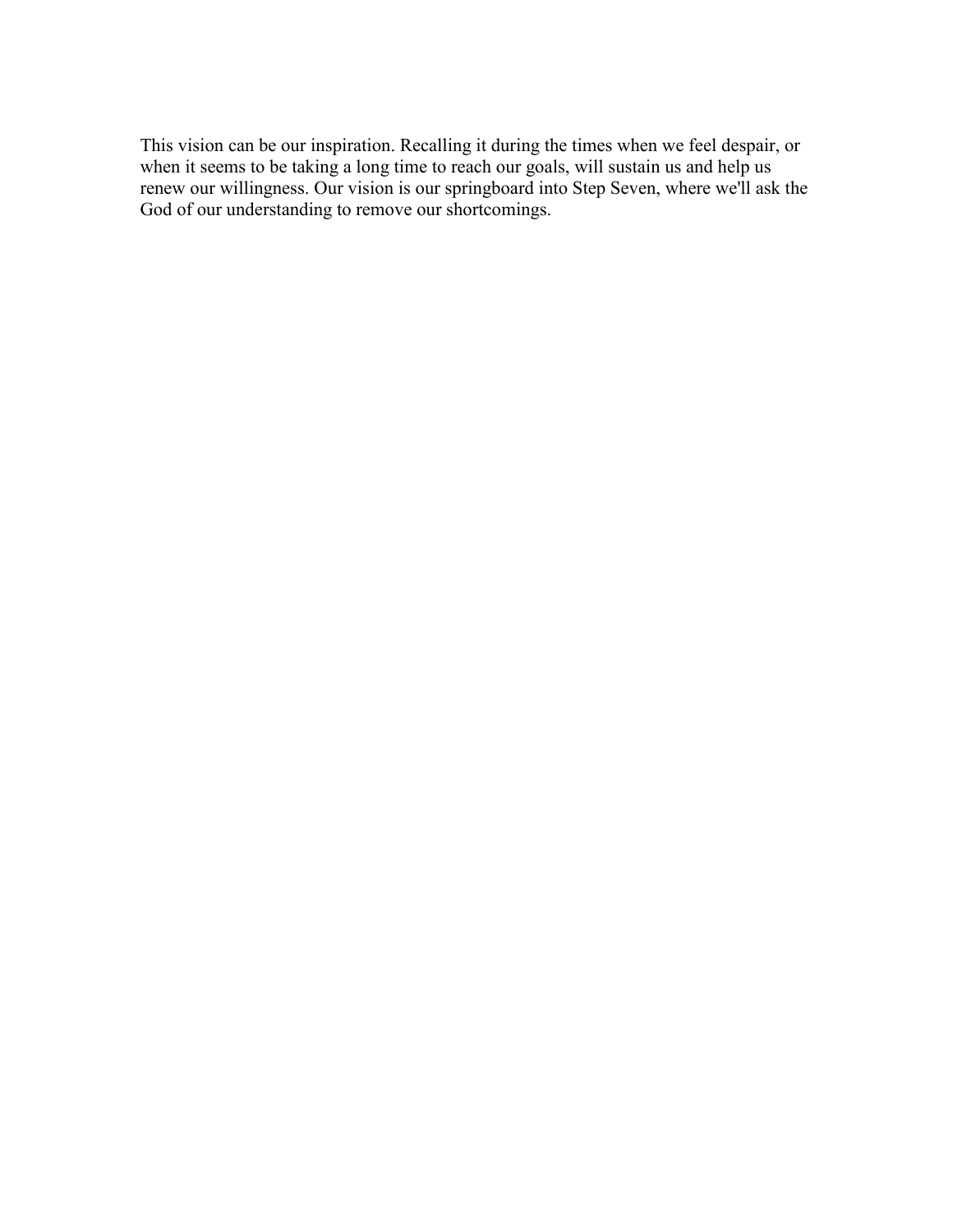# **Step Seven**

### **"We humbly asked Him to remove our shortcomings."**

Though each of the Twelve Steps is a separate process unto itself, they all blend together to some degree as their parts interact with one another - aspects of Step One fusing into Step Two, components of Step Four meshing into the following steps. Perhaps the finest line between two steps is the one between Steps Six and Seven. At first glance, Step Seven may seem almost an afterthought to Step Six. We spent a great deal of time and effort raising our awareness of our character defects in Step Six and getting to the point where we were entirely ready to have them removed; now all we need to do is ask, right?

Not exactly. There's much more to this step than just filing a request with our Higher Power and waiting for a response. There's spiritual preparation. There's the need to develop an understanding about what "humbly" means in this context. There's the need to find a way of asking that fits into our individual spiritual paths. And there's the need to practice spiritual principles in the place of character defects.

### **Preparing To Work Step Seven**

We've already done much of the spiritual preparation we'll need to begin Step Seven. It's important that we draw the connection between the work we've done and the results that work has produced.

The previous steps have all served to sow the seeds of humility in our spirits. In this step, those seeds take root and grow. Many of us have difficulty with the concept of humility, and while we began addressing this issue in Step Six, it merits attention in Step Seven, too. We need to understand what humility is for ~s and how its presence is revealed in our lives.

We should not confuse humility with humiliation. When we are humiliated, we are ashamed; we feel worthless. Humility is almost the complete opposite of this feeling. Through working the steps, we've been stripping away layers of denial, ego, and selfcenteredness. We have also been building a more positive self-image and practicing spiritual principles. Before, we couldn't see our strengths because the good, healthy part of us was hidden behind our disease. Now we can. That is humility. Some examples of how humility is often revealed may help us understand this concept.

We started out in recovery with fixed ideas. Since we've been in recovery, everything we believed in the past has been challenged. We've been barraged with new ideas. For instance, if we believed we were in control, just the fact that we've wound up in NA admitting our powerlessness was probably enough to change our outlook. Because of our addiction, we failed to learn the lessons that life itself would have taught us about how much control one individual has. Through our abstinence and the working of the first six steps, we have learned a great deal about how to live.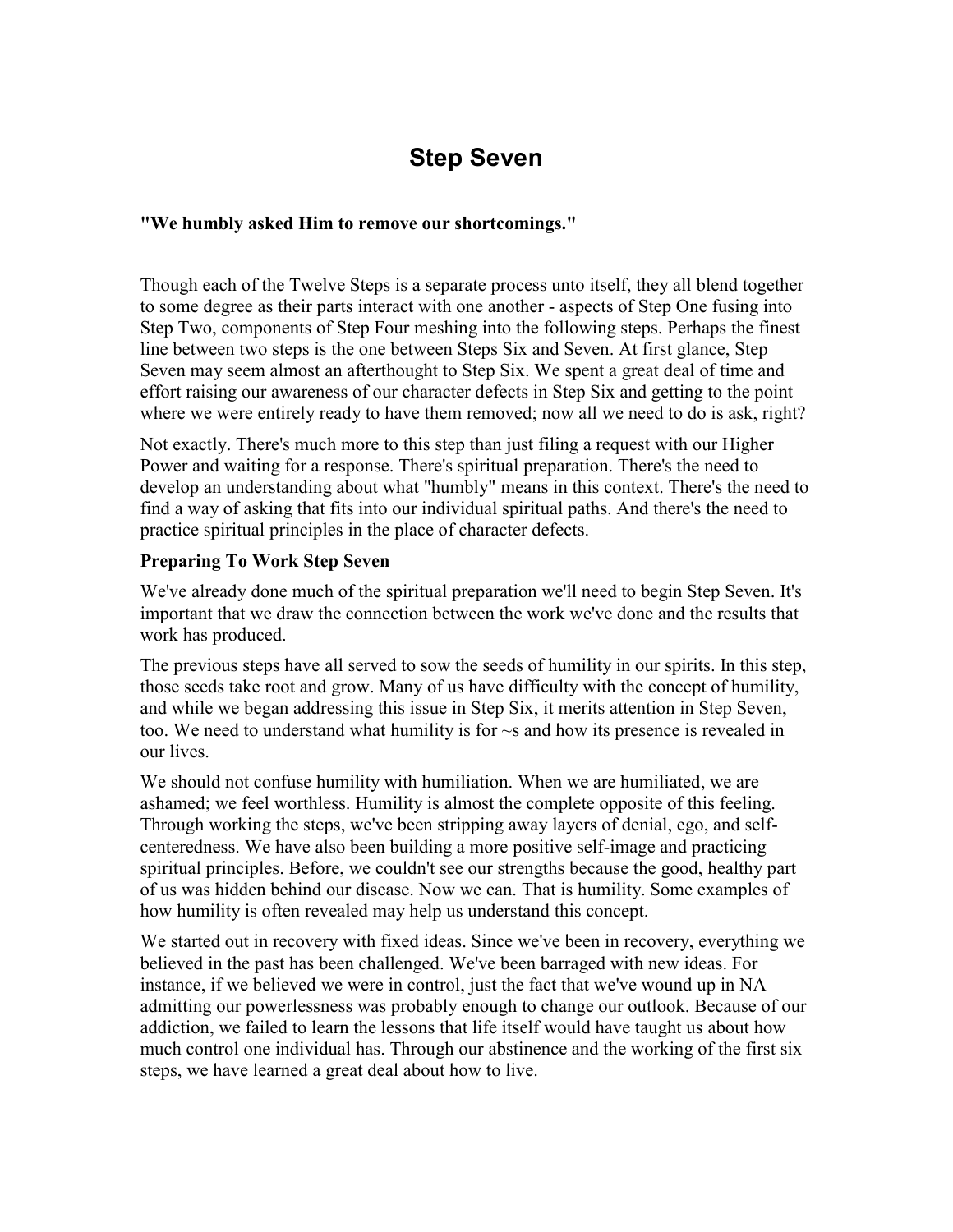Many of us came to NA with a certain "street" mentality. The only way we knew to get what we wanted was by approaching it indirectly and manipulating people. We didn't realize that we could just be forthright and have the same chance, if not better, of fulfilling our needs. We spent years learning to blank our facial expressions, hide our compassion, and harden ourselves. By the time we arrived in NA, we were very good at it-so good, in fact, that novice addicts were probably looking to our example the same way we looked to older addicts when we first started using. We learned to suppress all humanity and became, in many cases, completely inhuman.

Removing ourselves from the arena in which such games are played exposed us to new ideas. We learned that it was okay to have feelings and to show them. We found out that the rules of the street only made sense on the street; in the real world, they were crazy and often dangerous. We became softer, more vulnerable. We no longer mistook kindness for weakness.

Changing these attitudes has a dramatic effect. Oftentimes, it even changes our physical appearance. Knotted brows and jaws relax into smiles. Tears flow freely out, uncovering our drowning spirit.

Many of us arrived in NA convinced that we were victims of bad luck, unfavorable circumstances, and conspiracies to thwart our good intentions. We believed we were good people, but profoundly misunderstood. We justified any harm we caused as selfdefense, if we were capable of realizing that we caused harm at all. Feelings of self-pity went hand-in-hand with that attitude. We reveled in our suffering, and we secretly knew that the payoff for our pain was never, ever having to look at our part in anything.

But the first six steps get us to begin to do just that-we look at our part in things. Once we thought that certain situations happened to us; now we see how those situations were really created by us. We become aware of all the opportunities we've wasted. We stop blaming other people for our lot in life. We begin to see that where we've ended up has been determined mostly by the choices we've made.

Humility is a sense of our own humanness. If this is our first experience with the Seventh Step, this may be the point when we first feel a sense of compassion for ourselves. It's deeply moving to realize for the first time that we're truly just human and trying our best. We make decisions, both good and bad, and hope things turn out okay. With this knowledge about who we are, we also realize that just as we're doing our best, so are other people. We feel a real connection with others, knowing that we're all subject to the same insecurities and failings and that we all have dreams for the future.

Now we need to acknowledge our own humility and explore how it makes itself known in our everyday lives.

- $\triangleright$  Which of my attitudes have changed since I've been in recovery? Where has the overblown been deflated, and where has the healthy part of me been uncovered?
- $\triangleright$  How does humility affect my recovery?
- $\triangleright$  How does being aware of my own humility help when working this step?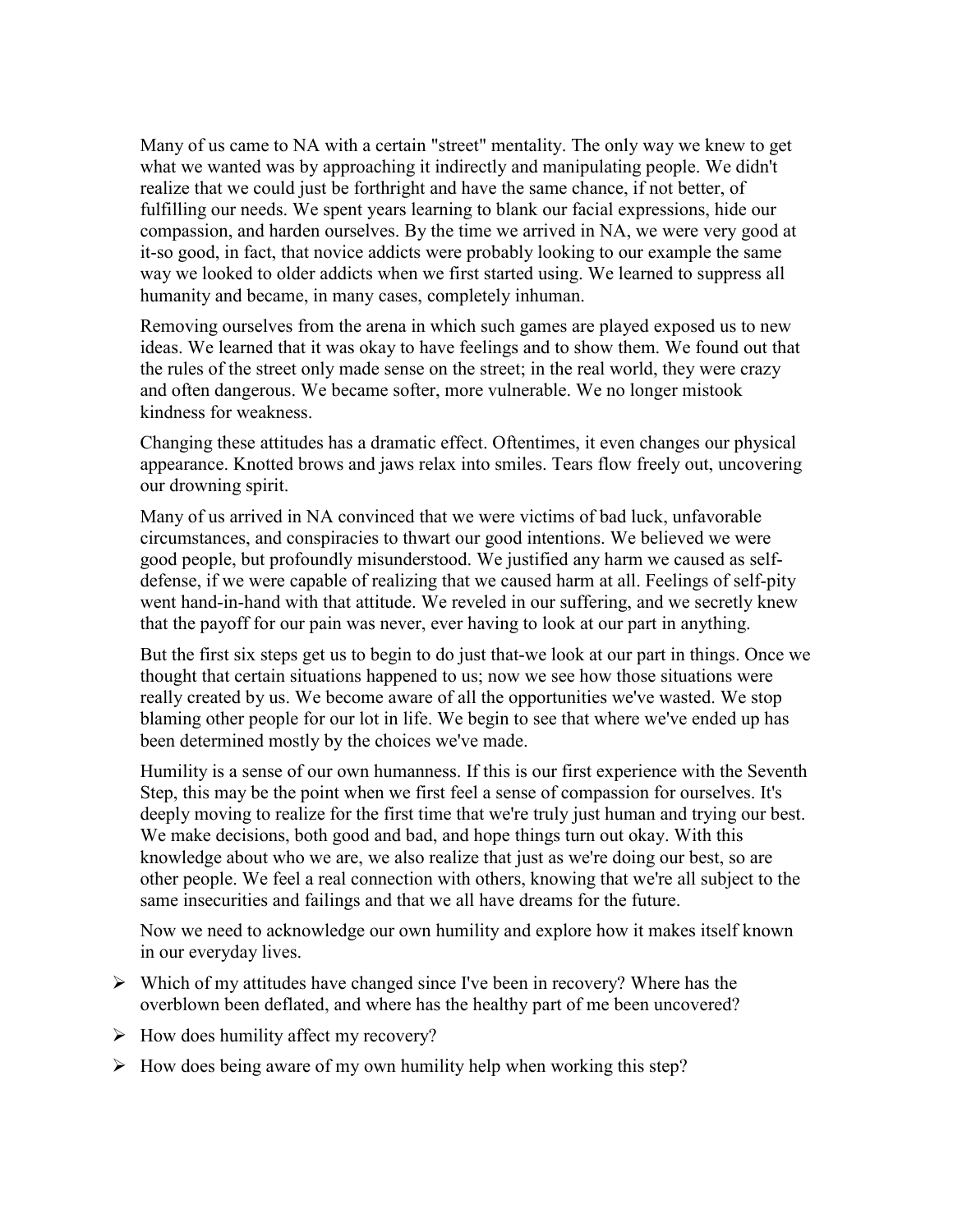Our work in the previous steps has helped us build a relationship with a God of our own understanding. That work will pay off in a big way as we proceed with Step Seven. In Step Two, we first began to think about a Higher Power that could help us find recovery from our addiction. From there, we went on to make our Third Step decision to trust our Higher Power with the care of our will and lives. We called upon that Power many times to get us through Step Four, and then in the Fifth Step shared with that Power the most intimate details of our lives. In Step Six, we discovered that the God of our understanding could do more for us than just keep us clean.

- $\triangleright$  How has my understanding of a Higher Power grown in the previous steps? How has my relationship with that Power developed?
- $\triangleright$  How has my work on the previous steps made me ready to work the Seventh Step?

### **Asking To Have Our Shortcomings Removed**

So how do we ask the God of our understanding to remove our shortcomings? The answer is likely to depend a great deal on what kind of understanding we have of God. There are many, many different ways to understand God, so many that we couldn't possibly provide examples in this guide of how each person's individual spiritual path would influence his or her Seventh Step work. Suffice it to say that our step work should reflect our own spiritual paths.

As individuals, we might pick a particular personal routine or ritual as our way of asking our Higher Power to remove our shortcomings. For the purposes of this guide, we will call that prayer." The word "prayer is widely accepted in our fellowship as a description of the way we communicate with our Higher Power. The tone of asking is captured in the word "humbly." Coming from the place in ourselves that is most honest, the place that's closest to our spiritual center, we ask to have our shortcomings removed.

- $\triangleright$  How will I ask the God of my understanding to remove my shortcomings?
- $\triangleright$  Can other recovering addicts help me figure out how I'm going to ask? Have I asked them to share their experience, strength, and hope with me? Have I asked my sponsor for guidance?

As with any other aspect of our program, we're not going to ask just once to have our shortcomings removed. We'll ask again and again throughout our lifetimes. The way we ask is certain to change as our understanding of God changes. Nothing we do at this point locks us into one way of working the Seventh Step forever.

## **Getting Out Of The Way**

Most of us realize that we probably need to do something more in this step than just pray for our shortcomings to be removed. We need to take some action that will invite the God of our understanding to work in our lives. We can't ask God to remove a shortcoming, then hang on to it with all our might. The more distance we keep between ourselves and our Higher Power, the less we will feel that Power's presence. We have to maintain the awareness of ourselves that we gained in the Sixth Step, and add to it an awareness of God working in our lives.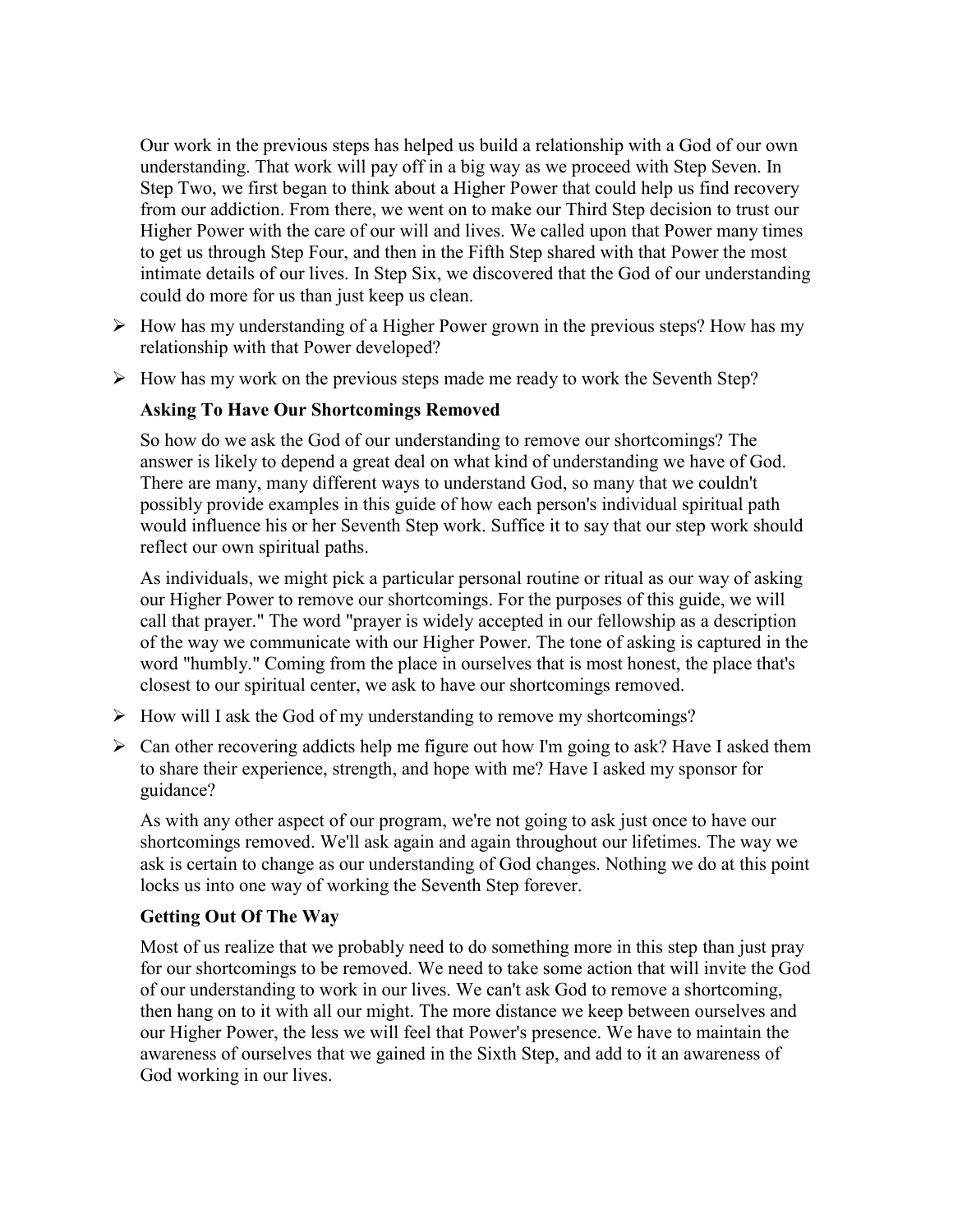- $\triangleright$  How does the spiritual principle of surrender apply to getting out of the way so a Higher Power can work in our lives?
- $\triangleright$  What might be the benefits of allowing a Higher Power to work in my life?
- $\triangleright$  How do I feel, knowing that a Higher Power is caring for me and working in my life?

## **Spiritual Principles**

In the Seventh Step, we will focus on surrender, trust and faith, patience, and humility. In the Seventh Step, we take our surrender to a deeper level. What began in Step One with an acknowledgment of our addiction now includes an acknowledgment of the shortcomings that go along with our addiction. We also take our Second Step surrender to a deeper level. We come to believe that our Higher Power can do more than help us stay clean. We look to that Power to relieve us of our shortcomings as well. As time goes by, we place more and more of our trust in a Higher Power and in the process of recovery.

- $\triangleright$  Have I accepted my powerlessness over my shortcomings as well as my addiction? Expand on this.
- $\triangleright$  How has my surrender deepened?

The spiritual principles of trust and faith are central to the Seventh Step. We must be sure enough of our Higher Power to trust that Power with our shortcomings. We have to believe our Higher Power is going to do something with them, or how can we ask with any faith that they be removed? We must avoid any tendency to keep score of how we think God's doing in removing our defects. It's not too hard to see where this kind of thinking can lead if we find we still have certain character defects after some arbitrary amount of time has passed. Instead, we focus on the action we must take in this step: humbly asking, practicing spiritual principles, and getting out of God's way. The results of the Seventh Step may not materialize immediately, but they will in time.

- $\triangleright$  Do I believe that my Higher Power will remove my shortcomings or grant me freedom from the compulsion to act on them? Do I believe that I'll be a better person as a result of working this step?
- $\triangleright$  How does my faith in the God of my understanding become stronger as a result of working this step?

Trust and faith alone can never carry us through a lifetime of working this step; we need to practice patience, too. Even if it's been a long time since we started asking for the removal of a shortcoming, we still must be patient. Maybe, in fact, impatience is one of our shortcomings. We can look at the times when we have to wait as gifts - the times when we most need to practice the principle of patience. After all, one of the surest ways we progress is by rising up over the barriers we run into on our spiritual path.

 $\triangleright$  Where have I had opportunities for growth lately? What did I make of them?

Finally, we need to maintain our awareness of the principle of humility, more than any other, as we work this step. It's fairly easy to see if we're approaching this step with humility by asking ourselves a few questions: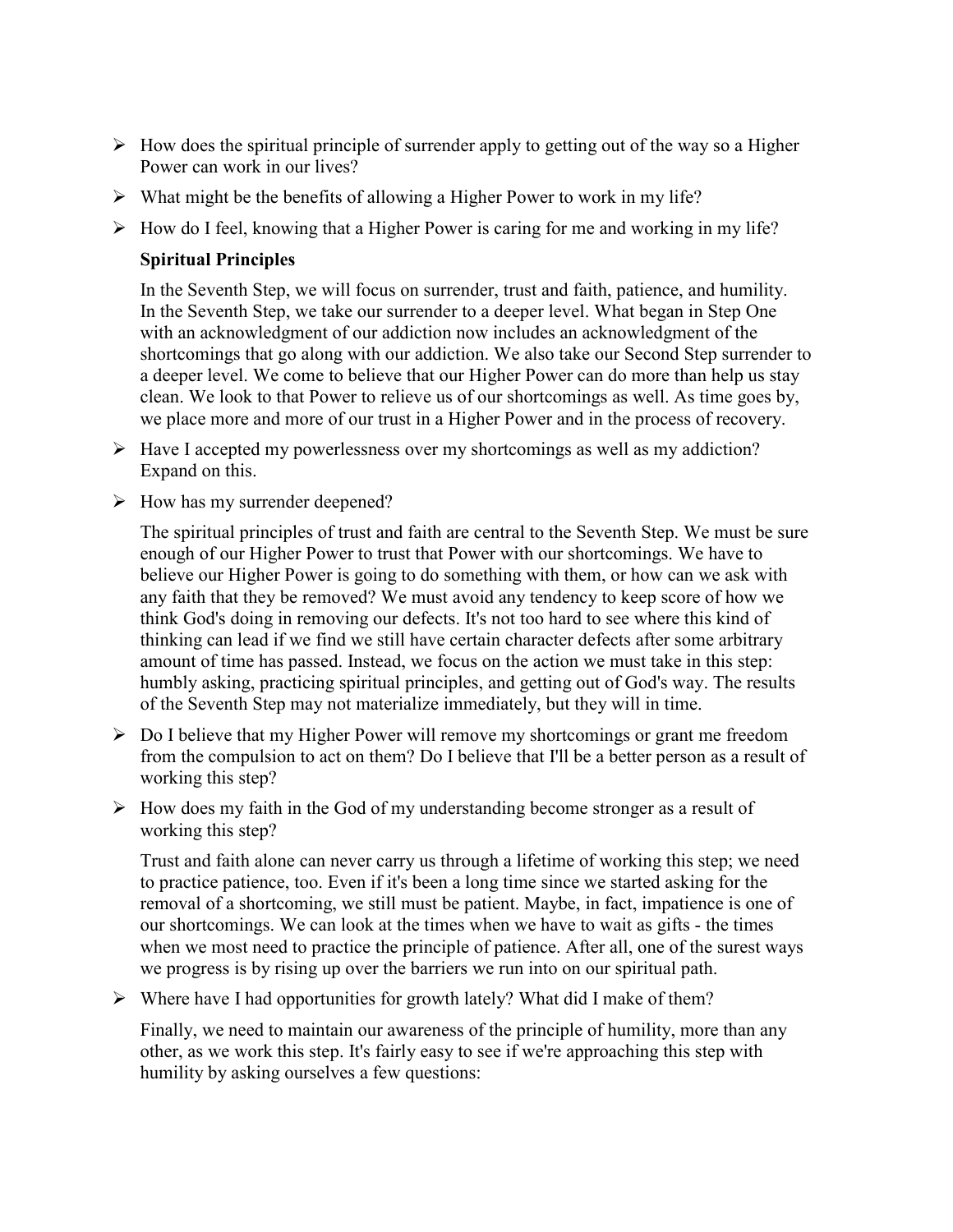- $\triangleright$  Do I believe that only my Higher Power can remove my shortcomings? Or have I been trying to do it myself?
- $\triangleright$  Have I become impatient that my shortcomings haven't been removed right away, as soon as I asked? Or am I confident that they will be removed in God's time?
- $\triangleright$  Has my sense of perspective been out of proportion lately? Have I begun thinking of myself as more significant or more powerful than I really am?

## **Moving On**

At this point, we may wonder how we're supposed to be feeling. We've asked the God of our understanding to remove our shortcomings; we've faithfully practiced the principles of our program to the best of our ability; but we may still find ourselves acting out before we've had a chance to think, and always struggling with our defects. Sure, we're no longer using, and many of the outside circumstances of our lives have probably gotten better - our relationships are more stable, perhaps - but have we changed? Have we become better people?

In time, we'll find that God has worked in our lives. We may even be startled by the level of maturity or spirituality we've demonstrated in handling a situation that in years past would have had us acting very unspiritual. One day, we'll realize that some of the ways we used to act have become as alien as spiritual principles were when we first started practicing them.

After such a revelation, we may begin thinking about the person we were when we first came to NA and how little we resemble that person now.

- $\triangleright$  Have there been times when I've been able to refrain from acting on a character defect and practice a spiritual principle instead? Do I recognize this as God working in my life?
- $\triangleright$  Which shortcomings have been removed from my life or diminished in their power over me?
- $\triangleright$  Why does the Seventh Step foster a sense of serenity?

We begin to live more spiritual lives. We stop thinking so much about what we're going to get, even from our recovery, and start looking at how we can contribute. The things we do to sustain and nourish our spirits become habits; we may even look forward to them. We find that we're free to choose how we want to look at any situation in our lives. We stop grumbling about small inconveniences as if they were major tragedies. We become able to hold up our heads with dignity and maintain our integrity, no matter what life presents us. As we begin to get more comfortable with our spiritual selves, our desire to heal our relationships will grow. We begin that process in Step Eight.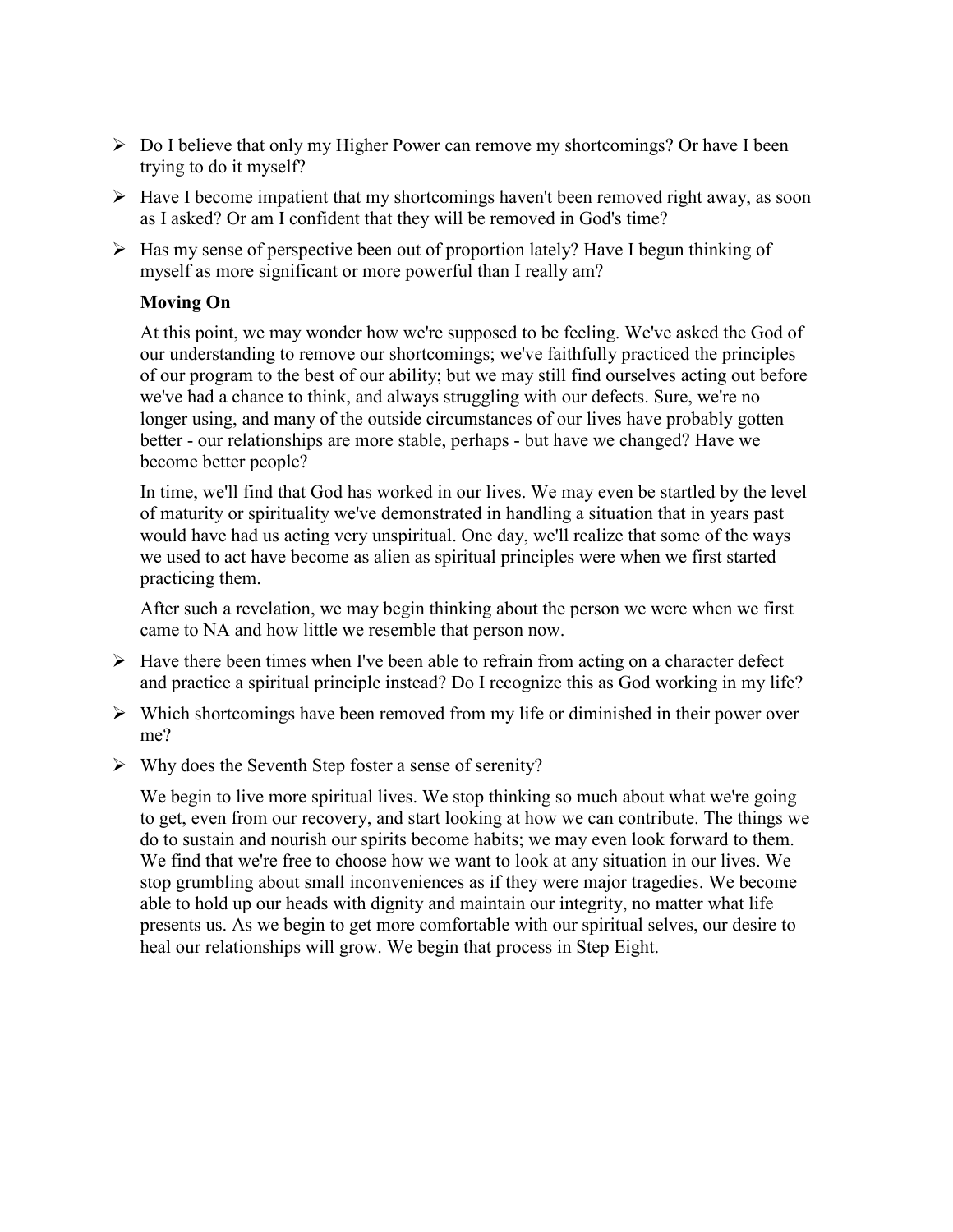# **Step Eight**

### **"We made a list of all persons we had harmed, and became willing to make amends to them all."**

To this point, the steps have focused mostly on repairing ourselves and our relationship with a God of our understanding. Beginning with the Eighth Step, we bring other people into the healing process - people we harmed in our addiction, people we harmed in our recovery, people we meant to harm, people we hurt by accident, people who are no longer in our lives, and people we expect to be close to for the rest of our lives.

The Eighth Step is about identifying the damage we caused. It doesn't matter whether we caused it because we were overtaken by rage, carelessness, or because we were afraid. It doesn't matter whether our actions were based in selfishness, arrogance, dishonesty, or any other defect. It doesn't even matter that we didn't intend to cause someone harm. All the damage we caused is material for the Eighth Step.

It may turn out that some of the harm we did can't be repaired. It may turn out that we, ourselves, can't directly make the repair. It may even turn out that we're not responsible for something we've placed on our Eighth Step list. Our sponsor will help us sort that out before we go on to the Ninth Step. For now, our task is only to identify who we harmed, what the harm was, and become willing to make amends.

It's natural to wonder about the Ninth Step and how we will make our amends while we're working the Eighth Step. What we think about our amends is bound to influence our work in this step. We may need to get some common misconceptions out of our way before we can make our list.

It's wonderful that we've already begun repairing our relationships with some of the people m our lives. Our families are probably delighted that we're no longer using drugs. Some of the more overt damage we inflicted on others ceased as soon as we stopped using drugs. If we managed to keep our jobs or stay in school, we're probably already performing better in those places. We're no longer harming our co-workers or employers, teachers or fellow students in certain ways. But is that enough?

We have probably heard people in meetings emphasizing that "amends" means to change, not just to say "I'm sorry" -that what really counts is the way we're treating people now. But this doesn't mean that formal apologies have gone out of fashion in NA. Direct, faceto-face verbal amends are extremely powerful, both as a means of spiritual growth for us and as a long-awaited comfort for the people to whom we make them. What our members are emphasizing is that we can't just offer people lame apologies and then go right back to doing what caused them harm in the first place.

Some of us may be feeling a bit weary at this point, especially if our sponsor had us do extensive writing on the first seven steps. We inventoried our behavior in Step Four, and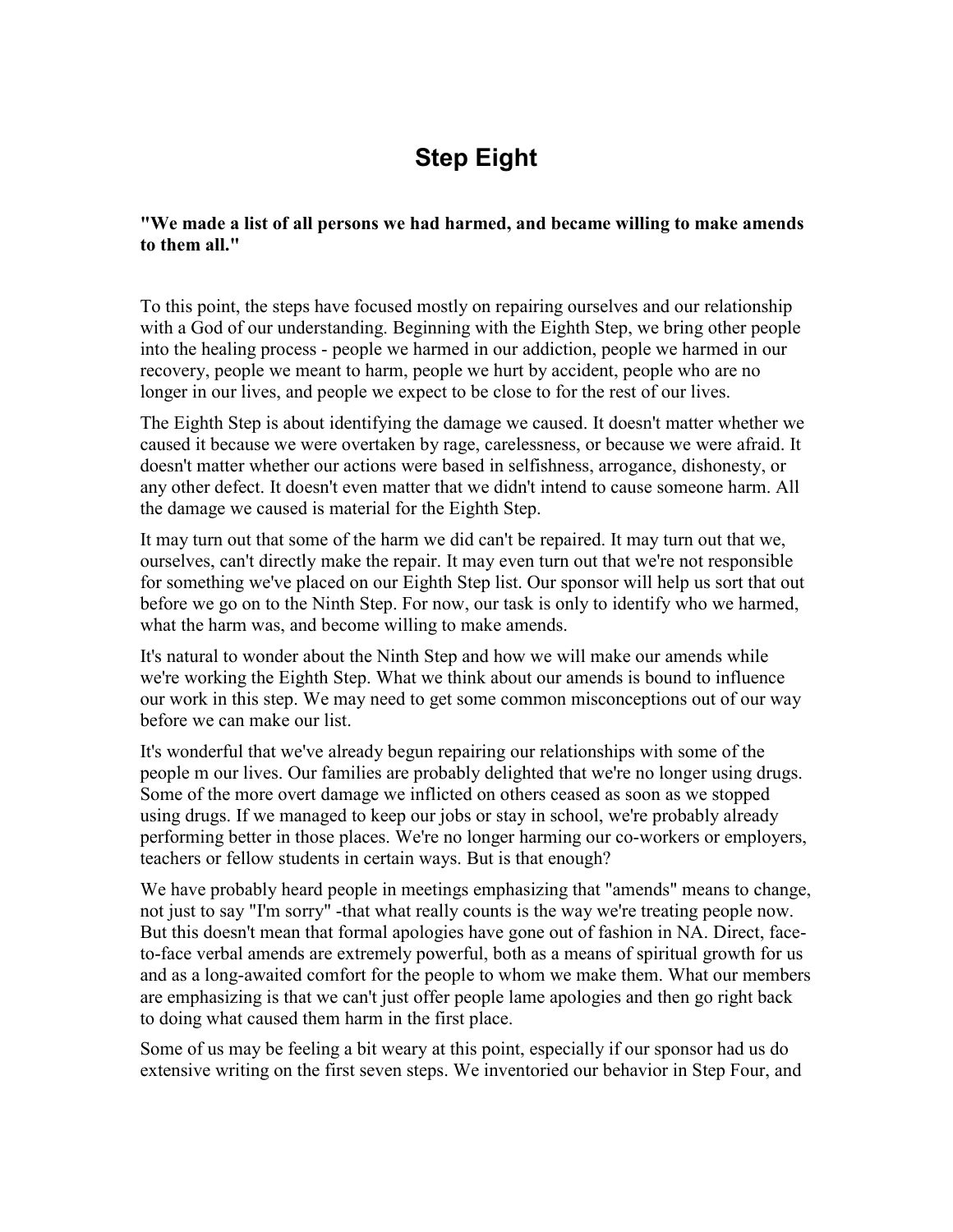we catalogued our character defects in Step Six; now we have to examine the same situations from yet another angle! It may seem as if we've examined our lives and our addiction in every possible way by the time we're done with these steps. Is all this really necessary? Aren't we just punishing ourselves by going over and over the same thing? No, we're not. The Eighth Step is the beginning of a process that lets us feel equal to others. Instead of feeling shame and guilt, instead of feeling forever "less than," we become able to look people in the eye. We won't have to avoid anyone. We won't have to be afraid we'll be caught and punished for some neglected responsibility. We'll be free.

 $\triangleright$  Am I hesitating in any way about working the Eighth Step? Why?

Some of us go to the other extreme with this step: We can't wait to get right out there and "make everything okay," unaware that we may cause more harm. We blunder forward, confessing infidelities to our spouses and our friends. We sit our families down and make them listen to every detail of our addiction, confirming some of their worst fears about what we were doing out there and filling in some blanks that, until then, had been left mercifully empty. In a state of excitement, we give our children a speech about how we have a disease for which we're not responsible, how we love our recovery, and how wonderful life is going to be from then on, forgetting all the times before when we had made them so many empty promises. We stroll into our employer's office one day and announce that we're addicts, that we've embezzled a great deal of money through ingenious means, but that we're very sorry and we'll never ever do it again.

Though our own experiences with rushing out to make amends are probably not this extreme, we can surely grasp the point: If we try to make amends without our sponsor 5 guidance and without a plan, we can end up causing even more harm.

 $\triangleright$  Do I realize the need to slow down and consult my sponsor before making amends? Have I created more harm in any situation by rushing out to make amends before I was ready? What was the situation?

Some of us may still believe that we're just basically nice people who have never truly harmed anyone-except ourselves, that is. If we're truly stumped about who belongs on our amends list, or we have a vague idea that our family belongs there but we're not sure why, it could be that we're overlooking something or that our denial is still pretty thick. Sometimes, we're just not able to see the truth about certain situations, even after many years in recovery. A suggestion that many of us have followed is that if we think of someone to whom we seem to owe amends, but we can't think of the situation that resulted in our owing amends, we put the name on the list anyway. Sometimes we'll think of the "why" later on. We should do the best we can with this step for now, contact our sponsor, and keep working on our recovery. As the saying goes, "more will be revealed." We just need to keep an open mind, so that when the knowledge comes we'll be prepared to accept it.

Last but not least, many of us delay starting this step because we aren't willing to make amends to certain people. We either resent them, or we feel too afraid to ever imagine ourselves approaching them. We need to start this step and list these people even if we're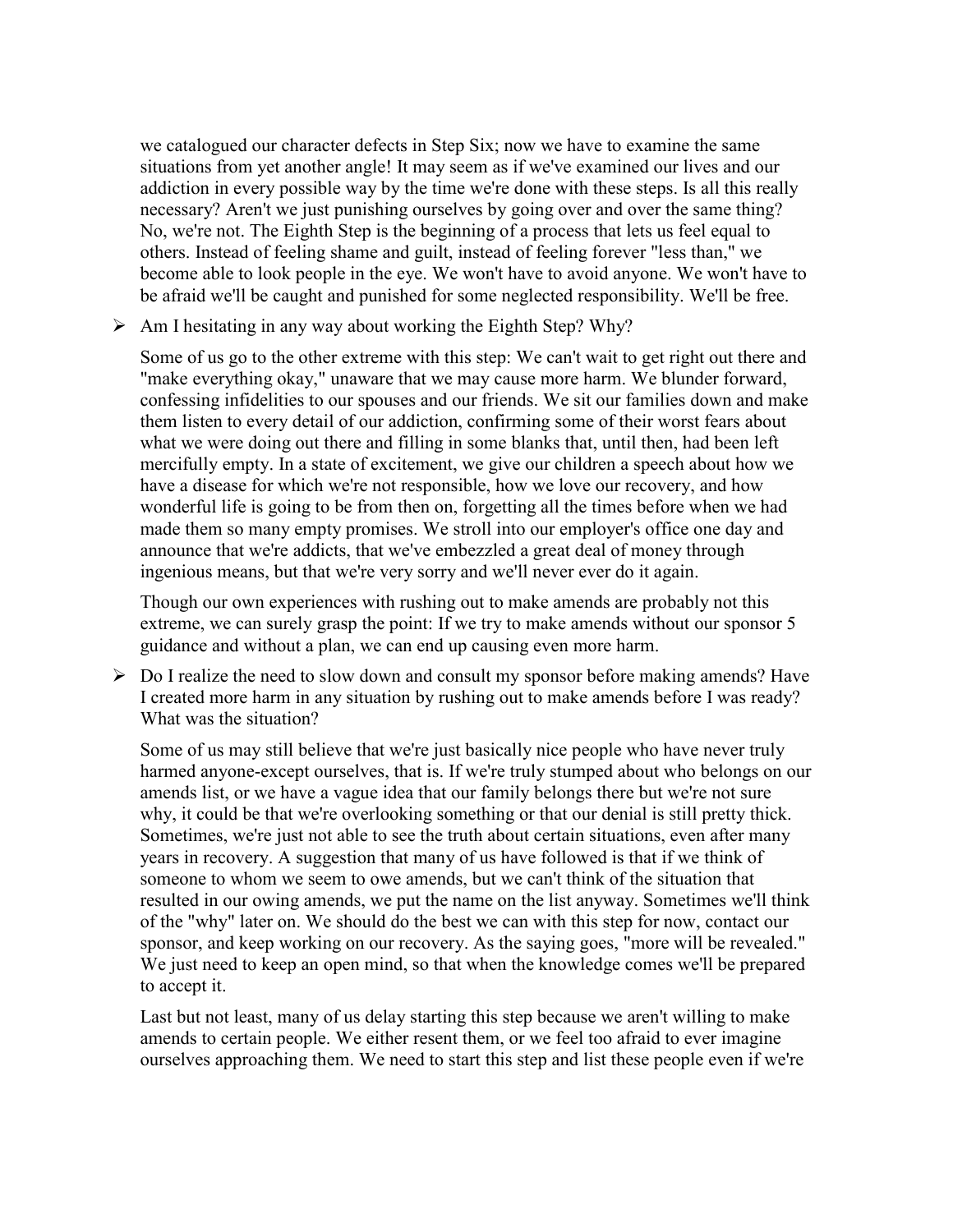not sure we'll ever be able to make the amends. If it's truly unsafe to make the amends, our sponsor will help us figure out how to handle the situation.

- $\triangleright$  List the resentments that are in the way of my willingness to make amends.
- $\triangleright$  Can I let these resentments go now? If not, can I muster the willingness to add these names to my list anyway, and worry about becoming willing later?
- $\triangleright$  Are there any people to whom I owe amends that may be a threat to my safety or about whom I'm truly concerned in some other way? What are my fears?

### **The People We Harmed and How We Harmed Them**

Before we actually begin making our list, there's one final concept with which we must familiarize ourselves: the meaning of "harm" in this step. We need to strive to understand all the ways in which it is possible to cause harm so that our list can be thorough. Certain types of harm are obvious. For instance, if we stole money or property from a person or a business, that's quite obviously a form of harm. In addition, most of us have no trouble recognizing physical or emotional abuse as a type of harm.

Then there are situations where we have no problem recognizing what we did as harmful, but may have difficulty identifying who, in particular, we harmed. For instance, we cheated on a test at school. Did this harm the instructor, we ask ourselves? Our fellow students? Ourselves? The students who came after us and had to pay the price of our instructor's mistrust because of our dishonesty? The answer to this example is that all of these people were harmed, even if only indirectly. They belong on our Eighth Step list. Finally, we get to the deeper types of harm. These types of harm may be the most damaging, for they strike at the most vulnerable places in the human heart. For instance, we had a friend. The friendship was perhaps an old one, spanning many years. Emotions, trust, even personal identity - all these were engaged in the friendship we shared. This relationship really mattered to our friend, and to us as well. Then, without explanation, because of some real or imagined slight, we withdrew from the friendship and never tried to renew it. Losing a friend is painful enough without the added burden of not knowing why, but many of us inflicted just this type of harm on someone. We damaged that person's sense of trust, and it may have taken many years to heal. A variation on this is that we may have allowed someone to take the blame for a relationship ending, making the person feel unlovable, when in reality we had just grown tired of the relationship and were too lazy to maintain it.

There are many different ways we can inflict deep emotional harm: neglect, withdrawal, exploitation, manipulation, and humiliation, to name but a few. The "victims" and "nice people" among us may find that we made others feel inferior when we passed ourselves off as better than everyone else, projecting an attitude of moral superiority. The competent and self-sufficient among us may find names for the Eighth Step list by thinking about the people whose offers of help and gestures of support we rejected. An additional struggle that many of us face when we identify types of harm arises from an automatic tendency to focus only on the time before we stopped using. It's a little easier for us to be rigorously honest about the harm we caused in our active addiction.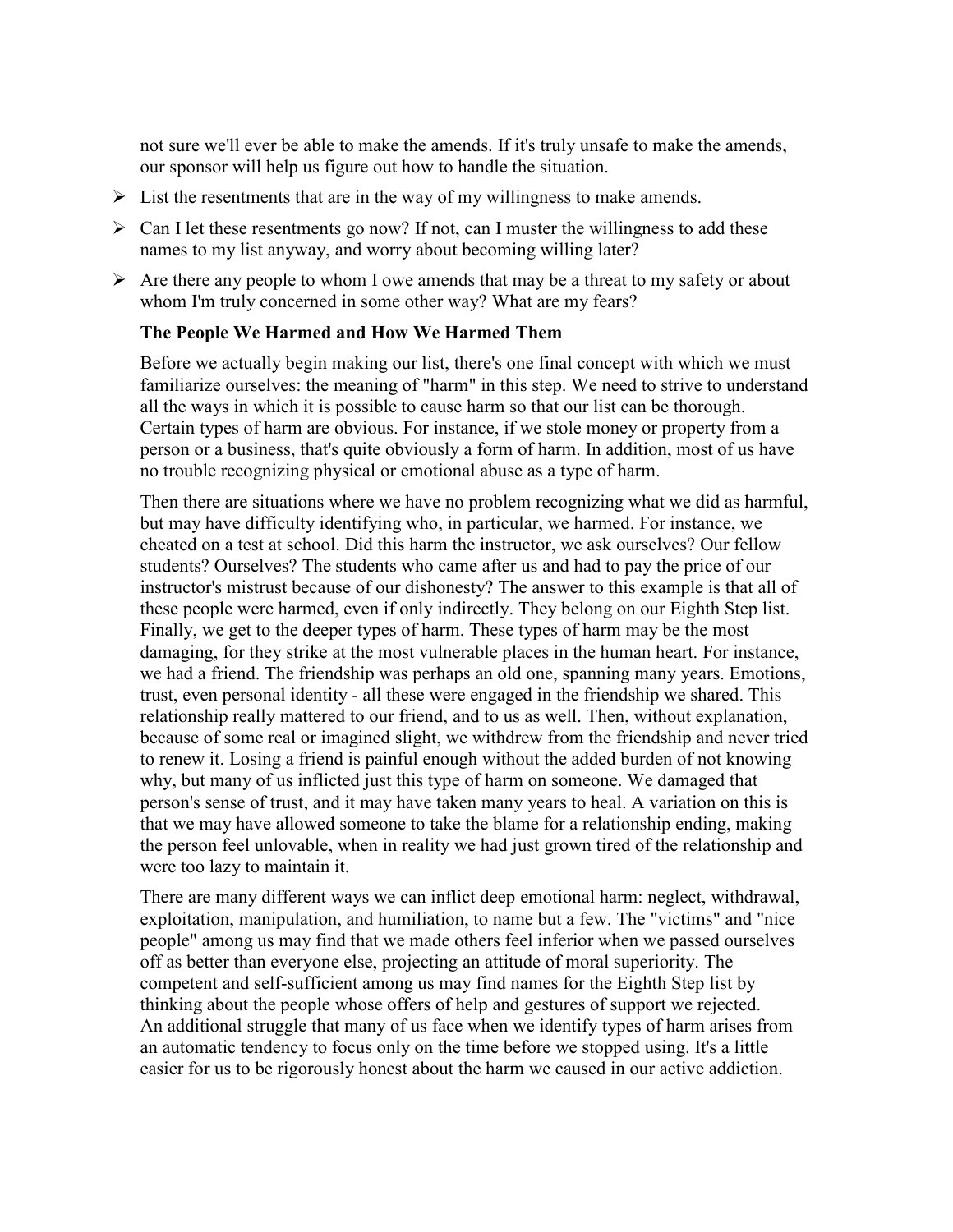We were using drugs, we were different people then. However, we have all caused harm during our recovery. (Remember, whether we intended to or not doesn't matter.) In fact, we've probably all caused harm to people with whom we share our recovery - other NA members. We may have gossiped about them, withdrawn from them, responded with insensitivity to their pain, interfered in a sponsorship relationship, tried to control a sponsee's behavior, behaved like an ingrate with a sponsor, stolen Seventh Tradition money, manipulated people by using our clean time as a source of credibility in a service argument, or sexually exploited a newcomer, to name a few relatively common examples. Most of us have an extremely hard time placing these situations on our Eighth Step list because the thought of making the amends makes us so uncomfortable. We hold ourselves accountable to a higher standard of behavior around NA, and we're sure that others expect more from us, also. The fact is that our fellow NA members are likely to be especially forgiving because they know what we're trying to do-but again, we should avoid worrying about the Ninth Step now.

### **Making Our List**

The first thing to know is that this is not a list that we can keep in our heads. We need to put each name and what we did to harm the person down on paper. Once it's on paper, it's hard to forget anyone or go back into denial about an amends we'd rather avoid. If for some reason we can't use paper, we can use a tape recorder or any other method our sponsor has agreed will help us get the most out of this step.

When we're ready to begin our list, we sit down, recall all we've learned about harm, and start writing. Some names are going to spring to mind immediately. Others may come to mind as we think about the types of harm we have caused. We absolutely need to go back through our Fourth Step and search out any information we can extract from that. We should include every name and situation we think of even if we're relatively, but not entirely, sure that our sponsor is going to tell us we don't owe any amends in that particular situation. It's almost always better to delete names than to try to recall names we should have added, but didn't, when we're going over the list with our sponsor. In addition, there may be times when we remember an incident in which we caused harm, but not the names of the people involved. We can at least list the incident.

Putting ourselves on the list may seem awkward to some of us. We may have been informed in our early recovery that making amends to ourselves was a self-centered idea, that we needed to stop thinking about ourselves all the time and start thinking about the people we had harmed. Then, the whole notion of making amends to ourselves may have been confusing. Some of us probably thought that making amends should involve "rewarding" ourselves for staying clean or some other accomplishment. We may have tried to do this by buying ourselves things we couldn't afford, or by indulging other compulsions. In reality, the way we make amends to ourselves is by stopping irresponsible or destructive behavior. We need to identify the ways we ve created our own problems - that is, harmed ourselves - through our inability to accept personal responsibility. Then, when we add ourselves to the list, we can list the harm we caused to our finances, our self-image, our health, etc.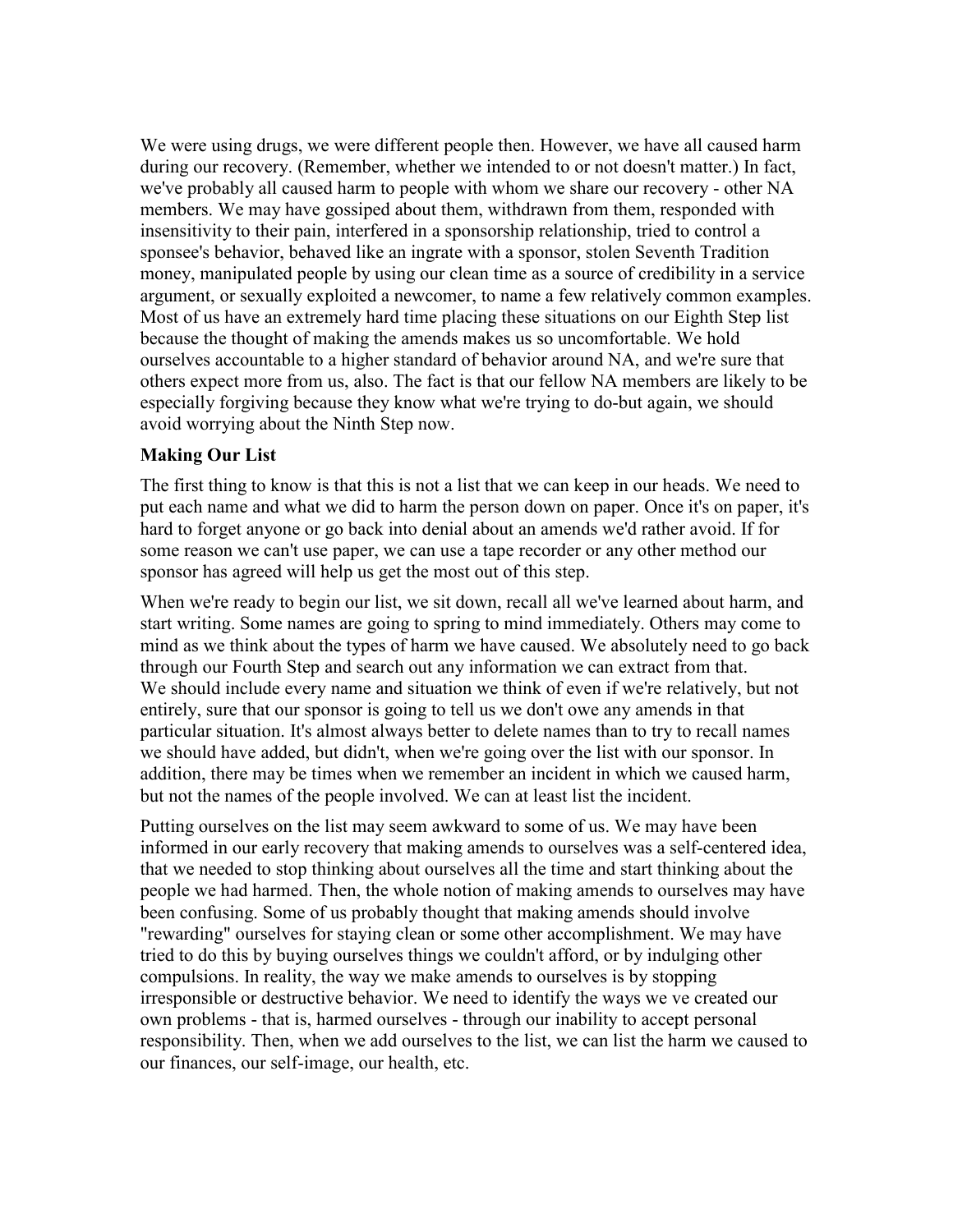There is also a delicate situation that many of us have faced: What if we've harmed our sponsor, he or she doesn't know about the harm, and will likely find out when we go over the list? In this situation, we should consult another member whose recovery we respect, perhaps our sponsor's sponsor.

 $\triangleright$  List the people I've harmed and the specific ways I harmed each one.

### **Becoming Willing**

Now that we have our list, or have added new names to the list we've been keeping since our first time through the Eighth Step, it's time to get willing to make amends. In order to become willing, we have to know at least a little about what "making amends" involves. Earlier in this guide, we talked about the need to do more than just change our behavior, but some of us may be afraid that we just aren't capable of changing. We're sincere. We want to refrain from ever repeating the same behavior again, but we think about the times when we've made promises before. Aren't we subject to doing the same thing again? This is when we have to really believe in our recovery. No matter how long we've been clean and the wrongs for which we're making amends, we have to have faith that the God of our understanding will give us the strength and the ability to change.

- $\triangleright$  Why is saying "I'm sorry" alone not sufficient to repair the damage I've caused?
- $\triangleright$  Why is only changing my behavior not sufficient to repair the damage I've caused?

For some of the amends we owe, we'll find that we're willing as soon as we put the name on our list. For others, the willingness may not come so easily.

It's very rare that we don't owe at least some financial amends, whether they're to people from whom we stole, people who lent us money we never paid back, businesses, or lending institutions. We know that making the amends is going to deprive us of money we'd rather keep for ourselves. It may take time for us to appreciate the profound internal freedom that comes from discharging such debts, and thus gain the willingness to make these amends. It may help to ask our Higher Power to give us the willingness to make these amends.

 $\triangleright$  Do I have financial amends that I don't want to make? What would my life be like if I had already made these amends?

Some of our amends may be to people who also harmed us. These are usually the amends we have the most difficulty becoming willing to make. It seems like every time we think about these amends, we get so angry thinking about what they did to us that we forget all about making amends. But our recovery calls on us to practice the spiritual principle of forgiveness. Through prayer and any additional help we need to seek out, we can find it within ourselves to forgive the people who have also harmed us.

 Do I owe amends to people who have also harmed me? What have I done to become willing to make these amends?

Amends that we can't ever see ourselves making may also be on our list. Maybe we're so unwilling that we don't even want to try praying for willingness; we can't imagine having any compassion for the people to whom we owe these amends. In this case, we just need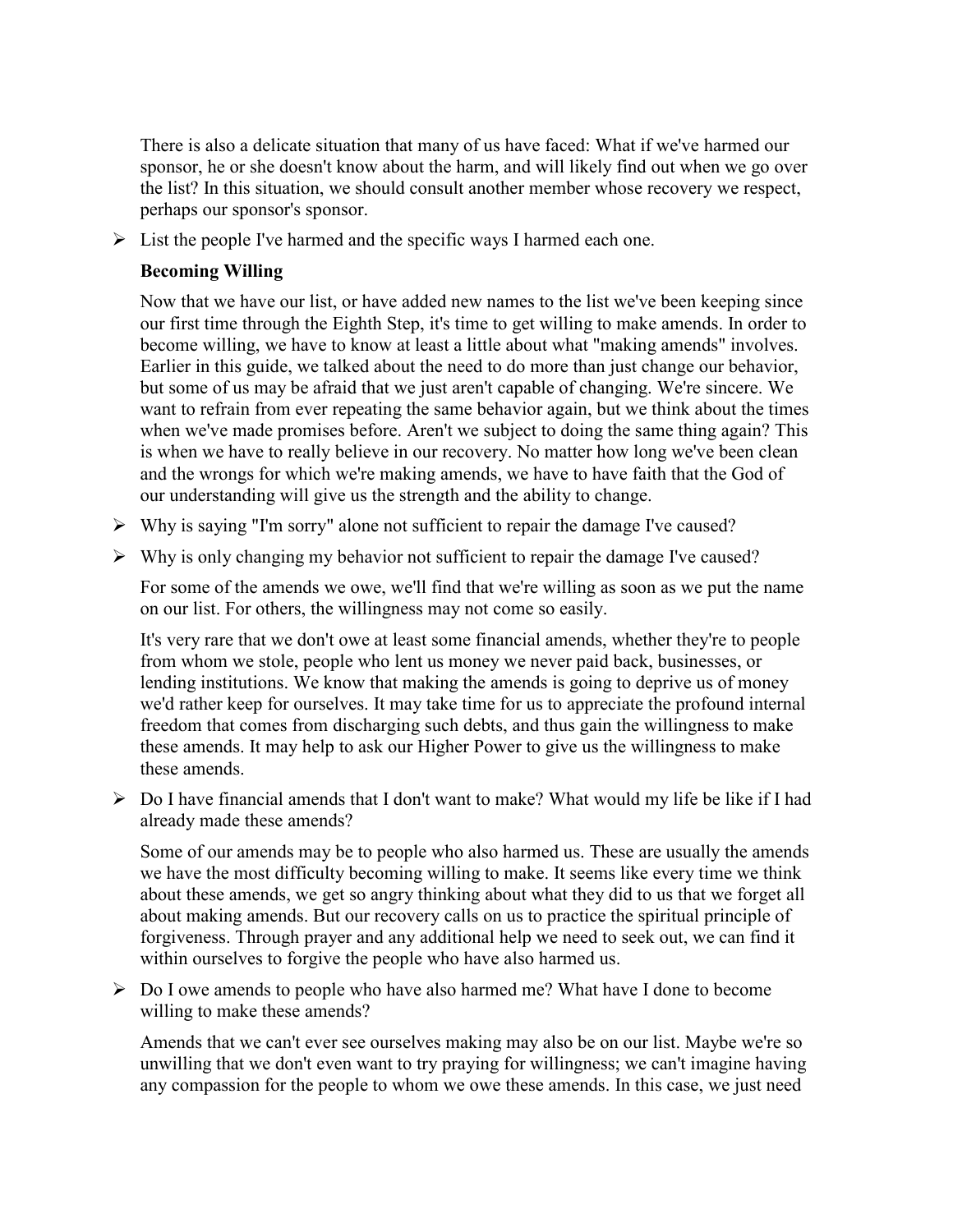to leave these amends on our list. We don't have to make all our amends in one day or in any set amount of time. It may take some time to become willing to make some amends. Every time we look at our Eighth Step list, we should ask ourselves if we've become willing to make this amends yet. If not, we can keep checking periodically.

### **Spiritual Principles**

In the Eighth Step, we will focus on honesty, courage, willingness, and compassion. To practice the principle of honesty in the Eighth Step, we need to draw on our experience in the previous steps. We've admitted the nature of our problem-addiction-and affirmed the solution to that problem. This was an act of honesty. We've taken a searching and fearless moral inventory of ourselves; doing so exercised our newfound honesty. Extracting the nature of our wrongs from within the fabric of our personalities took our honesty to an even deeper level. So we have some experience separating our part in things from what others may have done. That's the level of honesty we'll need to call on in Step Eight. We have to forget about resentments, blaming others, believing we were innocent victims, and any other justification for the harm we caused. We simply need to put it on the list!

- $\triangleright$  How is determining the exact nature of my wrongs valuable in the Eighth Step? Why is it so essential that I'm clear about my responsibility?
- $\triangleright$  What are some examples of my experience with honesty from the previous steps? How will I translate that experience into this step?

To practice the principle of courage in the Eighth Step, we have to put ourselves in God's care. We can't restrict our list to only those amends that we think will turn out okay. We have to believe that our Higher Power will provide us with the fortitude, the humility, the inner strength, or whatever we need to get through any amends. Whether we need to face someone and we're afraid of how we'll feel, or we need to accept the consequences of a crime for which we are sought, we'll be able to handle it with the help of our Higher Power.

 $\triangleright$  What are some examples of my experience with courage from the previous steps? How will I translate that experience into this step?

We've already talked a great deal about willingness in this step, especially becoming willing to make amends. But we need a certain amount of willingness to work this step that has nothing to do with making amends. First of all, we need the willingness to make our list. No matter what we're feeling about adding a certain name to the list, we need to become willing to add it. We also need the willingness to practice the other spiritual principles connected to this step.

- $\triangleright$  Are there any names I haven't yet added to my list? Am I willing to add them now? Have I completed my list?
- $\triangleright$  What are some of the things I've done to increase my willingness? How do I feel about having to pray for willingness?

Developing a compassionate spirit becomes possible at this stage in our recovery. Before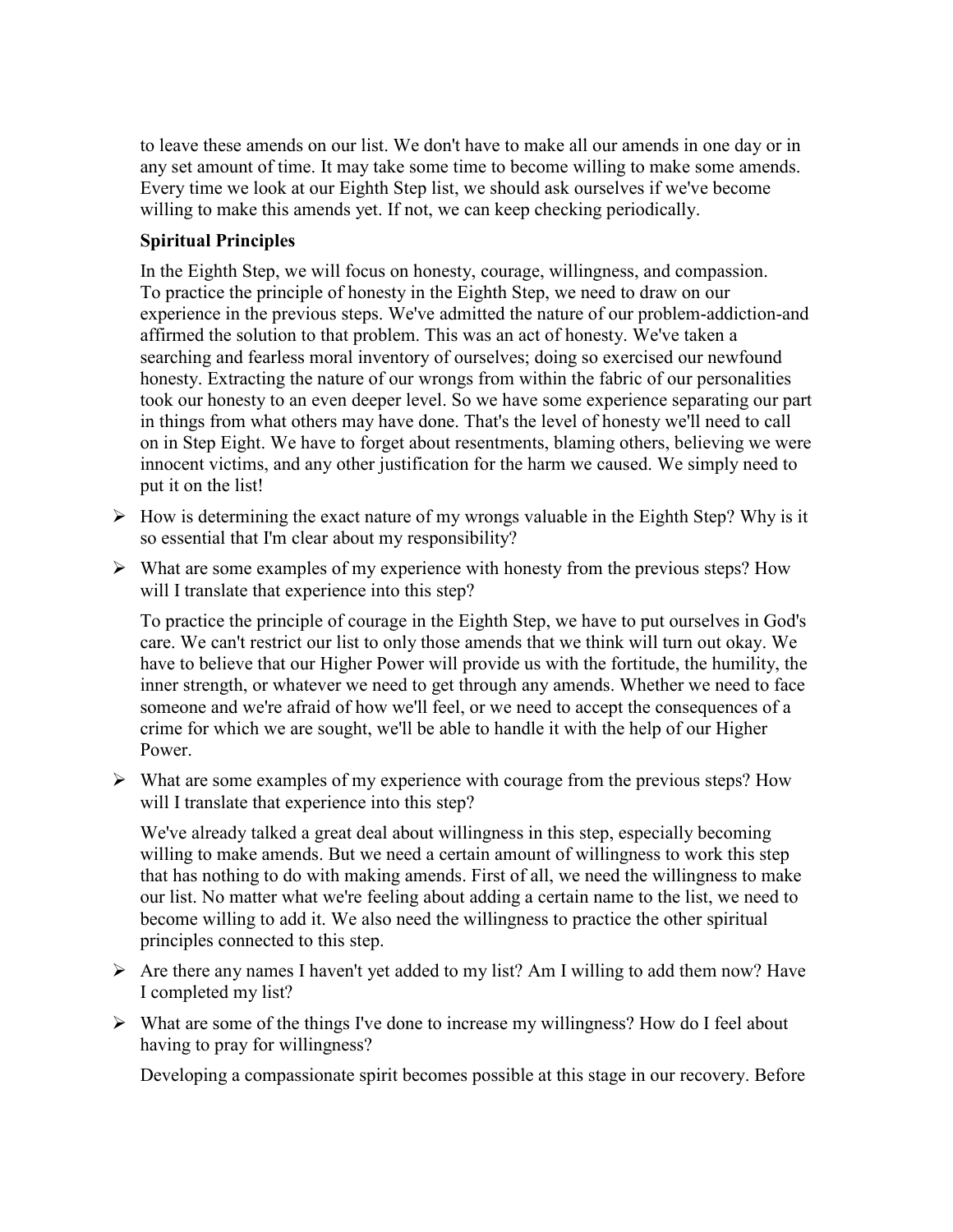we did the work involved in the previous steps, we were too caught up in resentment, blame, and self-pity to think about others. Along with our ability to think of ourselves as ordinary human beings, we begin to see that others are doing the best they can with their humanness, too. We know we are subject to periodic doubts and insecurities about ourselves, and so are others. We know we are likely to speak before thinking, and so are others. We realize that they regret it as much as we do. We know we are prone to misreading situations and over or under reacting to them. As a result, when we see others act on a character defect today, we feel empathy rather than annoyance or anger, because we know what caused them to act as they did. Our hearts feel full when we think about how we share the same dreams, fears, passions, and faults as everyone else.

- Am I beginning to feel connected with others? Describe.
- $\triangleright$  Am I beginning to feel compassion and empathy for others? Describe.

### **Moving On**

Discussing every single one of the amends on our list with our sponsor is essential. It doesn't matter how long we've been clean or how much experience with making amends we have. Every one of us is liable to misjudge a situation when working alone, but we often find that we can see things more clearly when we look at situations from another point of view. We need our sponsor's insight. We need our sponsor's encouragement. We need our sponsor's vision and hope. It's amazing how much a simple discussion with our sponsor can do to help us tap into the quiet strength that lives in each one of us. When we've stripped away the distracting influences and have exposed that solid core of serenity, humility, and forgiveness, we're ready for the Ninth Step.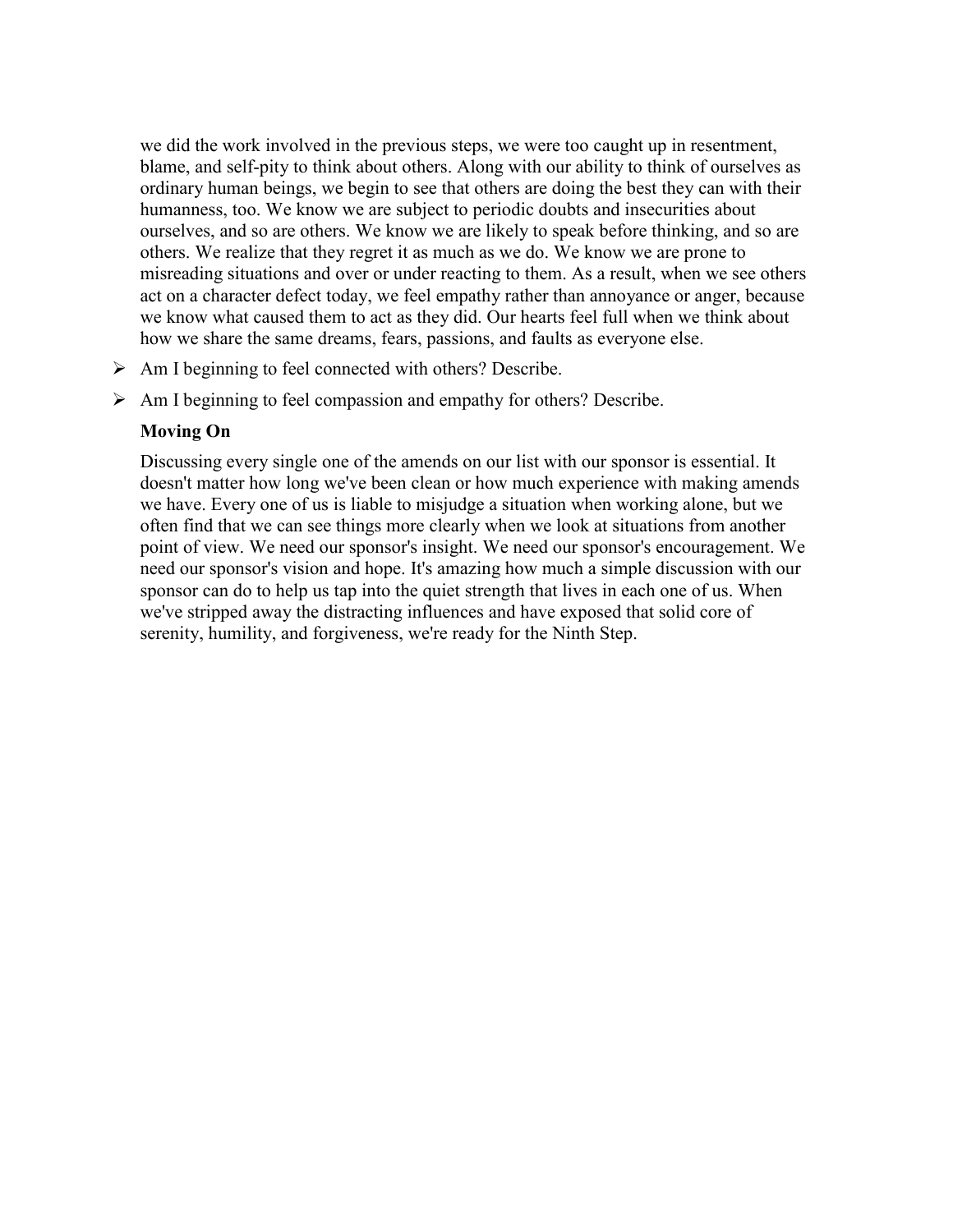## **Step Nine**

### **"We made direct amends to such people wherever possible, except when to do so would injure them or others."**

We hear over and over in NA that the steps are written in order for a reason: Each step provides the spiritual preparation we'll need for the following steps. Nowhere is this more apparent than in the Ninth Step. We would never in a million years have been able to sit down with the people we've harmed and make direct amends without the spiritual preparation we got from the previous steps. If we had not done the work of admitting our own limitations, we wouldn't now have a foundation on which to stand while we make our amends. If we had not developed a relationship with a God of our understanding, we wouldn't now have the faith and trust we need to work Step Nine. If we had not done our Fourth and Fifth Steps, we would probably still be so confused about our personal responsibility, we might not even know for what we're making amends. If we hadn't developed humility in the Sixth and Seventh Steps1 we'd probably approach our amends with self-righteousness or anger and wind up doing more damage. The willingness we gained through our acceptance of personal responsibility made it possible for us to make our Eighth Step list. That list was our practical preparation for working the Ninth Step. The final preparations we're about to do in this step, before we actually make our amends, are mostly to strengthen what is afready a part of us. The level at which we are able to practice the principle of forgiveness, the depth of insight we have, and the amount of selfawareness we are able to maintain throughout the amends process will depend on our previous experience with the steps and how much effort we're willing to put into our recovery.

- $\triangleright$  How has my work on the previous eight steps prepared me to work the Ninth Step? How does honesty help in working this step?
- $\triangleright$  How does humility help in working this step?

### **Amends**

The Ninth Step is not a step that can be neatly contained within a particular time frame. We don't write our Eighth Step list and then resolutely start making amends, crossing off "completed" ones like we would items on a shopping list. In fact, many of our amends will never be "finished"; our efforts will go on throughout our recovery. For instance, if we owe our families amends, we will spend the rest of our lives practicing the spiritual principles that will bring real change to the way we treat people. There may be one day when we sit our families down and make a commitment to treat them differently than we have in the past, but that won't be the end of our amends. Each day that we make an effort to refrain from hurting our families and try to practice loving behavior with them is a day when we've continued our amends to our families.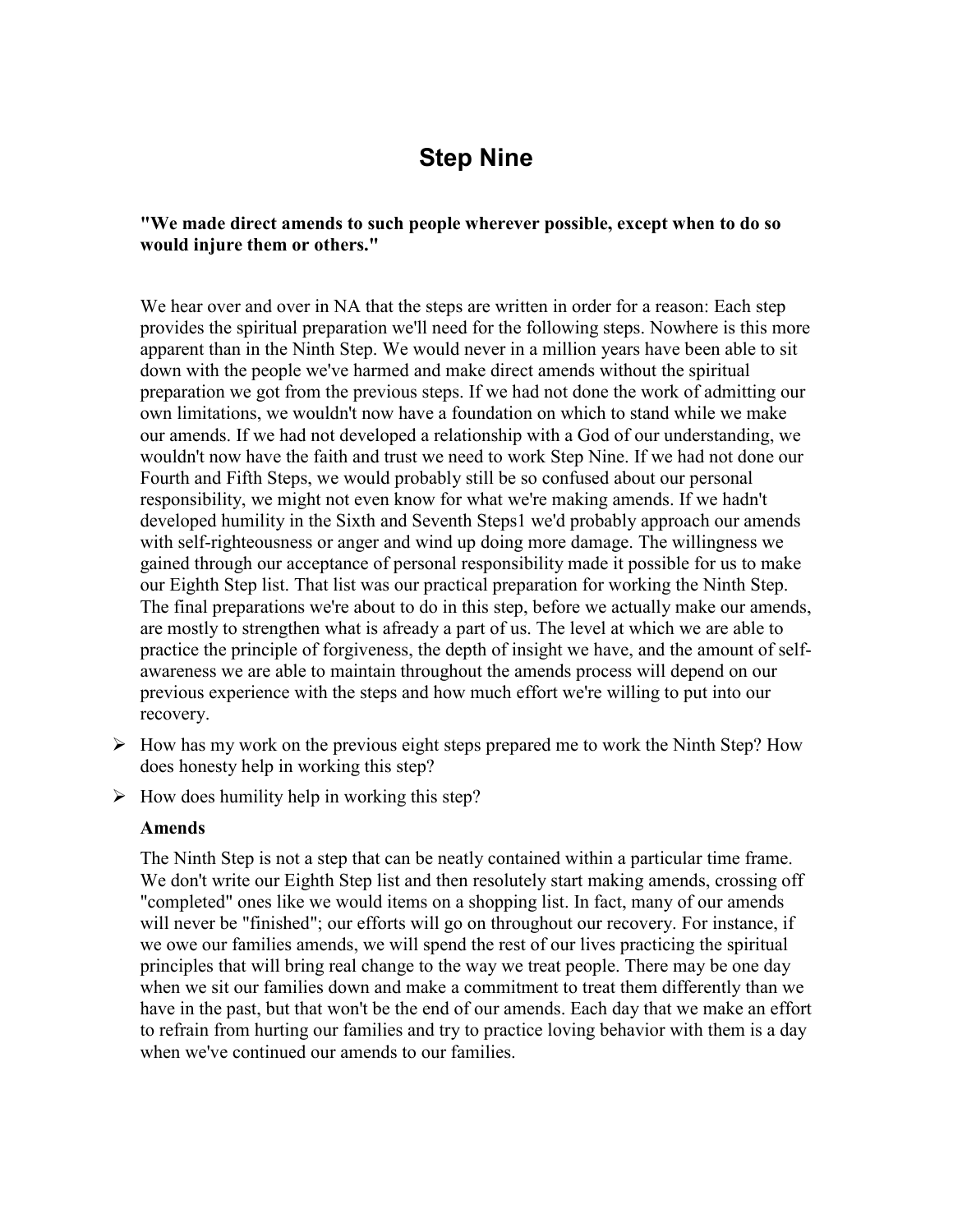Even such relatively concrete amends as paying a past-due debt aren't likely to be done once and for all when the debt is paid off. Living our Ninth Step requires that we try not to incur new debts that we can't pay. On a deeper level, we may need to look at the varieties of debt we incur-for instance, taking favor after favor from friends but never reciprocating, or overextending the patience of people with whom we share responsibilities by not assuming our fair share. Avoiding such liabilities in the future is just as much a part of our amends process as making regular payments on past-due debts.

- $\triangleright$  What does "making amends" mean?
- $\triangleright$  Why does making amends mean that I have to do more than say "I'm sorry"?
- $\triangleright$  How is making amends a commitment to a continuous process of change?

### **Fears and Expectations**

Making amends isn't always a nerve-wracking, joyless experience. Often, we will feel excited about the prospect of healing a relationship. We may find that we're happily anticipating the relief of having made an amends. For most of us, however, we will feel fearful about at least some of our amends. We may be afraid that if we make financial amends, we won't have enough for ourselves. We may be afraid of rejection, retaliation, or something else.

If we've never had any experience with the Ninth Step before, we're really venturing into the unknown. We're not sure how we're going to feel immediately before the amends, during the amends, and after the amends. We may feel wildly overconfident at one moment and then, the next moment, feel totally unable to go on with the Ninth Step. This is a time when it's very important to understand that the ways things feel is not necessarily the way things are. Just because we feel afraid doesn't mean there's truly something to fear. On the other hand, feeling excited and happy won't necessarily reflect the reality of making our amends. It's best to let go of all our expectations about how our amends will be received.

- $\triangleright$  What fears do I have about making amends? Am I worried that someone will take revenge or reject me?
- $\triangleright$  How does the Ninth Step require a new level of surrender to the program?
- $\triangleright$  What about financial amends? Do I have faith that the God of my understanding will ensure I have what I need even though I am sacrificing to make amends?

No matter how long we've been clean or how many times we've been through the steps, we're bound to have some fears and expectations as we begin a new step. This may be especially true if we have previous experience with a step. The Ninth Step, in particular, is likely to produce some ambivalence.

For instance, many of us may find ourselves thinking about our past experiences with making amends at this point. Some have probably been very positive. If we made amends to a loved one who was open to our gesture of conciliation, we probably came away with a wonderful feeling of hope and gratitude. We were hopeful that the relationship would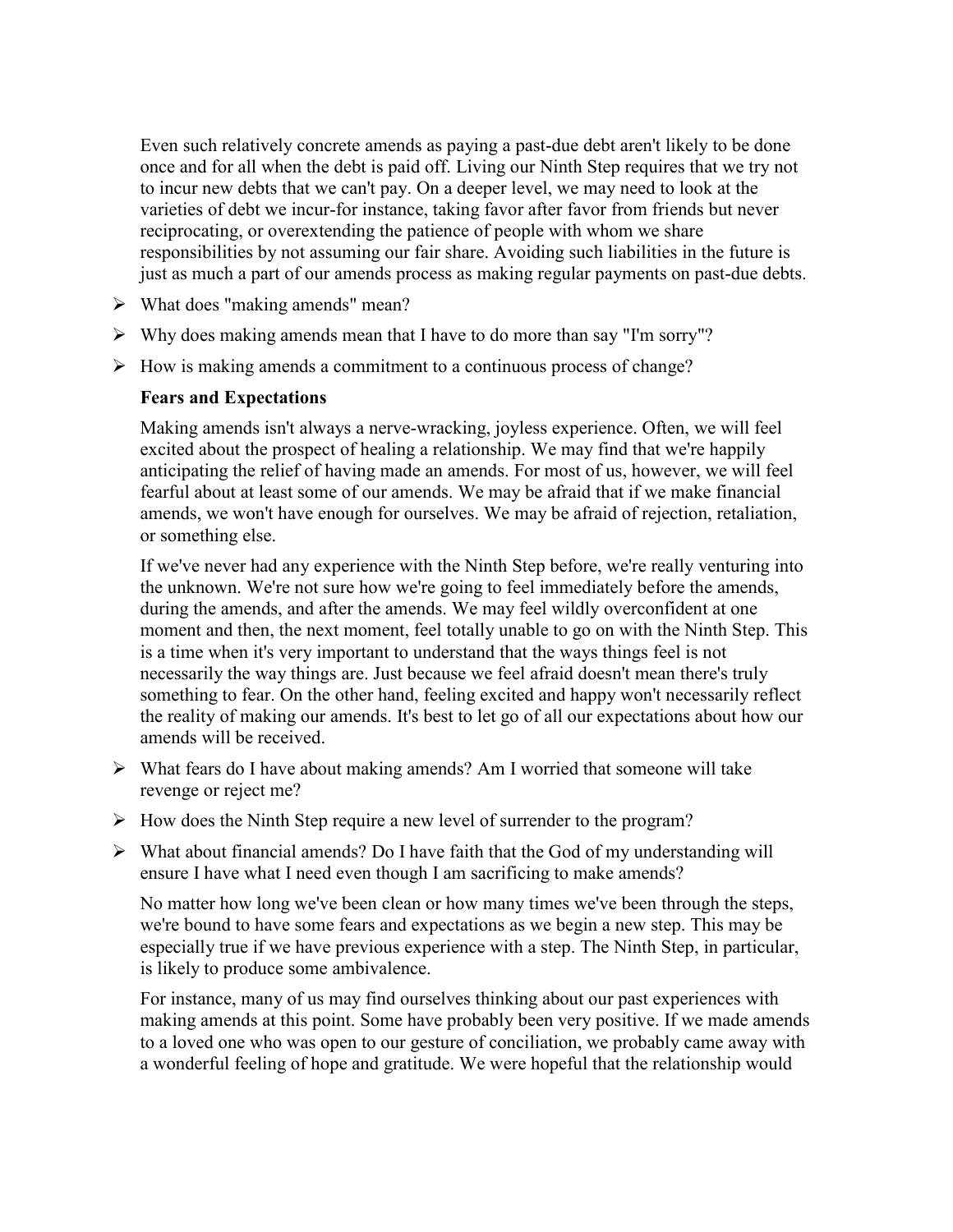keep on getting better, and we were grateful to be forgiven and have our amends accepted.

Believe it or not, such experiences may work against us in later amends. They can set us up to believe that all our amends should turn out so well, and then be crushed when they don't. Or we may recognize that such amends aren't going to be the norm, and dread to the point of delay making amends whose outcome we aren't sure will be so good. If we find ourselves hung up on projecting how our amends will turn out, we need to re-focus on the purpose of the Ninth Step.

The Ninth Step is meant to give a way to set right the damage we've caused in the past. Some of us keep in mind that three primary concepts are associated with making amends: resolution, restoration, and restitution. Resolution implies that to find an answer to the problem; we must lay to rest what was previously plaguing or disturbing us in some way. Restoration means to bring back to its former state something that had been damaged. This can be a relationship or a quality that used to exist in a relationship, such as trust. We can perhaps restore our reputations if they were good at some point in the past. Restitution is very similar to restoration, but in relating it to the Ninth Step, we can think of it as the act of returning something-material or more abstract-to its rightful owner. Our sponsor can help us explore each of these concepts so that we can gain perspective on the nature of making amends and stay focused on what we're supposed to be doing. It's only through the process that we realize many of the benefits associated with the Ninth Step. The ones that we may be aware of first are a sense of freedom, or an absence of guilt and shame. It may take some time in recovery or experience with several amends for us to appreciate some of the spiritual rewards of the Ninth Step: a more consistent awareness of the feelings of others and the effect of our behavior on others, a sense of joy that we were able to heal a long-standing hurt, an ability to be more loving and accepting of the people around us.

- $\triangleright$  What other fears or expectations do I have about my amends?
- $\triangleright$  Why doesn't it matter how my amends are received? What does this have to do with the spiritual purpose of the Ninth Step?
- $\triangleright$  How can I use other addicts, my sponsor, and my Higher Power as sources of strength in this process?

## **Amends - Direct and Indirect**

We in NA tend to think it's best to make direct, face-to4ace amends, and indeed, this step says we should do so wherever possible. But direct amends are not the only way to make amends, and in some cases, they may be the worst way.

Before we provide some examples, it is very important to note that these are only examples. This guide is not meant to take the place of a sponsor in going over each amends with a sponsee and working together to decide what's best.

Some situations are more complicated than they appear at first glance. We may think the solution is obvious, but we should always take the time for further reflection. For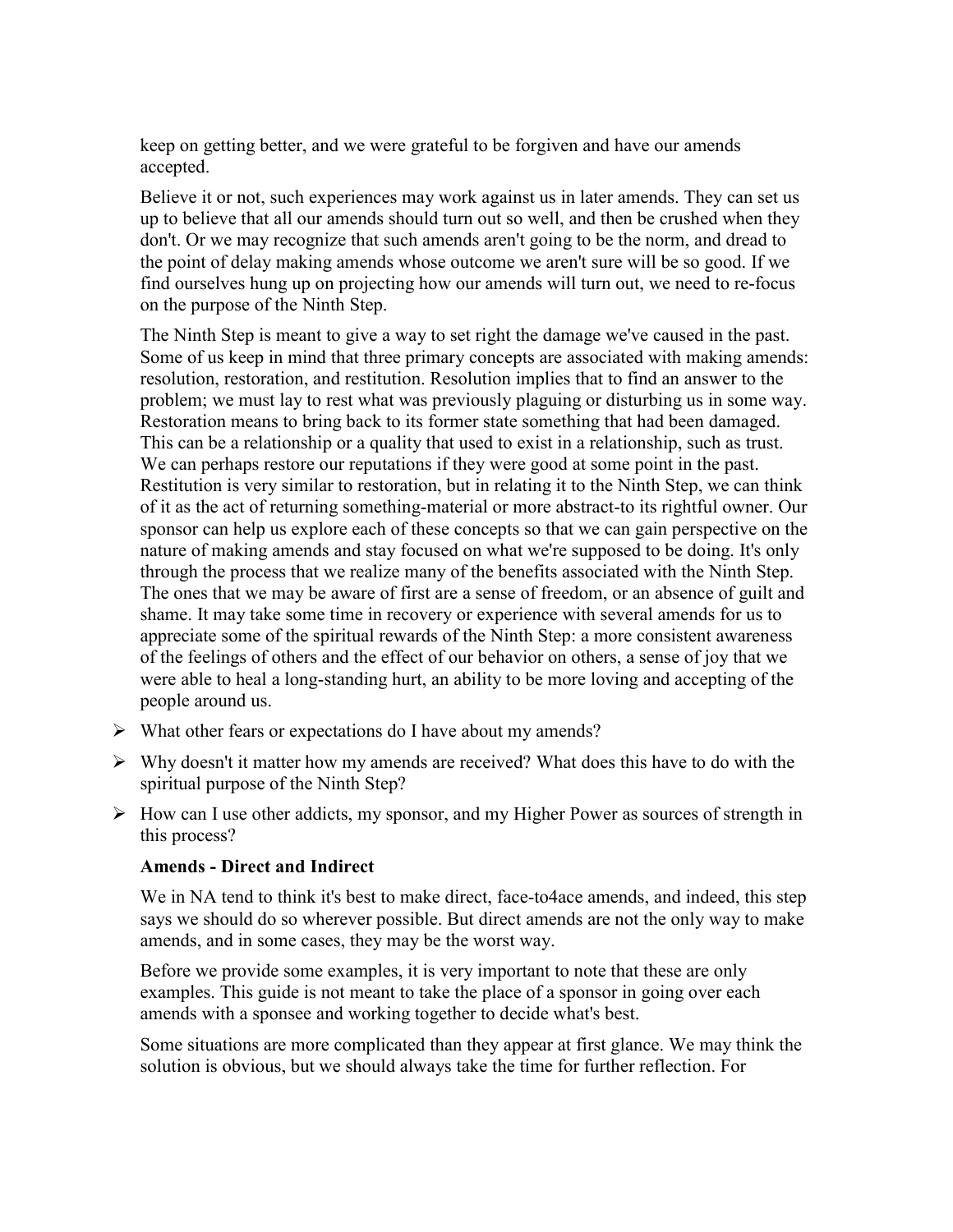instance, there may be a situation where the person or people we've harmed are not aware of what we did, and learning what we did might possibly harm them more. We may have some friends, relatives, or an employer who were unaware of our addiction. To tell them might harm them. Our sponsor will help us look at our motives for wanting to tell people about our addiction. Do they need to know? What good purpose will be served by sharing such information? What damage could such information do?

But what if this same situation was complicated by our theft of some money from our friends? And what if someone else was accused of taking the money? Wouldn't we then need to tell about our addiction, along with admitting the theft and paying the money back? Possibly, but perhaps not. Each of these kinds of situations needs to be taken on an individual basis. Again, our sponsor will help us decide how best to handle each one. In our discussion with our sponsor, if we are open-minded, we're sure to think about these kinds of situations in ways we haven't thought about them before. We may see how what we first thought was the obvious method of making amends may not be right after all. It's very helpful to prepare for this discussion by listing all the circumstances for these difficult amends so that it will be right in front of us when we talk to our sponsor.

- $\triangleright$  Which names on my Eighth Step list are complicated by circumstances like the ones above?
- $\triangleright$  What were the specific circumstances?

A problem that presents difficulty for many of us is that we owe amends that will likely result in us losing our jobs, going to jail, or some other serious consequence. For instance, if we turn ourselves in for a crime we committed, we may indeed go to jail. So what effect would that have on our lives? Would we lose our job? Would that compromise anyone's security besides our own-say, our family's? On the other hand, if we are a fugitive from justice, what effect might a sudden arrest have on our lives and our families? It is probably best in such a situation to seek legal counsel and explore our options. No matter what, we need to somehow accept the consequences of our behavior, but we should bear in mind that our families might very well be represented in the part of this step that says, "except when to do so would injure them or others." We'll have to evaluate these situations very carefully. With our sponsor's guidance, we'll explore how to make amends.

 $\triangleright$  Do I owe any amends that might have serious consequences if I made them? What are they?

Another circumstance when we wouldn't be able to make direct amends, although not because of the possibility of further injury, would be when a person to whom we owe amends is dead. This is very common around NA - so much so that our members have developed a variety of creative ways of dealing with such situations. Our members have even managed to make sure that amends of this nature do more than discharge our own sense of shame. Some have made financial donations in the name of the person to whom we owed amends. Some have taken on a task that was something that person cared about. Some have made restitution to the person's children, who may have their own spot on our Eighth Step list. The ways we might deal with such a situation are only limited by our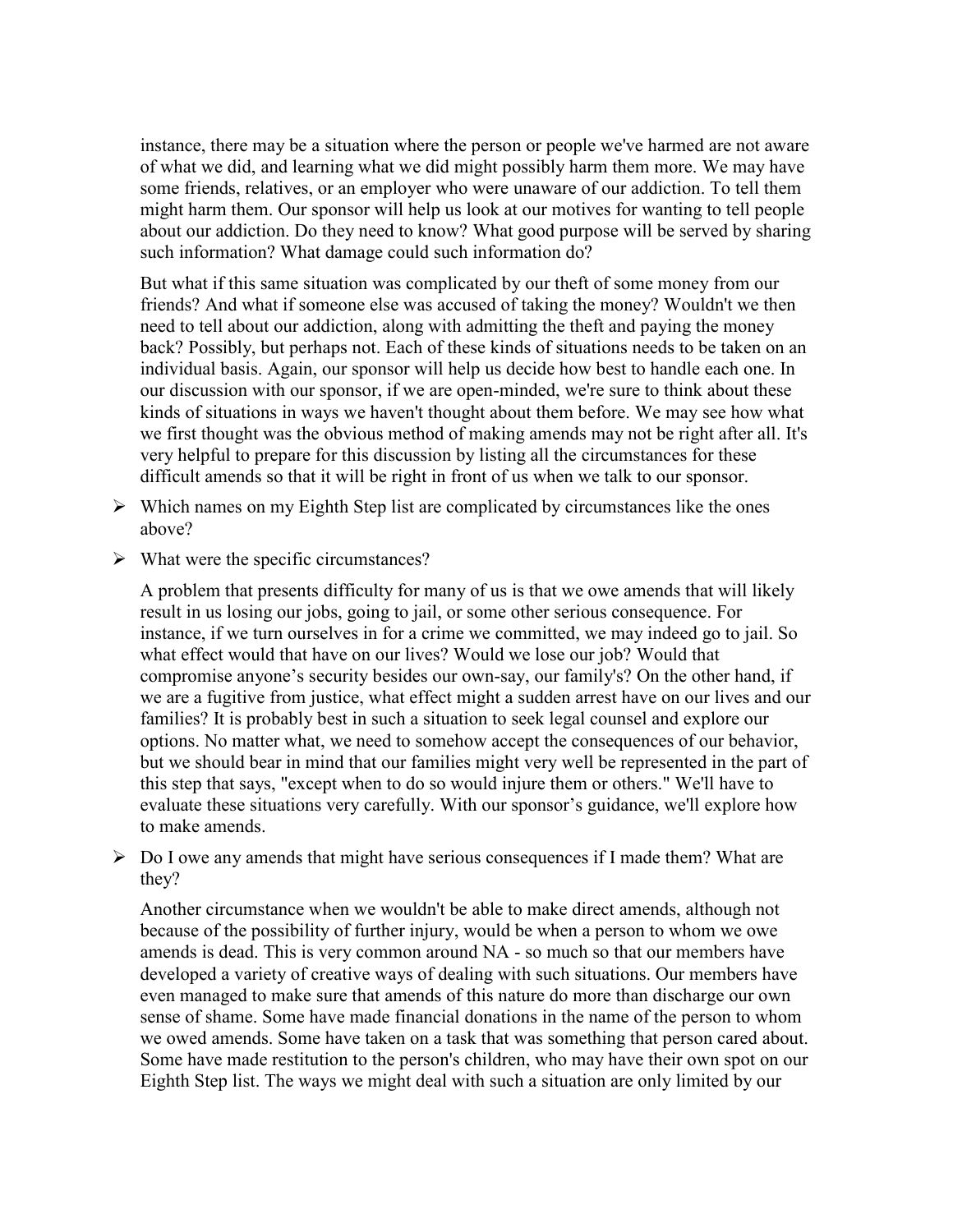imagination and level of willingness. We might be surprised at how effective an "indirect" amends can be in situations like this. Many of us strive to make the amends as directly as possible by visiting the person's grave or other meaningful place and perhaps reading a letter or simply speaking to the person's memory or spirit. Again, our response to these situations will be determined by the nature of the harm we inflicted, our spiritual beliefs, and of course, our sponsor's guidance.

 $\triangleright$  Do I owe amends to anyone who is dead? What was special about that person that I might be able to use in planning my amends?

We've been emphasizing the need to check each and every amends with our sponsor before proceeding. While important, there's no need for us to become mindless robots, afraid to think for ourselves or act without asking our sponsor about it. Many of our members have had the experience of running into a person from our past who we had not put on our Eighth Step list, but might belong there. Sometimes the amends owed are so clear, we would be foolish not to avail ourselves of such a lucky coincidence. Other times, we may run into a person and experience very uncomfortable feelings but not know what's causing them. If this happens, it's better to take the relationship through the Fourth and Fifth Step process in order to gain more clarity about it. In any event, we should never consider our Eighth Step list "closed." Chances are we'll be adding new names to it throughout our lives.

What about people we can't find? Should we go ahead and make indirect amends to them, too? Perhaps, although many of our members have had the experience of running across someone we thought we'd never be able to find, usually in a location in which we'd never expect to find them. We can certainly draw the conclusion that a Higher Power is at work when such coincidences happen, but even if not, we certainly shouldn't ignore the opportunity to make direct amends.

If we can't find someone on our amends list, we may want to wait. We should continue making every effort to find the person, we should make an effort not to cause the same type of harm to someone else, and we should remain willing. A spirit of willingness can often serve the purpose of the amends when we cannot make the actual amends. After considering the complications involved in making indirect amends, it may seem as though making direct amends is easy, or at least more straightforward. We did something that hurt someone. We need to apologize and repair the harm. That's it, right?

Not very often, if ever. As mentioned earlier, the amends process isn't one that has a distinct beginning and end. We often begin making amends, in one sense, as soon as we get clean. Most of the time, we immediately amend some of our behavior. This part of the amends process - the one in which we change ourselves - goes on long after we've spoken directly to someone we harmed.

 $\triangleright$  What behavior do I need to amend?

What about those direct amends, the ones we make when we sit someone down, acknowledge and accept responsibility for the harm we caused, and accept whatever response we get? These are the amends that may strike fear into our hearts. We imagine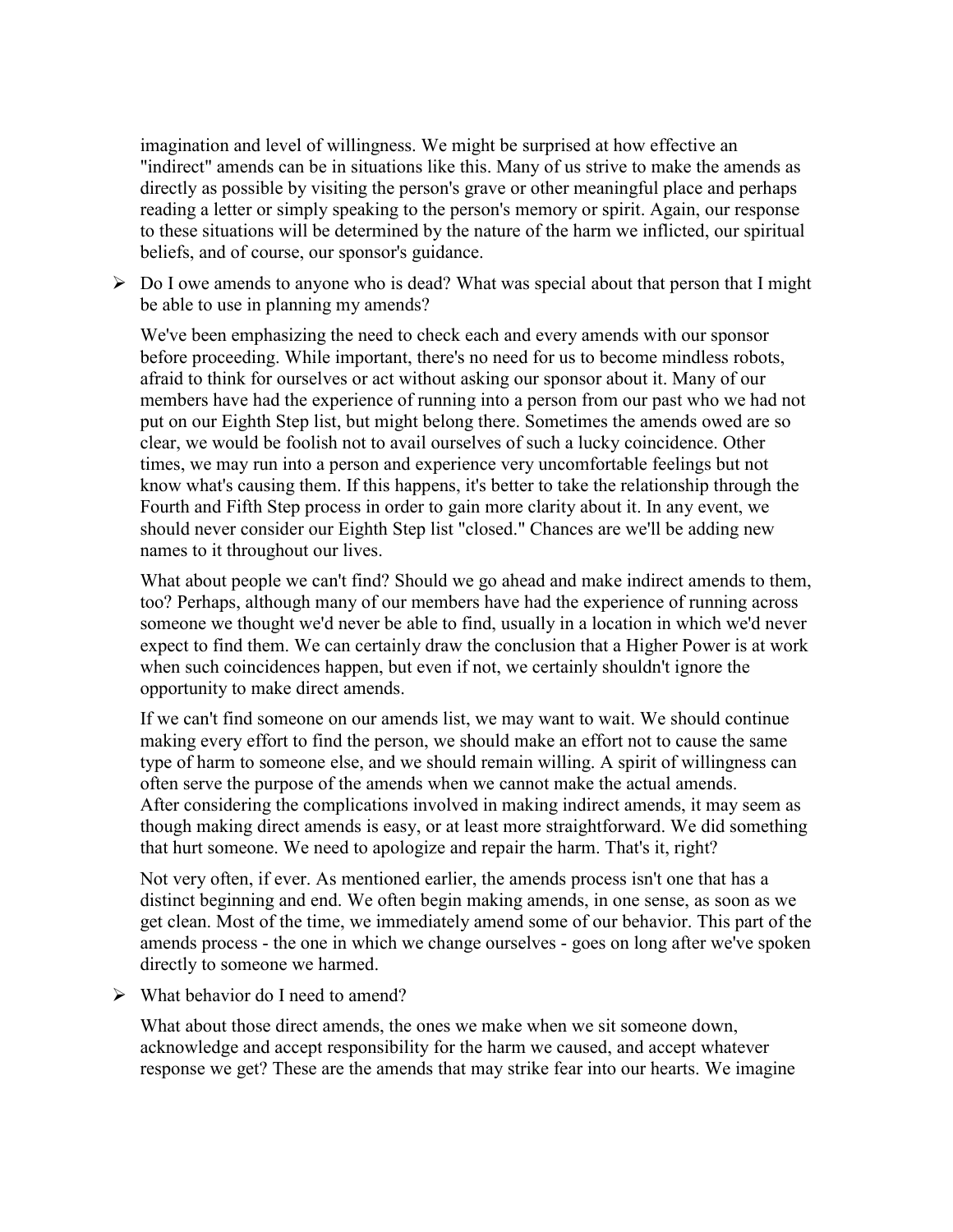ourselves sitting before one of the people on our amends list, humbly and sincerely admitting our wrong, then just as humbly and sincerely offering to repair the wrong, only to have the person respond, "It can never be repaired. What you did was too awful," or, "Forget it. I'll never forgive you."

In truth, a situation like the above is exactly what we most fear, because we're afraid of having our faith in the process destroyed. We've taken an incredible risk by allowing ourselves to believe in a Higher Power, in ourselves, in the possibility of recovery. Our worst nightmare is that the damage can't be repaired, that we're such horrible people that we can't be forgiven. It may comfort us to know that many recovering addicts have received a negative reaction from someone they were making amends to, and not only have they not let it get them down, but they've received the same spiritual benefits from making the amends as they would have if it had been received with love and forgiveness.

Sometimes, when our attempts at making amends are received so negatively, we do find that we need to take additional steps so that we can feel we've attained some resolution. Our Basic Text tells us that "contacting someone who is still hurting from the burn of our misdeeds can be dangerous." It can also be unproductive, especially in the case of family members and close friends. Contacting people we've harmed before they've had the chance to cool off may cause them to respond very angrily to us, when after a bit more time they would have reacted quite differently. If we've approached such a person too soon, we may want to wait until some time has passed and try again.

Sometimes, however, no matter how well we've prepared or how sincere our amends, the person simply won't accept our amends. If we encounter this situation, we need to realize that there is a point at which our responsibility ends. If someone is determined to nurse a grudge against us for the rest of their lives, it may be that the best we can do is wish the person well and consider the amends made. If we have difficulty coping with feelings that arise in the wake of such an amends, our sponsor will help us find a way of coming to terms with the amends. Perhaps, in certain situations, we may be better off making indirect amends, or it may feel that our amends are more "complete" if we take some other action that restores or repairs a situation. For instance, we've tried to make amends to a former employer from whom we stole money. He or she doesn't want to hear our amends and doesn't want our money. We may find that we can resolve the situation and make restitution by referring customers to the person's business or, if it's possible, somehow anonymously pay back the money we stole.

We need to remember that making amends is part of our personal recovery program. It's true that we make amends because we owe them, but we also need to recognize the spiritual growth inherent in the process of making amends. First, we recognize and accept the harm we caused. As it says in It Works: How and Why, this "shocks us out of our self-obsession." Because self-obsession and self-centered fear are the parts of our disease that most strongly affect our spirituality, alleviating and diminishing those parts of our disease will surely cause our recovery to flourish. Second, approaching the person we harmed directly and acknowledging the harm we caused is an enormous step on our spiritual journey no matter how the amends are received. The fact that we went ahead with something that required such a great deal of humility was proof, in fact, that we had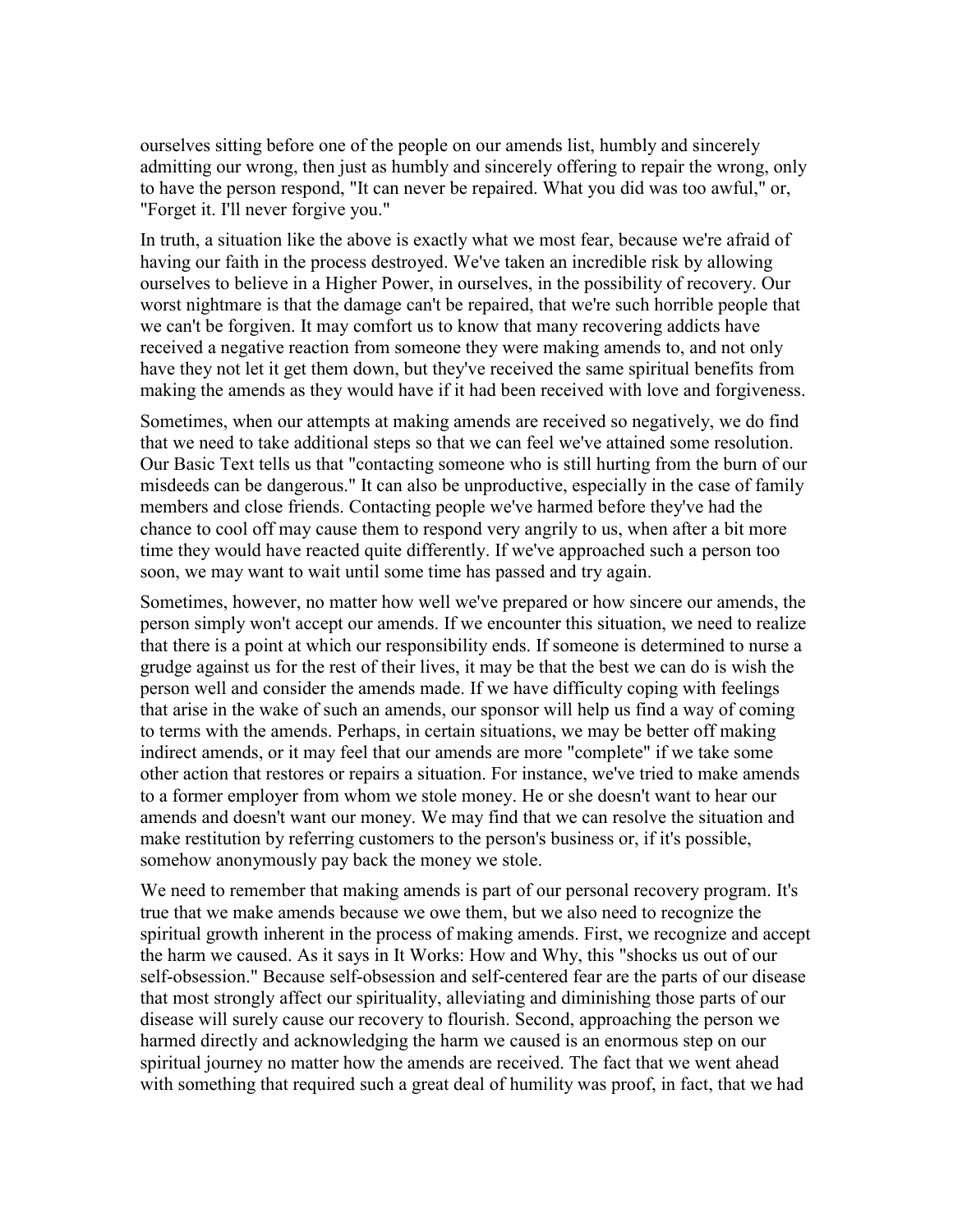attained some measure of humility. Finally, after making our amends, we are left with a sense of freedom. We are no longer burdened with the weight of unfinished business and a sense of shame about the harm we caused. It is gone. Our spirits soar.

- $\triangleright$  Am I spiritually prepared for making any difficult amends and dealing with the results?
- $\triangleright$  What have I done to prepare myself?

### **Forgiveness**

The spiritual growth we get from making direct amends often depends on how much we put into our spiritual preparation. We start with getting rid of any beliefs we have that may be causmg us to hesitate or might inhibit our ability to approach our amends with humility, acceptance, and faith.

Something that seems to be a problem for many of us is that we often owe amends to people who have also harmed us. This may be a parent or other relative who abused us, a friend who let us down somehow, an employer who didn't treat us fairly, and so on. We've done a lot of work in the previous steps to separate what they did to us from what we did to them. We know exactly what our part in these situations was, and we know why we are making amends. As we prepare to make direct, face-to-face amends, we need to be perfectly clear that we are making amends for our part in these conflicts. We're not making amends to coerce or manipulate a reciprocal amends. We're not responsible for cleaning up anything not on our side of the street. Keeping this in mind throughout our amends will help us keep focused on our purpose no matter how our amends are received and whether or not we receive amends in return for harm done to us.

Sometimes, though, the wrong done to us was so extreme that it's better to postpone making our amends until a later time. For instance, many of us were emotionally, physically, or sexually abused as children by an older relative. Though we had no part in that situation and owe no amends because of it, we may have stolen money or caused physical or property damage to the relative at some other time. So we owe amends for the theft, physical harm, or vandalism. The question that arises in this situation is not whether to make amends, but when and how. It may take a long time before we are ready to make an appropriate amends, and that's okay. We wait, and we work with our sponsor.

We need to try to forgive the people who have harmed us before we make amends to them. We don't want to sit down with someone with whom we're furious and try to make amends. Our attitude will be apparent, no matter how much we try to hide it. Amends are a time when it's not usually very productive to "act as if."

There's a big difference between situations when we were harmed against our will and situations in which our behavior contributed to the way we were treated. For many of our amends, when we're angry at someone who treated us badly, we need to ask ourselves if anything we did could have caused them to treat us as they did. For instance, we may be enraged at our parents for not trusting us to go out on a weekend-to an NA dance! -but when we think about how many times we lied before about where we were going and always used drugs wherever we went, it may help us see that our parents can't help treating us with mistrust and that we may have to spend more time earning their trust. Or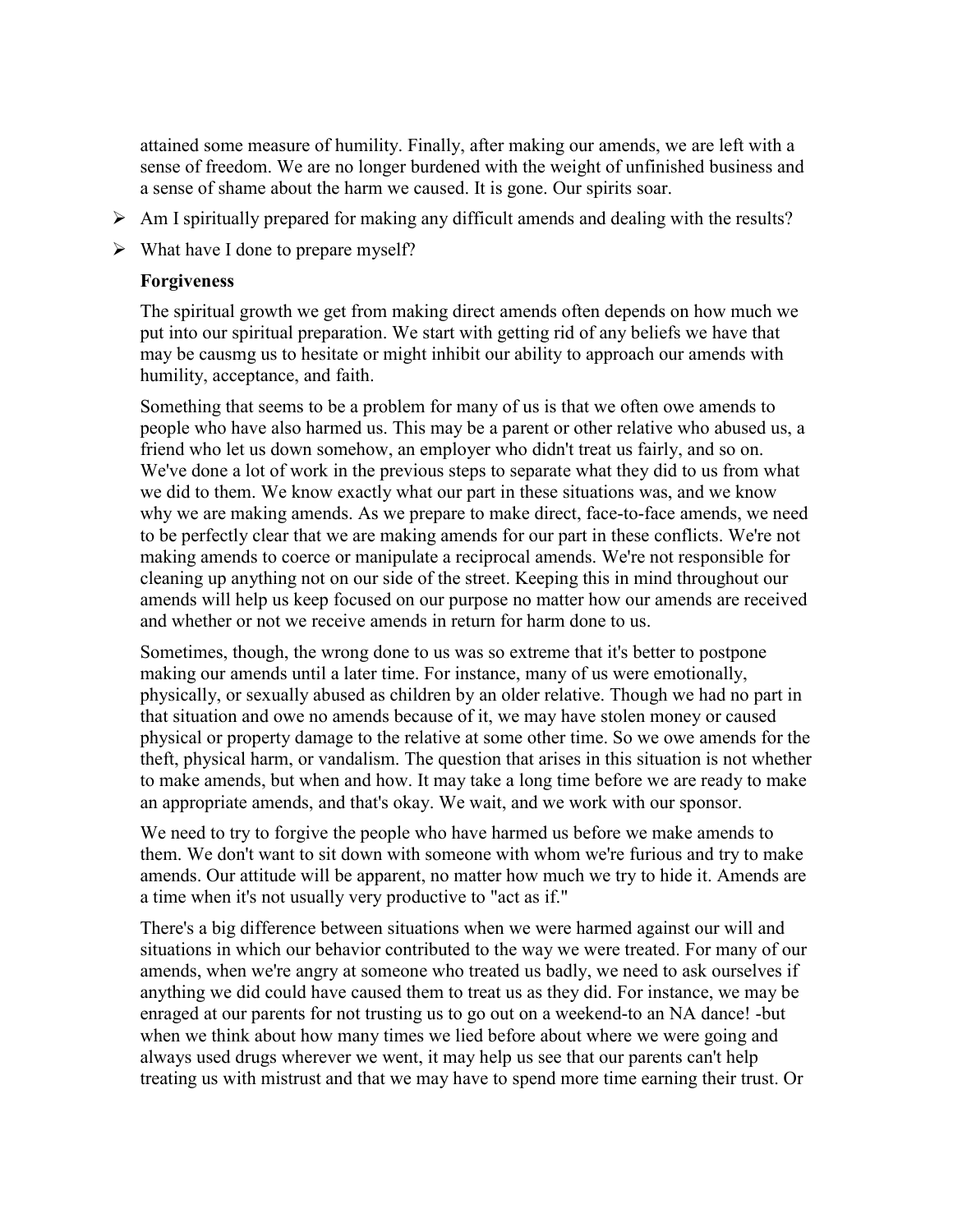we may have been selfish and withdrawn with some of our friends day after day, week after week; then when we needed them and they weren't available, we became angry and resentful. Reminding ourselves that we engineered much of our own misery may help us forgive those who hurt us.

Another way we may find forgiveness for those who hurt us is by getting out of ourselves and thinking about what other people's lives are like. Maybe the people who hurt us did so because they had problems that made them less sensitive to the needs of others. Maybe our sponsor didn't return our phone calls for a week because his youngest child was in jail. Maybe our best friend told us our relationship was unhealthy and we should get out of it-immediately following her own divorce. Maybe our employer didn't praise our work because he was worried about being able to meet payroll that week. We usually feel petty and small when we find out that a person we resented had some painful problem. Maybe we can be more forgiving and loving if we just assume from the start that most people's intentions are good and that if someone is unkind to us, it may be because he or she is in a lot of pain and very distracted by it.

First and foremost, preparing ourselves spiritually to make amends requires that we tap into our Higher Power's strength and love. Contemplating a loving God's forgiveness of the times when we hurt people will help us approach people with an attitude of love and forgiveness. Using our Higher Power as a sort of protective force will ensure that negative reactions to our amends don't cause us to lose hope. We can center ourselves by praying and meditating before each amends.

- $\triangleright$  Do I owe amends to people who have also harmed me?
- $\triangleright$  Have I forgiven them all? Which ones have I not forgiven yet? Have I tried all of the above ways of generating a spirit of forgiveness? What does my sponsor say about it?

### **Making Amends**

Now we're ready to make our amends. We've discussed each person or institution on our Eighth Step list with our sponsor and made a plan for how we would go about making each amends. We've talked to the God of our understanding, and we've prayed for the willingness, serenity, courage, and wisdom to go through with our amends.

Now we need to follow through with our amends. We need to continue amending our behavior, and we need to keep whatever commitments we've made to the people on our amends list.

This is where it can get difficult. When we first make an amends, we're usually feeling as if we could float away on a cloud of freedom. We feel a heightened sense of self-respect and the initial euphoria that comes along with the disappearance of a large chunk of remorse. We feel like good people, like we're on equal footing with the rest of humanity. This feeling is extremely powerful, and if it's our first time feeling it, it might seem like more than we can handle.

We shouldn't worry. The feelings won't be so intense for long, though there will be some permanent change in our feelings about ourselves. After the first glow of making amends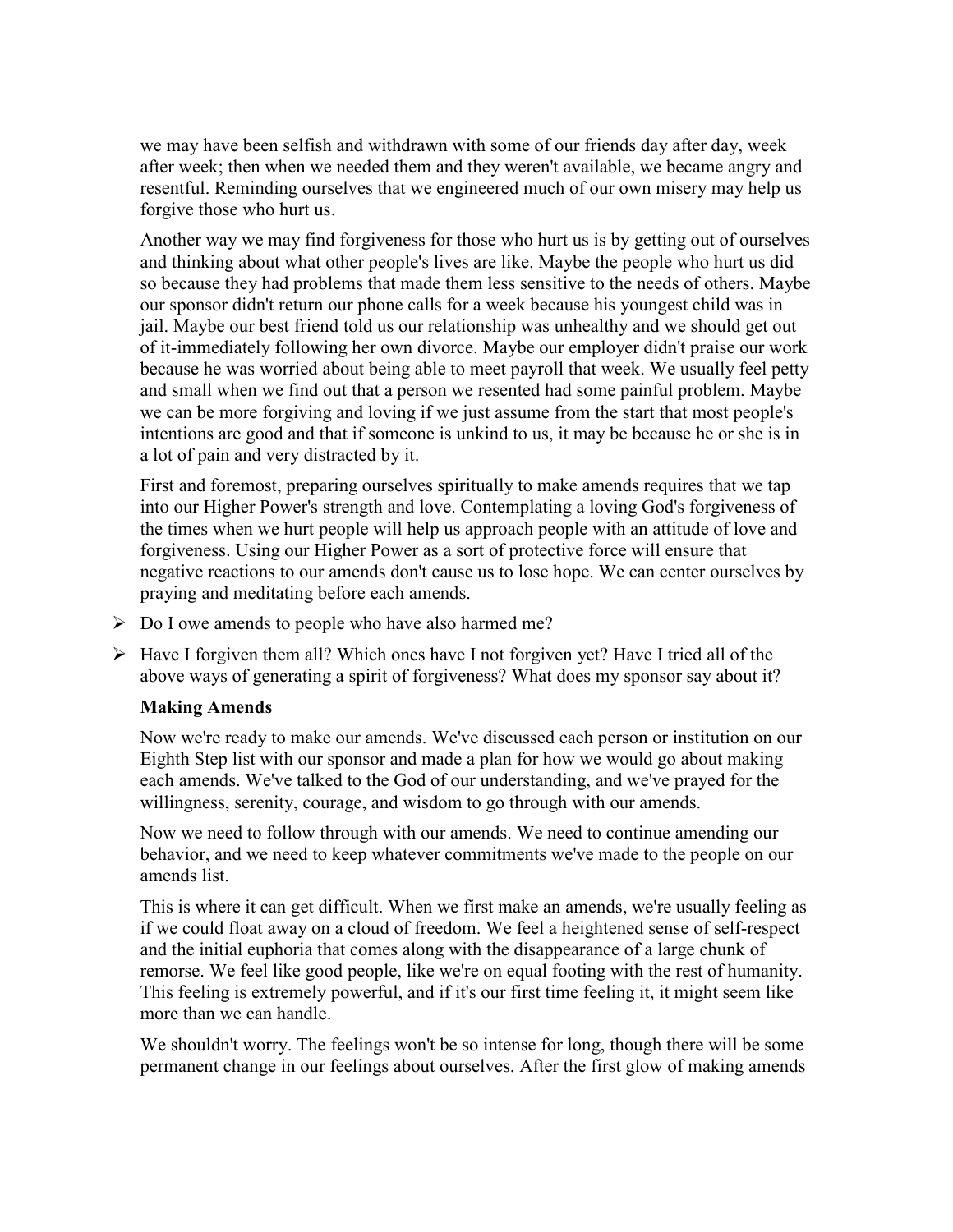fades, we'll face the truly challenging part of making amends: the follow-through. For instance, a year after we approach a lending institution to which we owe money and promise to pay back a certain amount every month, we may not find it "spiritually inspiring" to hand over a portion of every hard-earned paycheck, especially if we're going to be making the same payment for several more years. Asking ourselves one simple question should help us continue with our amends: How free do we want to be? To continue with all aspects of our recovery, making amends included, makes our freedom grow day by day.

 $\triangleright$  Are there amends with which I'm having trouble following through? What am I doing to recommit myself to making these amends?

It is not necessarily a comforting and comfortable process to make amends. The steps aren't designed to make us happy and comfortable without also making us grow. The fear, the risk, and the feeling of vulnerability that come with making amends may be so uncomfortable for us that the memory keeps us from repeating the behavior that led to us having to make amends. We hear often around NA that "it gets better." "It" is us-we get better. We become better people. We become less willing to engage in destructive behavior because we are aware of the cost in human misery, both our own and those around us. Our self-centeredness is replaced by an awareness of other people and concern about their lives. Where we were indifferent, we begin to care. Where we were selfish, we begin to be selfless. Where we were angry, we begin to be forgiving.

Our love and tolerance also extend to ourselves. We explored some of the issues surrounding making amends to ourselves in Step Eight; now it's time to recognize how we've already begun making amends to ourselves and perhaps make some plans to continue or take on some new things. We began making amends to ourselves for our addiction when we stopped using drugs and started working the steps. Just these two acts will go a long way toward healing the damage we did to our own spirits. We may have to do some other things to heal the damage we did to our bodies and minds. There are many ways we can begin taking care of our physical health, from diet to exercise to medical treatment. Whatever ways we choose will need to fit our personal needs and desires. The damage we did to our minds may be healed in some measure by pursuing knowledge in the future. A return to school, or just learning something new, will help us repair years of mental neglect.

 $\triangleright$  What are my immediate plans for making amends to myself? Do I have any long-range goals that might also fit as amends to myself? What are they? What can I do to follow through?

### **Spiritual Principles**

In the Ninth Step, we will focus on humility, love, and forgiveness.

The humility we've gained in this step has resulted from getting a good look at the damage we did to others and accepting responsibility for it. We acknowledge to ourselves, "Yes, this is what I've done. I'm responsible for the harm I caused and for making it right." We may have been led to this awareness by the experience of having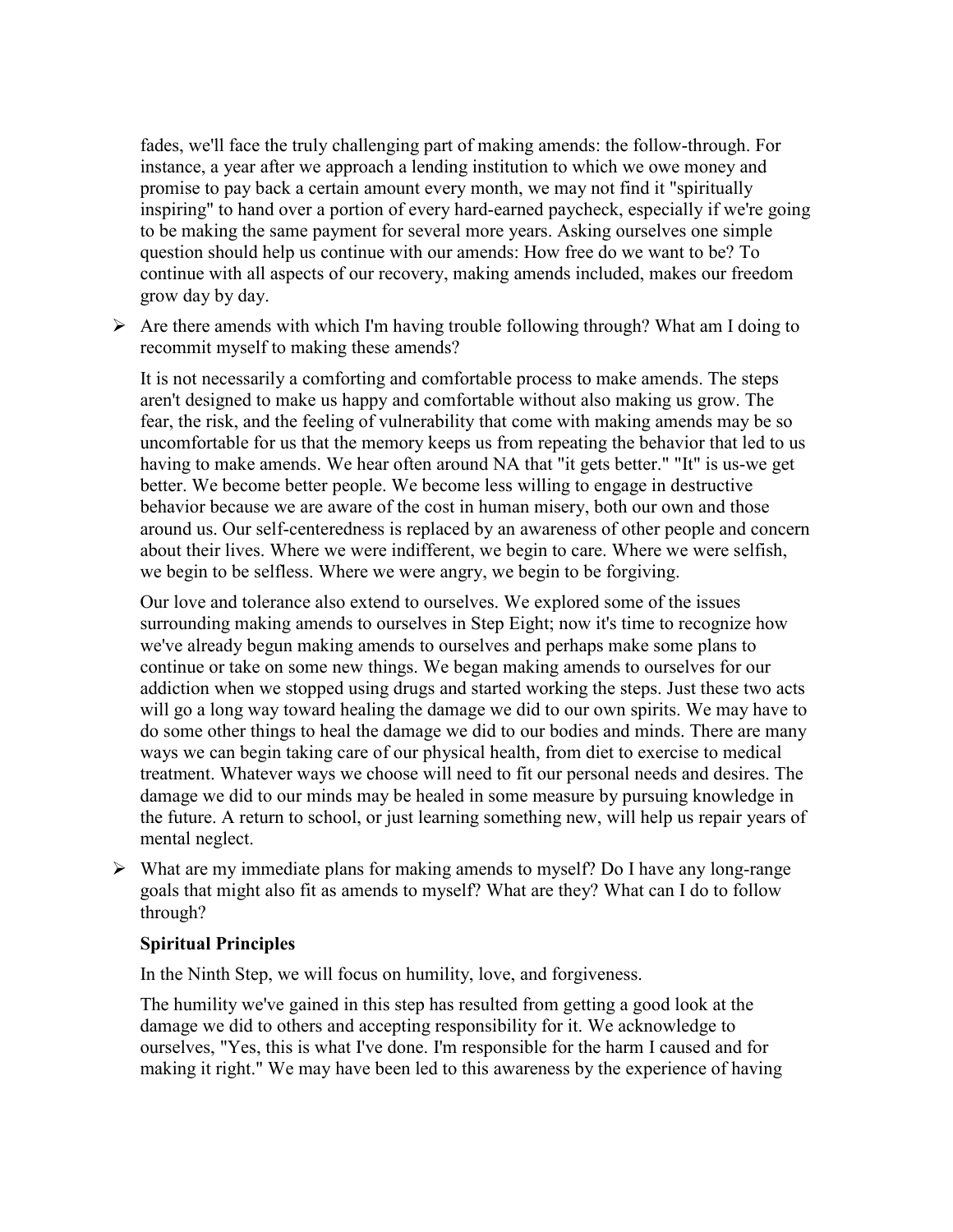someone tearfully tell us how much we hurt them. We may have found ourselves on the receiving end of some hurt we had inflicted on someone else, and been so jarred by such an experience that we were able to see on a deeper level how we hurt people. Then again, it may have been only the process of the previous steps, coupled with the experience of making amends that led us to experience increased humility.

- $\triangleright$  Have I accepted responsibility for the harm I caused and for repairing that harm?
- $\triangleright$  What experiences have I had that led me to see the harm I caused more clearly? How has that contributed to an increase in my humility?

It becomes much easier to practice the spiritual principle of love in Step Nine, though we've probably been working on practicing it throughout our recovery. By this time, we've eliminated many of the destructive views and feelings we had, making room for love in our lives. As we become filled with love, we find ourselves compelled to share it by nurturing our relationships and building new ones and by selflessly sharing our recovery, our time, our resources, and above all, ourselves with those in need.

 $\triangleright$  How am I giving of myself or being of service to others?

As we experience being forgiven, we begin to see the value in extending that to others. This motivates us to practice the spiritual principle of forgiveness as much as possible. Recognizing our own humanness gives us the capacity to forgive others and not be as judgmental as we have been in the past. It becomes second nature for us to give other people the benefit of the doubt. We no longer suspect vile motives and sneaky conspiracies are at play in every situation over which we don't have full control. We're aware that we usually mean well, and so extend that belief to others. When someone does harm us, we're aware that holding resentments only serves to rob our own peace and serenity, so we tend to forgive sooner rather than later.

- $\triangleright$  What are the benefits to me of practicing the principle of forgiveness? What are some situations in which I've been able to practice this principle?
- $\triangleright$  For what have I forgiven myself?

## **Moving On**

Many of us find it helpful to reflect on our amends after making each one. Some of us do this by writing about how it felt to make the amends and what we learned from the experience.

 $\triangleright$  How did it feel to make this amends? What did I learn from it?

"Freedom" seems to be the word that most clearly describes the essence of Step Nine. It seems to sum up the relief from guilt and shame, the lessening of our obsession with ourselves, and the increased ability to appreciate what's going on around us as it's happening. We start being less consumed with ourselves, more able to be fully present in all our relationships. We begin to be able to just be in a roomful of people without trying to control the room or dominate every conversation. We start thinking of our past, specifically our addiction, as a gold mine of experience to share with people we're trying to help in recovery, instead of as a period of darkness we want to forget about. We stop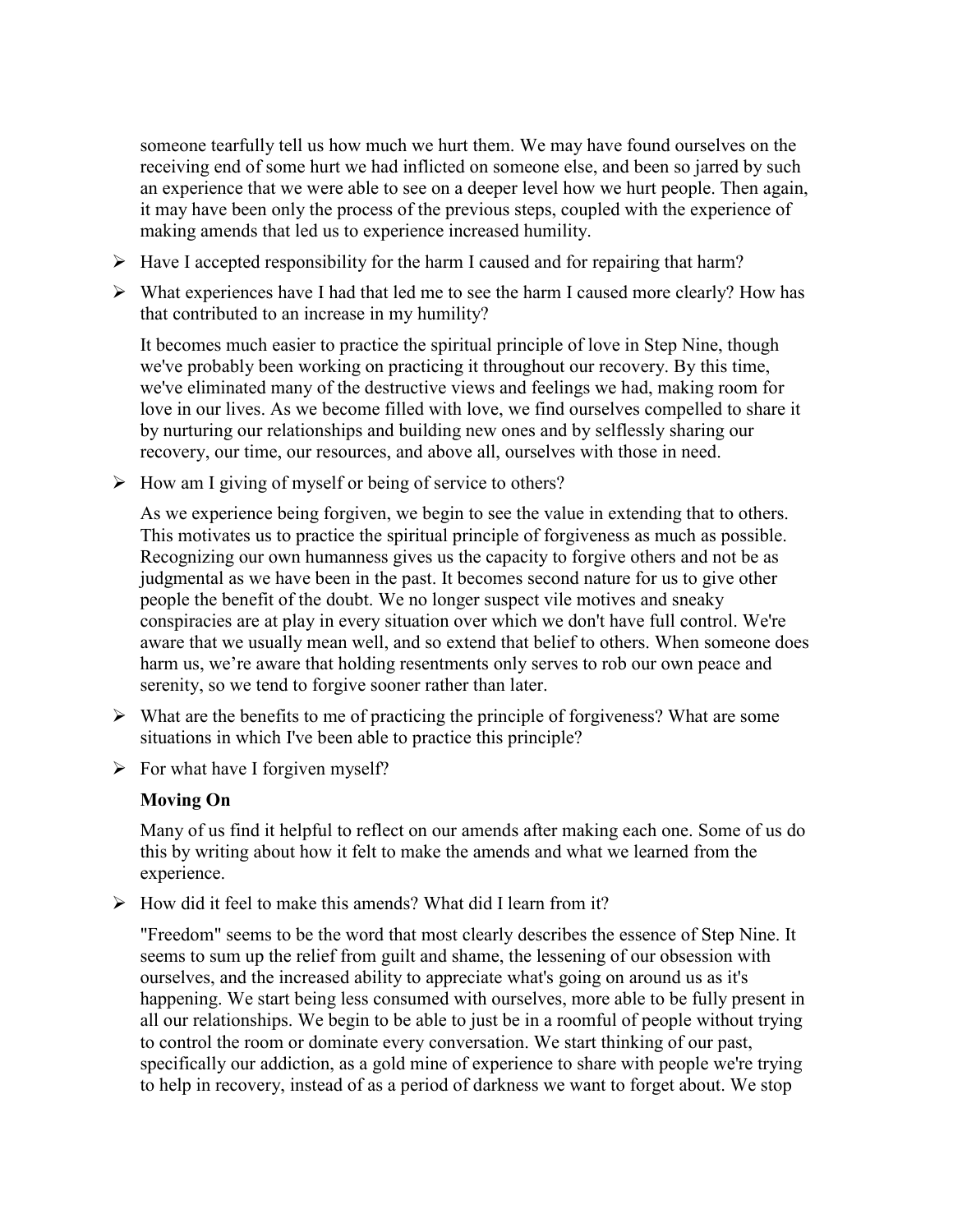thinking about our lives in terms of what we don't have and begin to appreciate the gifts we receive every day. We know that to keep this feeling of freedom, we'll need to keep applying what we've learned in the previous steps. Step Ten gives us the means to do that.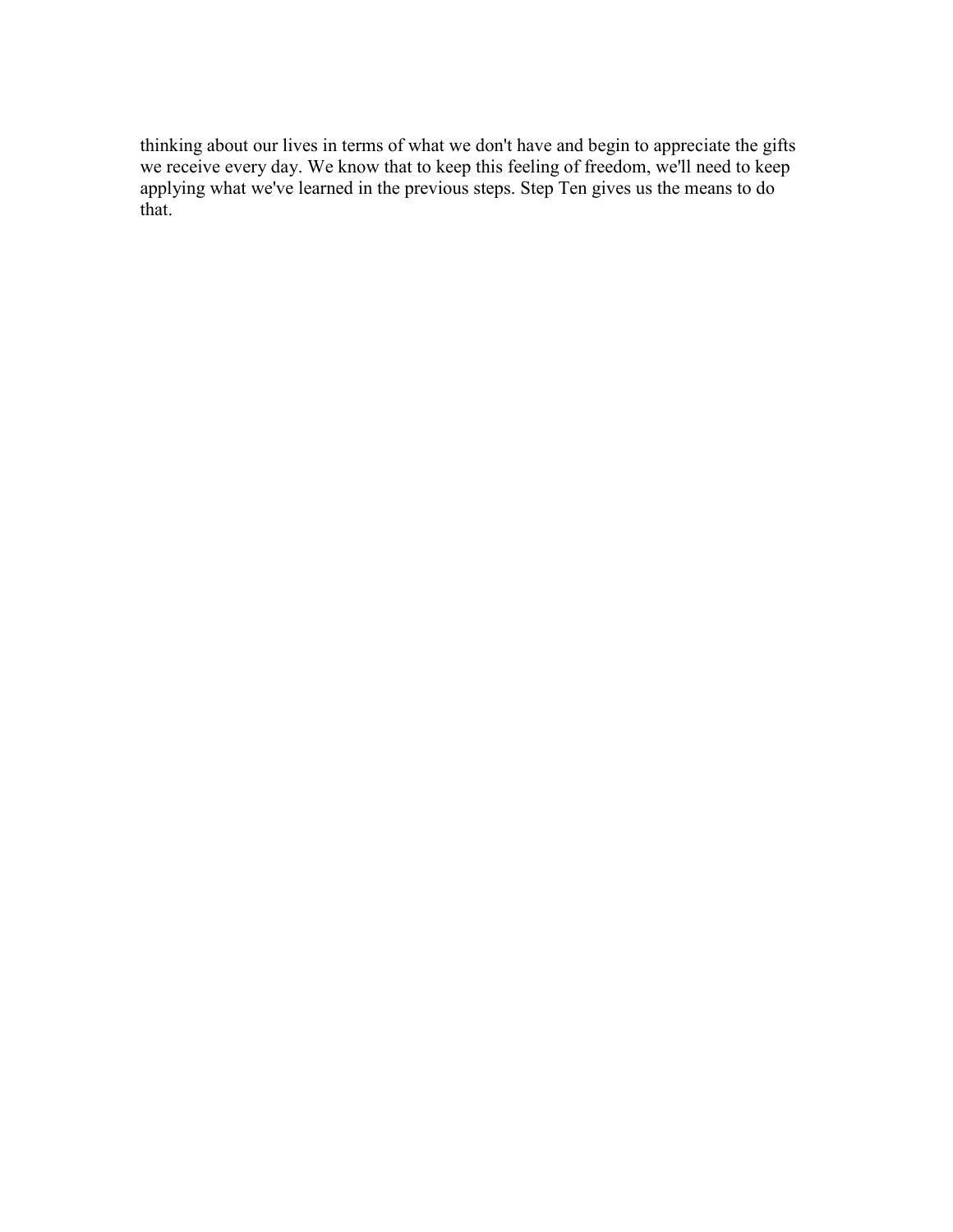# **Step Ten**

### **"We continued to take personal inventory and when we were wrong promptly admitted it."**

Through working the first nine steps, our lives have changed dramatically - way beyond what we expected when we first came to Narcotics Anonymous. We've become more honest, humble, and concerned about others, less fearful, selfish, and resentful. But even such profound changes aren't guaranteed to be permanent. Because we have the disease of addiction, we can always return to what we were before. Recovery has a price - it demands our vigilance. We have to continue doing all the things we have been doing for our recovery so far. We have to continue to be honest, to have trust and faith, to pay attention to our actions and reactions and to assess how those are working for us or against us. We also have to pay attention to how our actions affect others, and when the effects are negative or harmful, promptly step forward and take responsibility for the harm caused and for repairing it. In short, we have to continue to take personal inventory and promptly admit our wrongs.

As you can see, the Tenth Step has us repeat much of the work we did in Steps Four through Nine, though in a much-shortened format. The format suggested in this guide is one that covers in a general way the elements of a personal inventory. Some of us may find that we need to add questions that focus on specific areas that are affecting our individual recovery to the questions already in this guide. We may find some additional areas upon which to focus from IP #9, Living the Program. Our sponsor may have specific direction for us on this point. As noted before, this guide is meant to be a starting point, not the final word on any of the steps.

- $\triangleright$  Why is a Tenth Step necessary?
- $\triangleright$  What is the purpose of continuing to take personal inventory?
- $\triangleright$  How can my sponsor help me?

### **Feeling versus Doing**

We use Step Ten to create and maintain a continuous awareness of what we're feeling, thinking, and, even more importantly, what we're doing. Before we begin a regular pattern of personal inventory, it's imperative that we understand what we are assessing. It won't do much good to make a list of our feelings without tying them to the actions that they generate or fail to generate. We may often be feeling very badly though behaving very well, or vice versa.

For instance, an NA member walks into her home group. "How are you?" someone asks. "Terrible," she replies.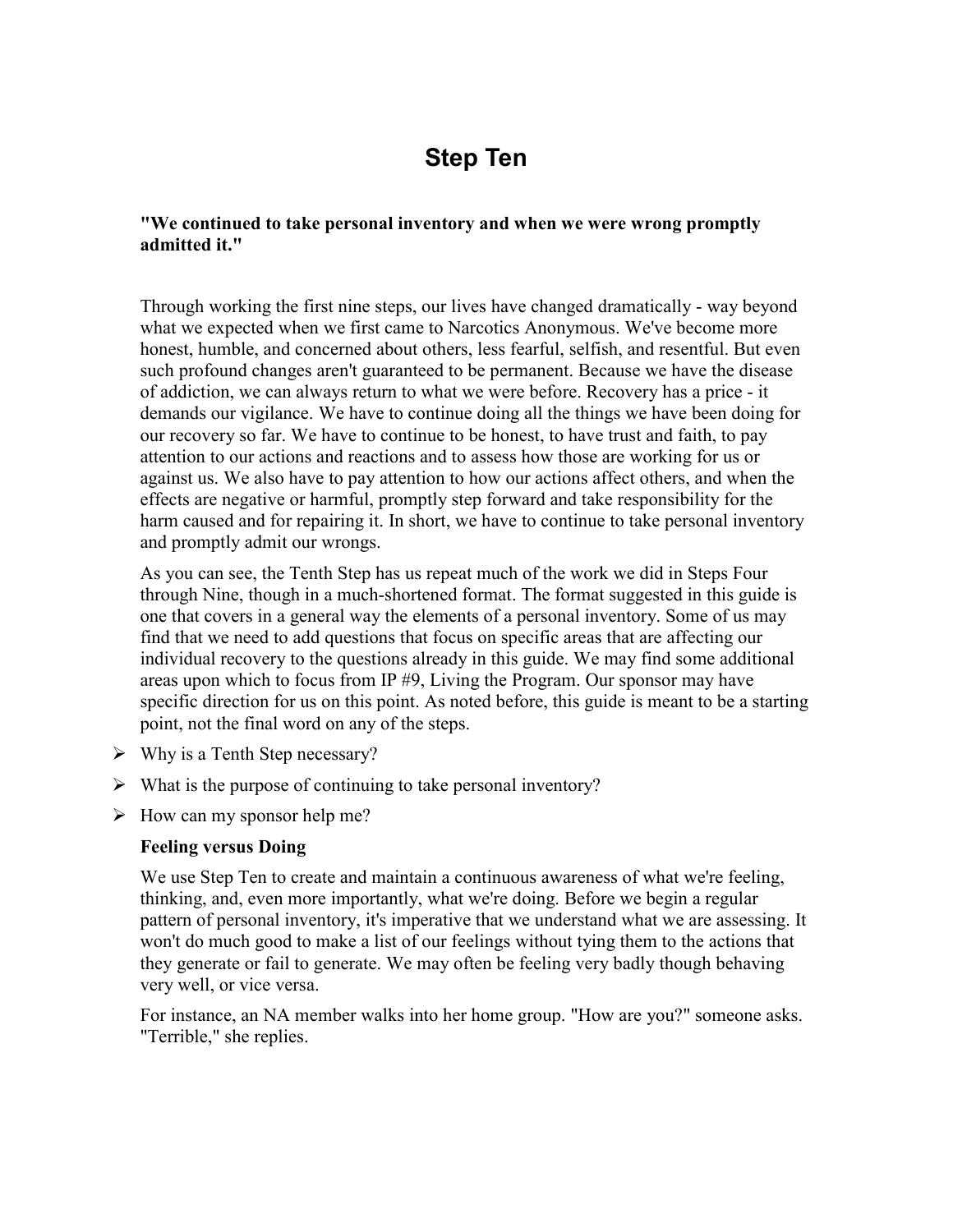Of course, this member is referring to the way she feels. She can't possibly be referring to what she's doing, because she is behaving very well indeed: She's going to a meeting, honestly expressing how she feels, and reaching out to another member who will be supportive.

On the other hand, we may be busy indulging our impulses and acting on character defects. On the surface, we may feel very good. It usually takes a while before we notice the emptiness that goes along with living this way. We're avoiding the work that will help us stay clean. We're indulging our impulses, and taking the easy way out. And we know where this will take us!

The Tenth Step will keep us aware of ourselves so we don't end up going to either extreme. We don't have to beat ourselves up because we feel badly. We can instead focus on the positive action we're taking. It may even turn out that by shifting our focus this way, we'll wind up feeling better, too. Staying aware of what we're doing helps us see patterns of destruction long before they become entrenched, so we don't wind up feeling good at the cost of what's good for us.

We as addicts also tend to make judgments about what we are feeling. Anything that feels bad we immediately want to stop. We often don't take into account that the way we're feeling makes perfect sense when we consider the circumstances.

For instance, many of us have problems being angry. We don't like the way it feels. We judge it, concluding we have no right to feel that way, and then we do our very best to suppress our angry feelings. Yet, we may be experiencing a situation that would make anyone angry. Perhaps we're in a relationship with someone who constantly fails to treat us with respect. Perhaps we've been passed over for several well-deserved promotions at work. Our response to these situations is anger. We've been treated poorly - of course we're angry. Now comes the moment when our recovery can propel us forward into greater self-respect or our disease can drag us down into a thick fog of depression and resentment.

It all has to do with how we respond to our anger. If we scream and curse and throw things, we'll destroy any possibility of making our relationship or job situation better. If we do nothing and bury our feelings of anger, we'll become depressed and resentful, and that won't improve our situation either. But if we take positive action aimed at improving the situation, it may get better; at the very least, we'll know when it's time to leave and be able to do so without regrets.

Sometimes the only thing we need to do with our feelings is feel them. We don't need to react to them. For instance, if we've lost someone, we are going to feel sorrow. Our sorrow may go on for a long time. It will lift when we've grieved sufficiently. We can't afford to let our sorrow drag us down to the point where we can't go on with our lives, but we should expect to be affected. We may be easily distracted or have a hard time participating in activities that are supposed to be enjoyable. We need to strike a balance between being in denial of our feelings and letting them overwhelm us; we don't want to go to either extreme. This seems like a simple concept- almost as if it could go without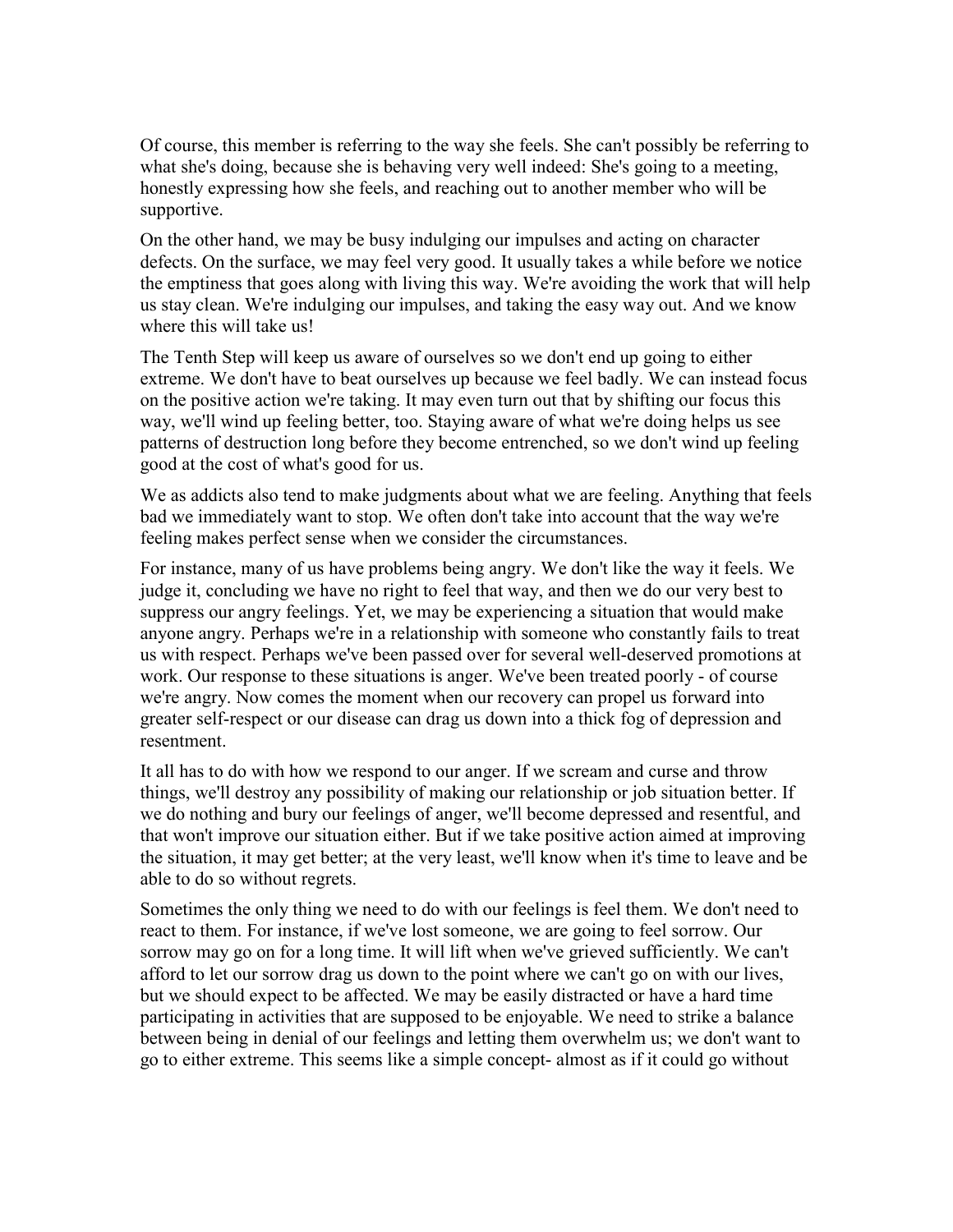saying-but many of our members share that it takes years of recovery before we're able to achieve a balance most of the time.

So the Tenth Step grants us the freedom to feel our feelings by helping us see the difference between feeling and doing.

 $\triangleright$  Are there times in my life when I am confused about the difference between my feelings and my actions? Expand on this.

# **Right and Wrong**

The Tenth Step tells us that we have to promptly admit when we're wrong. The step seems to assume that we know when we're wrong, but the fact is that most of us don't-at least not right away. It takes the consistent practice of taking a personal inventory for us to become proficient at figuring out when we're wrong.

Let's face it. When we were new in recovery, we had been at odds with the rest of the world for some time. As the Basic Text says, our "living skills were reduced to the animal level." We didn't know how to communicate with others well. We began to learn in recovery, but in the process1 we made a lot of mistakes. Many of us went through a period of time when we became very rigid about the values we had developed in recovery. We applied that rigidity not only to ourselves, but to everyone around us. We thought it was principled and correct to confront those whose behavior was "unacceptable." In truth, it was our behavior that was unacceptable. We were selfrighteous and overbearing. We were wrong.

Or some of us, after years of serving as a doormat for everyone to walk across, decided our recovery required that we become assertive. But we went too far. We demanded that everyone treat us perfectly all the time. No one could have a bad day and fail to return our phone call. No one was allowed to be emotionally unavailable to us for any length of time. We angrily demanded perfect service at the places we did business. We weren't being assertive. We were being immature and belligerent. We were wrong.

We can even end up being wrong if someone hurts us. How? Say our sponsor says something very hurtful to us. Instead of taking it up with our sponsor, we talk to ten or twelve of our closest friends at the next three meetings we go to. Before the week is through, half our local NA community is talking about the rotten thing so-and-so said to one of his sponsees -and that's if the story stayed as it was originally! So the situation started out with us having done no wrong, but ended up with us being responsible for damaging our sponsor's reputation in the program-the place where he needs, as much as we do, to be allowed to make mistakes and recover at his own pace.

- $\triangleright$  Have there been some times in my recovery when I've been wrong and not been aware of it until later? What were they?
- $\triangleright$  How do my wrongs affect my own life? Others' lives?

It's hard enough to figure out when we're wrong; admitting our wrongs can be even more challenging. Just like in the Ninth Step, we have to be careful that we aren't doing more damage by making the admission.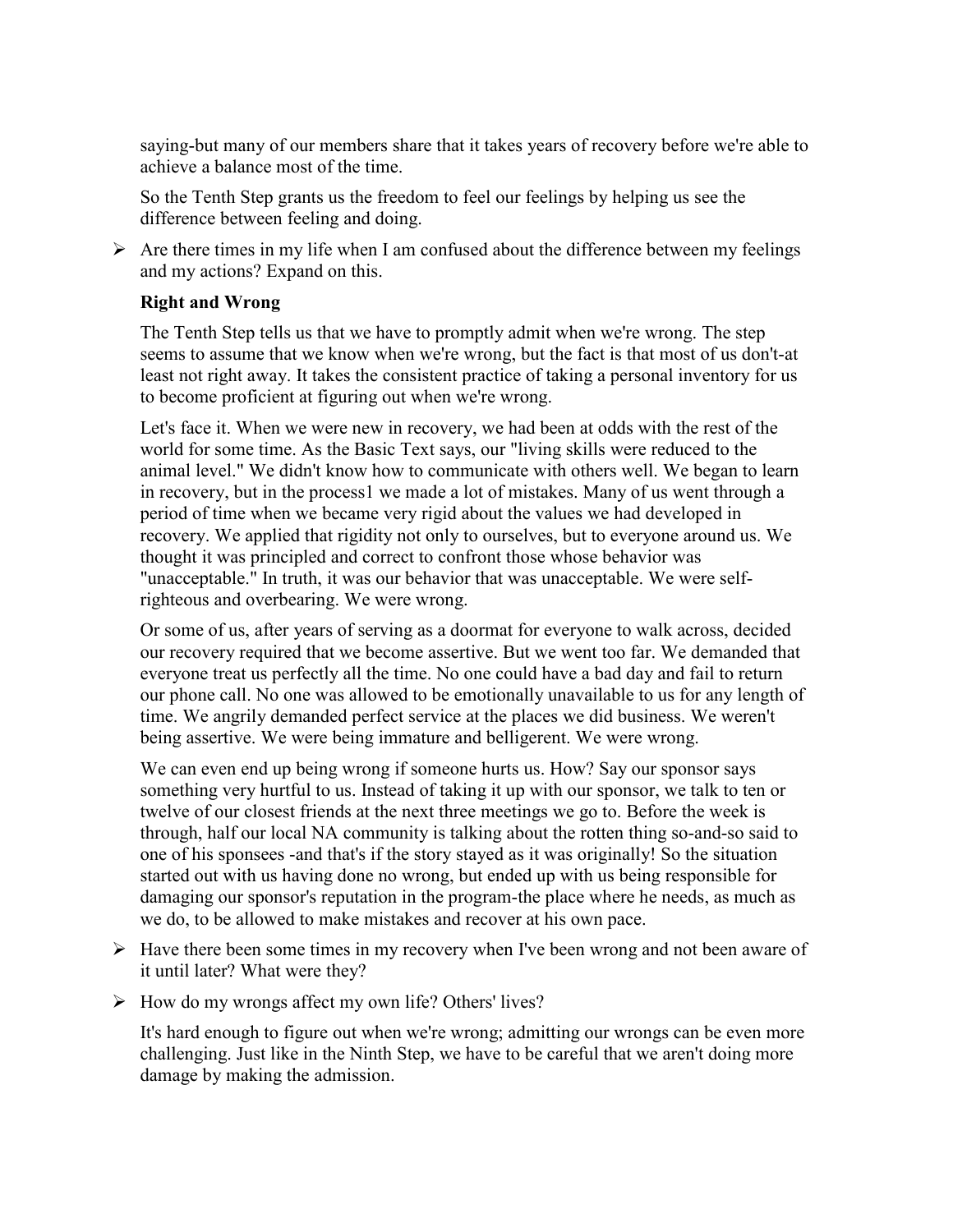For instance, many of us realize we've hurt someone close to us-perhaps because the person stopped speaking to us-but aren't quite sure what we said or did wrong. Rather than taking the time to reflect on what we might have done, or ask the person, we decide we'll just cover all eventualities and make a blanket admission. We approach the person and say, "Please forgive me for anything I've ever, in all the time we've known each other, done to offend you or hurt you.

The Tenth Step requires that we take the time for personal reflection for instances just like this. Chances are that if we think about when the person's attitude toward us changed, and think about our behavior immediately preceding that change, we'll know what we did wrong. It might be painful or embarrassing to think about; it definitely takes effort, but so do all the steps. Laziness is a character defect like any other, and we can't afford to act on it. Then again, if we're truly stumped, if we just can't pinpoint anything we might have said or done that was harmful, there's nothing wrong with approaching the person and saying we've noticed that he or she seems to be angry or upset with us, that we care about our relationship with that person, and want to hear what he or she has to say. Most of us are afraid of what we'll hear in a situation like this, but we can't let our fear stop us from working Step Ten.

There's another way we can render our admission of wrong completely ineffective: admit we're wrong and then immediately point out what the other person did first that made us act as we did. For instance, say one of our children used poor manners, so we yelled at her and called her a name. Now when we admit we were wrong, if we tell our child that her behavior made us act the way we did, we've just delivered a message that justified our first wrong, thus making ourselves doubly wrong.

Unlike the process contained in Steps Four through Nine, when we go through events from the past, Step Ten is designed to keep us current. We don't want to let unresolved wrongs pile up. We need to try our very best to stay abreast of what we're doing. Most of our work will be done by making constant adjustments to our outlook. If we find ourselves becoming negative and complaining all the time, we might want to spend some time thinking about the things for which we are grateful. We need to pay attention to the way we react when we've done something wrong. Is it our first impulse to make an excuse? Are we claiming to be victims of someone's negative influence - or of our disease? All excuses aside, we are responsible for what we do. It may very well be that our character defects got the better of us, but that doesn't excuse our behavior. We need to accept responsibility, and continue to be willing to have our shortcomings removed.

- "When we were wrong promptly admitted it" -what does this mean to me?
- $\triangleright$  Have there been times in my recovery when I've made situations worse by talking to someone before I should have or blaming my behavior on someone else? What were they?
- $\triangleright$  How does promptly admitting my wrongs help me change my behavior?

Step Ten points out the need to continue taking personal inventory and seems to assert that we do this solely to find out when we're wrong. But how can we identify the times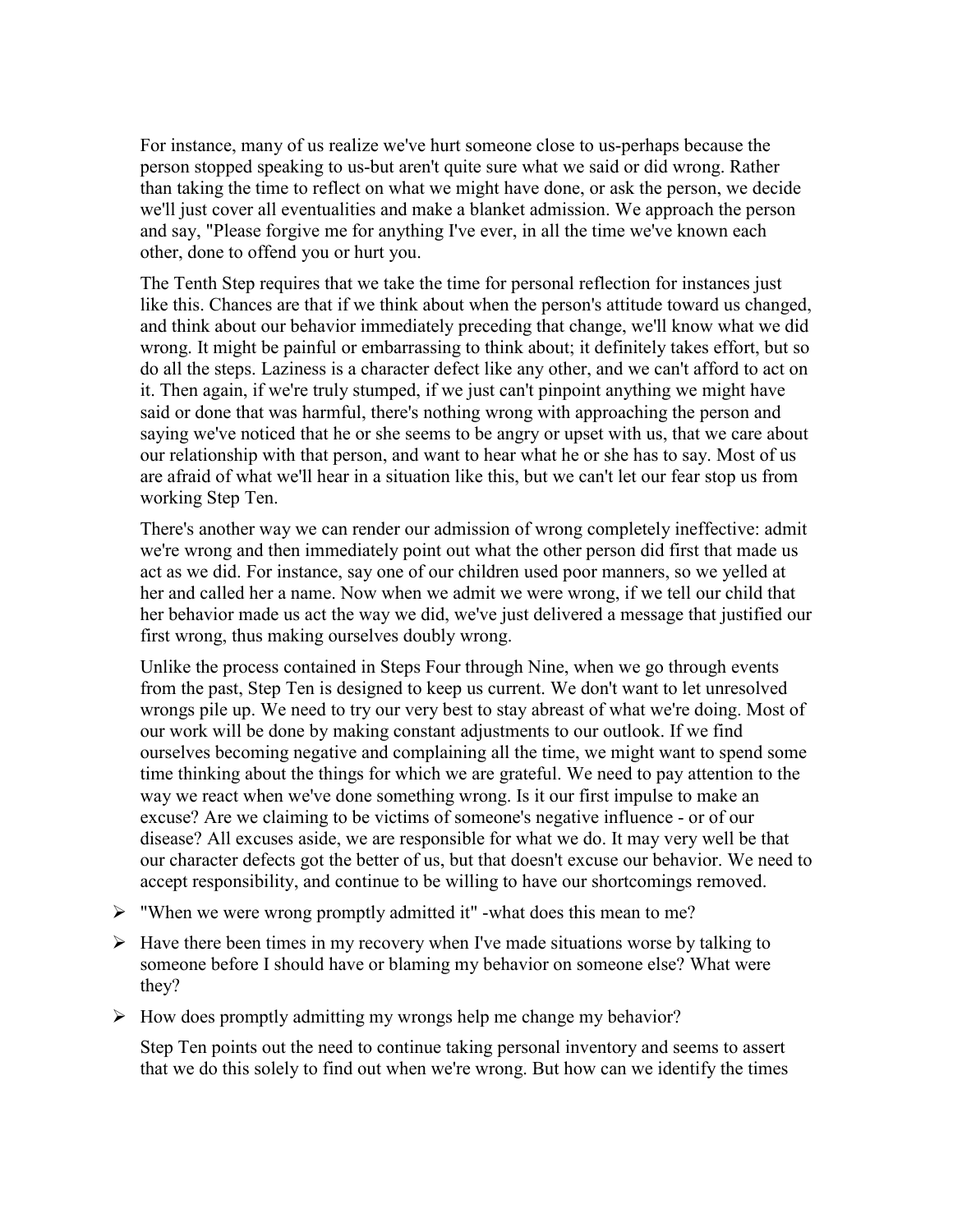we're wrong unless we also have times we're right as a basis for comparison. Identifying the times we do things right and forming personal values are as much a part of personal inventory as identifying our liabilities. Most of us have a very difficult time with the concept of being right. We think of the times we vigorously defended an opinion because we just knew we were right, but in light of our recovery, we've come to understand that trampling over others in a discussion makes us wrong. Or we think of our personal values. We know they're right for us, but if we began insisting that others live them, we would no longer be right, but self-righteous. So how do we get comfortable with being right? First and foremost, by working the Sixth and Seventh Steps so that our character defects don't turn our positive acts into negative acts. Then, we have to realize that it will probably take some time, and some trial and error, before we are completely comfortable in our new lives in recovery.

 $\triangleright$  Have there been situations in my recovery in which I felt uncomfortable about acknowledging something I had done well? Describe.

## **How Often Should We Take A Personal Inventory?**

It Works: How and Why tells us that while our goal is to maintain continuous awareness of ourselves throughout each day, it's very helpful to sit down at the end of each day and "work" this step. We need the consistency of doing something every day for it to become a habit and to internalize the spiritual principles of the activity. As we stay clean and our days of continuous abstinence turn into weeks and months and years, we'll find that taking a personal inventory has become second nature. We'll find that keeping track of our spiritual fitness comes naturally, without our having to think too much about it. We'll notice right away when we're headed in a direction we don't want to go or about to engage in a behavior that's sure to cause harm. We become able to correct it. So, the frequency of our formal efforts to take personal inventory may depend on our experience with recovery. In the beginning, some of us sat down at the beginning of our day, the end of our day, or even both times and went through IP #9, Living the Program, or something similar and "took our spiritual temperature." The point is that we want to keep at it until it becomes a habit, until it's second nature to continuously monitor our recovery and our spiritual state, notice when we're going off-course right away, and work to change it.

 $\triangleright$  Why is it important to continue to take personal inventory until it becomes second nature?

## **A Personal Inventory**

The following questions address the general areas we want to look at in a personal inventory. There may be times when our sponsor wants us to do an inventory on a specific area of our lives, such as romantic relationships or our patterns at work, or our sponsor may have specific questions to add to this. We should always consult our sponsor on any step work we're doing.

- $\triangleright$  Have I reaffirmed my faith in a loving, caring God today?
- $\triangleright$  Have I sought out the guidance of my Higher Power today? How?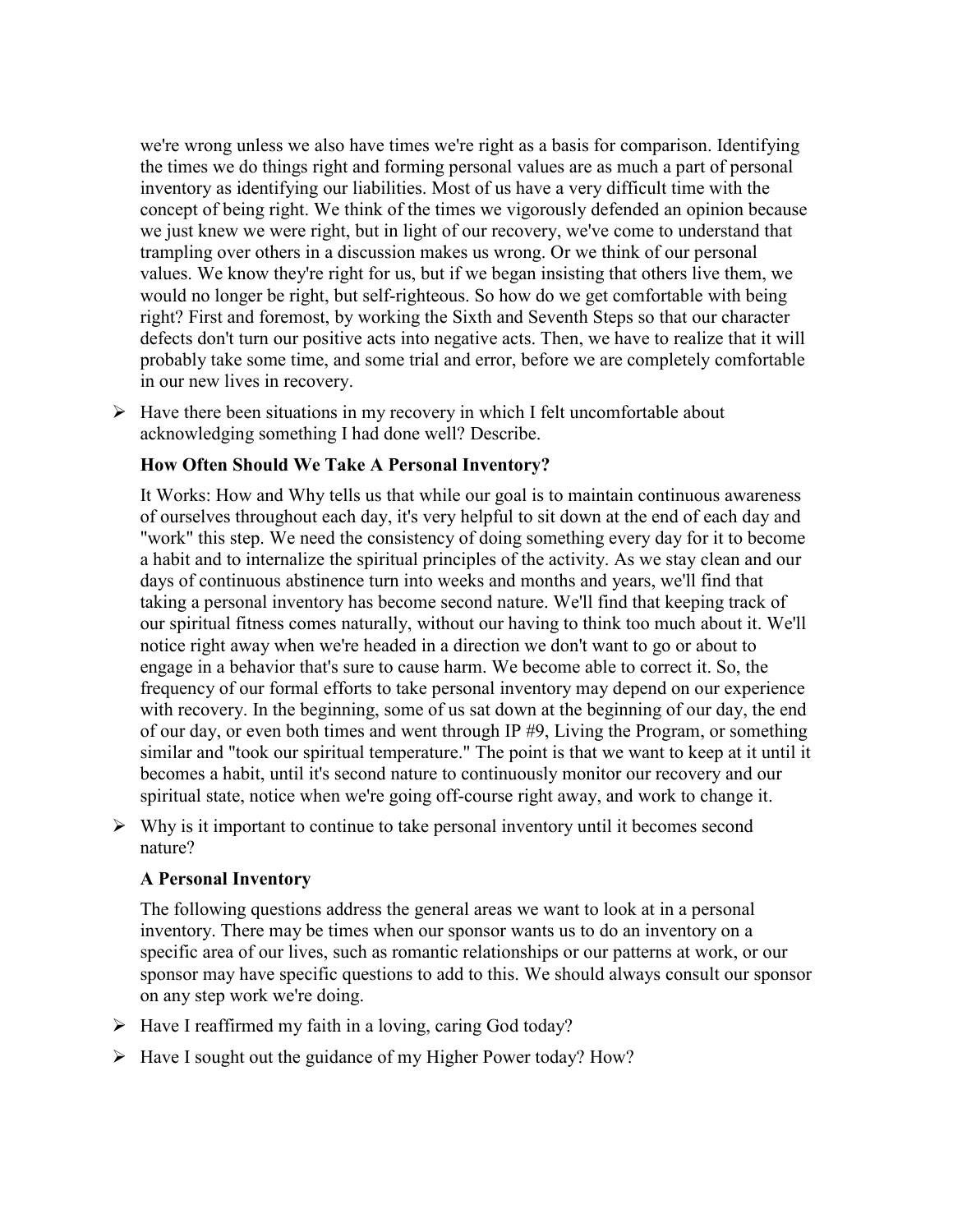- $\triangleright$  What have I done to be of service to God and the people around me?
- $\triangleright$  Has God given me anything to be grateful for today?
- $\triangleright$  Do I believe that my Higher Power can show me how to live and better align myself with the will of that power?
- Do I see any "old patterns" in my life today? If so, which ones?
- $\triangleright$  Have I been resentful, selfish, dishonest, or afraid?
- $\triangleright$  Have I set myself up for disappointment?
- $\triangleright$  Have I been kind and loving toward all?
- $\triangleright$  Have I been worrying about yesterday or tomorrow?
- $\triangleright$  Did I allow myself to become obsessed about anything?
- $\triangleright$  Have I allowed myself to become too hungry, angry, lonely, or tired?
- $\triangleright$  Am I taking myself too seriously in any area of my life?
- $\triangleright$  Do I suffer from any physical, mental, or spiritual problems?
- $\triangleright$  Have I kept something to myself that I should have discussed with my sponsor?
- $\triangleright$  Did I have any extreme feelings today? What were they and why did I have them?
- $\triangleright$  What are the problem areas in my life today?
- $\triangleright$  Which defects played a part in my life today? How?
- $\triangleright$  Was there fear in my life today?
- $\triangleright$  What did I do today that I wish I hadn't done?
- $\triangleright$  What didn't I do today that I wish I had done?
- $\triangleright$  Am I willing to change?
- $\triangleright$  Has there been conflict in any of my relationships today? What?
- $\triangleright$  Am I maintaining personal integrity in my relations with others?
- $\triangleright$  Have I harmed myself or others, either directly or indirectly, today? How?
- $\triangleright$  Do I owe any apologies or amends?
- $\triangleright$  Where was I wrong? If I could do it over again, what would I do differently? How might I do better next time?
- $\triangleright$  Did I stay clean today?
- $\triangleright$  Was I good to myself today?
- $\triangleright$  What were the feelings I had today? How did I use them to choose principle-centered action?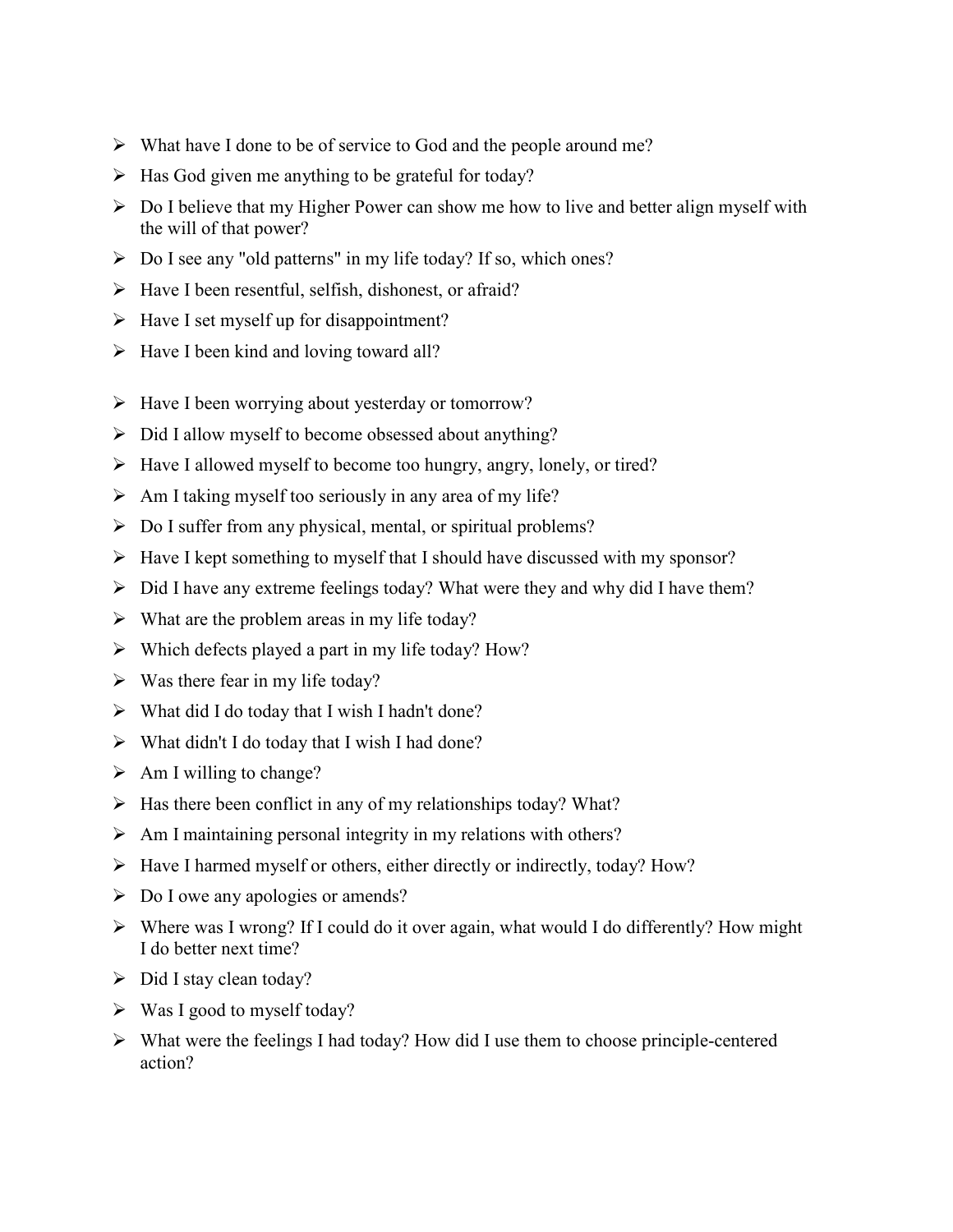- $\triangleright$  What did I do to be of service to others today? What have I done today about which I feel positive?
- $\triangleright$  What has given me satisfaction today?
- $\triangleright$  What did I do today that I want to be sure I repeat?
- $\triangleright$  Did I go to a meeting or talk to another recovering addict today?
- $\triangleright$  What do I have to be grateful for today?

# **Spiritual Principles**

In the Tenth Step, we will focus on self-discipline, honesty and integrity. Self-discipline is essential to our recovery. When we were using, we were self-seeking and self-absorbed. We always took the easy way out, giving in to our impulses, ignoring any opportunity for personal growth. If there was anything in our lives that required a regular commitment, chances are that we only followed through if it wasn't too hard, if it didn't get in the way of our self-indulgence, or if we happened to feel like it.

The self-discipline of recovery calls on us to do certain things regardless of how we feel. We need to go to meetings regularly even if we're tired, busy at work, having fun, or filled with despair; we need to go regularly even when - especially when -we re feeling hostile toward the demands that recovery makes on us. We go to meetings, call our sponsor, and work with others because we have decided we want recovery in NA, and those things are the actions that will help assure our continued recovery. Sometimes we're enthusiastic about these activities. Sometimes it takes every bit of willingness we possess to continue with them. Sometimes they become so woven into our daily existence, we're hardly aware that we're doing them.

- $\triangleright$  Why is the principle of self-discipline necessary in this step?
- $\triangleright$  How can practicing the principle of self-discipline in this step affect my entire recovery?

The principle of honesty originates in Step One, and is brought to fruition in Step Ten. We are usually nothing less than amazed at the range and depth of our honesty by this point in our recovery. Where before we may have had honest hindsight, able to see our true motives long after a situation was over, we are now able to be honest with ourselves, about ourselves, while the situation is still occurring.

 $\triangleright$  How does being aware of my wrongs (self-honesty) help me change my behavior?

The principle of integrity can be quite complex, but it is integrity, more than anything else, that commands our ability to practice other principles. In fact, integrity is knowing which principles we need to practice in a given situation, and in what measure. For instance, we're standing outside a meeting one night, and happen to be part of a group that begins gossiping about someone else in the program. Let's say they're discussing the affair our best friend's spouse is having, and we know it to be true because we heard it from our best friend the previous night. Knowing what to do in this situation will probably take every ounce of integrity we possess. So which spiritual principles do we need in this situation? Honesty? Tolerance? Respect? Restraint? It's probably our first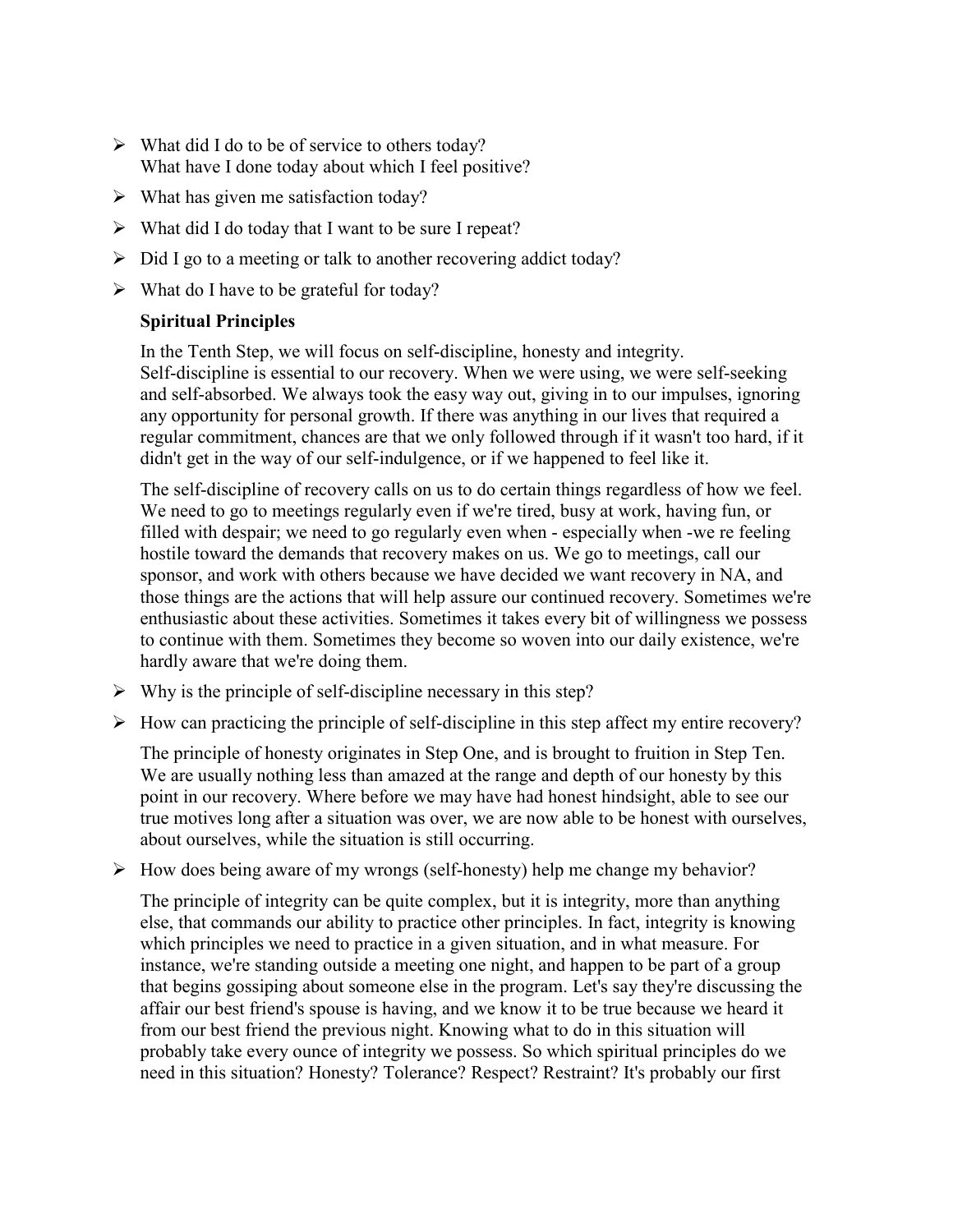impulse to rush in, condemning the gossip because we know how much it would hurt our friend to have such private matters discussed publicly. But by doing so, we may confirm the gossip's truth and so hurt our friend more, or we may end up self-righteously humiliating the people involved in the gossip. Most of the time, it isn't necessary to prove we have integrity by confronting a situation we don't approve of. There are a couple of things we could do in this situation. We could either change the subject, or we could excuse ourselves and walk away. Either of these choices would send a subtle message about our feelings, and at the same time, allow us to be true to our own principles and spare our friend as much as possible.

 $\triangleright$  What situations in my recovery have called on me to practice the principle of integrity? How have I responded? Which times have I felt good about my response, and which times have I not?

# **Moving On**

One of the most wonderful things about the Tenth Step is that the more we work it, the less we'll need the second half of it. In other words, we won't find ourselves in the wrong as often. When we come to recovery, most of us have never been able to have any kind of long-term relationship, certainly not any in which we resolved our conflicts in a healthy and mutually respectful way. Some of us had raging fights with people and, once they were over, never spoke of the underlying problems that caused the fights. Some of us went to another extreme, never disagreeing at all with the people who were supposed to be our closest friends and relatives. It seemed easier to keep our distance than to risk creating a conflict that we may then have had to deal with. Finally, some of us just walked away from any relationship in which conflict arose. It didn't matter how much we were hurting the other person; it seemed easier than working through a problem and building a stronger relationship.

The Tenth Step makes it possible for us to have long-term relationships - and we need to have long-term relationships, especially in NA. After all, we depend on each other for our very lives. Many of us feel deeply connected to the people who came to NA when we did and have stayed around. We've done service work with one another, shared apartments with one another, married one another, and sometimes divorced one another. We've celebrated milestones in each other's lives: births, graduations, buying homes, promotions, and recovery anniversaries. We've mourned losses together, and we've comforted one another through the painful times in life. We've touched each other's lives and formed a shared history. We are a community.

Along with learning to admit when we're wrong comes a freedom that is unlike any we've ever experienced before. It becomes so much more natural for us to admit when we re wrong that we wonder why we ever found it so terrifying. Perhaps because we felt so "less than" in so many ways, an admission of a mistake felt like we were revealing our deepest secret: our inferiority. But when we found out through working the steps that we weren't inferior at all, that we had just as much value as anyone else, it no longer seemed so crushing to admit we were wrong. We began to feel whole.

 $\triangleright$  How does the Tenth Step help me live in the present?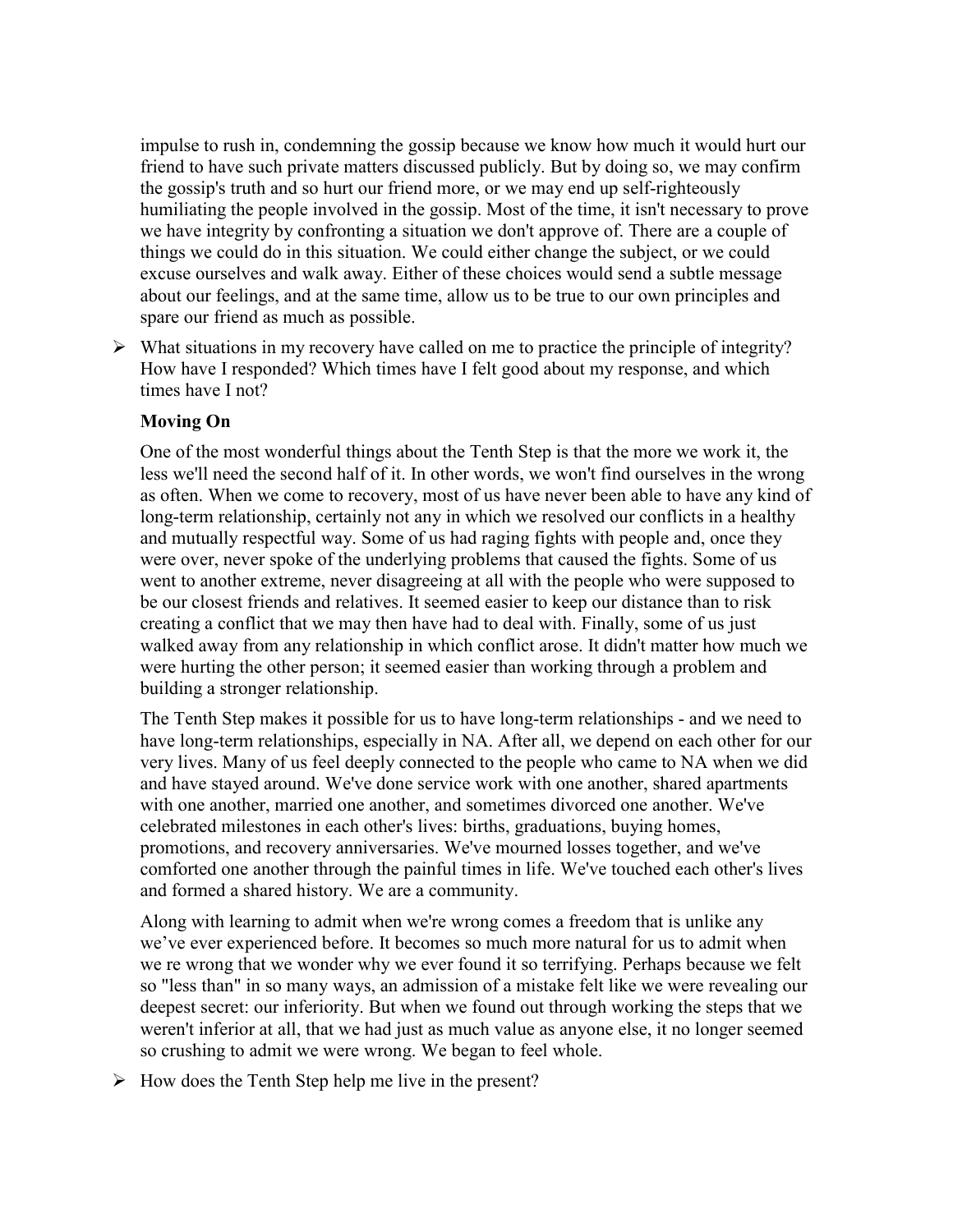$\triangleright$  What am I doing differently as a result of working Step Ten?

Working the Tenth Step makes it possible for us to achieve more balance and harmony in our lives. We find that we're happy and serene much more often than not. Feeling out of sorts becomes so rare that, when it does happen, it's a signal that something is wrong. We can readily identify the cause of our discomfort by taking a personal inventory.

The personal freedom that has been building since we began working the steps yields an increase in our choices and options. We have total freedom to create any kind of life we want for ourselves. We begin to look for the meaning and purpose in our lives. We ask ourselves if the lifestyle we have chosen helps the still-suffering addict or makes the world a better place in some other way. What we are searching for, we'll find in the Eleventh Step.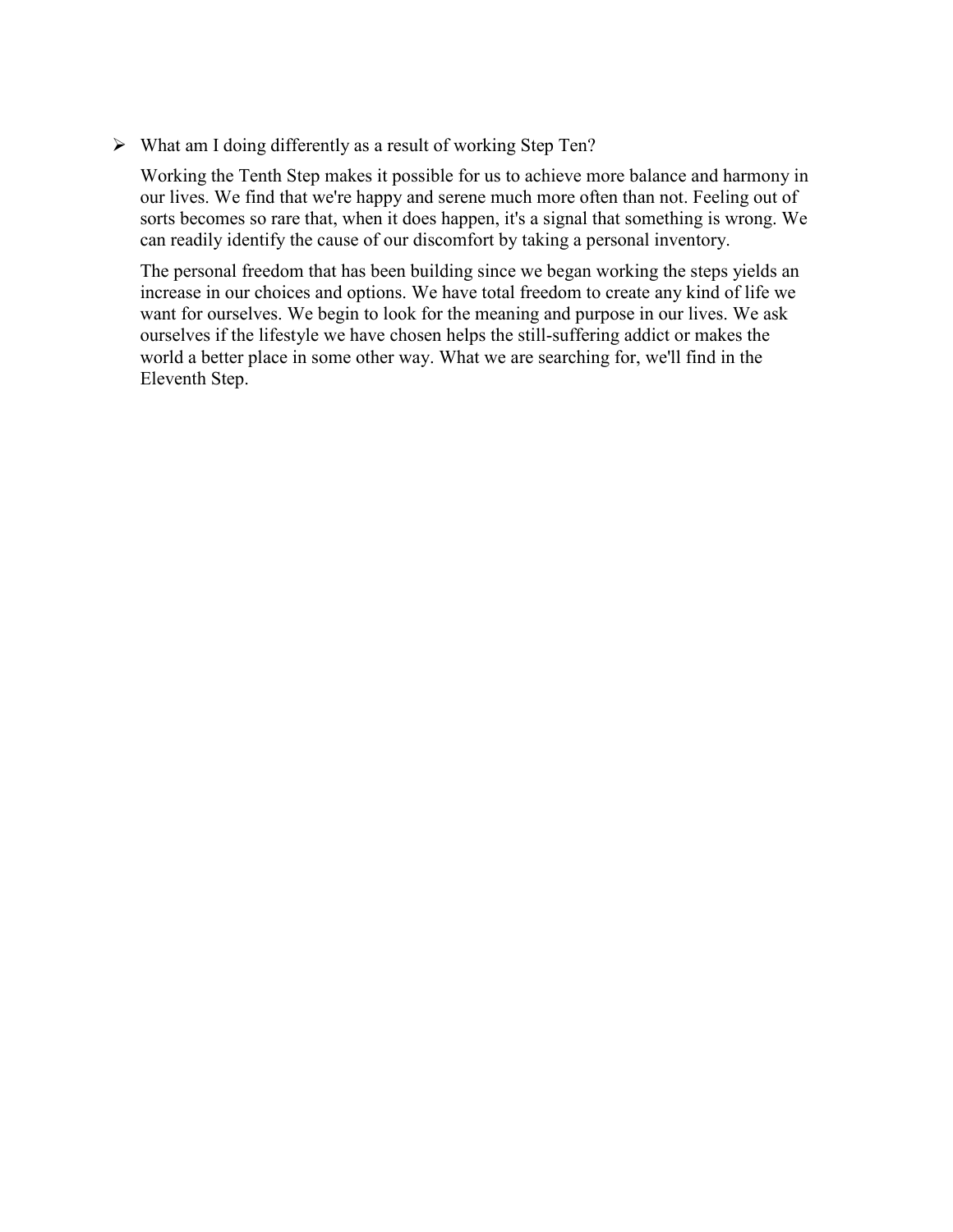# **Step Eleven**

**"We sought through prayer and meditation to improve our conscious contact with God as we understood Him, praying only for knowledge of His will for us and the power to carry that out."**

Step Eleven says that we already have a conscious contact with the God of our understanding, and that the task before us now is to improve that contact. We began to develop our conscious awareness of a Higher Power in Step Two, learned to trust that Power for guidance in Step Three, and relied on that Power many times for many other reasons in the process of working through the steps. Each time we called upon our Higher Power for help, we improved our relationship with our Higher Power. Step Eleven recognizes that reaching out to the God of our understanding, referred to most simply as prayer, is one of the most effective means for building a relationship with God. The other means put forth in this step is meditation. In this step, we will need to explore our own concepts of prayer and meditation, and make sure they reflect our spiritual path.

# **Our Own Spiritual Path**

The Eleventh Step allows us the opportunity to find our own spiritual path, or further refine our path if we've already embarked on one. The steps we take toward finding or refining our path, and the way we walk down it, will depend to a large degree on the culture in which we live, previous experiences with spirituality, and what best suits our personal nature.

Our spirituality has been developing since we first came to NA. We are constantly changing, and so is our spirituality. New territory, new people, and new situations have their effect on us, and our spirituality needs to respond.

Exploring our spirituality in the Eleventh Step is a wonderful and illuminating experience. We will be exposed to many new ideas, and we'll find that many of these new ideas come directly from our own knowledge of spiritual matters. Because we've developed a frame of reference about spirituality in the previous ten steps, we find that our insight has grown along with our capacity to comprehend new information about ourselves and our world. Spiritual exploration is wide open, and we will learn and find personal truths both in our concentrated efforts to understand more and in the most mundane details of our lives.

Many of us find that when we get to NA, we really need to "change Gods." Some of us believed in something we vaguely referred to as "God," but we didn't really understand anything about it, except that it seemed to be out to get us. We probably did some work in Steps Two and Three aimed at uncovering unhealthy ideas about our Higher Power, and then we tried to form some new ideas that allowed for a loving, caring Higher Power. For many of us, simply believing that we had a Higher Power that cared about us as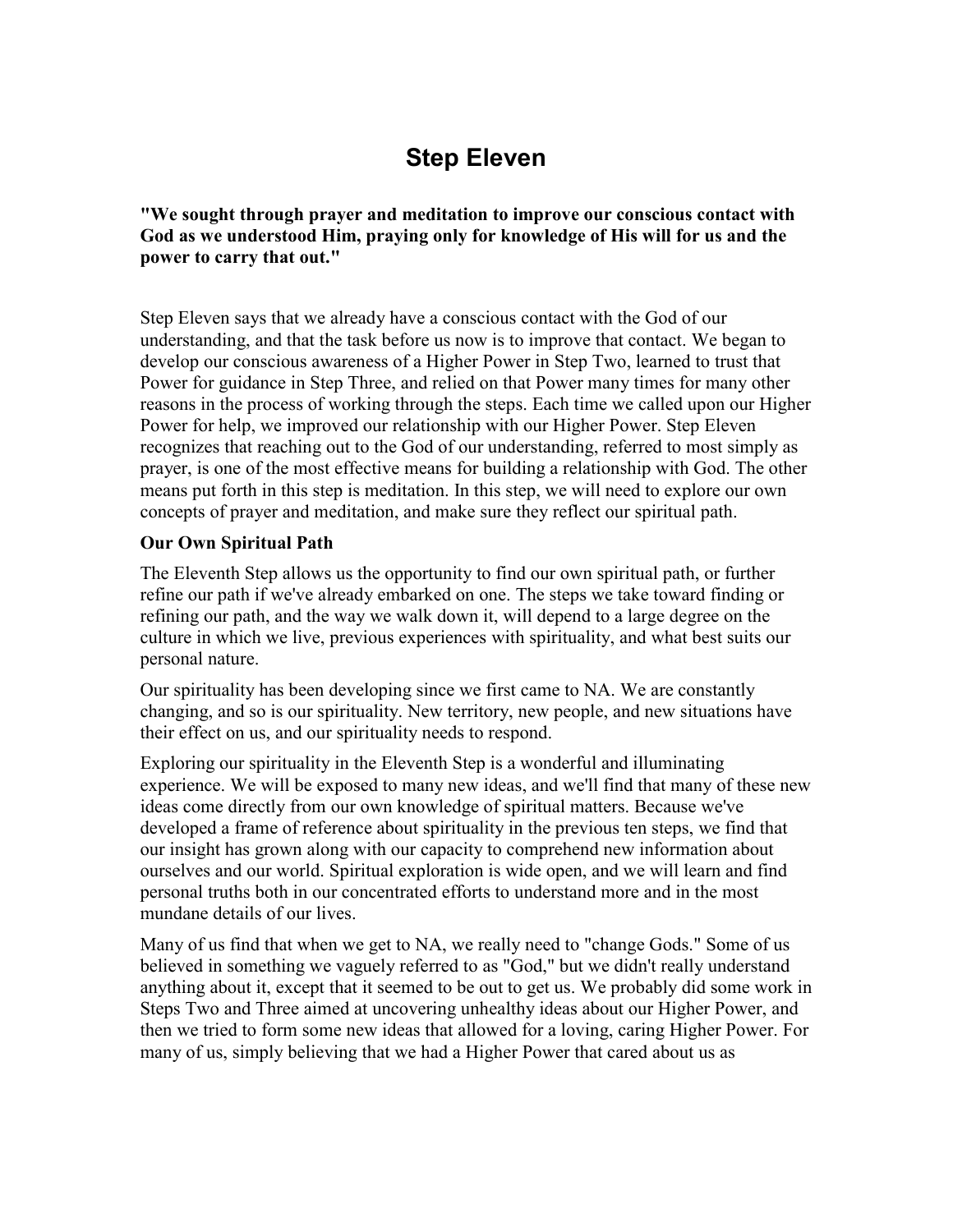individuals was enough to get us through the following steps. We didn't feel any need to develop our ideas any further.

But our ideas were developing anyway, even without our conscious effort. Each specific experience with working the steps provided us with clues about the nature of our Higher Power. We sensed truths about our Higher Power rather than understanding them intellectually. The moment we sat down with our sponsor to share our Fifth Step, many of us were suddenly filled with a quiet certainty that we could trust our sponsor, trust this process, and go forward; this was a moment in which many of us felt the presence of our Higher Power. This, along with the work we did in Steps Eight and Nine, implanted in many of us a growing awareness of our Higher Power's will for us.

- $\triangleright$  What experiences have I had with the previous steps or elsewhere in life that gave me some inkling of what my Higher Power is like? What did I come to understand about my Higher Power from those experiences?
- What qualities does my Higher Power have? Can I use those qualities for myself-can I experience their transformative power in my life?
- $\triangleright$  How has my understanding of a Higher Power changed since coming to NA?

These clues about the nature of our Higher Power are perhaps the primary factor in determining our spiritual path. Many of us have found that the spiritual path of our childhood doesn't mesh with the truths we are finding within the steps. For instance, if we sense that God is vast and open, and the spirituality we have been exposed to in the past suggested that God was confined and confining, we're probably not going to return to our earlier path. If we sense that our Higher Power cares in a very personal and individual way about each one of us, a belief system that presents a distant, unknowable, alien force may not work for us.

While some need to take a new path, others have found that just the opposite is true: that what we are discovering in the steps can be explored in more depth through the spiritual path of our childhood. It's possible that, through our step work, we've healed resentments we may have held against religious institutions, and as a result are able to return to those institutions with an open mind. For others, the religion of our childhood was little more than a place to hang out, a community to which we had a sentimental connection. In recovery, we begin to see how we can use our religion as our personal spiritual path. It bears emphasizing that we should never confuse religion with spirituality. In NA, they are not the same thing at all. Narcotics Anonymous, itself, is not a religion. It offers a set of spiritual principles, and uses a concept referred to as "God," a "Higher Power," or a "Power greater than ourselves" for members to use as a path out of active addiction. The spiritual principles and the concept of a Higher Power can go along with a member's personal spiritual path that he or she follows outside of NA, or those principles and the concept of a Higher Power can serve as a spiritual path all by themselves. It's up to each member.

Some of us get to this point, and we just don't know. The institutions we've been involved with in the past hold no answers, but we can't think of anything that sounds like a better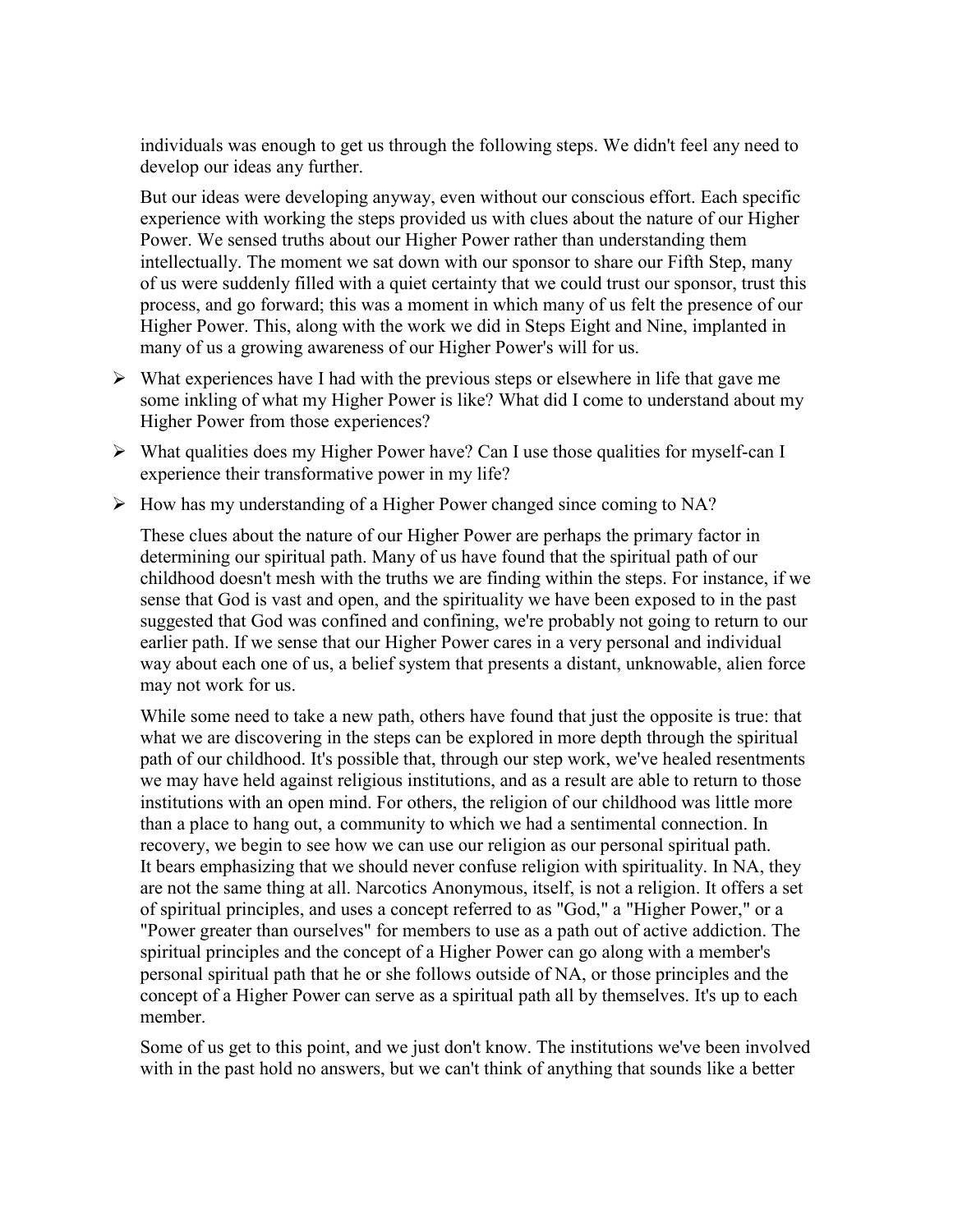idea. For those with this experience, this is the point at which we embark on one of the most important journeys in our lives: the search for a way to understand a Higher Power. In this process, we are likely to visit every place that has anything to do with spirituality that's available in our community. We're also likely to read a great number of books concerned with spirituality and personal growth, and talk to a great number of people. We may commit for a time to any number of practices before settling on one - or we may never really settle on any one practice permanently. It Works mentions that many of our members adopt an "eclectic approach" to spirituality. If this applies to us, it's important to know that doing this is okay and will serve the spiritual needs of recovery just fine.

- $\triangleright$  Do I have a specific spiritual path?
- $\triangleright$  What are the differences between religion and spirituality? What have I done to explore my own spirituality?

As we explore our spiritual path, and perhaps pick up and discard various spiritual practices, some of us are troubled by what seems to be an inherent bias in NA's steps and traditions when God is referred to as having a male gender. Even more painful, some of us may feel that we don't have much support within our local NA community for our spiritual choices and exploration. It's important for us to understand that the language of NA's recovery literature is not meant to determine a member's spirituality. It's also important for us to understand that we as addicts have character defects, and sometimes some of our members will act on theirs by ridiculing someone else's spiritual path. They may even quote NA recovery literature to "support" such ridicule. Again, NA itself has no "official" or "approved" spiritual path, and any member who claims otherwise is, quite simply, wrong. We mention this here because we believe it's very important for all of our members to know what's true and not true about NA when working the Eleventh Step. It can be a dangerous time. If members follow a spiritual path, and feel unwelcome in NA because of it, their recovery can be in jeopardy. We as members have a duty to encourage the spiritual explorations of other members, and we who are exploring need to know that we can look wherever we want for our spirituality without threatening our membership in NA.

 $\triangleright$  Have I encountered any prejudice in Narcotics Anonymous while exploring my spirituality? How did that make me feel? What have I done to adhere to my beliefs?

It's essential that we don't let our spiritual path take us away from the fellowship. Our Basic Text reminds us that "it is easy to float back out the door on a cloud of religious zeal and forget that we are addicts with an incurable disease." We need to always remember that we need Narcotics Anonymous m order to deal with our addiction. Anything else we add to our lives can enhance their quality, but nothing can take the place of NA recovery. As long as we continue practicing the basics of recovery - such as going to meetings regularly, staying in contact with our sponsor, and working with newcomers -- we shouldn't have to worry about drifting away.

 $\triangleright$  No matter what spiritual path I am following, am I still keeping up my involvement with NA?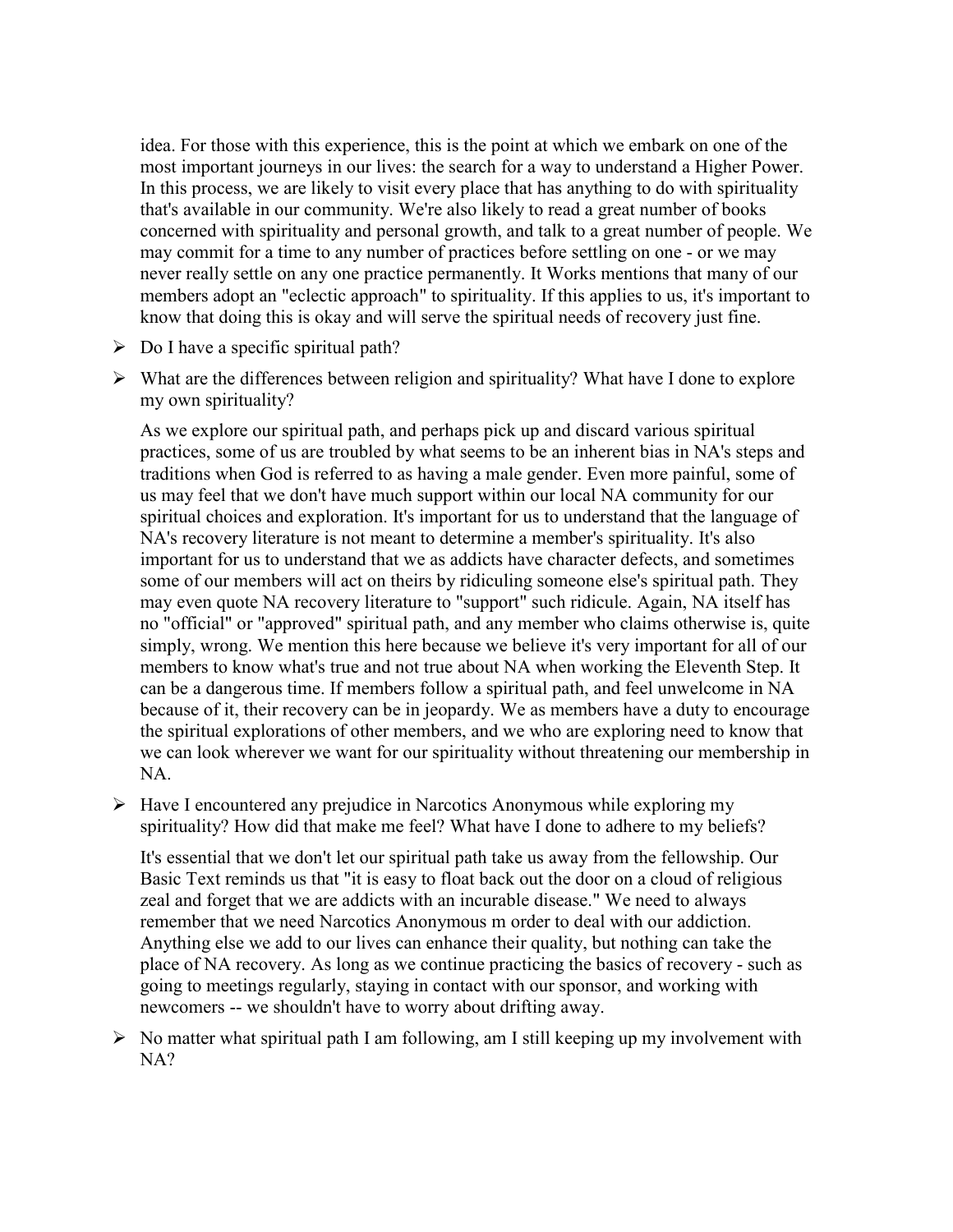- $\triangleright$  How does my involvement in NA complement my spiritual journey?
- $\triangleright$  How does my spiritual path contribute to my recovery?

# **Prayer and Meditation**

Members of NA often describe prayer as talking to God, and meditation as listening to God. This description has been part of the collective wisdom of NA for a long time because it captures the distinct meanings of prayer and meditation so well. We are building a relationship with our Higher Power, and we need to have a dialogue with that Power, not merely a monologue aimed in its direction.

Prayer is talking to our Higher Power, though not always in the form of actual speech. We worked on developing a form of prayer that felt right to us in the Second Step. We may find by now that we've further refined our approach to prayer to fit with our spiritual path. One of the forms of prayer in which virtually every NA member engages is the closing or opening prayer said at most NA meetings. Ultimately, the manner in which we pray is up to us as individuals.

How often should we pray? Many of us set aside a specific time in our day - the beginning is fairly common-to pray. These prayers usually involve asking our Higher Power for another day clean or, as we will explore more fully later in this chapter, knowledge of God's will for us. When we communicate with our Higher Power at the end of our day, it is usually to express gratitude. Many of us try to incorporate prayer throughout our day. It is very good practice to pray regularly. It helps us form a habit of communicating with our Higher Power that may save our recovery some day.

- $\triangleright$  How do I pray?
- $\triangleright$  How do I feel about praying?
- $\triangleright$  When do I usually pray? When I am hurting? When I want something? Regularly?
- $\triangleright$  How is it helpful to use spontaneous prayer throughout the day? How does prayer help me put things in perspective?

If this is our first experience with the Eleventh Step, we may be surprised to learn we've already been meditating, and doing so on a regular basis. Each time we stand as a community at a meeting and observe a moment of silence, we are meditating.

It is from such beginnings that we go on to build a pattern of regular meditation. There are many different ways we can go about meditating, but its usual goal is to quiet the mind so that we can gain understanding and knowledge from our Higher Power. We try to minimize distractions so that we can concentrate on knowledge arising from our own spiritual connection. We try to be open to receiving this knowledge. It's essential that we understand that such knowledge is not necessarily, or even usually, immediate. It builds in us gradually as we continue to practice regular prayer and meditation. It comes to us as a quiet sureness of our decisions and a lessening of the chaos that used to accompany all our thoughts.

 $\triangleright$  How do I meditate?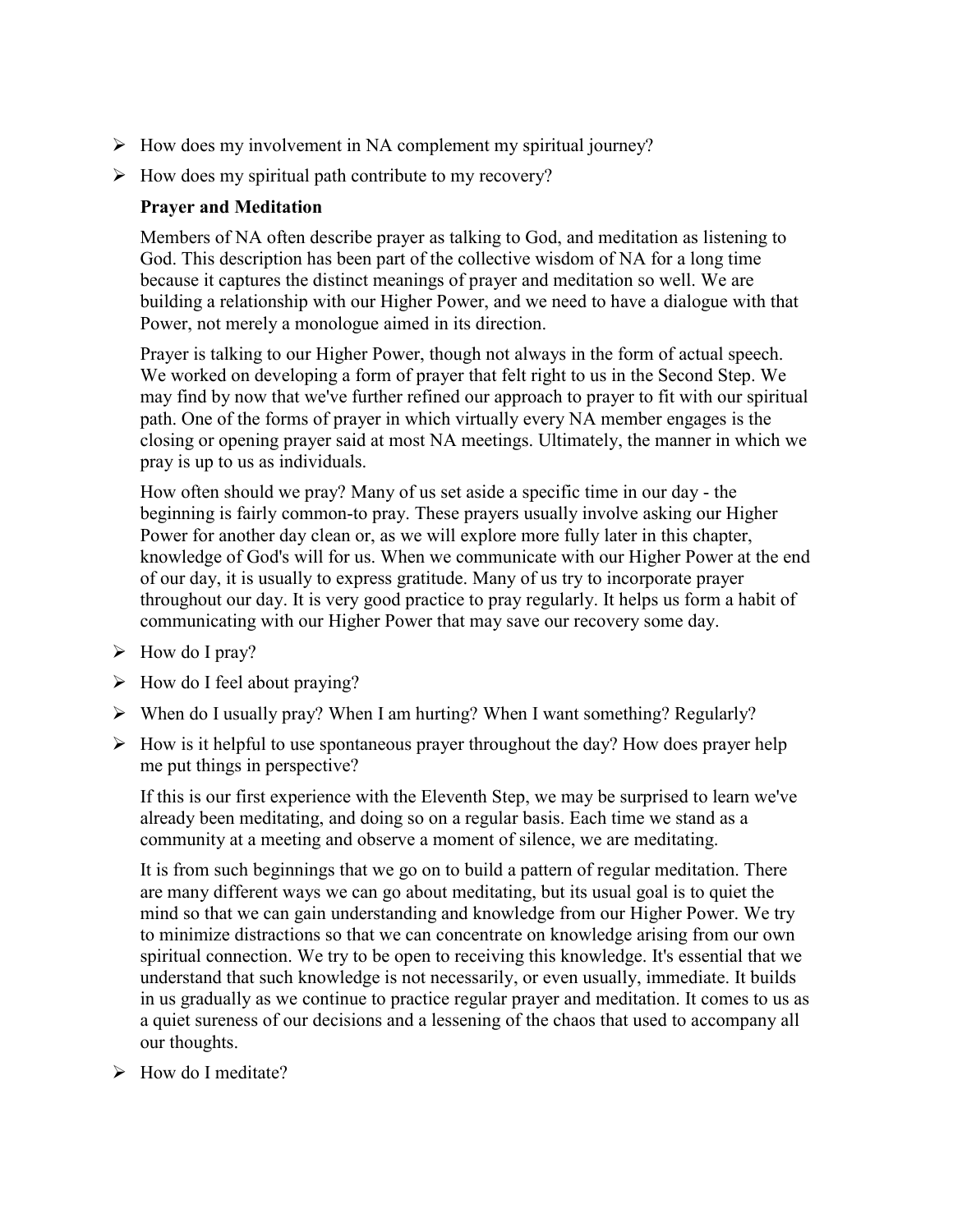- When do I meditate?
- $\triangleright$  How do I feel about meditating?
- $\triangleright$  If I have been meditating consistently for some time, in what ways have I seen changes in myself or my life as a result of meditating?

### **Conscious Contact**

To many of us, "conscious contact" sounds like something very mysterious, implying some kind of cosmic union with God. But it's really very simple. It just means that we have a conscious awareness of our link to a Higher Power. We notice the presence of that Power, and see some of the ways it works in our life. There are so many ways our members have experienced the presence of a loving God: when we experience something in nature, such as a forest or an ocean; through the unconditional love of our sponsor or other NA members; through the feeling of being anchored during difficult times; through feelings of peace and warmth; through a coincidence that later on we see having led to some great good; through the simple fact of our recovery in NA; through our ability to listen to others at a meeting; and countless other means. The point is that we are looking, and we are willing to acknowledge that our Higher Power is active in our lives.

- $\triangleright$  In what circumstances do I notice the presence of my Higher Power? What do I feel?
- $\triangleright$  What am I doing to improve my conscious contact with the God of my understanding?

#### **God's Will**

The knowledge that has been building in us as we've prayed and meditated is the essence of God's will for us. The whole purpose of praying and meditating is to seek knowledge of a Higher Power's will for us and, of course, the power to carry it out. But the first thing to do is to identify God's purpose for our lives.

It takes a large amount of open-mindedness to begin to understand God's will for us. Many of us find that it is easier to identify what is not God's will for us than what is. This is absolutely fine; in fact, this is a great starting point that can lead us to more specific knowledge of God's will for us. First of all, and obviously, it is not God's will for us to relapse. We can extend this simple fact to conclude that acting in ways that might lead us to relapse are also not God's will for us. We don't need to become overly analytical about this and start questioning whether our daily routines could possibly lead to us relapsing; it's really much easier than that. We use all of the knowledge about ourselves and our patterns that we gained from the work we did in Steps Four through Nine, and we try our very best to avoid destructive patterns. We'll discover that we no longer have the luxury of consciously acting out. We can't deal with a situation by thinking, "Oh, I'll just be manipulative this one time, and then I'll write about it later, work with my sponsor, and make amends." If we do such a thing, we're not only on very dangerous ground, we're making a conscious and deliberate decision to go against God's will. There will be many, many times when we act on defects unconsciously. It is our consciousness and willingness to be deliberately destructive in this situation that is the real cause for concern.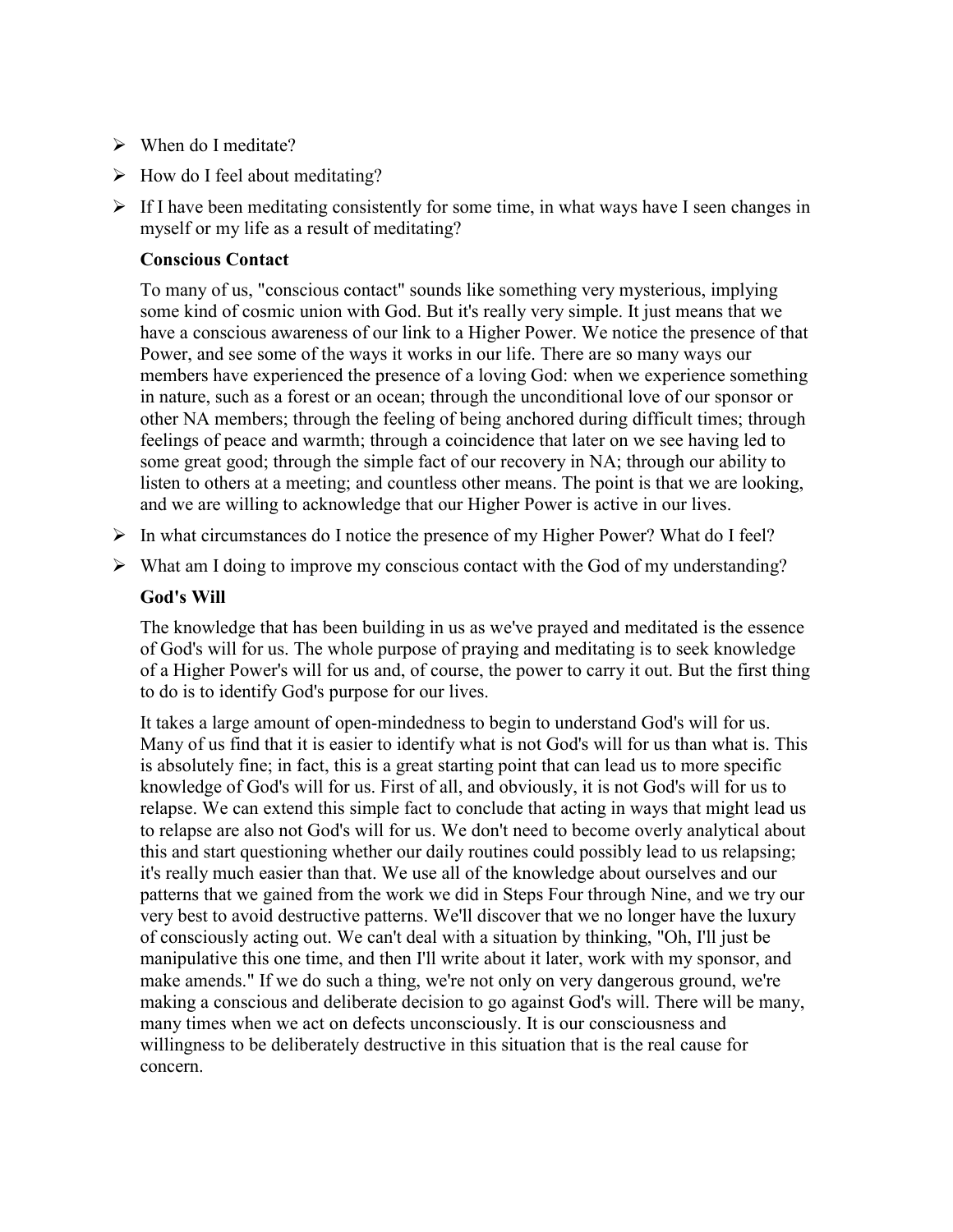In the Third Step, we explored the fine line that divides humble and honest pursuit of our goals from subtle manipulation and forced results. Now, with the experience we have gained in the intervening steps, we are much better equipped to spot that line and stay on the right side of it. As we go after the things we want, we need to continuously gauge our distance from that line. For instance, we may decide we want to be in a romantic relationship. There's nothing wrong with that, provided we are spiritually motivated and keep track of the line between God's will and self-will. If we lie to make ourselves seem more attractive, or become chameleons, we're acting on self-will. If we honestly express who we are, we're more likely to be pursuing God's will. If we're trying to change our potential partner in a relationship into something he or she is not, we're acting on selfwill. If, on the other hand, we've already determined what we want in a partner and the person we're seeing seems to be matching that vision without our intervention, we're probably living in God's will. That's how we tell whether a relationship is God's will for us or not. Or say we want a college education. Are we willing to cheat on a test to get it? Doing such a thing would turn an otherwise worthy goal into an act of self-will. The avoidance of acting on self-will is the primary reason we pray only for knowledge of God's will for us and the power to carry that out.

- $\triangleright$  What are some situations I can identify from my own life where I acted on self-will? What were the results?
- $\triangleright$  What are some situations I can identify from my own life where I tried to align my will with God's will? What were the results?

As it says in It Works: How and Why, "God's will for us is the ability to live with dignity, to love ourselves and others, to laugh, and to find great joy and beauty in our surroundings. Our most heartfelt longings and dreams for our lives are coming true. These priceless gifts are no longer beyond our reach. They are, in fact, the very essence of God's will for us." Our personal vision of God's will for us is revealed in how our lives might be if we were consistently living with purpose and dignity. For instance, it is a good expression of purpose to help others stay clean and find recovery. The individual ways we go about doing that - sponsorship, sharing with newcomers at meetings, carrying the message into institutions, working with professionals to develop programs that will lead addicts to NA - are our choice.

 $\triangleright$  What are some examples of how I live with purpose and dignity? What is my vision of God's will for me?

#### **The Power to Carry That Out**

In addition to praying for knowledge of God's will for us, we're also asking for the power to carry out that will. In this context, power doesn't refer only to forceful qualities. There are many different qualities we may need to carry out our Higher Power's will: humility, a sense of compassion, honesty, integrity, or an ability to persevere and the patience to wait for results over a long period. A strong sense of justice and an ability to be assertive might be what's called for in a certain situation. Sometimes eagerness is required, and other times only a sense of caution will do. Courage and fortitude are qualities that we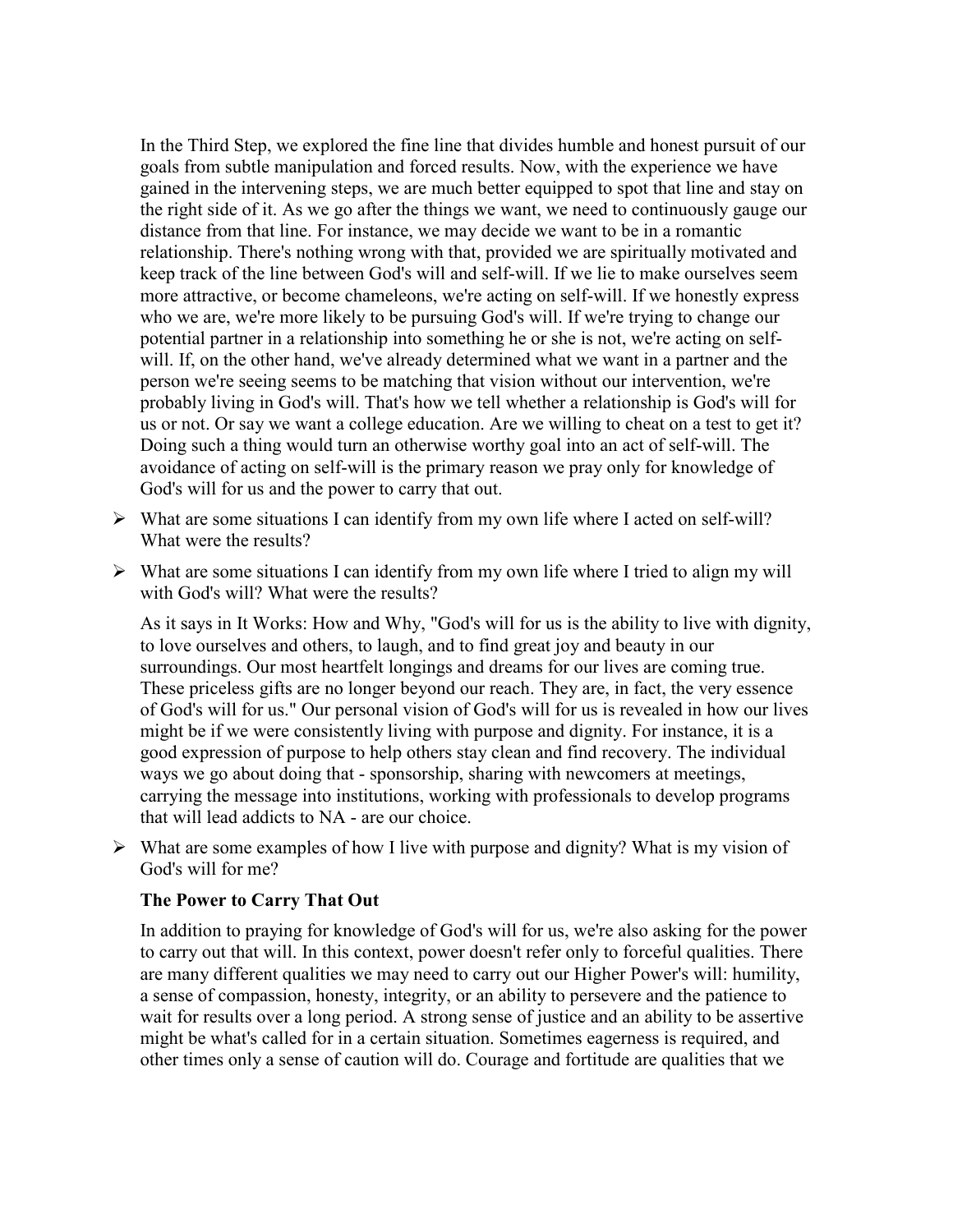will often be called upon to display. Sometimes, the best quality to promote God's will is a sense of humor.

Most likely we will need all of these qualities at various times in our lives. When we pray for the power to carry out God's will for us, we probably won't know exactly what qualities we need. We have to trust that the ones we need will be provided. It may be tempting for us to demand from our Higher Power the things we think we need, but we usually can't see the "big picture" or the long-term effects of something that seems very reasonable at the moment.

 $\triangleright$  Why do we pray only for knowledge of God's will for us and the power to carry that out? How does humility apply to this?

# **Spiritual Principles**

In the Eleventh Step, we will focus on commitment, humility, courage, and faith. We need to make a commitment to the practice of regular prayer and meditation. Many of us find that our first experiences with prayer and meditation have us feeling kind of silly. We glance around the room to see if anyone is looking, and wonder just what we're supposed to be feeling, anyway. As we continue with our commitment, this feeling will pass, as will the consuming feelings of frustration when the results aren't what we expect, and the boredom that sets in when the things we're doing become routine. The point is that we need to continue, no matter how we feel about it. The long-term results of peace of mind and a deeper relationship with our Higher Power are worth waiting for.

- $\triangleright$  How do I show my commitment to working the Eleventh Step and to my recovery?
- $\triangleright$  Have I prayed and meditated today?

The often-heard warning to "Be careful what you pray for!" captures the kind of humility we need to practice in this step. We simply need to acknowledge that we don't always know what's best for us - or for anyone else. That's why we ask for knowledge of God's will for us.

 $\triangleright$  Have I ever prayed for a specific thing and then wished I didn't have it after all? Expand on this.

There's nothing that requires as much courage as trying to live according to our Higher Power's will when there's frequent pressure not to. Not everyone in our lives will be delighted that we've chosen to live our lives in a spiritual way. We may have family members who are used to us living according to their will and want us to continue. Our growth threatens them.

Or say we're with some friends who are gossiping. Our efforts to live the program have resulted in us becoming uncomfortable with participating in gossip, yet we don't want to be self-righteous and start moralizing with our friends. Merely refraining from participating in something like this requires courage. We may lose some friends as we grow spiritually.

Almost all of us face some situation in life where we are either being asked to participate in something that is morally reprehensible or just keep quiet about it and allow it to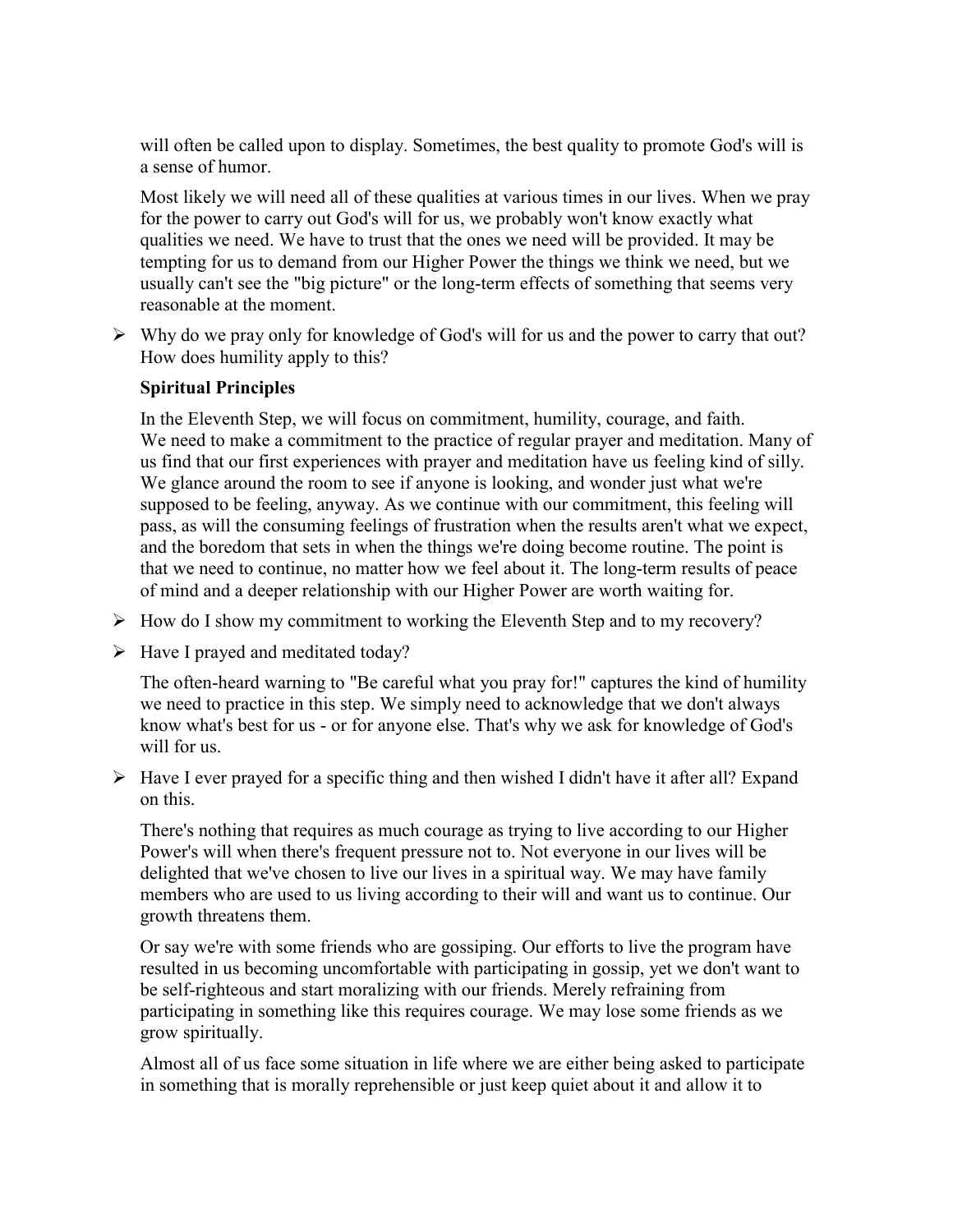happen. It may be that the truly courageous course of action is to protest loudly, and doing so may have severe consequences for us. What we do at such a time is a defining moment, and may very well affect the choices we make for the rest of our lives.

 $\triangleright$  Have I ever been faced with a situation that required me to stand up for my beliefs at some personal cost? How did I respond? What were the results?

The principle of faith will help us to practice the principle of courage and live our lives with integrity. We need not be so afraid of losing friends or having relationships change or even having our lives profoundly affected because we know that we're being cared for. We have faith that if we have to let go of old friends because what they're doing is unhealthy for our spiritual development, we'll form new relationships with people whose values we share. Basically, we need to have faith that we'll be given the power to carry out our Higher Power's will.

 $\triangleright$  Have I, so far, been given what I need? What have I received?

## **Moving On**

Our practices in this step show up in every area of our lives. From the regular practice of meditation, we may notice that we are able to listen more attentively to what others have to say in meetings. We have some experience with quieting our minds and so are able to do so in many places. We no longer find ourselves so consumed with planning what we'll say when it's our turn that we are unable to listen to others.

We begin to be satisfied with our lives. We no longer feel such an urgency to control things. We're focused on a higher purpose instead of on ourselves. Our regrets begin to disappear. Our active addiction no longer seems like such a tragedy and a waste as we see how we can use that experience to serve a higher purpose: carrying the message to the addict who still suffers. In Step Twelve, we will explore some ways of doing that, and see how practicing the principles of recovery are essential to such an effort.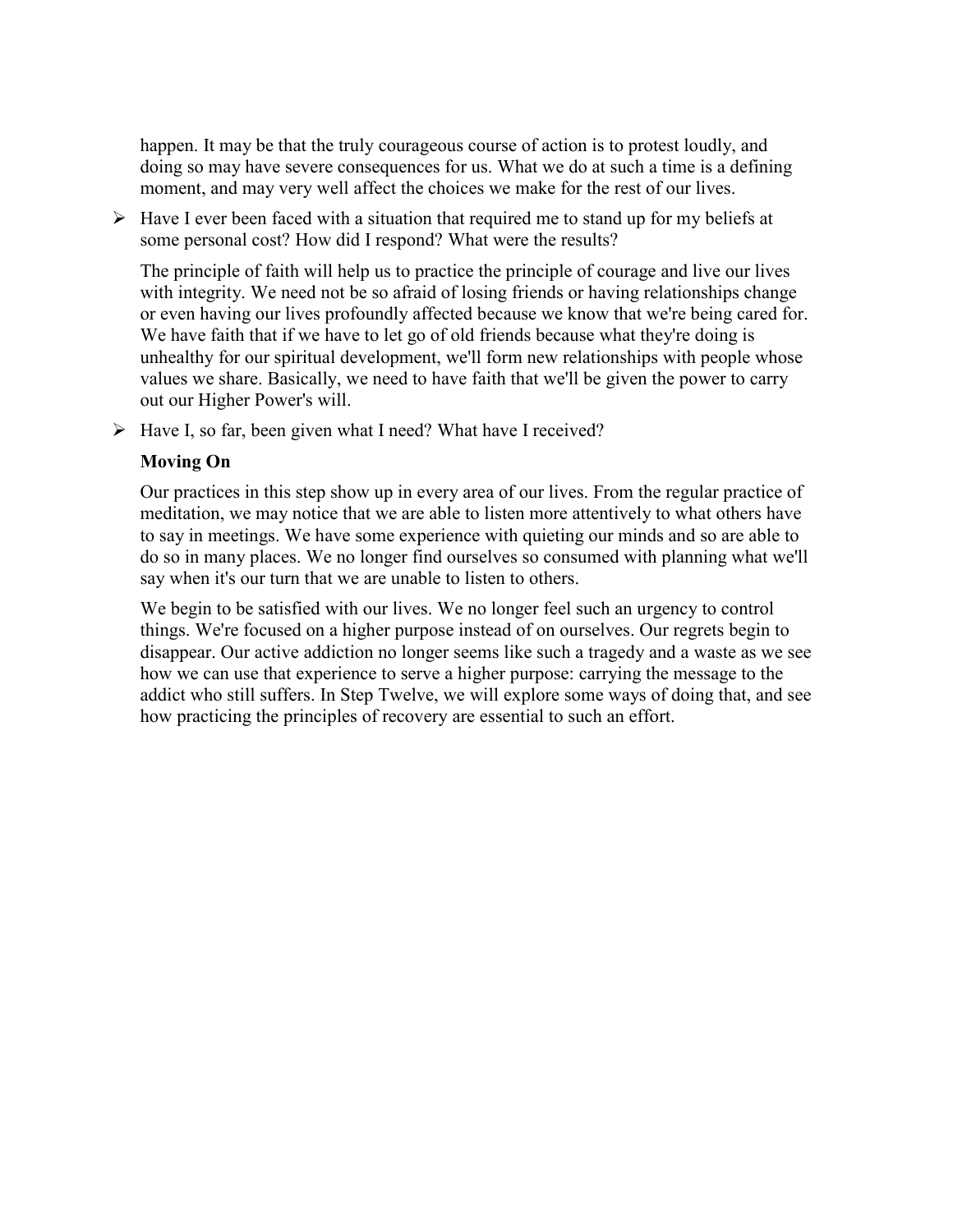# **Step Twelve**

## **"Having had a spiritual awakening as a result of these steps, we tried to carry this message to addicts, and to practice these principles in all our affairs."**

If we've made it to this point, we've had a spiritual awakening. Though the nature of our awakening is as individual and personal as our spiritual path, the similarities in our experiences are striking. Almost without exception, our members speak of feeling free, of feeling more light-hearted more of the time, of caring more about others, and of the everincreasing ability to step outside ourselves and participate fully in life. The way this looks to others is astonishing. People who knew us when we were in our active addiction, often appearing withdrawn and angry, tell us that we're different people. Indeed, many of us feel as if we've begun a second life. We know the importance of remembering where we came from, so we make an effort not to forget, but the way we lived and the things that motivated us seem increasingly bizarre the longer we stay clean.

The change in us didn't happen overnight. It happened slowly and gradually as we worked the steps. Our spirits awakened a bit at a time. It became increasingly more natural for us to practice spiritual principles and increasingly more uncomfortable to act out on character defects. Notwithstanding the powerful, one-of-a-kind experiences some of us have had, we've all slowly and painstakingly built a relationship with a Power greater than ourselves. That power, whether it's our own best and highest nature or a force outside ourselves, has become ours to tap into whenever we want. It guides our actions and provides inspiration for our continued growth.

- $\triangleright$  What is my overall experience as a result of working the steps?
- $\triangleright$  What has my spiritual awakening been like?
- $\triangleright$  What lasting changes have resulted from my spiritual awakening?

Each time we work through the Twelve Steps we will have a different experience. Subtleties of meaning for each of the spiritual principles will become apparent, and we will find that as our understanding grows, we are also growing in new ways and in new areas. The ways in which we are able to be honest, for instance, will expand along with our basic understanding of what it means to be honest. We will see how practicing the principle of honesty must first be applied to ourselves before we are able to be honest with others. We will see that honesty can be an expression of our personal integrity. As our understanding of the spiritual principles grows, so will the depth of our spiritual awakening.

Which spiritual principles have been connected to which steps, for me, and how have those contributed to my spiritual awakening?

 $\triangleright$  What does the phrase "spiritual awakening" mean to me?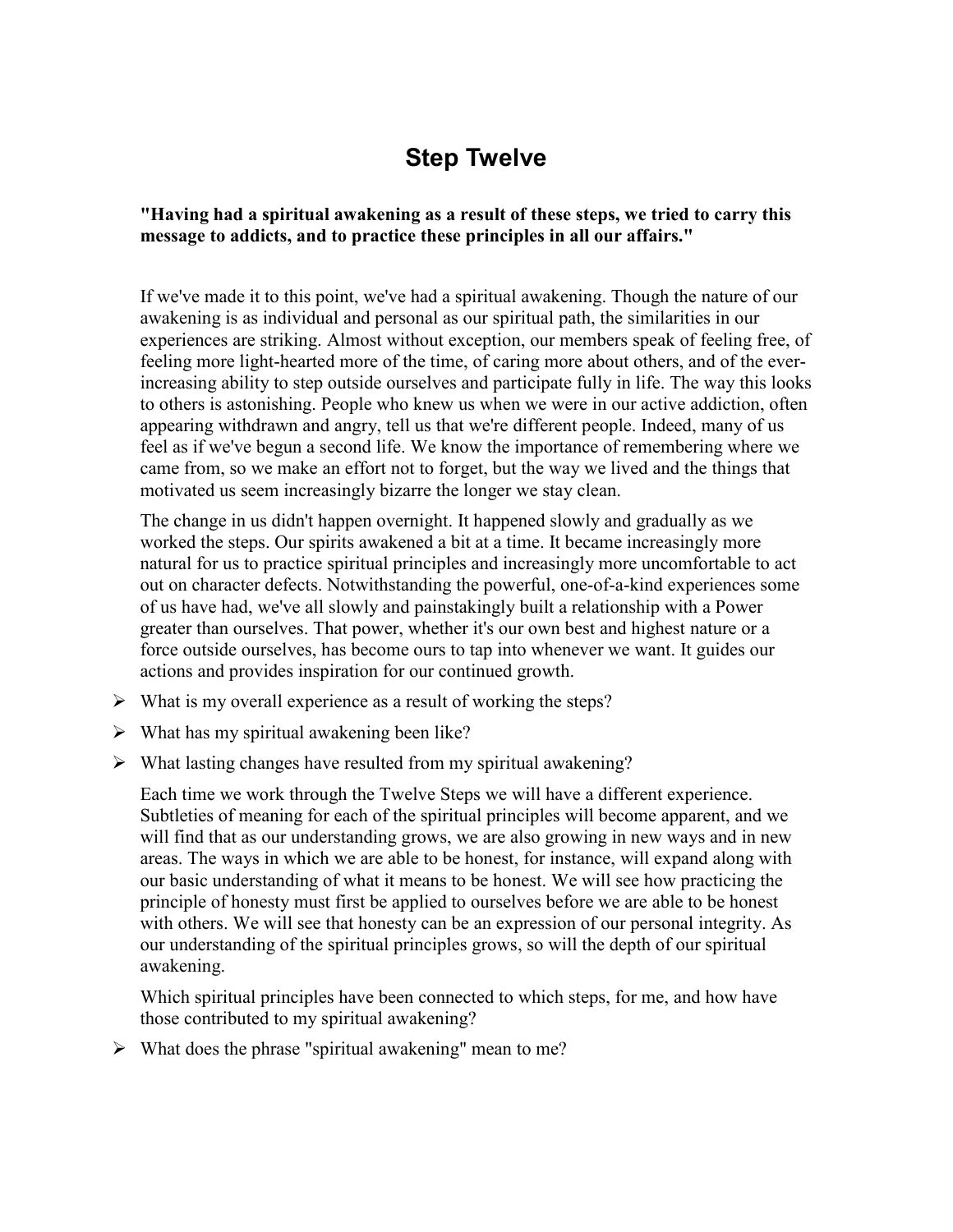## **We Tried To Carry This Message**

Many of us recall the first time we heard the words, "You never have to use again if you don't want to." For many of us, hearing this message was shocking. Perhaps we'd never thought in terms of "having" to use before, and were surprised to find out just how much truth that statement held. Of course, we thought, using drugs ceased to be a choice for me a long time ago. Although just hearing this message may or may not have resulted in us immediately getting clean, we still heard the message. Someone carried it to us.

Some of us had the experience of believing that we could stay clean in NA, but when it came to recovery, that seemed beyond us. Gaining a sense of self-respect, making friends, being able to carry ourselves out in the "real world" without it being obvious that we were addicts all seemed like more than we could actually expect from NA. The day we began to believe that this program could do more for us than just help us stay clean was a tune we remember as a turning point in our recovery. What happened to give us that sense of hope was that someone gave us a reason to believe. Maybe it was someone sharing at a meeting with whom we identified in a very personal way. Maybe it was the cumulative effects of hearing many addicts share that recovery was possible. Maybe it was the unconditional love and quiet insistence of our sponsor that we could recover. In whichever way we heard it, it was the message, and someone carried it to us.

Some of us have the experience of staying clean for a long time and finding joy in recovery. Then we experience a tragedy. Maybe it's the breakup of a long-term committed relationship or the death of a loved one. Maybe it's the relapse and death of someone with whom we have been friends in NA. Maybe it's that we find ourselves destitute. Maybe it's simply that we've realized that other NA members aren't perfect, and so they're capable of hurting us. Because of whatever crisis we've experienced, we find that we've lost our faith. We no longer believe that NA holds the answer for us. The bargain we thought we had made-we'd stay clean and try to do the right thing and, consequently, our lives would be happy - had been breached, and we were left wondering about our purpose m life all over again. At some point, we began to believe again. Maybe someone who had been through the same crisis reached out to us and helped us through in a way no one else could have. Again, someone carried the message to us.

 $\triangleright$  What are the different ways in which I've experienced the message?

So the message can be broken down very simply. It is that we can stay clean, that we can recover, that there is hope. Recalling the times when we heard the message personally will provide part of the answer to why we should now carry the message, but there is more.

"We can only keep what we have by giving it away." This saying is perhaps the most powerful reason we can present for carrying the message. Many of us wonder, though, exactly how this concept works. It's simple, really. We reinforce our recovery by sharing it with others. When we tell someone that people who go to meetings regularly stay clean, we are more likely to apply that practice to our own recovery. When we tell someone that the answer is in the steps, we are more likely to look there ourselves. When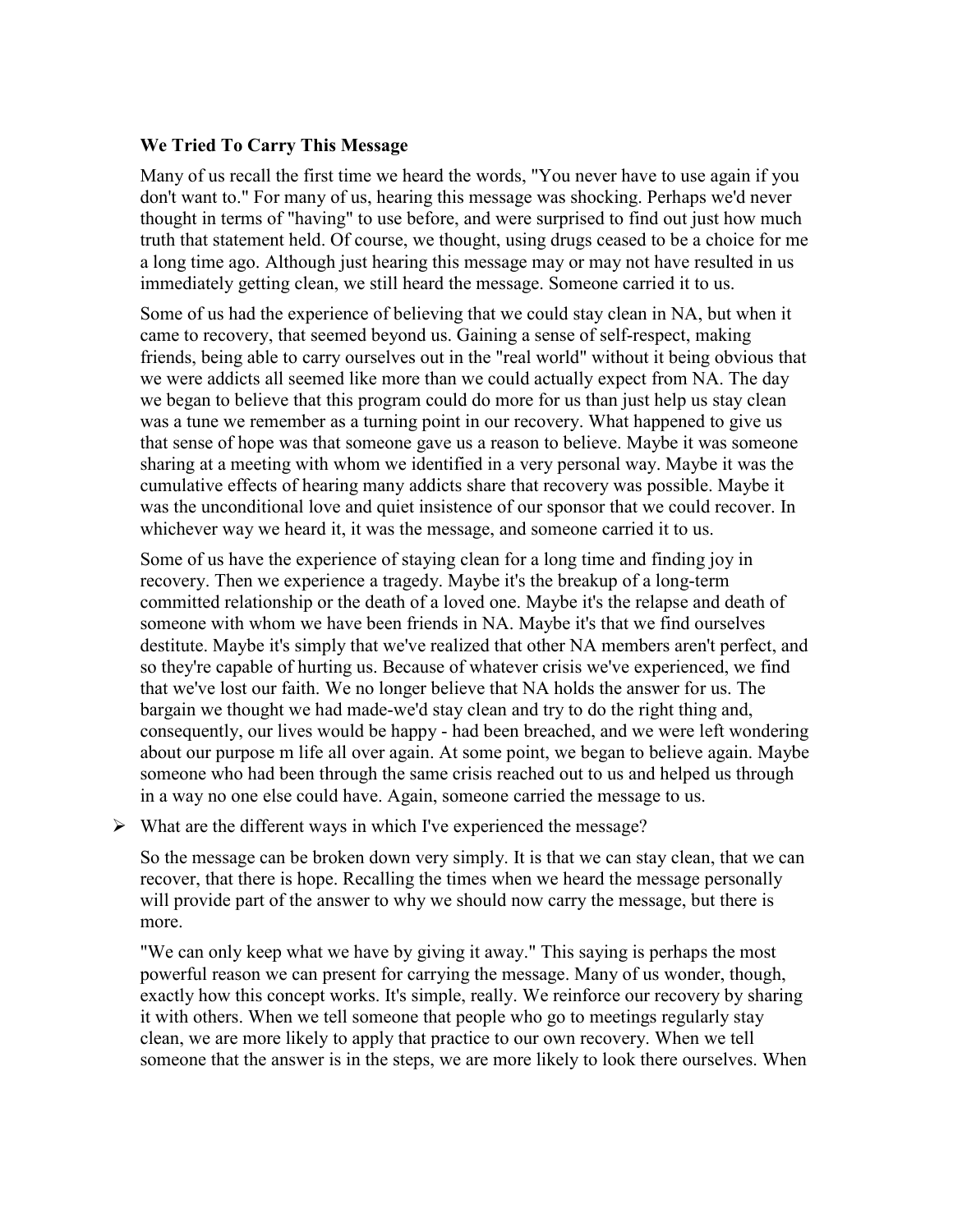we tell newcomers to get and use a sponsor, we are more likely to stay in touch with our own.

There are probably at least as many ways to carry the message as there are recovering addicts. Greeting a newcomer that we met at the previous night's meeting and remembering his or her name is powerful and extraordinarily welcoming to an addict who feels alone. Opening a meeting makes sure there is a place for the message to be carried. Taking on a service position in any capacity helps keep NA itself going, and we can do a great deal of good if we approach our service to the fellowship in a caring, loving, and humble way. Sponsoring other addicts brings to life the therapeutic value of one addict helping another.

 $\triangleright$  What kind of service work am I doing to carry the message?

Sometimes it's challenging to carry the message. The person with whom we've decided to share the message seems unable to hear it. This can range from someone who keeps relapsing to someone who keeps choosing destructive behavior. It's tempting to think that our efforts are being wasted and we should just give up on such a person. Before we make such a decision, we should think about all the mitigating circumstances. Say we're sponsoring someone who just isn't following our direction. We've suggested a writing assignment, and we don't hear from the person again until a fresh crisis is brewing. We've shared, with all the enthusiasm we can summon, about our own experience with the situation the person is facing, explaining in great detail how our disease was present and how we used the steps to find recovery, but our sponsee keeps doing the same destructive thing over and over again. This can be very frustrating, but before we give up, we need to remember that our choice isn't whether to carry the message, but how?

We need to get our own egos out of the way. We don't get to take credit-or blame-for someone else's recovery. We simply present the message as positively as we can, and remain available to help when we're asked. We also need to remember that we can't possibly know what's going on in another person's mind or spirit. Our message may seem to be missing its mark, but perhaps the person just isn't ready to hear it today. It may be that the words we spoke will stay with a person for a long time and may resurface at exactly the right moment. If we think about it, we can all recall things we heard NA speakers say when we were new that we didn't understand at the time, but which rose up in our minds years later and gave us reason to hope or a solution to a problem we were experiencing. We carry the message, and we share it freely, but we cannot ever force another person to get the message. The principle that applies to our fellowship's public relations policy-attraction, not promotion-applies very well to our personal efforts to carry the message, too.

It may also be the case that we're not the best person to sponsor someone. Individuals have different needs and learn in different ways. Some people may thrive with one sponsor but not do well with someone who has a different sponsorship style. Some sponsors give a lot of writing assignments. Some are very insistent about their sponsees going to a certain number of meetings. Some are very "proactive," while others may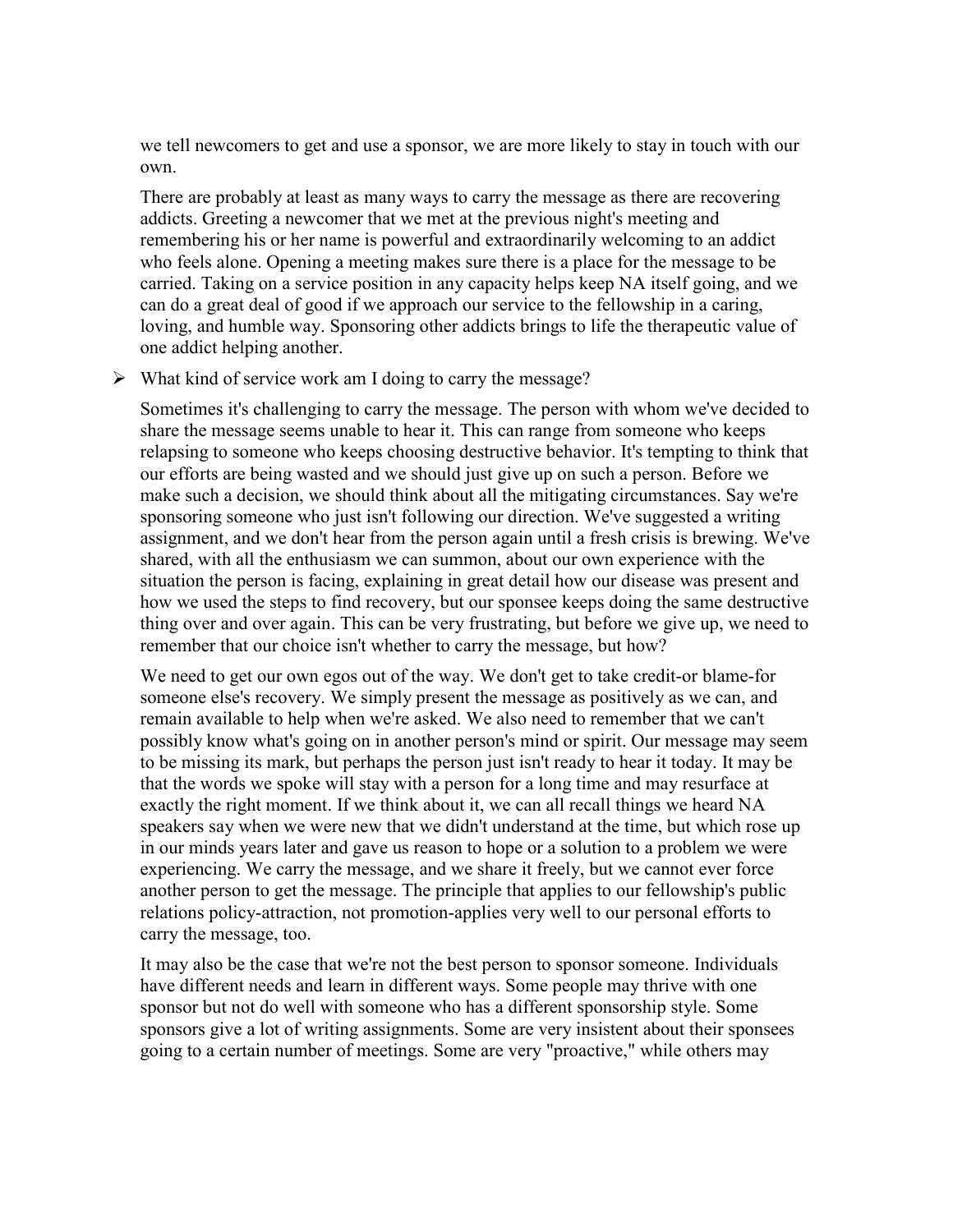simply respond to a sponsee's stated needs. No type is better or worse than any other. They're just different.

Another time we might find it very hard to carry the message is when we're not feeling very positive about life or recovery. It's probably our first impulse to go to a meeting and dump all our problems out so we can purge them from our own spirits. But NA meetings exist to provide a place to carry the message. Dumping our problems without tying them to recovery or trying to make it clear what the message is doesn't further the primary purpose of our groups. We can carry the message even if we just point out that we're having terrible problems but are not using over it and that we're attending a meeting and reaching out to work on our recovery. In most cases, though, the best way to carry the message is to focus on the newcomers in the room and tell them what's good about recovery in Narcotics Anonymous. We should also keep in mind that sometimes, no matter how long we've been clean, we need to hear the message, and if we sit quietly in a meeting, we have a good chance of doing so.

- $\triangleright$  What are some different ways of carrying the message? Which ones do I personally participate in?
- $\triangleright$  What is my personal style of sponsorship?
- $\triangleright$  What is the difference between attraction and promotion?
- $\triangleright$  What does it do for me to carry the message?
- $\triangleright$  How are the Fifth Tradition and the Twelfth Step tied together?
- $\triangleright$  What keeps me coming back and trusting the NA program? What is selfless service? How do I practice it?

# **To Addicts**

Why does the Twelfth Step specify that we carry the message to addicts? Why did NA work for us when nothing else had? Almost every one of us had someone - a teacher, a counselor, a family member, a police officer - tell us that using drugs was killing us and destroying all we cared about, that if we just stayed away from our using friends and otherwise limited our access to drugs, we'd be able to change our lives. Most of us probably even agreed on some level, unless we were in complete denial. So why couldn't we find relief until we found Narcotics Anonymous? What did those other NA members have that made us believe recovery was possible?

In a word: credibility. We knew that they, who were just like us, had stopped using and found a new way to live. They didn't care what we had or didn't have. It even said in the readings we heard at the beginning of the meeting that it didn't matter what or how much we used. Most of us were grateful to find out that we qualified. We knew we'd suffered enough, but we wanted to be accepted. And we were. The addicts who were there for us when we first started coming to meetings made us feel welcome. They offered their phone numbers and encouraged us to call any time. But what we really found important was the identification. Members who had used just like we did shared their experience with getting clean. Members who knew from personal experience exactly how isolated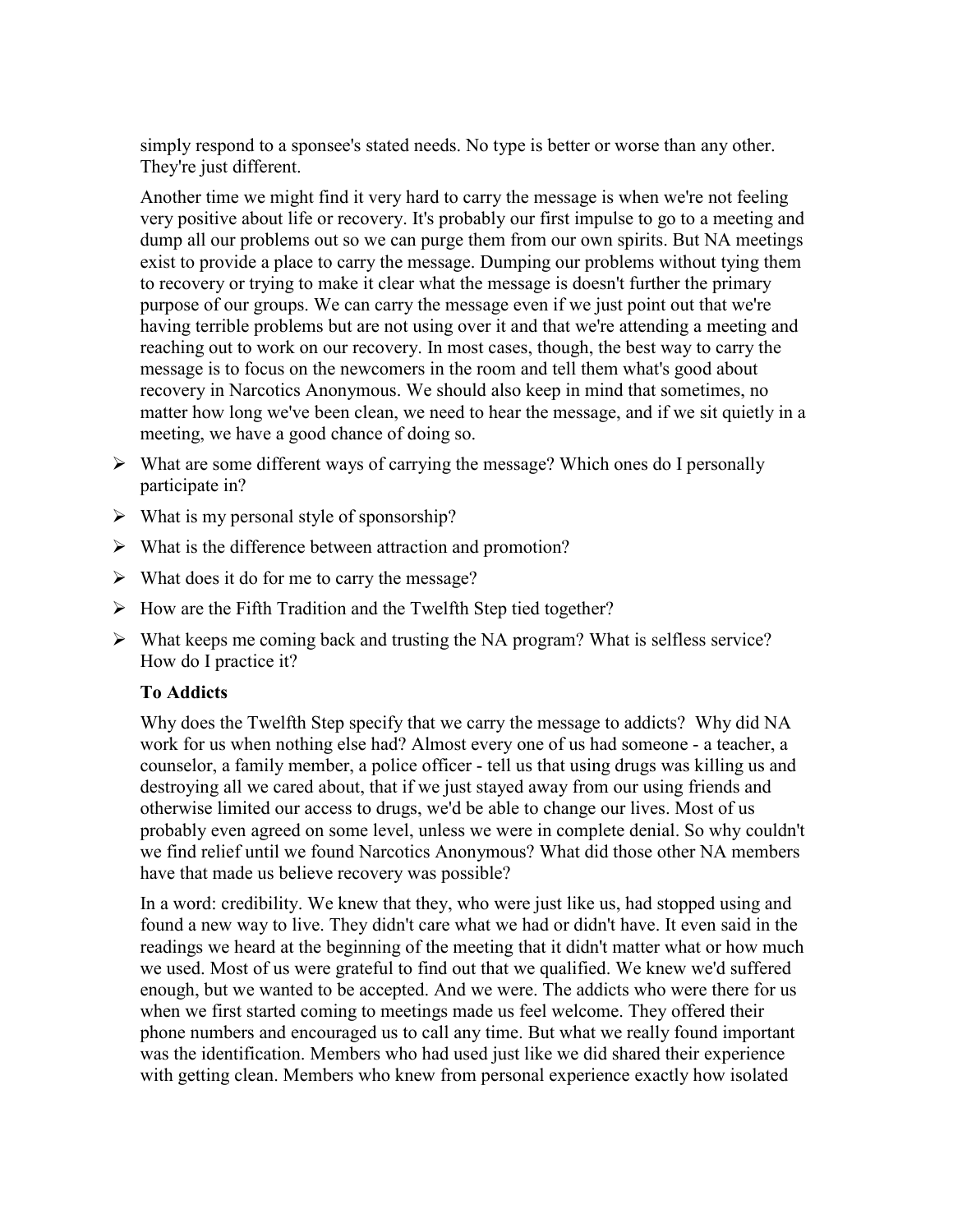and alone we felt seemed to know instinctively that a simple, loving hug was what we needed. It seemed as if the whole group knew exactly what we needed without us having to ask.

We often say to one another that we're fortunate to have this program; it gives us a way to cope with life on life's terms. After we stay clean for a time, we realize that the principles of Narcotics Anonymous are actually completely universal and could probably change the world if everyone practiced them. We may begin to wonder why we don't open up NA to all those who have any kind of problem. As we learned from our predecessors, having a single purpose is probably one of the most effective ways of ensuring that the opportunity will remain for an addict to find the identification he or she needs. If NA tried to be all things to all people, an addict might walk in, wanting only to know how to stop using drugs, and not be able to find anyone who knew.

- $\triangleright$  Why was an NA member able to reach me in a way that no one else ever had? Describe the experience.
- $\triangleright$  What is the therapeutic value of one addict helping another?
- $\triangleright$  Why is identification so important?

We can't be all things to all people; we shouldn't even try. This doesn't mean, however, that we can't share our recovery with others. In fact, we won't be able to help it. When we live a program, the results show up in every aspect of our lives.

## **Practicing These Principles in All Our Affairs**

When we talk about practicing the principles of recovery in all our affairs, the key word is "practice." We just need to keep trying to apply spiritual principles to our lives, not be able to do it perfectly in every situation. The spiritual benefits we derive from working this step depend on our effort, not our success.

For instance, we try to practice the principle of compassion in every situation in our lives. It's probably relatively easy to practice the principle of compassion with a still-using addict who has just walked into her first NA meeting, no matter how belligerent or needy that newcomer is. But what about someone who has just returned from a relapse, or a multiple relapser? What if he walks in blaming NA for his relapse? What if she casually walks back into the rooms projecting an attitude that seems to take recovery for granted? What if it's someone we sponsored? We may find that practicing the principle of compassion doesn't come as easily as it used to. We don't feel compassionate toward the person, but we can still practice the principle of compassion. All we have to do is continue to carry the message without conditions. Our sponsor can help us learn how to be compassionate without giving the impression that we think relapsing is okay. We can pray and meditate, asking our Higher Power to help us be compassionate.

This step calls upon us to practice principles in all our affairs. Many of us would like to separate our careers, our romantic relationships, or another area of our lives from this requirement because we're not sure we can get what we want if we have to practice spiritual principles. For instance, it may very well lead to apparent success and financial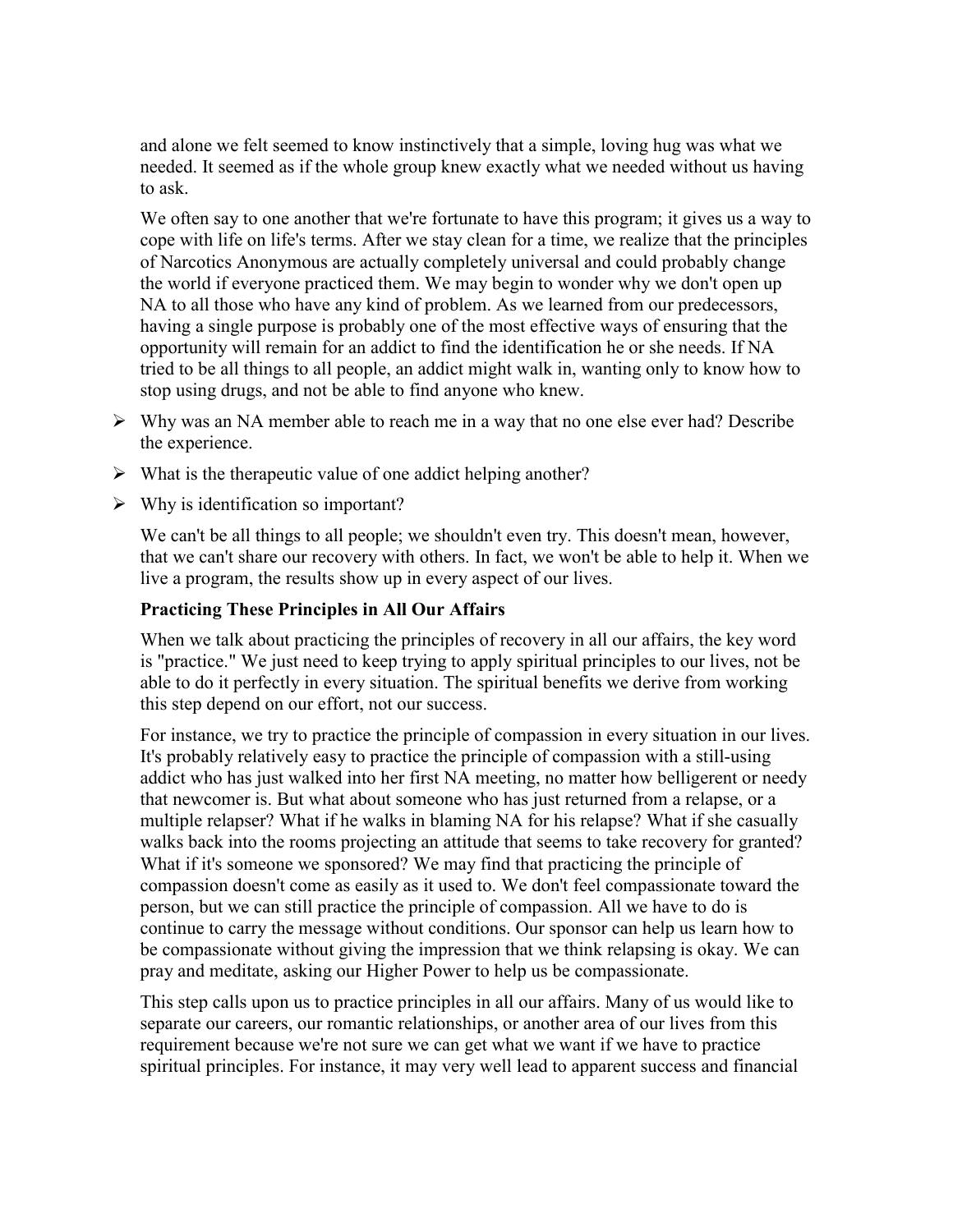reward if we compromise our principles at work. We may be asked to meet a production deadline that results in profits for the company but produces an inferior product that could compromise the safety of the people who purchase it. So what do we do? We practice the spiritual principles of our recovery. There are probably many different choices about the specific action to take in response to our principles; the important thing is that we respond to our principles.

What about NA service? Strangely enough, some of us reserve NA service as the one place where we forget our principles. We cease giving people the benefit of the doubt in a service setting. We openly accuse others of hatching plots, and we say cruel things because we're not practicing the principle of kindness. We set up impossible processes for those we elect to do a job because we're not practicing the principle of trust. We become self-righteous, belligerent, and sarcastic. It's ironic that we seem to want to attack those whom we trust with our very lives in recovery meetings. We need to remember to practice spiritual principles in any meeting, whether service or recovery. Service gives us many opportunities to practice spiritual principles.

Knowing which spiritual principle to practice in any given situation is difficult, but it is usually the opposite of the character defect we would normally be acting out on. For instance, if we feel compelled to exert absolute control over a situation, we can practice the principle of trust. If we would usually be self-righteous in a certain situation, we can practice the principle of humility. If our first impulse is to withdraw and isolate, we can reach out instead. The work we did in the Seventh Step on finding the opposites of our character defects and the work we did at the beginning of this step on identifying the spiritual principles in the previous steps will give us some additional ideas about the principles we need to practice. Though most of us will wind up with very similar lists of spiritual principles, the attention we devote to certain ones will reflect our individual needs.

- $\triangleright$  How can I practice principles in the different areas of my life?
- $\triangleright$  When do I find it difficult to practice principles?
- $\triangleright$  Which spiritual principles do I have a particularly hard time practicing?

## **Spiritual Principles**

Even in the step that asks us to practice spiritual principles, there are specific principles connected to the step itself. We will focus on unconditional love, selflessness, and steadfastness.

Practicing the principle of unconditional love in the Twelfth Step is essential. Nobody needs love without conditions more than a suffering addict. We don't ask anything of the people to whom we are trying to carry the message. We don't ask for money. We don't ask for gratitude. We don't even ask that they stay clean. We simply extend ourselves. This doesn't mean we shouldn't take reasonable precautions. If we believe it isn't safe to bring a suffering addict to our home, we shouldn't do it. Twelfth Step calls should always be done with another NA member. Nor does practicing the principle of unconditional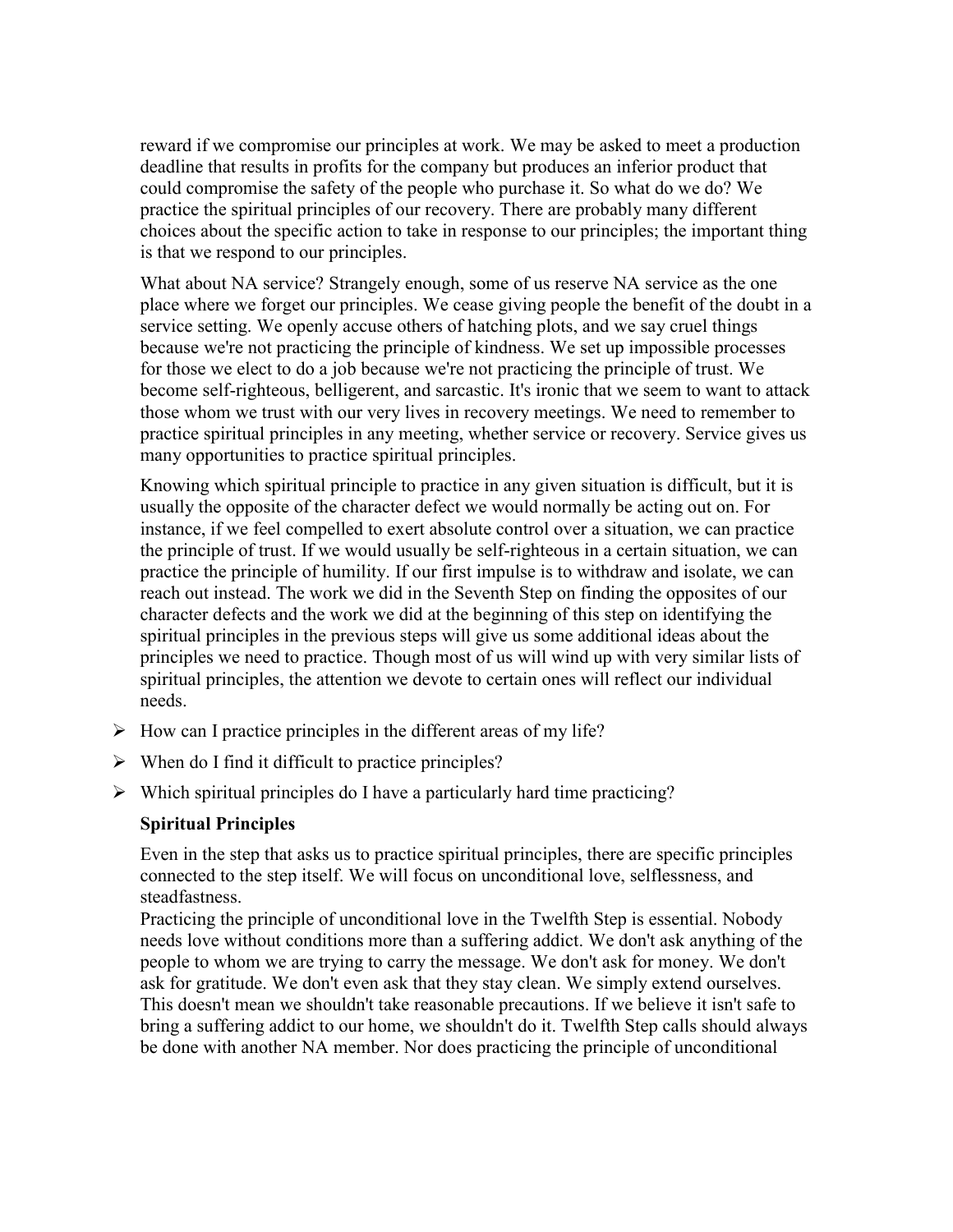love require that we allow ourselves to be abused. Sometimes the best way of loving and helping is to stop enabling someone else to use.

 $\triangleright$  How am I practicing the principle of unconditional love with the addicts I am trying to help?

Why do we carry the message? Not to serve ourselves, even though we benefit. We carry the message to help others, to help them find freedom from their addiction and grow as individuals. If we have an attitude that the people we sponsor are somehow our possessions, that their lives would fall apart if we were not directing their every move, that most likely they wouldn't even be clean without us, then we've missed the point of the Twelfth Step. We don't expect recognition for the number of sponsees we have or for how well they're doing. We don't expect recognition for being of service. We do these things to accomplish something good.

It's a great paradox that selfless service becomes an expression of our deepest selves. Through our work in the previous steps, we have uncovered a self that cares more about allowing a Higher Power to work through us than it cares about recognition and glory. We have uncovered a self that cares more about principles than the exercise of our individual personalities. Just as our disease is often expressed in self-centeredness, our recovery is expressed beautifully as selfless service.

- $\triangleright$  What is my attitude about sponsorship? Do I encourage my sponsees to make their own decisions and grow as a result? Do I give advice, or do I share my experience?
- $\triangleright$  What is my attitude about service? Could NA survive without me?
- $\triangleright$  How am I practicing the principle of selflessness in my efforts to be of service?

Practicing the principle of steadfastness means we need to keep on trying to do our best. Even if we've had a setback and fallen short of our own expectations, we need to recommit ourselves to recovery. Steadfastness keeps a bad morning or a bad day from turning into a pattern that can lead to our relapse. This commitment ensures that we will keep practicing the principles of our program despite how we feel. Whether we're happy about it, bored with it, disgusted by it, or completely frustrated over it, we keep on trying to work a program.

- $\triangleright$  Am I committed to my recovery? What am I doing to maintain it?
- $\triangleright$  Do I practice spiritual principles regardless of how I feel?

## **Moving On**

Before we get too excited about the prospect of being finished with the Twelve Steps, we should realize that we're not-finished, that is. Not only will we continue trying to practice the spiritual principles of all Twelve Steps, which many of us call "living the program," but we will formally revisit each of the steps, probably many times, throughout our lives. Some of us may immediately begin working through the steps again with the perspective that we've gained from our journey thus far. Others wait for a time or concentrate on certain aspects of the steps. However we do it, the point is that whenever we find ourselves powerless over our addiction, whenever more has been revealed about our